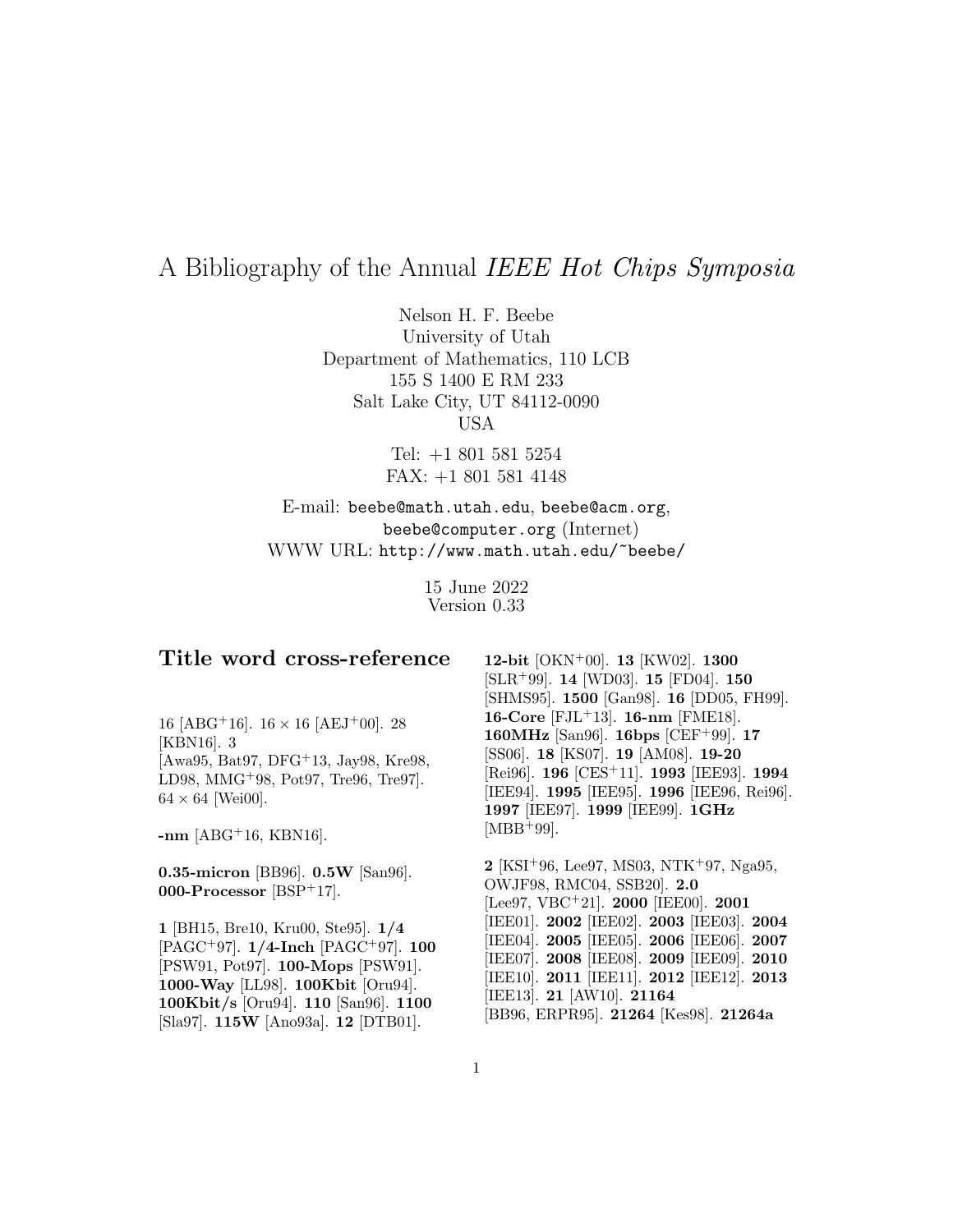[BVD<sup>+</sup>99]. **215Hz** [CVS<sup>+</sup>00]. **21st** [Sam99]. **22** [RE11]. **23** [BB12]. **230MHz** [O'D99]. **24** [KZ13]. **25** [NN14]. **26** [NS15]. **27** [AR16a]. **28** [CM17]. **28-nm** [CCA<sup>+</sup>19]. **29** [Eec18]. **29K** [McM95].

**3** [HWG<sup>+</sup>09, Tre98]. **30** [KR19]. **300** [Ano93a, Gan98, KS90, Nt97]. **3171** [BSC<sup>+</sup>90]. **32** [CHH<sup>+</sup>98, KS90, Kur21, RY21, Rub97, RDJ<sup>+</sup>13]. **32-bit** [NTK<sup>+</sup>97, KS90]. **32-nm** [RDJ<sup>+</sup>13]. **32-Way** [KAO05]. **32b** [San96, Ano93a]. **33** [Joh22, SS22]. **3DNow** [OWJF98].

**4** [GDES08]. **4-Gbps** [GDES08]. **4-Inch** [PAGC<sup>+</sup>97]. **40-nm** [Man09]. **4096-Core** [ZSB21]. **440LX** [Mal97]. **4MB** [Shi98]. **4x**  $[KKK^+99].$ 

**5** [Bro00]. **5-qubit** [CVS<sup>+</sup>00]. **5.5** [KIS<sup>+</sup>99]. **50Mpixel** [OKN<sup>+</sup>00]. **50Mpixel/s** [OKN<sup>+</sup>00]. **511-Core** [DXT<sup>+</sup>18]. **5W** [Bur97, O'D99].

**600** [Kes98, LL98]. **6000** [Ari96, OB91]. **64** [Fan99a, Kni99a, Kni99b]. **64-bit** [BBTV15, LL98, Naa95, Nt97, She95, SBKK99, Tre95]. **64-Core** [DFG<sup>+</sup>13]. **65nm** [DAV06]. **6800** [MM05]. **6M** [RMC04]. **6th** [DKyL<sup>+</sup>17]. **6th-Generation** [DKyL<sup>+</sup>17].

**8000** [Naa95]. **8500** [Joh98]. **870** [BCC<sup>+</sup>02].

**90nm** [FSP06].

**A/V** [GDES08]. **A100** [CGG<sup>+</sup>21]. **Academia** [Eec17]. **Accelerated** [BCF<sup>+</sup>14, KBN16]. **Accelerating** [Bir98, DDC<sup>+</sup>98, ESG<sup>+</sup>05, KKSS99, Lee95, TKS<sup>+</sup>99]. **Acceleration** [GHY<sup>+</sup>17]. **Accelerator** [Buc97, DXT<sup>+</sup>18, Kre98, MMG<sup>+</sup>98, PAA<sup>+</sup>06, Pia98, YYA06, Pri90, Dja96]. **Access** [O'C00a]. **Across** [DDC<sup>+</sup>98].

**Active** [PAGC<sup>+</sup>97]. **Adapter** [Edd02]. **Adaptive** [FAWR<sup>+</sup>11]. **Address** [Kut99, O'C00b, O'C00a, OG01, Vit00]. **Advanced** [SF18]. **Advances** [Hun97]. **Afternoon** [Dub97, Pra96]. **Age** [DPY18]. **Agile** [LWC<sup>+</sup>16]. **AGP** [KKK<sup>+</sup>99]. **AGPset** [Mal97]. **Ahead** [Var94]. **AI** [MD20]. **Alchemy** [Plu00a]. **Algorithm** [CD95]. **Algorithms** [Vis99]. **All-Programmable** [FME18]. **Alpha** [Ano93b, BVD<sup>+</sup>99, BB96, ERPR95, Kes98, Rub97]. **AltiVec** [DDC<sup>+</sup>98, Phi98]. **Alto** [IEE98]. **Always** [BBC<sup>+</sup>15]. **Always-on** [BBC<sup>+</sup>15]. **AMD** [BCF<sup>+</sup>14, BFS12,  $BCD+11$ , Chr95, Chr96, CKD+10, KKK+99, KMAC03, OWJF98, OS08, SSB20]. **AMD-K5** [Chr95, Chr96]. **AMULET2e** [Gar96]. **AMULET3i** [Gar00]. **Analog**  $[OKN<sup>+</sup>00, OW01]$ . **Anatomy**  $[THT<sup>+</sup>04]$ . **Annual** [Eec16, Ste90a, Ste90b]. **Appliances** [JSR<sup>+</sup>99]. **Application** [GHSV<sup>+</sup>11]. **Applications**  $[BYM<sup>+</sup>06, BBC<sup>+</sup>15, PSP<sup>+</sup>17, FM95,$ HYYS96, KTP<sup>+</sup>99, LCP<sup>+</sup>11, Rub97, SC91, SF18, TSI06, Ano93b, Yea96]. **Applied** [RSS98]. **Approach** [BBSG11, KR96, LWC<sup>+</sup>16]. **APU** [BFS12]. **Architecting** [CM00]. **Architectural** [Bro00, Dub97]. **Architecture** [Als90, Ano93b, Cas00, CEM<sup>+</sup>95, CAV<sup>+</sup>14, CH06, DPY18, GM21, Gol00, GHSV<sup>+</sup>11, GA21, Hed00, Joy96, Kni99a, KFL99, KTP<sup>+</sup>99, KIS<sup>+</sup>00, LD98, LNOM08, Nem95, Nga95, OS08, Phi98, PSS<sup>+</sup>91, Rat98, RNA<sup>+</sup>12, STKS17, SL00, TUHwH99, Tre99, Tru97, WKP11, Yeh06, YYA06, ZSB21, Chr96, Hes07, OB91, Pri90, SMHB91, TO96a, BDH03]. **Architectures** [DXT<sup>+</sup>18, MD20, Vis99]. **Arena** [Joh20]. **ARM** [BBTV15, San96, SBB<sup>+</sup>17, PSB<sup>+</sup>20, SSR21]. **Arm-Based** [SSR21]. **ARM810** [Lar96]. **ARM9E** [Seg99]. **ARM9ESP** [Bur99]. **ARM9TDMI** [Bur99]. **Array**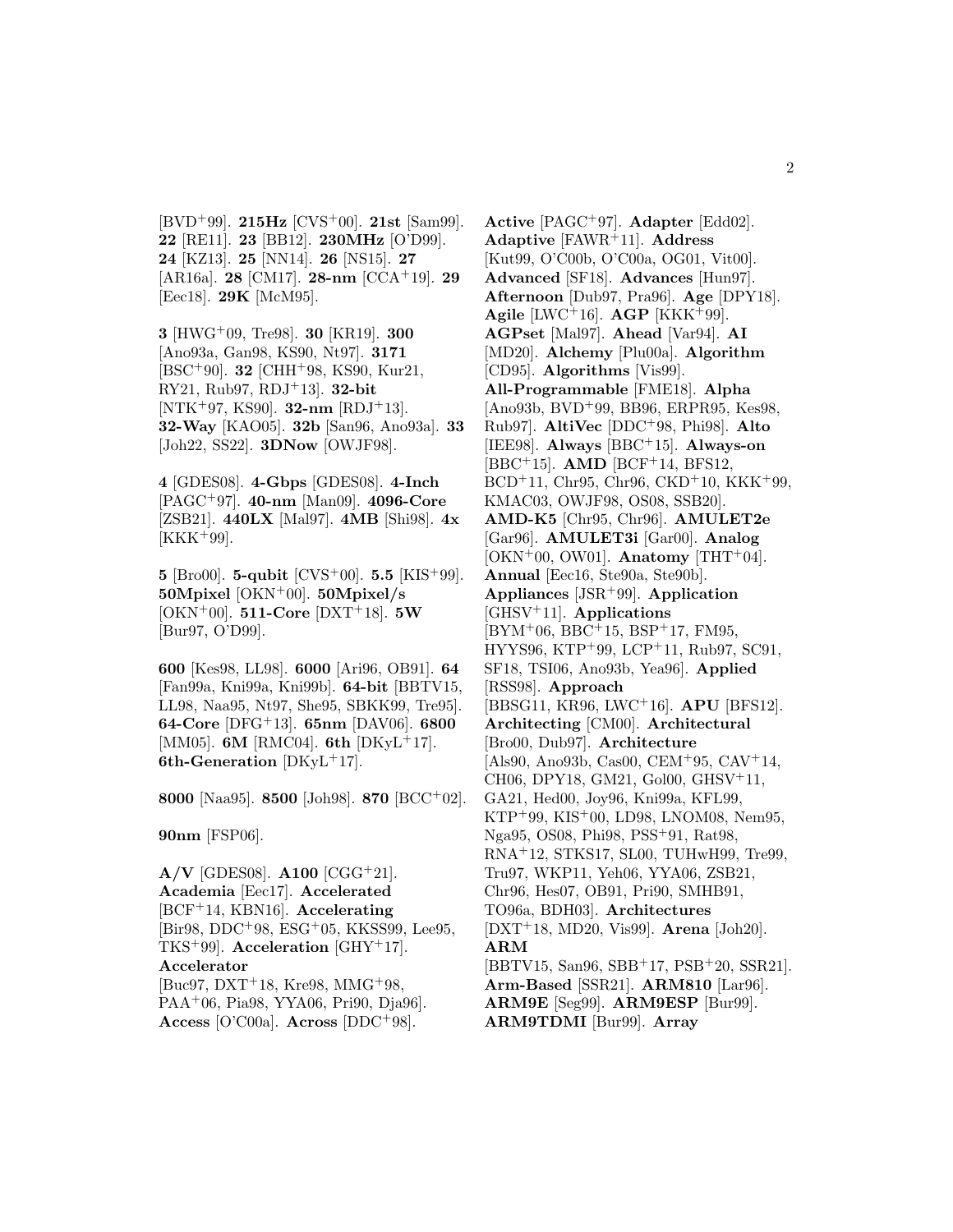[ABG<sup>+</sup>16, BYM<sup>+</sup>06, BSP<sup>+</sup>17]. **AsAP** [BYM<sup>+</sup>06]. **ASIC** [CC95, Man09, Pfi99]. **associated** [Mal97]. **Asynchronous** [BYM<sup>+</sup>06, Gar00]. **Athlon** [KKK<sup>+</sup>99]. **Atom** [BvdGM<sup>+</sup>15]. **ATSC** [Par98]. **Attached** [Gan98]. **Au1000** [Plu00a]. **Audio** [FM95, Sav98, Ste95]. **Audio/Video** [Ste95]. **Auditorium** [IEE98, IEE13]. **August** [IEE93, IEE94, IEE95, IEE96, IEE97, IEE98, IEE99, IEE00, IEE01, IEE02, IEE03, IEE04, IEE05, IEE06, IEE07, IEE08, IEE09, IEE10, IEE11, IEE12, IEE13, Rei96]. **Automatically** [AAW<sup>+</sup>96]. **Automotive** [SF18]. **AV** [ASK97, SANK98]. **Availability** [Qua00]. **AXP** [Ano93b]. **Azure** [Sti19].

**Bandwidth** [SL00, WAA<sup>+</sup>20]. **Based** [SSR21, WMSH09, IDTS00]. **Basics** [Kni99a]. **Basics/Introduction** [Kni99a]. **BCM4100** [FH99]. **BCM4100/BCM4210** [FH99]. **BCM4210** [FH99]. **BCM5600** [EM99]. **Beast** [Gar95]. **Beat** [Lar96]. **Behind** [Sti19]. **Below** [FSP06]. **Benchmark** [MRC<sup>+</sup>20, AAW<sup>+</sup>96]. **Berkeley** [CFK<sup>+</sup>10]. **Best** [Bas00, RY21, WBC<sup>+</sup>96]. **Better** [Ber98, Gar95]. **Beyond** [Hes07, LCP<sup>+</sup>11]. **Big** [MMG<sup>+</sup>98]. **Binary** [CHH<sup>+</sup>98]. **bipolar** [Ano93a]. **bit** [BBTV15, LL98, Naa95, NTK<sup>+</sup>97, Nt97, OKN<sup>+</sup>00, She95, SBKK99, Tre95, KS90]. **Bitcoin** [BH15]. **Blitzen** [Kre98]. **Block** [BCC<sup>+</sup>02]. **Blocking** [AEJ<sup>+</sup>00]. **Blocks** [PSB<sup>+</sup>20]. **Blue** [HOF<sup>+</sup>12]. **board** [MKN<sup>+</sup>98]. **Bobcat** [BCD<sup>+</sup>11]. **Boost** [Gol00]. **bottleneck** [Joh90]. **Boundaries** [NCT<sup>+</sup>98]. **Brainwave** [CFO<sup>+</sup>18]. **bridge** [WBC<sup>+</sup>95, PKB<sup>+</sup>15, RNA<sup>+</sup>12]. **bridge/memory** [WBC<sup>+</sup>95]. **Brief** [Bar21]. **Bringing** [Khu96]. **Broadband** [Gol00, Gre11, Sam99, Sam00b]. **Broadcasting** [Hun97]. **Broadcom** [EM99, SP09]. **BROOM** [CCA<sup>+</sup>19]. **Building**

 $[BCC<sup>+</sup>02, Gar95, LWC<sup>+</sup>16, PSB<sup>+</sup>20, SP09].$ **Built** [MD20]. **Bulldozer** [BBSG11]. **Buses** [Jam90].

**C** [Bro00]. **C-5** [Bro00]. **C-Port** [Bro00]. **C2000** [BvdGM<sup>+</sup>15]. **C400** [SMHB91]. **C64x** [Gol00]. **CA** [IEE93, IEE94]. **CA1024** [SBS<sup>+</sup>06]. **Cache** [Bur97, CKD<sup>+</sup>10, Faa98, RMC04]. **Caches** [Cha96, VJFG17]. **California** [IEE95, IEE96, IEE97, IEE99, IEE00, IEE01, IEE02, IEE03, IEE04, IEE05, IEE06, IEE07, IEE08, IEE09, IEE10, IEE11, IEE12, IEE13, IEE98]. **Calisto** [NIJ<sup>+</sup>03]. **Camera** [Fos98]. **Can** [Ano03]. **Capabilities** [vES98]. **Capacity** [Shi98]. **Carrizo** [KBN16]. **Cartridge** [Sam00a]. **Cascade** [AFK<sup>+</sup>19]. **Case** [PAY96]. **Casting** [Pfi99]. **CD** [FM95]. **CDMA** [She99b]. **Celerity** [DXT<sup>+</sup>18]. **Center** [IEE12]. **Centip3De** [DFG<sup>+</sup>13]. **Century** [Sam99]. **Chairs** [JW98]. **Challenge** [Wha98]. **Challenges** [Pen90, Rab06, Won03, Mal97]. **Change** [Gon99]. **Channel** [Edd02]. **Chess** [hH98, hH98]. **Chip**  $[ABC^{+}16, AEJ^{+}00, Ari96, Awa95, ASN^{+}99,$  $BCF+14$ , BWBJ11, Bur97, CD95, EGL+90a, EM99, FM95, FAWR<sup>+</sup>11, Fos98, FH00, Gar00, HOF<sup>+</sup>12, hH98, Joh20, KST04, KML04, Kec97, KSIA95, McC99, NIJ<sup>+</sup>03, NCT<sup>+</sup>98, Oru94, PAGC<sup>+</sup>97, Pet00, Plu00a, Pot97, Rat98, SC91, SO14, SGG<sup>+</sup>12, Shi98, Ste95, SBS<sup>+</sup>06, TSW<sup>+</sup>01, Wei00, Ano93d, KSI<sup>+</sup>96, MKN<sup>+</sup>98, TO96a]. **Chiplet** [WAA<sup>+</sup>20, ZSB21]. **Chips** [AS95, Alt13, Alt14, AAFH95, AM08, AR16a, AR16b, Ano95, Ano00, Ano03, AW10, BS98, BB12, CM17, DTB01, DD05, DXT<sup>+</sup>18, Dit00, Eec15, Eec16, Eec17, Eec18, FD04, HW91, IEE94, IEE97, IEE99, IEE00, IEE01, IEE02, IEE03, IEE04, IEE05, IEE06, IEE07, IEE08, IEE09, IEE10, IEE11, IEE12, IEE13, Joh19, Joh20, Joh22, Joh90, KZ13, KB20, KW02, KS07, KR19, Kur21, Mat97,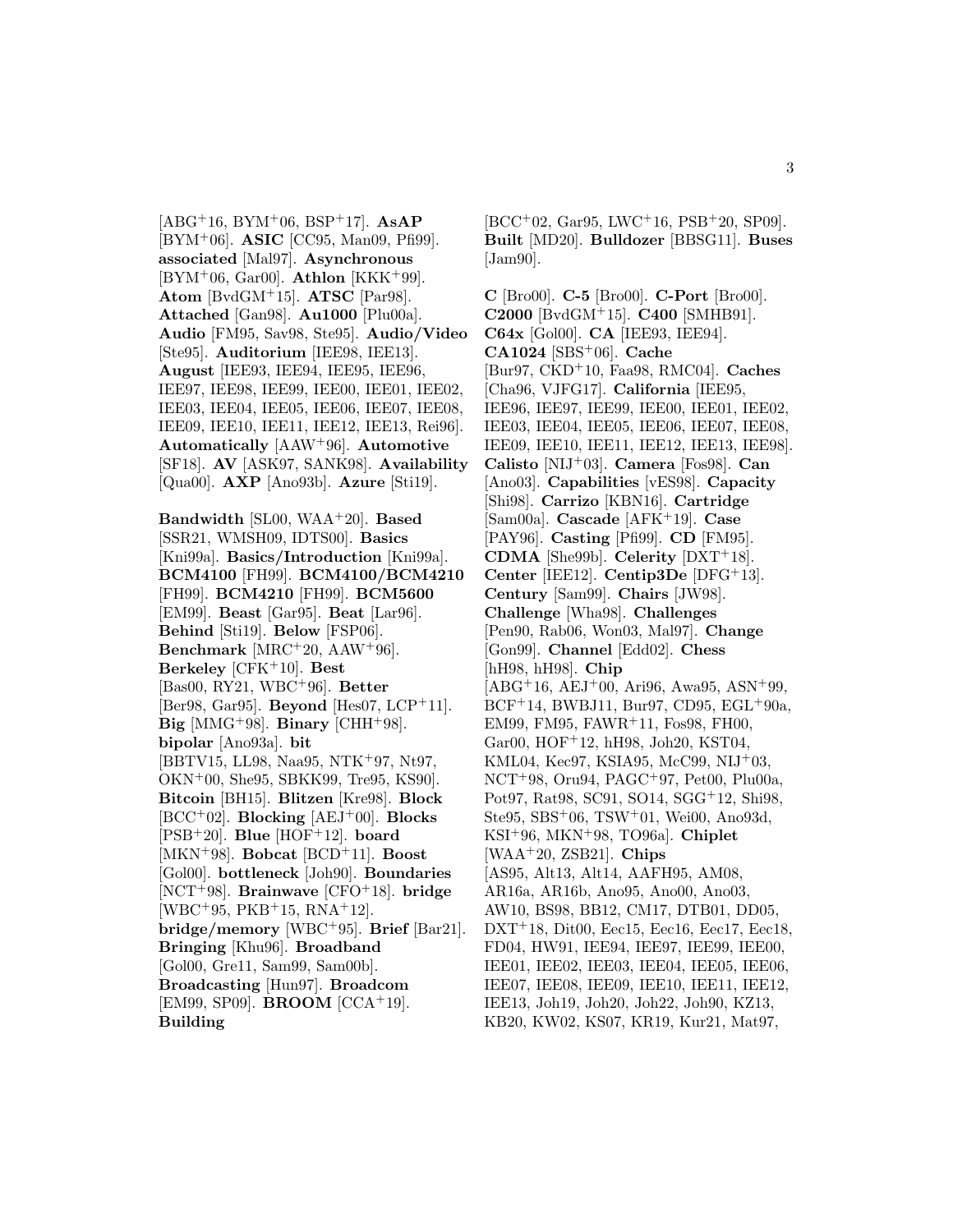NN14, NS15, NPY<sup>+</sup>21, RY21, Rat06, Rei96, RE11, RC13, SS22, SS06, Ste90a, Ste90b, WD03, IEE93, IEE95, IEE96, IEE98, JA96, Alt11, Hoo90, Jou92, KvdW09, Var94]. **Chips-III** [Jou92]. **Chipset** [CEF<sup>+</sup>99, FH99, GDES08]. **Chipsets** [Par98]. **Choices** [Ano95]. **Circuit** [Kid14]. **Circuits** [TKM<sup>+</sup>02]. **Classifier** [IDTS00]. **ClassiPI** [IDTS00]. **Clipper** [SMHB91]. **clock** [Cra90]. **Clockless** [Cum04]. **close** [hH98]. **Cloud** [PSB<sup>+</sup>20]. **Cloud-to-Edge** [PSB<sup>+</sup>20]. **Clouds** [MFN<sup>+</sup>17]. **Cluster** [BDH03]. **CMOS** [San96, AEJ<sup>+</sup>00, Ano94c,  $CCA+19, Faa98, PAGC+97, RDJ+13].$ **CMP** [CH06, HHS<sup>+</sup>99, HHS<sup>+</sup>00]. **CMT** [CCE<sup>+</sup>09]. **Co** [Hay97, JW98, KKO06]. **Co-Chairs** [JW98]. **Co-Processor** [Hay97, KKO06]. **Code** [DKyL<sup>+</sup>17, RNA<sup>+</sup>12]. **Code-Named** [DKyL<sup>+</sup>17, RNA<sup>+</sup>12]. **Codes** [Rat06]. **Codesign** [GHY<sup>+</sup>17]. **CoinTerra** [BH15]. **Collaborative** [Mey06]. **Color** [BD99]. **Combining** [TO96a]. **Commercial** [SBKK99]. **Commodity** [Ros99]. **Common** [Man09]. **Communications** [CAV<sup>+</sup>14, FME18, Gol00, Hun97, LS98, NIJ<sup>+</sup>03, Sam99, She99a, She99b, Sla97]. **Companies** [Bas00]. **Compatible** [Bos96]. **Compilation** [Fan99b]. **Compiler**  $[ADG+96, Fan99a, Pen90, TGK+96]$ . **Compilers** [AAFH95, KFL99]. **Complexity** [MM96]. **Compliant** [Par98]. **Compositing** [Dja96]. **Compression** [AHM<sup>+</sup>00, CD95, Nga95]. **Computation** [SVC01, CVS<sup>+</sup>00]. **Computational** [TKM<sup>+</sup>02]. **Compute** [BBSG11, HOF<sup>+</sup>12, TSV<sup>+</sup>20, VBC<sup>+</sup>21]. **Computer** [Bre10, DPY18, Kut99, RSS98, TSV<sup>+</sup>20]. **Computing** [Bar21, BJ06, CFK $+10$ , CSM<sup>+</sup>21, DHM97, Dit00, KKSS99, LNOM08, LCP<sup>+</sup>11, MYK<sup>+</sup>10, McC99, ND10, TKS<sup>+</sup>99, YHT<sup>+</sup>15, ZSB21]. **concurrency** [Yea96]. **conference** [IEE98].

**Configurable** [DHM97, Gon99, Gon00]. **Configuration** [MKN<sup>+</sup>98]. **Confronting** [Wha98]. **Connected** [Sam99]. **Connecting** [FH00]. **connections** [SL00]. **Considerations** [Wei96]. **Consoles** [ML21]. **Consumer** [FM95, KTP<sup>+</sup>99]. **Content** [IDTS00]. **Continue** [Jam90]. **Continuous** [ABD<sup>+</sup>97]. **Controller** [Bur97, NABR95, TSW<sup>+</sup>01, Tre98, WBC<sup>+</sup>95]. **Converged** [PKB<sup>+</sup>15]. **Convey** [Bre10]. **Cool** [Ano03, Dit00, Rat06, Ano93d]. **Cooler** [Bal95]. **Coprocessor** [DKB<sup>+</sup>90, Bar97]. **Coprocessors** [BSC<sup>+</sup>90, CSM<sup>+</sup>21]. **Core**  $[CGG+21, CC95, DXT+18, DKyL+17,$  $DFG+13$ ,  $FZW+12$ ,  $FJL+13$ ,  $HMB+14$ , Hes07, KST04, Kru00, MB05, Sha00a, Sha00b, ZSB21]. **Cores** [CSM<sup>+</sup>21]. **Cost**  $[BCC<sup>+</sup>02, Luc99, SBS<sup>+</sup>06, Ano93b, KSI<sup>+</sup>96,$ SLR<sup>+</sup>99]. **Cost-Effective** [BCC<sup>+</sup>02, SBS<sup>+</sup>06, KSI<sup>+</sup>96]. **Coupled** [LD98]. **Court** [WBC<sup>+</sup>96]. **CPU** [Cra90, Gan98, HMR96, Kum96, Mod97, Nt97]. **CPUs** [Ber98, ESG<sup>+</sup>05, Kur21]. **Crossbar** [Cum04, Wei00]. **Crusoe** [Dit00, Fle00]. **Cryptocurrency** [BH15]. **Cryptography** [Bir98]. **Cryptosystems** [ESG<sup>+</sup>05]. **Crystal** [BD99]. **Cubes** [Ano03]. **Cupertino** [IEE12]. **Custom** [Dja96, Faa98]. **Cutting** [Eec17, Fle00, LB00]. **Cutting-Edge** [Eec17, LB00]. **CW4010** [CC95]. **Cycle** [Pra96, Cra90]. **Cycles** [ABD<sup>+</sup>97].

**D** [Awa95, Bat97, DFG<sup>+</sup>13, Jay98, Kre98, LD98, MMG<sup>+</sup>98, Pot97, Shi98, Tre96, Tre97]. **DAC** [Dja96]. **Dancing** [Lar96]. **Dark** [GHSV<sup>+</sup>11]. **Datacenter** [BvdGM<sup>+</sup>15, CFO<sup>+</sup>18]. **DataPlay** [Dav02]. **Datawave** [SC91]. **Day** [Ano03]. **DDC** [Kid14]. **Debuts** [AHM<sup>+</sup>00]. **DECchip21066** [Ano93b]. **Decoder** [Ste95]. **Decoding** [MD06]. **Defining** [War97]. **Definition** [MD06]. **Delay** [NTK<sup>+</sup>97]. **Delta** [Tre96]. **dense** [FSP06].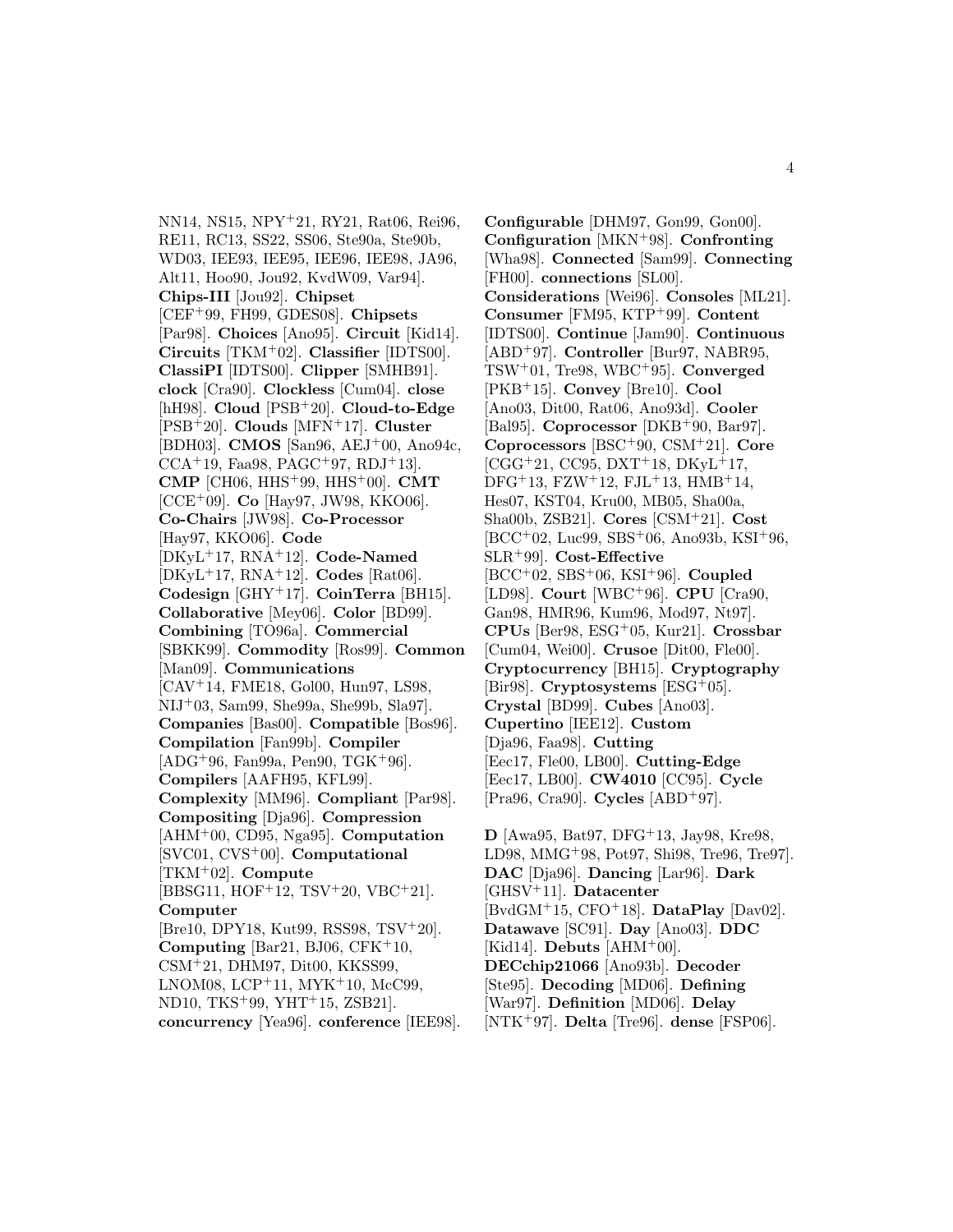**Denver** [BBTV15]. **Design**  $[BTR02, BB96, DXT+18, Dub97, EGL+90b,$ EGL<sup>+</sup>90a, Gon99, Joh20, MBB<sup>+</sup>99, NPY<sup>+</sup>21, PKB<sup>+</sup>15, RSS<sup>+</sup>08, SMHB91, SBKK99, WP97, Won03, Joh90, Pap96]. **Designing**  $[CSM+21, hH98, WBC+95]$ . **Designs** [LB00]. **Desktop** [Khu96]. **Developing** [BSC<sup>+</sup>90, Chr96, Pri90]. **Development** [Mey06, Chr96, Mal97]. **Device** [DHM97]. **Devices** [Vit00]. **Did** [Joh20, hH98]. **dies** [Pap96]. **Different** [Lar96]. **Digital** [FME18, Fos98, OKN<sup>+</sup>00, OW01, PAGC<sup>+</sup>97, Sav98, TP10, THT<sup>+</sup>04, Rub97]. **Digital-RF** [FME18]. **Directed** [CHH<sup>+</sup>98]. **Direction** [Gre11]. **DirectX** [Tre98]. **Discussion** [vdWAB<sup>+</sup>06, GTB99]. **Display** [BD99]. **Distributed** [GM21, NABR95]. **Distribution** [Dav02, DHM97]. **Diverse** [Eec15]. **DNNs** [CFO<sup>+</sup>18]. **Do** [ABD<sup>+</sup>97]. **DRAM** [KGM<sup>+</sup>00, LD98, O'C00b, O'C00a, PAY96, Shi98]. **DRAMs** [Prz97]. **Driven** [DSK<sup>+</sup>92]. **Driving** [TSV<sup>+</sup>20]. **Drum** [Lar96]. **DSP** [CAV<sup>+</sup>14]. **DTV** [Par98, Rat98]. **Dual** [KST04, MB05]. **Dual-Core** [KST04, MB05]. **Dual-Thread** [MB05]. **Dust** [WAP00]. **Dynamic** [Fan99b, Mod97]. **Dynamically** [SGG<sup>+</sup>12, YYA06].

**ECL** [Ano93a, BAC<sup>+</sup>90]. **Economics** [WD03]. **Edge** [BWBJ11, CSM<sup>+</sup>21, Eec17, LB00, PSB<sup>+</sup>20, Plu00a]. **Edge-Computing** [CSM<sup>+</sup>21]. **Editors** [AS95, AM08, AW10, BS98, DTB01, FD04, HW91, JA96, KW02, KS07, LB00, SS06, WD03]. **Effective** [BCC<sup>+</sup>02, SBS<sup>+</sup>06, KSI<sup>+</sup>96]. **Effectiveness** [Lee97]. **Effects** [Joh98]. **Efficient** [Bat97, BvdGM<sup>+</sup>15, DSK<sup>+</sup>92, FZW<sup>+</sup>12, GHY<sup>+</sup>17, KBN16, MD06, TUHwH99]. **efficiently** [Yea96]. **Eight** [FJL<sup>+</sup>13]. **Electronics** [RSS98]. **eliminate** [Joh90]. **Embedded** [ASK97, Cum04,  $KGM^{+}00$ , LD98, O'C00b, O'C00a, SANK98].

**Emerging** [Joh19]. **Emotion** [KIS<sup>+</sup>99, KIS<sup>+</sup>00]. **Emphasizing** [Yea96]. **Empowering** [DPY18]. **EMU10K1** [Sav98]. **Emulation** [HWG<sup>+</sup>09]. **Emulator** [HMR96]. **Enabling** [Sam99, Seg99, Vit00]. **Encoder** [KSIA95, MKN<sup>+</sup>98, Nga95, KSI<sup>+</sup>96]. **End** [OKN<sup>+</sup>00, OW01, Vin07]. **Endian** [Jam90]. **Energy** [FAWR<sup>+</sup>11, KBN16]. **Energy-Efficient** [KBN16]. **Engine** [ACD<sup>+</sup>00, Sel18]. **Engines** [NABR95]. **Enhanced** [Luc99, SLR<sup>+</sup>99, KGM<sup>+</sup>00, Lee95]. **Entertainment** [Kut99, KKO06]. **entertainment-quality** [KKO06]. **EPI41100** [CEF<sup>+</sup>99]. **EPI41210** [CEF<sup>+</sup>99]. **EPI41210/EPI41100** [CEF<sup>+</sup>99]. **Epigram** [CEF<sup>+</sup>99]. **Era** [ND10]. **Establish** [NMP<sup>+</sup>96]. **Established** [Bas00]. **Estimation** [KSIA95]. **Ethernet** [AEJ<sup>+</sup>00, EM99, MD20]. **Evaluation** [EG95]. **Evening** [WBC<sup>+</sup>96]. **Evolving** [Bal95, Hes07]. **executing** [Cra90]. **Execution** [EG95, Kes98, Mod97, Rub97, ERPR95]. **Expanding** [NCT<sup>+</sup>98]. **experience** [KKO06]. **Exploiting** [Alt13]. **Exploring** [FZW<sup>+</sup>12]. **Exponentiation** [Oru94]. **Express** [CRTI00]. **Extensible** [Gon99, Gon00]. **Extension** [SBB<sup>+</sup>17, TUHwH99]. **Extensions** [Gol00, Lee97, Mah96, Tha99].

**Fabric** [BJ06, DXT<sup>+</sup>18, TKM<sup>+</sup>02]. **Fabrics** [Wei00]. **Face** [WD03]. **Facing** [KML04]. **Families** [Bur99]. **Family** [Als90, Bal95, BvdGM<sup>+</sup>15, McM95, OS08, Plu00a, Seg99, SL00, Yeh06]. **Fast** [Ber98, CD95, DXT<sup>+</sup>18, MMG<sup>+</sup>98, O'C00b, O'C00a, OW01, Rub97]. **Faster** [Bal95]. **Fat** [VJFG17]. **Fault** [RSS<sup>+</sup>08]. **Fault-Tolerant** [RSS<sup>+</sup>08]. **Feast** [Eec16]. **Feature** [SHMS95]. **Features** [FAWR<sup>+</sup>11, Kni99b, Naa95, Qua00]. **Fermi**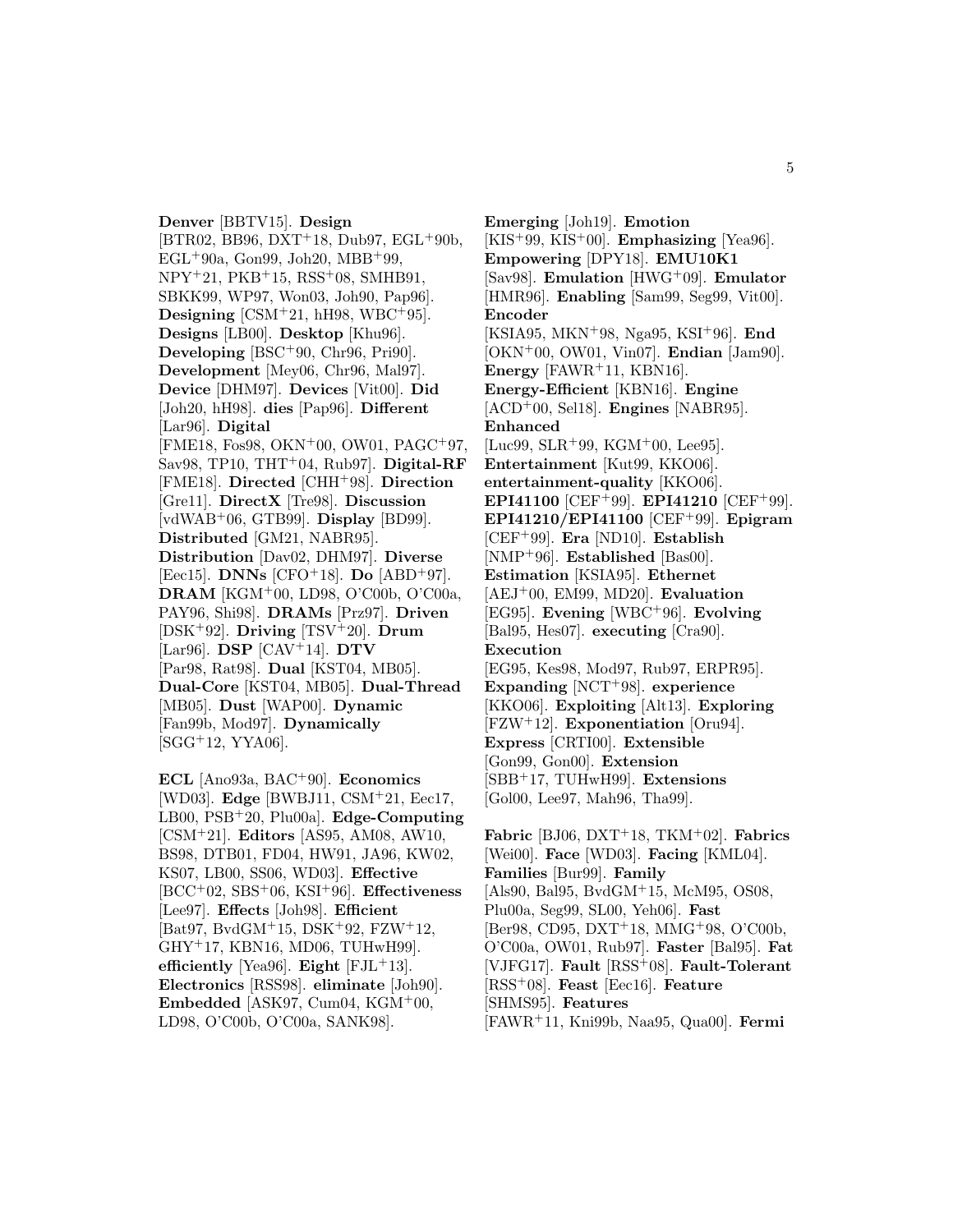[WKP11]. **Fi** [FM95]. **Field** [ABG<sup>+</sup>16, BD99]. **Field-Programmable** [ABG<sup>+</sup>16]. **Field-Sequential** [BD99]. **final** [Pap96]. **Fine** [BSP<sup>+</sup>17]. **Fine-Grained** [BSP<sup>+</sup>17]. **First** [BH15, BBTV15, Kag96, McM95, Plu00a, Ste90a, Ste90b]. **First-Generation** [BH15]. **Five** [SVC01]. **Five-Qubit** [SVC01]. **Flexibility** [SL00]. **Flint** [IEE12]. **Floating** [BSC<sup>+</sup>90, DKB<sup>+</sup>90, ZSB21]. **Floating-Point** [BSC<sup>+</sup>90, DKB<sup>+</sup>90, ZSB21]. **Flying** [Chr96]. **Forum** [ES99, GTB99]. **Forward** [Joy96]. **Forwarding**  $[ACD^+00, O'C00b, O'C00a]$ . **four** [TO96a]. **four-issue** [TO96a]. **Fourth** [HMB<sup>+</sup>14]. **Fourth-Generation** [HMB<sup>+</sup>14]. **FPGA** [DAV06, Man09]. **Frame** [Nga95]. **Frequency** [RMC04, SBJ13]. **Fresh** [KR96]. **Front** [OKN<sup>+</sup>00, OW01]. **Front-End** [OW01]. **Fujitsu** [YHT<sup>+</sup>15]. **Full** [PAGC<sup>+</sup>97, TSV<sup>+</sup>20]. **Fully** [SBS<sup>+</sup>06]. **Functions** [PAGC<sup>+</sup>97]. **Fusion** [BFS12]. **Future** [AAFH95, CH06, GHSV<sup>+</sup>11].

**G5** [SAC<sup>+</sup>98]. **Game** [ML21]. **Gamma** [Tre97]. **Gate** [ABG<sup>+</sup>16]. **Gaudi** [MD20]. **Gbps** [GDES08]. **GeForce** [MM05]. **Gen** [PSB<sup>+</sup>20]. **Gene** [HOF<sup>+</sup>12]. **Gene/Q** [HOF<sup>+</sup>12]. **General** [ESG<sup>+</sup>05, TKM<sup>+</sup>02]. **General-Purpose** [ESG<sup>+</sup>05, TKM<sup>+</sup>02]. **Generation**

**FUZION** [McC99]. **FX** [Rub97, CHH<sup>+</sup>98].

[AJK<sup>+</sup>15, AFK<sup>+</sup>19, BH15, Bir98, DAV06,  $DKyL+17$ ,  $ESG+05$ ,  $HMB+14$ ,  $KSSF10$ , KKK<sup>+</sup>99, Mah96, MYK<sup>+</sup>10, Phi98, She95, SBJ13, SGC<sup>+</sup>16, SSR21, Tre96, Tre98, Vit00, Web08, YHT<sup>+</sup>15, IDTS00]. **Genesis** [Cho98]. **Geometry** [Kre98, TUHwH99, Tre97]. **Geoscience** [LCP<sup>+</sup>11]. **GF100** [WKP11]. **GFLOPS** [KIS<sup>+</sup>99]. **Gigabit** [AEJ<sup>+</sup>00]. **Gigascale** [Mei97]. **GLINT** [Tre96, Tre97]. **Gmicro** [KS90]. **Gmicro/300** [KS90]. **goals** [Pap96]. **Godson** [FZW<sup>+</sup>12, HWG<sup>+</sup>09]. **Godson-3**

[HWG<sup>+</sup>09]. **Godson-T** [FZW<sup>+</sup>12]. **Golden** [DPY18]. **Goldstrike** [BH15]. **Good** [Ber98, Joh90]. **Google** [BDH03, NPY<sup>+</sup>21]. **GPS** [KTP<sup>+</sup>99]. **GPU** [Bur20, CGG<sup>+</sup>21, FD17, ND10, WKP11]. **GPUs** [Kur21]. **Grained** [BSP<sup>+</sup>17]. **Grandmaster** [hH98]. **Graphics** [Awa95, Eer97, Jay98, Khu96, KBN16, LNOM08, MMG<sup>+</sup>98, Pia98, Tre96, Tre98, Ano93c, Pri90, MM96]. **GreenDroid** [GHSV<sup>+</sup>11]. **Griffin** [OS08]. **Guest** [AS95, AM08, AW10, BS98, DTB01, FD04, HW91, JA96, KW02, KS07, LB00, SS06, WD03]. **GX** [Pri90].

### **Habana** [MD20]. **HAL** [She95, EG95]. **Hardware**

[BYM<sup>+</sup>06, BVD<sup>+</sup>99, Bir98, BJ06, GHY<sup>+</sup>17, Kal96, Sti19, YYA06, TO96b]. **Hardware/Software** [Kal96]. **Haswell** [HMB<sup>+</sup>14]. **HC** [Bre10]. **HC-1** [Bre10]. **HD** [GDES08]. **HDD** [TSI06]. **HDTV** [Hun97, SBS<sup>+</sup>06]. **Hearing** [WMSH09]. **Heart** [Ari96]. **Heat** [Joh20]. **heavily** [Ano95]. **Heterogeneous** [MD06]. **Hexagon** [CAV<sup>+</sup>14]. **Hi** [FM95]. **Hi-Fi** [FM95]. **Hidden** [ML21]. **hiding** [Yea96]. **Hierarchy** [CKD<sup>+</sup>10]. **High** [ASN<sup>+</sup>99, Bat97, BTR02, Cha96, CCE<sup>+</sup>09, CM00, Cum04, HBG<sup>+</sup>97, Jay98, Kru00, Kum96, LCP<sup>+</sup>11, Luc99, Mod97, MD06, O'C00a, Plu00a, Plu00b, Pot97, Qua00, RC13, Shi98, SBJ13, SLR<sup>+</sup>99, TP10, WAA<sup>+</sup>20, Yeh06, YHT<sup>+</sup>15, Ano94a, IEE93, IEE94, TO96a]. **High-Bandwidth** [WAA<sup>+</sup>20]. **High-Frequency** [SBJ13]. **High-Performance** [ASN<sup>+</sup>99, CCE<sup>+</sup>09, CM00, Cum04, HBG<sup>+</sup>97, Jay98, Kru00, LCP<sup>+</sup>11, Yeh06, YHT<sup>+</sup>15, IEE93, TO96a]. **High-Speed** [O'C00a, TP10, SLR<sup>+</sup>99]. **Higher** [RMC04]. **highest** [AAW<sup>+</sup>96]. **Highlights** [AR16b]. **Highly** [CD95, EM99, Nt97, Pro06, Ano93c]. **highly-integrated** [Ano93c]. **History**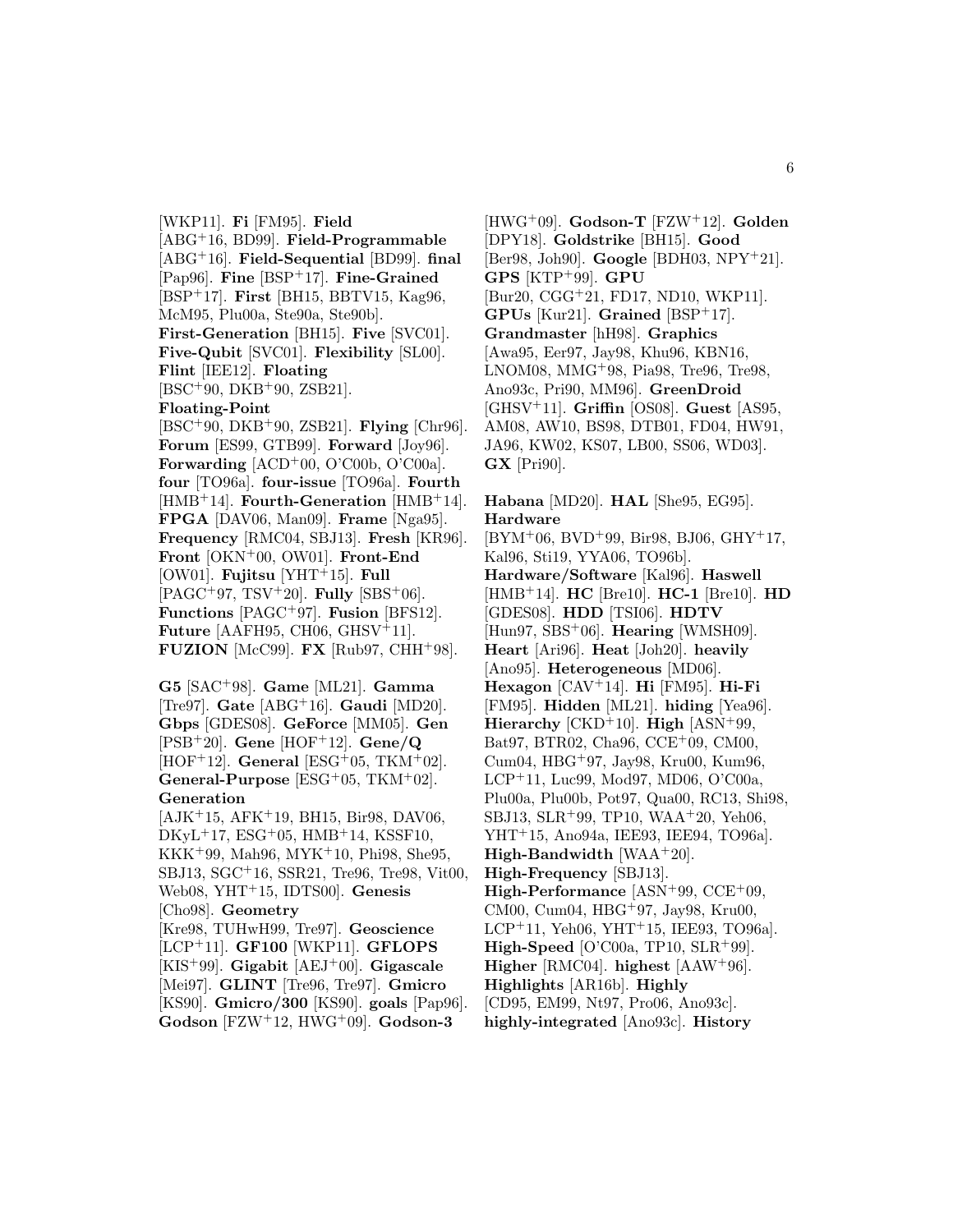[Bar21]. **HL** [MKN<sup>+</sup>98]. **Home**  $[CEF+99, FH00, JSR+99, KK006, Rab06].$ **Horus** [KO05]. **Hot** [Alt13, Alt14, AAFH95, AR16b, Ano95, Ano00, Ano03, BS98, Eec15, Eec16, Eec17, HW91, Joh19, Joh90, JA96, KB20, Rat06, Ste90a, Ste90b, Var94, Ano93d, AS95, Alt11, AM08, AR16a, AW10, BB12, CM17, DTB01, DD05, Eec18, FD04, Hoo90, IEE93, IEE94, IEE95, IEE96, IEE97, IEE98, IEE99, IEE00, IEE01, IEE02, IEE03, IEE04, IEE05, IEE06, IEE07, IEE08, IEE09, IEE10, IEE11, IEE12, IEE13, Joh22, Jou92, KvdW09, KZ13, KW02, KS07, KR19, Kur21, Mat97, NN14, NS15, RY21, Rei96, RE11, SS22, SS06, WD03]. **HP** [Kum96]. **Human** [WMSH09]. **Hybrid** [Pro06]. **Hydra** [HHS<sup>+</sup>99, HHS<sup>+</sup>00]. **Hyperthreading** [KM03].

**I-Frame** [Nga95]. **I/O** [WAA<sup>+</sup>20, Ber98]. **i486** [Cra90]. **i740** [Pia98]. **IA** [Fan99a, Fan99b, Kni99a, Kni99b, RDJ<sup>+</sup>13]. **IA-32** [RDJ<sup>+</sup>13]. **IA-64** [Fan99a, Kni99a, Kni99b, Fan99b]. **IA64** [KFL99]. **IBM**  $[Ari96, AHM<sup>+</sup>00, BWBJ11, HOF<sup>+</sup>12,$ KST04, KSSF10, OB91, RSS<sup>+</sup>08, STKS17, SBJ13, SAC<sup>+</sup>98, STSM21, TSW<sup>+</sup>01, Web08]. **IBMLZ1** [CD95]. **IC** [Bos96, BJ06]. **IC's** [Sam99]. **If** [War97]. **iFlow** [O'C00b, OG01]. **II** [Buc97, Mod97, Hes07, HW91, KTP<sup>+</sup>99, She99b]. **III**  $[AHM<sup>+</sup>00, Jou92, LL98, Nt97, NCT<sup>+</sup>98].$ **Illinois**  $[CFK^+10]$ . **Image**  $[KDR^+00]$ . **IMAGINE** [KDR<sup>+</sup>00, KDK<sup>+</sup>01]. **Imaging** [Gol00, OKN<sup>+</sup>00, OW01]. **Impact** [Won03]. **Implementation** [Bat97, EGL<sup>+</sup>90b, HBG<sup>+</sup>97, Kag96, Kru00, TO96b, YYA06, SMHB91]. **Implementing** [BAC<sup>+</sup>90, Gar95]. **Implications** [Dub97]. **In-Package** [WAA<sup>+</sup>20]. **Inc.** [Plu00a]. **Inch** [PAGC<sup>+</sup>97]. **Incomplete** [Alt13]. **Increasingly** [Eec15]. **independent** [Chr96]. **Industries** [RSS98]. **Industry**

[Eec17, MRC<sup>+</sup>20]. **Inference** [MD20]. **Inferno** [WP97]. **InfinBand** [Cas00]. **InfiniBand** [Ano00, Edd02]. **InfiniBridge** [Edd02]. **InfiniteReality** [MM96]. **Information** [Dav02, JSR<sup>+</sup>99, Mey06]. **Infrastructure** [PSB<sup>+</sup>20]. **initial** [Pap96]. **Innovate** [Bas00]. **Innovation** [CGG<sup>+</sup>21, Mey06, Seg99, WD03]. **Innovations** [Bre10]. **Innovative** [LD98]. **Insensitive** [NTK<sup>+</sup>97]. **Instruction** [BVD<sup>+</sup>99, Bre10, DHM97, Mah96, vES98, ERPR95]. **Instructions** [Pra96, Cra90, TO96a]. **Instructions/Cycle** [Pra96]. **instruments** [Chr96]. **Integrated** [Edd02, EM99, Jay98, Nem95, Nt97, NABR95, Pro06, Ano93c]. **Integration** [Mei97, Pet00]. **Intel** [AFK<sup>+</sup>19, BCC<sup>+</sup>02,  $BvdGM<sup>+</sup>15, DKyL<sup>+</sup>17, HMB<sup>+</sup>14, Mal97,$ Pia98, RNA<sup>+</sup>12, Sha00a, SGC<sup>+</sup>16, Wei96]. **Intellectual** [RSS98]. **Intelligent** [PAY96]. **Interaction** [Kal96]. **Interconnect** [FD17]. **Interconnects** [Ano00]. **Interface** [ASK97, FCD<sup>+</sup>99, PAGC<sup>+</sup>97]. **Interfaces** [SF18]. **Internal** [Shi98]. **Internet** [Plu00a, Plu00b, Tha99]. **Introducing** [FAWR<sup>+</sup>11]. **Introduction** [AS95, AM08, AW10, BS98, DTB01, ES99, FD04, HW91, Jou92, Kni99a, KW02, KS07, LB00, SS06, WD03, JA96]. **IP** [ACD<sup>+</sup>00]. **IP/MPLS** [ACD<sup>+</sup>00]. **IQ2000** [SL00]. **IRAM** [KGM<sup>+</sup>00, PAY96]. **Issue** [SS22, TO96a]. **Itanium** [MS03, MB05, Qua00, RMC04, Sam00a, Sha00a, Sha00b]. **Ivy** [PKB<sup>+</sup>15]. **Iwarp** [PSW91]. **IX** [IEE97, Mat97].

**Java** [Sha96, HBG<sup>+</sup>97, TO96b, WBC<sup>+</sup>96]. **Job** [Alt13].

**K5** [Chr95, Chr96]. **K6** [OWJF98]. **K6-2** [OWJF98]. **Kabini** [BCF<sup>+</sup>14]. **Key** [Bir98, ESG<sup>+</sup>05]. **Keynote** [Hes07, Kut99, Pap98, Sam99, Vin07, Vit00]. **KiloCore** [BSP<sup>+</sup>17]. **Kinect** [SO14].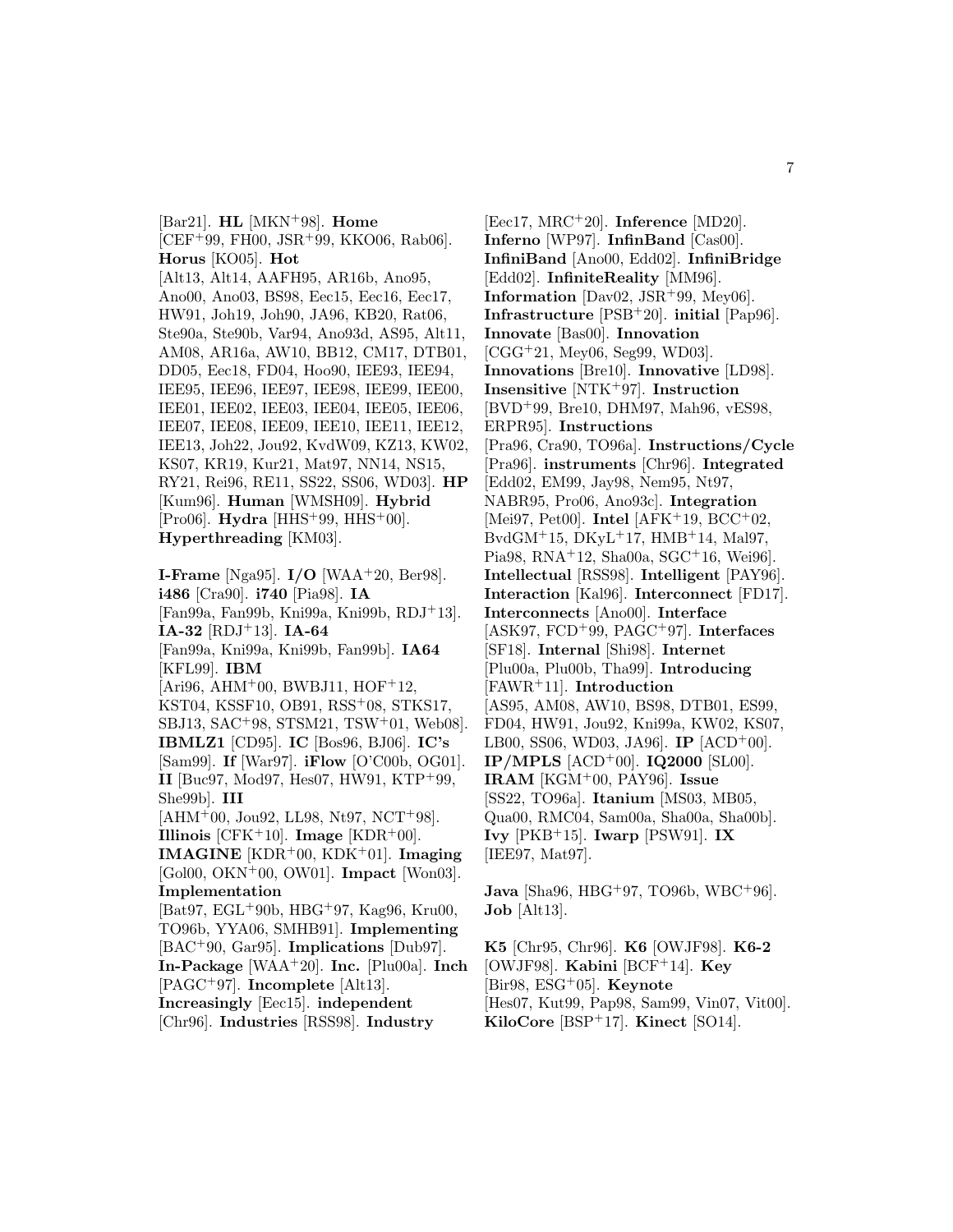**Klessydra** [CSM<sup>+</sup>21]. **Klessydra-T** [CSM<sup>+</sup>21]. **Knights** [SGC<sup>+</sup>16]. **Know** [ABD<sup>+</sup>97, hH98]. **Knowing** [hH98].

**L2** [Bur97]. **L3** [RMC04]. **Labs** [MD20]. **Laguna** [Buc97]. **Lagunita** [WBC<sup>+</sup>96]. Lake  $[AFK^+19]$ . Landing  $[SGC^+16]$ . **Landscape** [Eec15]. **Large** [KO05, KKSS99, TKS<sup>+</sup>99, Yea96]. **Large-Scale** [KO05]. **Larger** [RMC04]. **Latency** [Joh98, Yea96]. **latency-hiding** [Yea96]. **Law** [RSS98]. **Learning** [DPY18, MRC<sup>+</sup>20]. **Level** [FZW<sup>+</sup>12, KSI<sup>+</sup>96]. **Lever** [Mey06]. **Lighting** [Tre97]. **Lightning** [Kre98]. **like** [Gar95]. **Limit** [Mei97]. **Line** [FH00, DGR99]. **Liquid** [BD99]. **Liquid-Crystal-on-Silicon** [BD99]. **Living** [vdWAB<sup>+</sup>06]. **LIW** [PSW91]. **Llano** [BFS12]. **LongRun** [Fle00]. **Looking** [Joy96]. **Lookup** [O'C00a]. **Lookups** [O'C00b]. **Low**  $[ACD<sup>+</sup>00, BCD<sup>+</sup>11, CCA<sup>+</sup>19, Kru00, Luc99,$ NIJ<sup>+</sup>03, Plu00a, Plu00b, RC13, SLR<sup>+</sup>99, WAA<sup>+</sup>20, Yeh06, Ano93b, Ano94a, Ano94c]. **Low-cost** [SLR<sup>+</sup>99, Ano93b]. **Low-Power**  $[BCD+11, Kru00, NJ+03, WAA+20, Yeh06].$ **Low-Voltage**  $[CCA+19]$ . **LSI**  $[MKN+98]$ .

**M3** [RBGZ19]. **M32Rx** [Shi98]. **M32Rx/D** [Shi98]. **M7** [AJK<sup>+</sup>15]. **Machine** [DPY18, MRC<sup>+</sup>20, Ros99, WP97, TO96b]. **Machine-Learning** [DPY18]. **main** [KSI<sup>+</sup>96]. **Mainframe** [SBJ13, Web08]. **Mainstream** [Tre98]. **MAJC** [Tre99]. **Making** [SL00]. **Management** [Fle00, FAWR<sup>+</sup>11, RNA<sup>+</sup>12]. **Manticore** [ZSB21]. **Many** [FZW<sup>+</sup>12]. **Many-Core** [FZW<sup>+</sup>12]. **Manycore** [MFN<sup>+</sup>17]. **MAP** [Kec97]. **MAP1000A** [O'D99, BLO00]. **Marvell** [SSR21]. **MasPar** [Ano93d]. **Massively** [BJ06, McC99]. **Massively-Parallel** [BJ06]. **MATRIX** [DHM97]. **MAX** [Lee97]. **MAX-2** [Lee97].

**Mbps** [FH99]. **MC68060** [CEM<sup>+</sup>95]. **Mechanisms** [DSK<sup>+</sup>92]. **Media** [Bat97, CRTI00, DDC<sup>+</sup>98, Gan98, Kal96, KDK<sup>+</sup>01, KGM<sup>+</sup>00, NMP<sup>+</sup>96, Rat98, SLR<sup>+</sup>99, SBS<sup>+</sup>06, vES98, GTB99]. **Media-enhanced** [KGM<sup>+</sup>00]. **mediaDSP** [SP09]. **Mediaprocessing** [Dub97]. **Mediaprocessor** [BLO00, Luc99, O'D99, SRD96, THT<sup>+</sup>04]. **Member** [McM95]. **Memorial** [IEE98, IEE13]. **Memory**  $[AHM<sup>+</sup>00, CKD<sup>+</sup>10, DD05, EGL<sup>+</sup>90a,$ FSP06, Joh98, KKK<sup>+</sup>99, LATSK06, Naa95, NABR95, TSW<sup>+</sup>01, WBC<sup>+</sup>95]. **MEMS** [TP10]. **Merced** [War97]. **Message** [DSK<sup>+</sup>92, JW98]. **Message-Driven** [DSK<sup>+</sup>92]. **Metaflow** [PSS<sup>+</sup>91]. **Methodologies** [DXT<sup>+</sup>18]. **Methods** [Gar95]. **MHz** [Ano93a, Bur97, Gan98, Kes98, LL98, Nt97, SHMS95]. **Micro** [Mat97]. **Microarchitecture** [DKyL<sup>+</sup>17, Kag96, KM03, MS03, RNA<sup>+</sup>12, Pap96]. **Microcontroller** [Shi98]. **Microlithography** [Won03]. **Micromachining** [Bos96]. **micron** [BB96]. **Microprocessor** [ABSS95, ANUN97, ANUN98, ABIK95, BB96, Bur97, Cho98, Chr95, CES<sup>+</sup>11, Eec15, Joy96, Kes98, KS90, NTK<sup>+</sup>97, OWJF98, OS08, PSW91, Phi98, RSS<sup>+</sup>08, SBJ13, Sla97, SAC<sup>+</sup>98, TKM<sup>+</sup>02, Web08, Ano93a, Ano94b, ERPR95, JA96, Yea96]. **Microprocessors** [Eec17, Gar95, LWC<sup>+</sup>16, LCP<sup>+</sup>11, Lee95]. **Microsoft** [Wha98]. **milestones** [Ano00]. **Millenium** [Kut99]. **Millennium** [Tre99]. **MIMD** [BJ06]. **Mining** [BH15]. **MiniRISC** [CC95]. **MIPS** [CC95, MWV92, Yea96]. **MIPS64** [Kru00]. **Mitigating** [Joh98]. **ML** [Joh20, MKN<sup>+</sup>98]. **MLPerf** [MRC<sup>+</sup>20]. **MMX** [Kag96, Mod97, Wei96]. **Mobile** [BBC<sup>+</sup>15, CAV<sup>+</sup>14, Dav02, Dit00, GHSV<sup>+</sup>11, KKO06, TSI06]. **Modular** [Oru94]. **Monitor** [Ros99]. **Monolithic**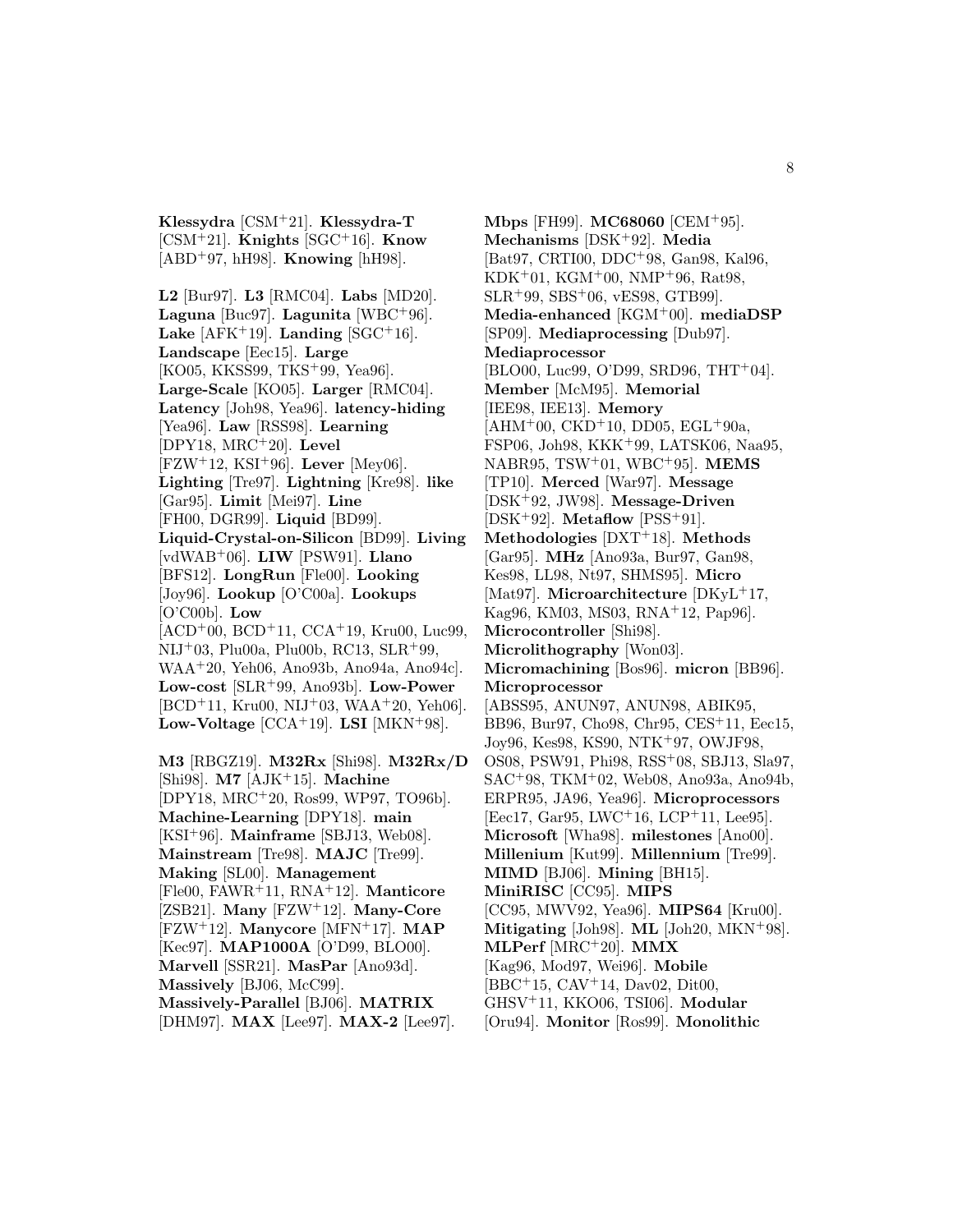[ACD<sup>+</sup>00]. **Montecito** [MB05]. **Mops** [PSW91]. **Morning** [Prz97, Sha96]. **Mote** [WAP00]. **Motion** [KSIA95]. **Motorola** [Als90]. **Mountain** [FD04]. **move** [KKO06]. **MP** [Ano93d, MKN<sup>+</sup>98, MKN<sup>+</sup>98]. **MP-2** [Ano93d]. **Mpact** [Kal96]. **MPC105** [WBC<sup>+</sup>95]. **MPEG** [KSI<sup>+</sup>96, Nga95, Ste95]. **MPEG-1** [Ste95]. **MPEG-2** [KSI<sup>+</sup>96, Nga95]. **MPEG2** [KSIA95, MKN<sup>+</sup>98]. **MPLS** [ACD<sup>+</sup>00]. **MSP** [NMP<sup>+</sup>96]. **Multi** [Hes07, MKN<sup>+</sup>98, MD06, SBKK99, Wei00]. **Multi-chip** [MKN<sup>+</sup>98]. **Multi-Core** [Hes07]. **Multi-Standard** [MD06]. **Multi-Terabit** [Wei00]. **Multi-Threaded** [SBKK99]. **Multicomputer** [DSK<sup>+</sup>92]. **Multicomputers** [PSW91]. **Multicore** [HWG<sup>+</sup>09, LATSK06, SP09]. **Multimedia** [ASK97, ANUN97, ANUN98, Buc97, CAV<sup>+</sup>14, Dja96, HYYS96, KR96, KBN16, Lee97, Mah96, SANK98, Tre95, vES98, Ano95, KKO06, Lee95, TO96a]. **Multiple** [PAA<sup>+</sup>06]. **Multiplexed** [Jam90]. **Multiprocessing** [ABG<sup>+</sup>16, KO05, MD06]. **Multiprocessor** [KMAC03, NIJ<sup>+</sup>03, SC91]. **Multiprocessors** [AAW<sup>+</sup>96]. **Multitenant** [MFN<sup>+</sup>17]. **Multithreaded** [BBSG11, CSM<sup>+</sup>21, KST04, KML04, KAO05]. **MXi** [Jay98]. **MxP** [CRTI00]. **MXT**  $[AHM<sup>+</sup>00, AHM<sup>+</sup>00, TSW<sup>+</sup>01].$ 

**N1** [PSB<sup>+</sup>20]. **Named** [DKyL<sup>+</sup>17, RNA<sup>+</sup>12]. **Names** [Vin07]. **Native** [Gar95]. **Near** [DFG<sup>+</sup>13, Khu96]. **Near-Threshold** [DFG<sup>+</sup>13]. **Neon** [MMG<sup>+</sup>98]. **Neoverse** [PSB<sup>+</sup>20]. **Netburst** [KM03]. **Network** [Bro00, FH00, GHY<sup>+</sup>17, Hed00, KML04, NH00, O'C00a, SF18, BWBJ11, SL00]. **Network-Facing** [KML04]. **Networking** [CEF<sup>+</sup>99, FH99]. **Networks**  $[ACD<sup>+</sup>00, CRTI00]$ . **Neural**  $[GHY<sup>+</sup>17]$ . **New-Generation** [MYK<sup>+</sup>10]. **News** [Ano00, Ano03, Mat97]. **Nexperia**

[KKO06, Pro06]. **Next**  $[AJK^+15, AFK^+19, DAVO6, ESG^+05,$ KSSF10, KKK<sup>+</sup>99, PSB<sup>+</sup>20, SSR21, Vit00, Web08, YHT<sup>+</sup>15, IDTS00]. **Next-Gen** [PSB<sup>+</sup>20]. **Next-Generation** [AJK<sup>+</sup>15, ESG<sup>+</sup>05, KSSF10, SSR21, Web08, YHT<sup>+</sup>15]. **Niagara** [KAO05]. **Nintendo64** [Hay97]. **nm** [ABG<sup>+</sup>16, CCA<sup>+</sup>19, FME18, KBN16, Man09, RDJ<sup>+</sup>13]. **Node** [DSK<sup>+</sup>92]. **Non**  $[AEJ^+00]$ . **Non-Blocking**  $[AEJ^+00]$ . **NorthBridge** [CH06, AHM<sup>+</sup>00, KKK<sup>+</sup>99, OS08]. **note** [Joh90]. **Notebook** [Rei96]. **Nothing** [hH98]. **Novel** [vES98]. **NPU** [SL00]. **NS486** [Nem95]. **NT** [Rub97]. **Number** [Bir98]. **NVIDIA** [Bur20, CGG<sup>+</sup>21, LNOM08, BBTV15]. **NVLink** [FD17].

**O** [Ber98, WAA<sup>+</sup>20]. **Objective** [BB96]. **Octocore** [MYK<sup>+</sup>10]. **off** [Wei96]. **offs** [Pap96, SMHB91]. **On-Chip** [Bur97, PAGC<sup>+</sup>97, TO96a]. **On-line** [DGR99]. **One** [Sel18, Cra90, SO14]. **Open** [CCA<sup>+</sup>19, DXT<sup>+</sup>18]. **Open-Source** [CCA<sup>+</sup>19, DXT<sup>+</sup>18]. **Opening** [BWJ98, BBL99, SBS97]. **Operating** [Fle00, RDJ<sup>+</sup>13]. **Operation** [CCA<sup>+</sup>19]. **Opportunities** [Rab06]. **Opteron** [CH06, CKD<sup>+</sup>10, KMAC03, KO05]. **Optical** [WAA<sup>+</sup>20]. **Optimization** [Kid14, Kni99b, Plu00b]. **Optimized** [CAV<sup>+</sup>14]. **Optimizing** [Pap95, SL00]. **Oracle** [AJK<sup>+</sup>15, FJL<sup>+</sup>13]. **Orca** [Ari96]. **Order** [BVD<sup>+</sup>99, CCA<sup>+</sup>19, Kes98, Kum96]. **Oscillators** [TP10]. **Other** [Alt14, Hun97]. **Out-of-Order** [BVD<sup>+</sup>99, CCA<sup>+</sup>19, Kes98, Kum96]. **Outsider** [Ano18]. **Overview** [Bro00, Buc97]. **Owns** [vdWAB<sup>+</sup>06].

**P55C** [Kag96]. **P6** [Pap95]. **PA** [Kum96, Joh98, Lee97, Naa95]. **PA-8000** [Kum96, Naa95]. **PA-8500** [Joh98].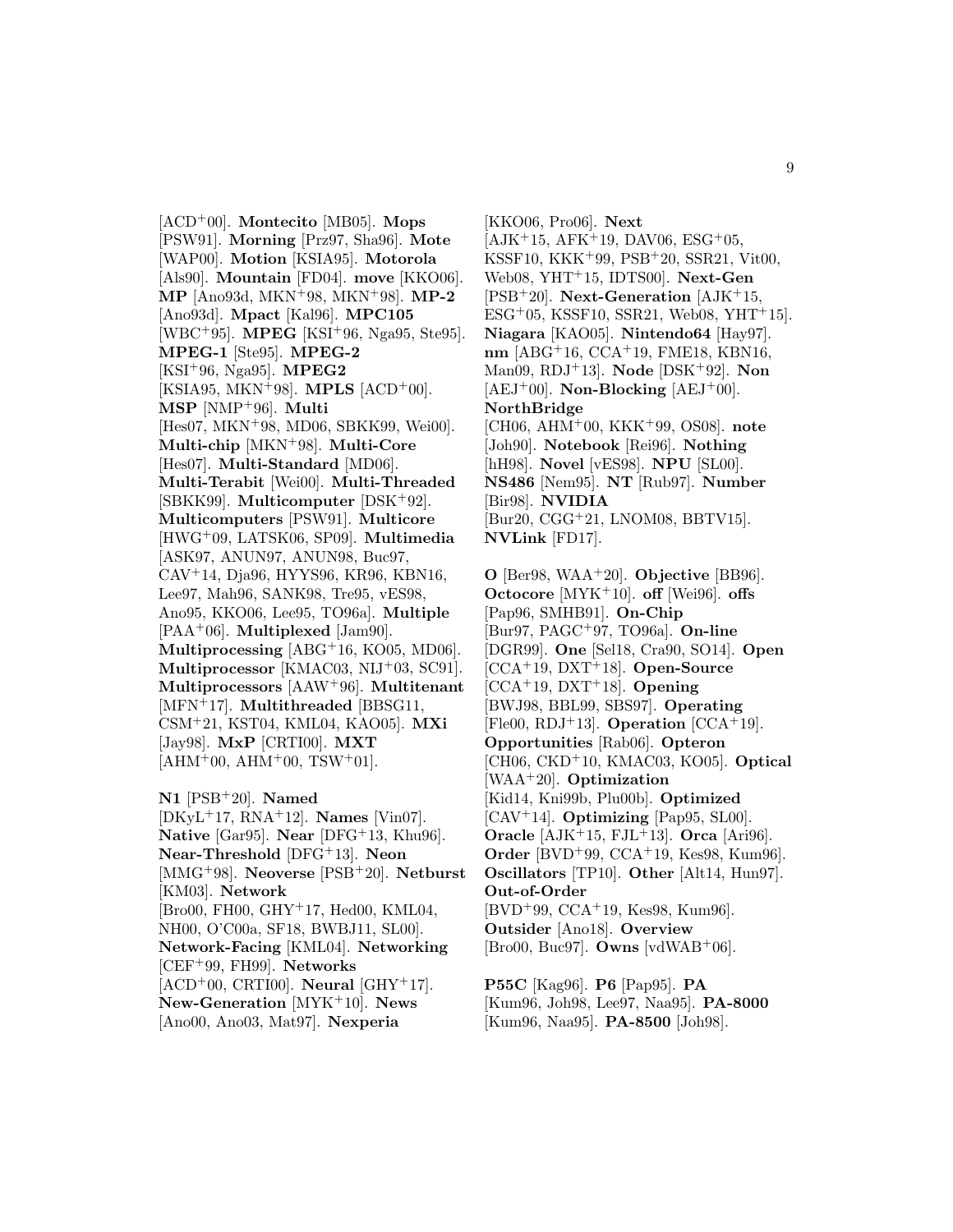**PA-RISC** [Lee97]. **Package** [WAA<sup>+</sup>20]. **Packet** [ACD<sup>+</sup>00]. **Palo** [IEE98]. **Panel** [Bas00, GTB99, JSR<sup>+</sup>99, War97, WBC<sup>+</sup>96, Wha98, vdWAB<sup>+</sup>06]. **Papers** [RY21]. **Parallel** [BSP<sup>+</sup>17, BJ06, CFK<sup>+</sup>10, McC99, Bar97]. **Parallelism** [DD05, FZW<sup>+</sup>12]. **Parallelizing** [ADG<sup>+</sup>96, TGK<sup>+</sup>96, AAW<sup>+</sup>96]. **Part**  $[EGL+90a, Ste90a, Ste90b, EGL+90b].$ **partially** [Joh90]. **Parts** [Plu00a]. **Pascal** [FD17]. **Pathways** [Ano18]. **PC** [KR96, Tre97, Tre98]. **PCI** [SRD96, Luc99, SLR<sup>+</sup>99, WBC<sup>+</sup>95]. **PCs** [Ros99]. **PE** [Ano93d]. **Pensando** [GM21]. **Pentium** [Ano94a, Pap96]. **PentiumAE** [Mod97]. **Performance**  $[ASN+99, Bat97, BBSG11, Cha96, CCE+09,$ CGF18, CGG<sup>+</sup>21, CM00, Cum04, DD05, EG95, FD17, Gol00, HBG<sup>+</sup>97, Jay98, Khu96, Kru00, Kum96, LCP<sup>+</sup>11, MRC<sup>+</sup>20, Mod97, Naa95, Plu00a, Plu00b, Pot97, RC13, Wei96, Yeh06, YHT<sup>+</sup>15, Ano94a, IEE93, IEE94, OB91, Pap96, TO96a]. **Performance/Low** [Plu00b]. **PERMEDIA** [Tre98, Tre96]. **Personal** [Ano03]. **Perspective** [AAW<sup>+</sup>96]. **Petascale** [MYK<sup>+</sup>10]. **Phi** [SGC<sup>+</sup>16]. **Philips** [KKO06]. **Phone** [FH00]. **Phoneline** [CEF<sup>+</sup>99, FH99]. **PicoJava** [TO96b]. **Pinnacle** [TSW<sup>+</sup>01]. **Pioneer** [Alt11]. **Pipeline** [Bat97, FCD<sup>+</sup>99, Pap95]. **Piton** [MFN<sup>+</sup>17]. **PivotPoint** [Cum04]. **Pixel** [PAGC<sup>+</sup>97]. **Planet** [BDH03]. **Platform** [ABG<sup>+</sup>16, KTP<sup>+</sup>99, Man09, NIJ<sup>+</sup>03, PSB<sup>+</sup>20, SP09, Ros99]. **PNX4103** [KKO06]. **PNX8535** [Pro06]. **Point** [BSC<sup>+</sup>90, DKB<sup>+</sup>90, ZSB21]. **Policy** [IDTS00]. **Port** [Bro00]. **Portable** [LS98, Sla97, THT<sup>+</sup>04]. **Potential** [ML21]. **Power**  $[ACD<sup>+</sup>00, BWBJ11, BCD<sup>+</sup>11, BvdGM<sup>+</sup>15,$ DD05, Fle00, Hay97, Hed00, Kid14, Kru00, MM96, NIJ<sup>+</sup>03, Plu00a, Plu00b, RC13,

RNA<sup>+</sup>12, WAA<sup>+</sup>20, Yeh06, Ano94a, Ano94c].

**Power-Efficient** [BvdGM<sup>+</sup>15]. **Power-Management** [RNA<sup>+</sup>12]. **POWER10** [STSM21]. **POWER4** [FCD<sup>+</sup>99, MBB<sup>+</sup>99, Pet00, BTR02]. **Power5** [KST04]. **Power6** [RSS<sup>+</sup>08]. **Power7** [FAWR<sup>+</sup>11, KSSF10]. **Power9** [STKS17]. **Powerful** [KTP<sup>+</sup>99]. **PowerPC** [Ano94b, Bal95, Bur97, SBKK99]. **Preliminary** [WAP00]. **PRISM** [SL00]. **Pro** [Pap96]. **Proceedings** [Rei96]. **Process** [Kid14, NPY<sup>+</sup>21]. **Processing** [BBC<sup>+</sup>15, BCF<sup>+</sup>14, BvdGM<sup>+</sup>15, DSK<sup>+</sup>92, DDC<sup>+</sup>98, KDR<sup>+</sup>00, KDK<sup>+</sup>01, KBN16, NMP<sup>+</sup>96, SHMS95, She99a, She99b, SBS<sup>+</sup>06, TUHwH99]. **Processor** [AJK<sup>+</sup>15, AFK<sup>+</sup>19, ASK97, Awa95, BH15, Bat97, BBTV15, BSP<sup>+</sup>17, Bro00, BWBJ11,  $BCD+11$ , BvdGM $+15$ , CCA $+19$ , CRTI00,  $CCE+09$ ,  $CC95$ ,  $CKD+10$ ,  $DSK+92$ ,  $EGL+90b$ ,  $EGL+90a$ ,  $Eer97$ ,  $EG95$ ,  $Faa98$ ,  $FZW+12$ ,  $FJL+13$ ,  $Gan98$ ,  $Gon00$ ,  $HMB+14$ , Hay97, Hed00, HYYS96, HWG<sup>+</sup>09, Jay98, Joh98, Kal96, KST04, KSSF10, KML04, KMAC03, KKO06, KAO05, KGM<sup>+</sup>00, Kum96, KKSS99, LL98, Mah96, MYK<sup>+</sup>10, MFN<sup>+</sup>17, MS03, MB05, MD20, MWV92, Mod97, Nem95, O'C00b, O'C00a, OG01, OKN<sup>+</sup>00, OW01, Oru94, Pro06, Qua00, Rat98, RDJ<sup>+</sup>13, RBGZ19, RMC04, STKS17, SHMS95, Sam00a, San96, Sav98, Seg99, Sha00a, Sha00b, She95, SLR<sup>+</sup>99, STSM21, SVC01, SBKK99, SSB20, SSR21, SANK98, TKS<sup> $+99$ </sup>, Tre95, Tre97, Yeh06, YHT<sup> $+15$ </sup>, Ano93b, Ano94a, Chr96, CVS<sup>+</sup>00, TO96a, GHSV<sup>+</sup>11, Plu00a]. **Processors** [BYM<sup>+</sup>06, CM00, Gon99, Lee97, NH00, SP09, SL00, WMSH09, vES98, Ano95, PAA<sup>+</sup>06]. **Product** [SGC<sup>+</sup>16, Pap96]. **Profile** [CHH<sup>+</sup>98, KSI<sup>+</sup>96]. **Profile-Directed** [CHH<sup>+</sup>98]. **Profiling** [ABD<sup>+</sup>97, BVD<sup>+</sup>99]. **Program** [DGR99, JW98]. **Programmability** [CGF18]. **Programmable** [ABG<sup>+</sup>16, FME18, Rat98, SP09, SBS<sup>+</sup>06].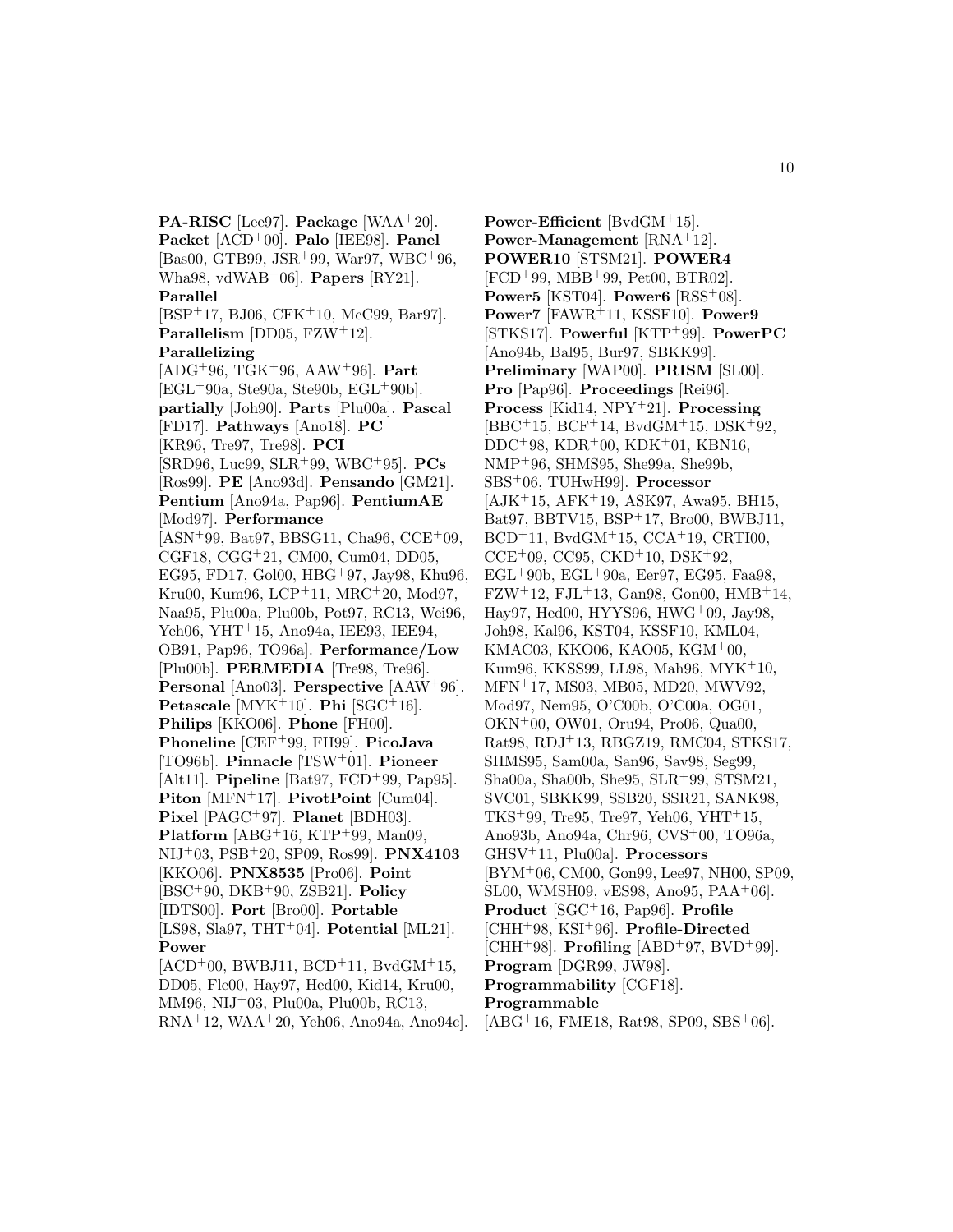**Programming** [LATSK06]. **Programs**  $[TKM<sup>+</sup>02, AAW<sup>+</sup>96]$ . **Project**  $[CFO<sup>+</sup>18]$ . **Prominence** [Ano18]. **Property** [RSS98]. **Protocol** [NABR95]. **Provider** [ACD<sup>+</sup>00]. **Pseudo** [SHMS95]. **Public** [Bir98, ESG<sup>+</sup>05]. **Public-Key** [ESG<sup>+</sup>05]. **Purpose** [ESG<sup>+</sup>05, MD20, TKM<sup>+</sup>02]. **Purpose-Built** [MD20]. **PVP** [Bar97]. **PWRficient** [Yeh06]. **Pyramid3D** [Eer97].

**Q** [HOF<sup>+</sup>12]. **quality** [KKO06]. **Quantum** [SVC01, CVS<sup>+</sup>00]. **Qubit** [SVC01, CVS<sup>+</sup>00]. **Quiet** [Cha96].

**R10000** [ABSS95, Yea96]. **R3D** [Pot97]. **R3D/100** [Pot97]. **R4000** [MWV92]. **Rainbows** [Vin07]. **RAM** [FSP06]. **Rambus** [ASK97, Buc97]. **RAMP** [PAA<sup>+</sup>06]. **Random** [Bir98]. **Range** [KSIA95, RDJ<sup>+</sup>13]. **ratios** [AAW<sup>+</sup>96]. **Raw** [TKM<sup>+</sup>02]. **Ray** [Pfi99]. **Ray-Casting** [Pfi99]. **Real** [CFO<sup>+</sup>18, Eer97, KSIA95, Pfi99, Yea96]. **Real-Time** [KSIA95, Pfi99, Eer97]. **real-world** [Yea96]. **Reality** [Hay97]. **Really** [Ano03]. **Reconfigurable** [DHM97, YYA06]. **record** [IEE95, IEE96, IEE98]. **recorded** [AAW<sup>+</sup>96]. **Redstone** [DGR99]. **Reducing** [RC13]. **Reduction** [Kid14]. **Refining** [Pap96]. **Reliability** [BTR02, Qua00]. **Reliable** [CD95]. **rely** [Ano95]. **Remarks** [BWJ98, BBL99, SBS97]. **Remembering** [Alt11]. **Renaissance** [KB20]. **Research** [KZ13, PAA<sup>+</sup>06]. **Resilient**  $[CCA$ <sup>+</sup>19]. **Revisited** [Ste11]. **Revolution** [Cha96, DPY18, Sam00b]. **RF** [FME18]. **RFSoC** [FME18]. **Riches** [Eec16]. **RISC** [Gan98, Kum96, OB91, Ano94b, ASK97, ANUN97, ANUN98, Ari96, DXT<sup>+</sup>18, Gar95, HWG<sup>+</sup>09, Joh90, KKSS99, Lee97, LWC<sup>+</sup>16, SHMS95, SBKK99, SANK98, TKS<sup>+</sup>99, ZSB21]. **RISC-like** [Gar95]. **RISC-V** [DXT<sup>+</sup>18, LWC<sup>+</sup>16, ZSB21]. **RISCs**

[Pen90]. **Rock** [Ano03, CCE<sup>+</sup>09]. **Room** [vdWAB<sup>+</sup>06]. **Route** [WBC<sup>+</sup>96]. **Routing** [Wei00]. **RTX** [Bur20]. **Run** [Ano03, Yea96].

**S** [SAC<sup>+</sup>98, OKN<sup>+</sup>00, Oru94]. **S/390** [SAC<sup>+</sup>98]. **S3** [Ste95]. **SA** [Gan98, Sla97]. **SA-1100** [Sla97]. **SA-1500** [Gan98]. **Samsung** [RBGZ19]. **Sandy** [RNA<sup>+</sup>12]. **Save** [Ano03]. **SB** [Kru00]. **SB-1** [Kru00]. **Scalable** [AFK<sup>+</sup>19, BCC<sup>+</sup>02, HWG<sup>+</sup>09, LL98, NTK+97, SBB+17. **Scalable-Delay-Insensitive** [NTK<sup>+</sup>97]. **Scale** [Bar21, CFO+18, KO05, KKSS99, TKS<sup>+</sup>99, VJFG17]. **Scale-Out** [VJFG17]. **Scales** [FJL<sup>+</sup>13]. **Scaling** [FD04, MD20]. **Scientific** [KKSS99, TKS<sup>+</sup>99]. **Scorpio** [Sel18]. **Scylla** [NABR95]. **Search** [BDH03]. **Second** [Phi98, She95, SGC+16]. **Second-Generation** [SGC<sup>+</sup>16]. **Secrets** [Sha96]. **Security** [Sti19]. **Selected** [KZ13]. **Self** [TSV<sup>+</sup>20, Wei00]. **Self-Driving** [TSV<sup>+</sup>20]. **Semiconductor** [Plu00a, Ano00]. **Sensor** [Bos96, PAGC+97, SO14]. **Sequential** [BD99]. **Serial** [Wei00]. **Series** [GA21]. **Server** [Ano03, KSSF10, PKB<sup>+</sup>15, SGG<sup>+</sup>12, SSR21]. **Server-on-a-Chip** [SGG<sup>+</sup>12]. **Servers** [Ari96, BCC<sup>+</sup>02, KMAC03, VJFG17]. **ServerSet** [AHM<sup>+</sup>00]. **ServerWorks** [AHM<sup>+</sup>00]. **Service** [ACD<sup>+</sup>00]. **Services** [GM21]. **Serving** [CFO<sup>+</sup>18]. **Session** [War97, WBC<sup>+</sup>96, Wha98]. **Set** [Awa95, Bre10, FH00, Mah96, Pot97]. **SH4** [ANUN97, ANUN98]. **Shared** [NABR95]. **Signal** [KDR<sup>+</sup>00, She99a, She99b]. **Silicon** [BD99, FD04, GHSV<sup>+</sup>11, O'C00a, TP10, Tre96, WBC<sup>+</sup>96]. **SIMD** [McC99, Phi98, Tha99]. **Simple** [BYM<sup>+</sup>06, KSI<sup>+</sup>96]. **simulations** [Pap96]. **Single** [FM95, hH98, MKN<sup>+</sup>98, NIJ<sup>+</sup>03, Oru94, Rat98, SC91, Shi98, Ste95]. **Single-board** [MKN<sup>+</sup>98]. **Single-Chip** [NIJ<sup>+</sup>03, SC91, MKN<sup>+</sup>98]. **SiRFstar** [KTP<sup>+</sup>99]. **Sitera** [SL00]. **Sixth** [Mah96].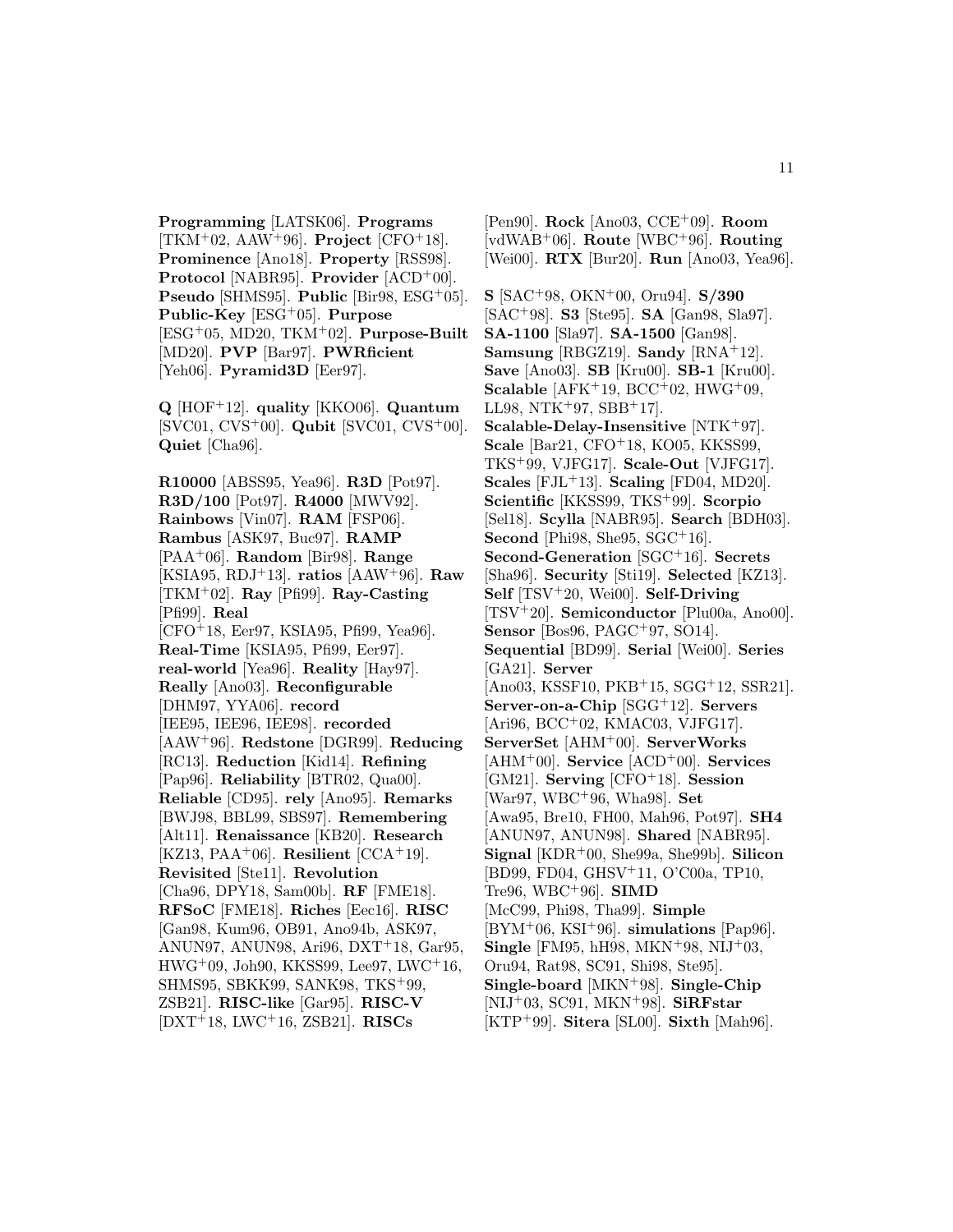**Sixth-Generation** [Mah96]. **Skullduggery** [Ste11]. **Sky** [Mei97]. **Skylake** [DKyL<sup>+</sup>17]. **Small** [TSI06]. **Smaller** [Bal95]. **Smart** [PAGC<sup>+</sup>97, SF18, WAP00]. **SMP** [KKSS99, TKS<sup>+</sup>99]. **SOC** [Plu00a, CM00, PSB<sup>+</sup>20]. **Sockets** [FJL<sup>+</sup>13]. **Software** [AAW<sup>+</sup>96, BJ06, GHY<sup>+</sup>17, Joh90, Kal96, Sha96, TKM<sup>+</sup>02, WBC<sup>+</sup>96, Ano95, VBC<sup>+</sup>21]. **Software-Hardware** [GHY<sup>+</sup>17]. **Soggy** [Joh90]. **Solution** [TSV<sup>+</sup>20]. **Solutions** [Won03]. **Sort** [ASN<sup>+</sup>99]. **Sorting** [Prz97]. **Source** [CCA<sup>+</sup>19, DXT<sup>+</sup>18]. **Sparc**  $[FJL+13, CCE+09, Nt97, She95, AJK+15,$ BSC<sup>+</sup>90, BAC<sup>+</sup>90, DKB<sup>+</sup>90, KAO05, SGG<sup>+</sup>12]. **SPARC64** [EG95, She95, MYK<sup>+</sup>10, YHT<sup>+</sup>15]. **Speaker** [Pap98]. **SPECfp** [AAW<sup>+</sup>96]. **Special** [SS22]. **Specializer** [DGR99]. **Spectrum** [DDC<sup>+</sup>98]. **Speculative** [EG95]. **Speed** [BWBJ11, Kre98, Luc99, O'C00a, TP10, SLR<sup>+</sup>99]. **Sphere** [Sti19]. **Spillovers** [Gre11]. **springs** [Joh90]. **SR8000** [KKSS99, TKS<sup>+</sup>99]. **Stacked** [DFG<sup>+</sup>13]. **Standard** [MRC<sup>+</sup>20, MD20, MD06, NMP<sup>+</sup>96, Par98, Ano00]. **Standardization** [Ste11]. **Stanford** [IEE93, IEE94, IEE95, IEE96, IEE97, IEE98, IEE99, IEE00, IEE01, IEE02, IEE03, IEE04, IEE05, IEE06, IEE07, IEE08, IEE09, IEE10, IEE11, IEE13, Rei96, Ano94c, CFK<sup>+</sup>10, HHS<sup>+</sup>99, HHS<sup>+</sup>00]. **Start** [Bas00]. **Start-ups** [Bas00]. **Steroids** [HBG<sup>+</sup>97]. **Storage** [CD95, Dav02]. **StrataSwitch** [EM99]. **Streaming** [Faa98, Tha99]. **Streams** [KDR<sup>+</sup>00, KDK<sup>+</sup>01]. **StrongARM** [Sla97, San96]. **StrongARMing** [LS98]. **Stuff** [BS98]. **Substrate** [VBC<sup>+</sup>21]. **Subsystem** [CKD<sup>+</sup>10, KKK<sup>+</sup>99]. **success** [Joh90]. **Sugar** [Ano03]. **Suite** [MRC<sup>+</sup>20]. **Sun** [HBG<sup>+</sup>97]. **Superscalar** [ABSS95, ASK97, CEM<sup>+</sup>95, CC95, ERPR95, EG95, LL98, McM95, SHMS95, SANK98, Tre95, Yea96]. **Support**

[BVD<sup>+</sup>99, NABR95, Tre95, Ano95]. **supporting** [TO96a]. **Surface** [Bos96]. **Switch**  $[AEJ<sup>+</sup>00, Cum04, Edd02, EM99, Wei00].$ **Switches** [IDTS00]. **Switching** [KSI<sup>+</sup>96]. **Symmetric** [Bir98, KO05]. **Symposium** [HW91, IEE93, IEE94, IEE95, IEE96, Ste90a, Ste90b]. **Synchronous** [FCD<sup>+</sup>99, Wei00]. **Synthesis** [KIS<sup>+</sup>99, KIS<sup>+</sup>00]. **Synthesizable** [Bur99, Seg99]. **System** [ABG<sup>+</sup>16, BTR02, BCF<sup>+</sup>14, BWBJ11, CES<sup>+</sup>11, DFG<sup>+</sup>13, Fos98, Gar00, Gon99, GA21, KTP<sup>+</sup>99, NCT<sup>+</sup>98, SO14, SBS<sup>+</sup>06, WMSH09, Ano93c, Joh90, Ari96, OB91]. **System-On-Chip** [SBS<sup>+</sup>06, ABG<sup>+</sup>16, Gar00]. **System/6000** [Ari96, OB91]. **Systems** [Cum04, DKB<sup>+</sup>90, Joh19, KO05, LL98, MD20, OKN<sup>+</sup>00, OW01, TP10, TGK<sup>+</sup>96]. **T** [CSM<sup>+</sup>21, FZW<sup>+</sup>12]. **T4** [SGG<sup>+</sup>12]. **T5** [FJL<sup>+</sup>13]. **Table** [O'C00b, O'C00a]. **Take** [Joh90]. **Task** [BSP<sup>+</sup>17]. **Task-Parallel** [BSP<sup>+</sup>17]. **Technical** [Mal97]. **Techniques** [Joh98, Kni99b, Yea96]. **Techniques/Using** [Kni99b]. **Technology** [AHM<sup>+</sup>00, Bos96, Dav02, DDC<sup>+</sup>98, Fan99a, Fan99b, HMR96, Kag96, KM03, Mat11, Mey06, Mod97, OWJF98, Phi98, WAA<sup>+</sup>20, Wei96]. **TechPress** [ES99, GTB99]. **Television** [Pro06]. **Tensor** [CGG<sup>+</sup>21]. **Terabit** [Wei00]. **TeraOPS** [BJ06]. **TeraPHY** [WAA<sup>+</sup>20]. **Tesla** [LNOM08, TSV<sup>+</sup>20].

12

**Testchip** [MBB<sup>+</sup>99]. **Their** [Won03]. **Them** [Alt13]. **Themes** [Alt14]. **Third** [SBJ13, Tre98]. **Third-Generation** [SBJ13]. **Thread** [FZW<sup>+</sup>12, MB05]. **Thread-Level** [FZW<sup>+</sup>12]. **Threaded** [SGG<sup>+</sup>12, SBKK99]. **Threads** [LATSK06]. **Threshold** [DFG<sup>+</sup>13]. **ThunderX3** [SSR21]. **Tiered** [DXT<sup>+</sup>18]. **Time** [CFO<sup>+</sup>18, KSIA95, Pfi99, Eer97]. **TITAC**

[NTK<sup>+</sup>97]. **TITAC-2** [NTK<sup>+</sup>97]. **TM** [SRD96, SLR<sup>+</sup>99]. **TM-1** [SRD96].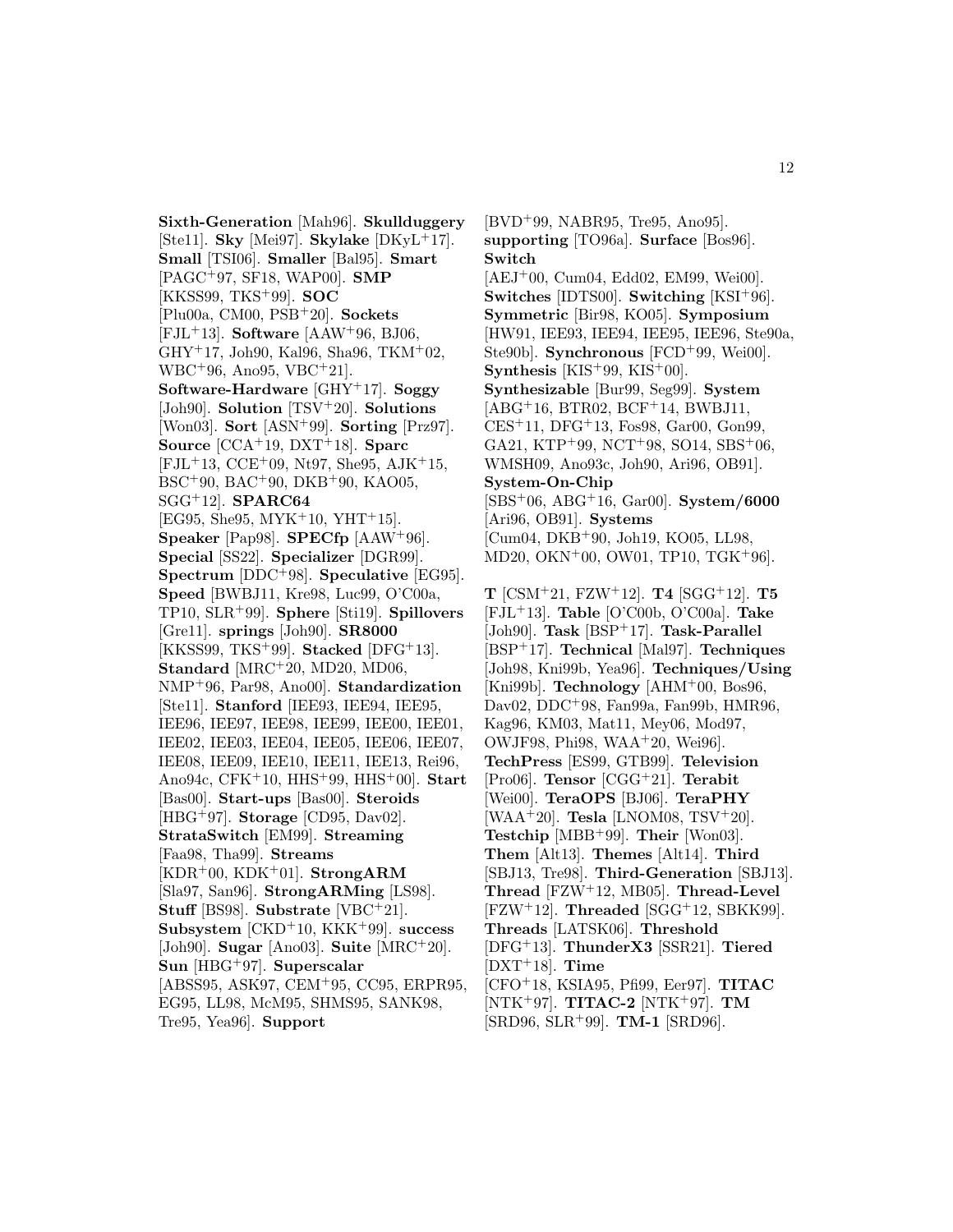**TM-1300** [SLR<sup>+</sup>99]. **TM1300** [Luc99]. **TMS320** [Gol00]. **TMS320C6xxx** [Tru97]. **TMS390C602A** [DKB<sup>+</sup>90]. **Tolerant** [RSS<sup>+</sup>08]. **totally** [Ano93d]. **Touchstone** [Dja96, KR96]. **Tough** [Ano95]. **TPUv2** [NPY<sup>+</sup>21]. **TPUv3** [NPY<sup>+</sup>21]. **Trade** [Wei96, Pap96, SMHB91]. **Trade-off** [Wei96]. **trade-offs** [Pap96, SMHB91]. **Traditional** [LCP<sup>+</sup>11]. **Training** [MD20, NPY<sup>+</sup>21]. **Transactional** [LATSK06]. **Transceiver** [GDES08]. **Transistor** [RC13]. **Transistors** [Kid14]. **Translator** [CHH<sup>+</sup>98]. **Transmeta** [Dit00]. **Transparent** [Rub97]. **Trends** [Won03]. **Trimedia** [Luc99, SRD96]. **True** [Vin07]. **Tuning** [Pap96]. **Turing** [Bur20]. **Turns** [KvdW09]. **Tutorial** [Cas00, Dub97, KFL99, NH00, Pra96, Prz97, Sha96]. **Two** [KSIA95, KSI<sup>+</sup>96, Par98]. **Two-Chip**  $[KSIA95, KSI+96].$ 

**Ubiquitous** [CFK<sup>+</sup>10]. **Ultra** [FSP06, FD17, TSI06, Ano94c]. **Ultra-dense** [FSP06]. **Ultra-Performance** [FD17]. **Ultraefficient** [ZSB21]. **UltraSPARC** [ADG<sup>+</sup>96, LL98, NCT<sup>+</sup>98, TGK<sup>+</sup>96, Tre95, Nt97, TO96a]. **UltraSPARC-I** [Tre95]. **UltraSPARC-IIi** [NCT<sup>+</sup>98]. **Uncertain** [WD03]. **Uncompressed** [GDES08]. **Unified** [LNOM08]. **Uniprocessors** [Pra96]. **Unit** [BBC<sup>+</sup>15, BCF<sup>+</sup>14, KBN16, KIS<sup>+</sup>00]. **Units** [KIS<sup>+</sup>99]. **University** [IEE93, IEE94, IEE95, IEE96, IEE97, IEE98, IEE99, IEE00, IEE01, IEE02, IEE03, IEE04, IEE05, IEE06, IEE07, IEE08, IEE09, IEE10, IEE11, Rei96]. **ups** [Bas00]. **Using** [KDR<sup>+</sup>00, Kid14, Kni99b, MD20, O'C00a, O'C00b, YYA06]. **Utility** [Rub97].

#### **V**

 $[IEE93, DXT<sup>+</sup>18, GDES08, LWC<sup>+</sup>16, ZSB21].$ **V830R** [ASK97, SANK98]. **V830R/AV** [ASK97, SANK98]. **V9** [Nt97]. **Value**

[Ari96]. **Variability** [RC13]. **Vector**  $[ABIK95, CSM<sup>+</sup>21, Faa98, KGM<sup>+</sup>00,$  $KIS+99$ ,  $KIS+00$ , SHMS95, SBB+17, KGM<sup>+</sup>00]. **VelaTX** [LD98]. **VelociTI** [Tru97]. **Verification** [EGL<sup>+</sup>90a]. **versus** [Bas00]. **vg500** [Pfi99]. **VI** [IEE94, AS95]. **Video** [Bar97, CM00, FM95, KSIA95, ML21, MKN<sup>+</sup>98, MD06, Nga95, SC91, SP09, Ste95, Vis99, KSI<sup>+</sup>96]. **VII** [IEE95]. **VIII** [IEE96, Rei96]. **VIIIfx** [MYK<sup>+</sup>10]. **ViRGE** [Khu96]. **Virtex5** [DAV06]. **Virtual** [Ros99, TO96b, WP97, Ros99]. **Vision** [BBC<sup>+</sup>15]. **Visiting** [Mat97]. **Vitesse** [SL00]. **VLIW** [BLO00, Gar95, HYYS96, Luc99, O'D99, SRD96, SLR<sup>+</sup>99, vES98]. **VLSI** [Dja96, Nga95]. **VMware** [Ros99]. **Voice** [WMSH09]. **VoIP** [CRTI00]. **Volta** [CGF18]. **Voltage** [CCA<sup>+</sup>19, RDJ<sup>+</sup>13]. **vs** [Gar95]. **VX** [Khu96].

**Wabi** [HMR96]. **Warehouse** [Bar21]. **Warehouse-Scale** [Bar21]. **Wars** [Jam90]. **Wave** [FCD<sup>+</sup>99, Ano95]. **Wave-Pipeline** [FCD<sup>+</sup>99]. **Way** [Bas00, KAO05, LL98]. **Web** [BDH03]. **Welcome** [BWJ98, BBL99, SBS97]. **Well** [hH98]. **Were** [War97]. **Where** [ABD<sup>+</sup>97]. **While** [hH98]. **whilst** [KKO06]. **Who** [vdWAB<sup>+</sup>06]. **Wide** [KSIA95, O'C00b, O'C00a, RDJ<sup>+</sup>13]. **Wide-Voltage-Operating** [RDJ<sup>+</sup>13]. **Wiggins** [DGR99]. **Wiggins/Redstone** [DGR99]. **will** [Ano95]. **Win32** [Rub97]. **Wire** [BWBJ11]. **Wire-Speed** [BWBJ11]. **Wireless** [GDES08, Plu00b, Rab06, Vit00]. **Within** [ML21]. **without** [Chr96]. **Workloads** [KML04]. **Workstation** [Khu96, MMG<sup>+</sup>98, Ano93c]. **World** [Sam99, Yea96]. **WTL3170** [BSC<sup>+</sup>90]. **WTL3170/3171** [BSC<sup>+</sup>90].

**X** [Sel18, GA21]. **x86**  $[BCD+11, Hess07, HWG+09, Jay98, Mah96,$ Chr96, Fle00, Gar95, Rub97]. **Xbox**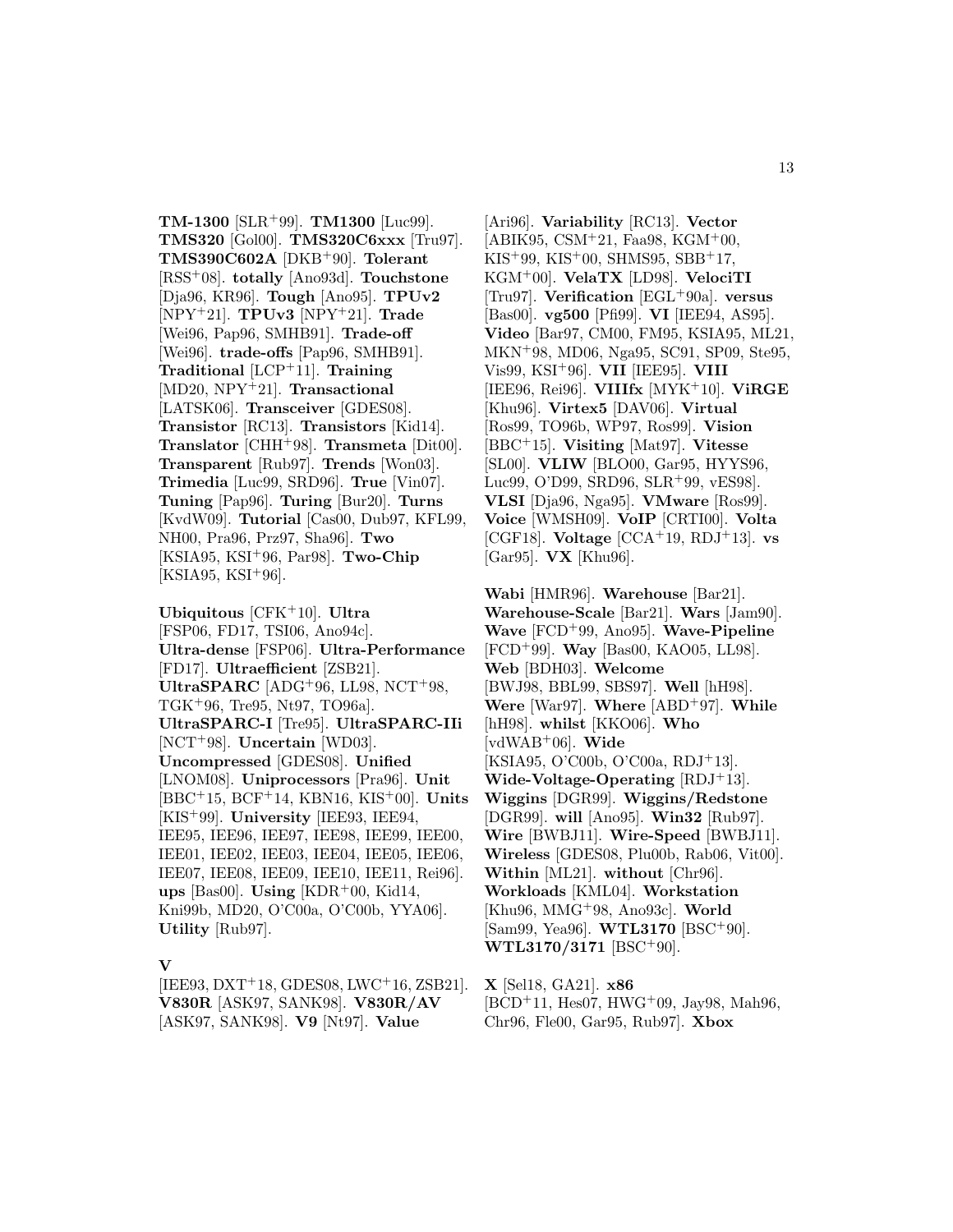[GA21, SO14, Sel18]. **xDSL** [She99a]. **Xeon**  $[SGC<sup>+</sup>16, AFK<sup>+</sup>19]$ . **XIfx**  $[YHT<sup>+</sup>15]$ . **Xtensa** [Gon00]. **XXX** [Pap98].

**yield** [AAW<sup>+</sup>96].

**Z** [FSP06]. **Z-RAM** [FSP06]. **z10** [Web08]. **zEC12** [SBJ13]. **Zen** [SSB20]. **zEnterprise**  $[CES+11]$ .

# **References**

# **Amarisinghe:1995:HCF**

[AAFH95] S. P. Amarisinghe, J. A. M. Anderson, R. S. French, and M. W. Hall. Hot compilers for future hot chips. In IEEE [IEE95], pages 167–178. ISBN ???? LCCN ????

**Amarasinghe:1996:MSP**

[AAW<sup>+</sup>96] Saman P. Amarasinghe, Jennifer M. Anderson, Christopher S. Wilson, Shih-Wei Liao, Brian R. Murphy, Robert S. French, Monica S. Lam, and Mary W. Hall. Multiprocessors from a software perspective — automatically parallelizing benchmark programs to yield the highest SPECfp ratios recorded. IEEE Micro, 16(3): 52–61, May/June 1996. CO-DEN IEMIDZ. ISSN 0272-1732 (print), 1937-4143 (electronic). Presented at Hot Chips VII, Stanford University, Stanford, California, August 1995.

#### **Anderson:1997:CPD**

[ABD<sup>+</sup>97] Jennifer Anderson, Lance Berc, Jeff Dean, Sanjay Ghemawat, Monika Henzinger, Shun-Tak Leung, Dick Sites, Mitch Lichtenberg, Mark Vandevoorde, Carl Waldspurger, and Bill Weihl. Continuous profiling: (it's 10:43; do you know where your cycles are?). In IEEE [IEE97], page ?? ISBN ???? LCCN ????

# **Ahmad:2016:NMS**

[ABG<sup>+</sup>16] Sagheer Ahmad, Vamsi Boppana, Ilya Ganusov, Vinod Kathail, Vidya Rajagopalan, and Ralph Wittig. A 16-nm multiprocessing system-on-chip field-programmable gate array platform. IEEE Micro, 36(2): 48–62, March/April 2016. CO-DEN IEMIDZ. ISSN 0272- 1732 (print), 1937-4143 (electronic). URL http://www. computer.org/csdl/mags/mi/ 2016/02/mmi2016020048-abs. html.

#### **Asanovic:1995:VM**

[ABIK95] K. Asanovic, J. Beck, B. Irissou, and B. E. D. Kingsbury. The TO vector microprocessor. In IEEE [IEE95], pages 187–196. ISBN ???? LCCN ????

# **Ahi:1995:RSM**

[ABSS95] A. Ahi, A. Bomdica, G. Shippen, and H. Sucar. R10000 superscalar microprocessor. In IEEE [IEE95], pages 227–238. ISBN ???? LCCN ???? URL ftp://ftp.sgi.com/sgi/doc/ R10000/hotchips/hotchips. ps; ftp://ftp.sgi.com/sgi/ doc/R10000/hotchips/hotchips\_ talk.ps.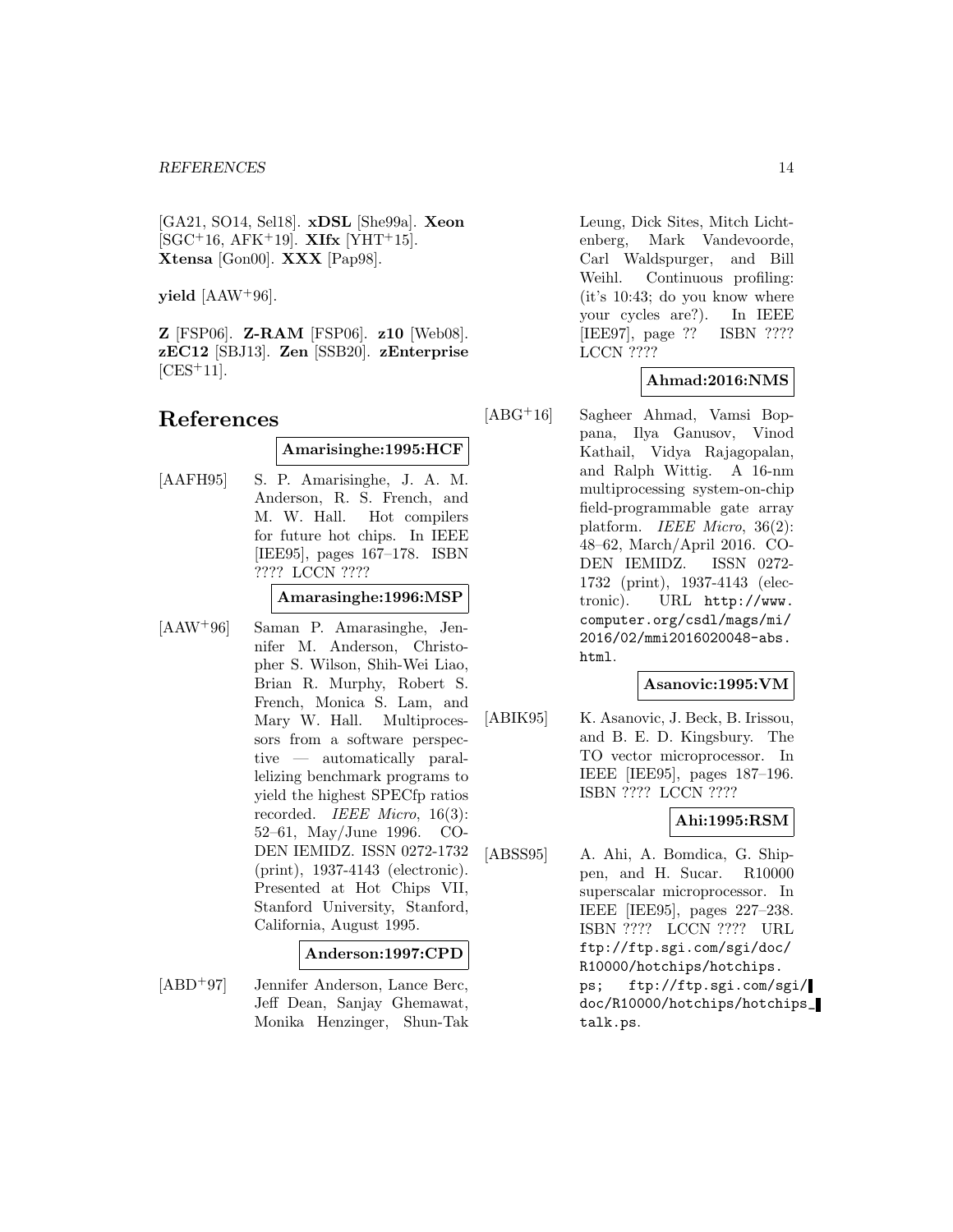# **Asami:2000:LPM**

 $[ACD+00]$  T. Asami, E. Chao, N. Dagli, J. Dickinson, J. Fiorenza, S. Fallow, P. Gopi, O. Hassen, J. Hamada, N. Hudson, R. Krishnan, H. Luu, C. Nabangxang, K. Peng, D. Peeters, P. Wang, A. Yoshida, and J. Zoll. A low power monolithic IP/MPLS packet forwarding engine for service provider networks. In IEEE [IEE00], page ?? ISBN ???? LCCN ???? URL http:/ /www.hotchips.org/index12. html.

# **Aoki:1996:PCU**

[ADG<sup>+</sup>96] Chris Aoki, Peter Damron, Kurt Goebel, Vinod Grover, Xiangyun Kong, Michael Lai, Krishna Subramanian, Partha Tirumalai, and Jian-Zhong Wang. A parallelizing compiler for UltraSPARC. In IEEE [IEE96], page ?? ISBN ???? LCCN ????

# **Alowersson:2000:CNB**

[AEJ<sup>+</sup>00] Jonas Alowersson, Anders Edman, Henrik O. Johansson, Tomas Johansson, Anders Lloyd, Bertil Roslund, Lars-Olof Svensson, Patrik Sundström, Peter Tufvesson, Kenny Ranerup, Per Andersson, and Christer Svensson. A CMOS non-blocking  $16 \times 16$  Gigabit Ethernet switch chip. In IEEE [IEE00], page ?? ISBN ???? LCCN ???? URL http://www. hotchips.org/index12.html.

# **Arafa:2019:CLN**

[AFK<sup>+</sup>19] M. Arafa, B. Fahim, S. Kottapalli, A. Kumar, L. P. Looi, S. Mandava, A. Rudoff, I. M. Steiner, B. Valentine, G. Vedaraman, and S. Vora. Cascade Lake: Next generation Intel Xeon scalable processor. IEEE Micro, 39(2):29– 36, March/April 2019. CO-DEN IEMIDZ. ISSN 0272-1732 (print), 1937-4143 (electronic).

#### **Arramreddy:2000:IMM**

[AHM<sup>+</sup>00] Sujith Arramreddy, David Har, Kwok-Ken Mak, R. Brett Tremaine, and Michael Wazlowski. IBM "MXT" memory compression technology debuts in a ServerWorks Northbridge ServerSet III and MXT technology. In IEEE [IEE00], page ?? ISBN ???? LCCN ???? URL http://www.hotchips. org/index12.html.

### **Aingaran:2015:MON**

[AJK<sup>+</sup>15] Kathirgamar Aingaran, Sumti Jairath, Georgios Konstadinidis, Serena Leung, Paul Loewenstein, Curtis McAllister, Stephen Phillips, Zoran Radovic, Ram Sivaramakrishnan, David Smentek, and Thomas Wicki. M7: Oracle's next-generation Sparc processor. IEEE Micro, 35(2):36– 45, March/April 2015. CO-DEN IEMIDZ. ISSN 0272- 1732 (print), 1937-4143 (electronic). URL http://www. computer.org/csdl/mags/mi/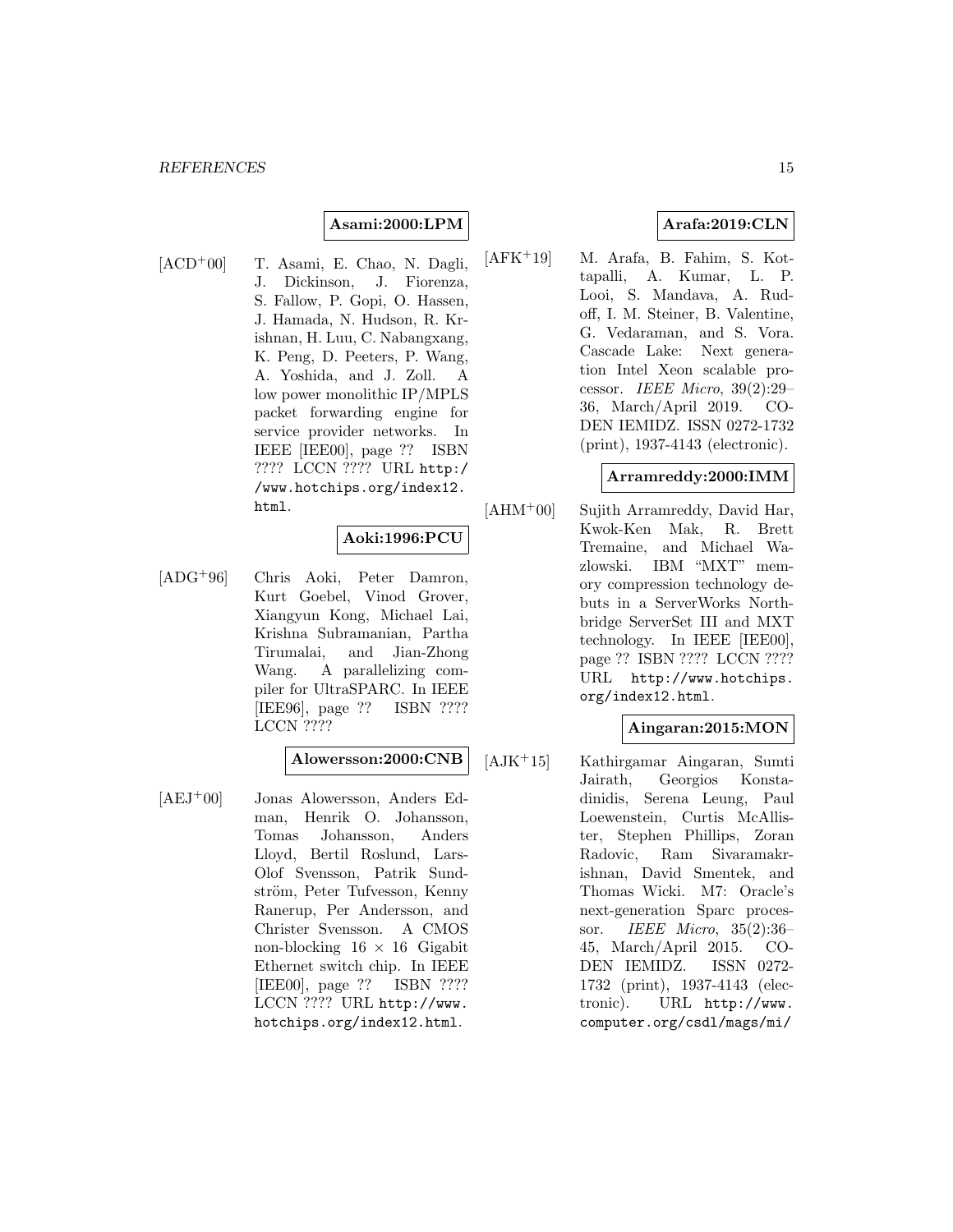2015/02/mmi2015020036-abs. html.

# **Alsup:1990:MFA**

[Als90] Mitch Alsup. Motorola's 88000 family architecture. *IEEE* Micro, 10(3):48–66, May/June 1990. CODEN IEMIDZ. ISSN 0272-1732 (print), 1937-4143 (electronic).

# **Altman:2011:HCR**

[Alt11] Erik R. Altman. Hot Chips and remembering a pioneer. IEEE Micro, 31(2):3, March/ April 2011. CODEN IEMIDZ. ISSN 0272-1732 (print), 1937- 4143 (electronic).

# **Altman:2013:HCI**

[Alt13] Erik R. Altman. Hot chips and the incomplete job of exploiting them. IEEE Micro, 33(2): 4–5, March/April 2013. CO-DEN IEMIDZ. ISSN 0272-1732 (print), 1937-4143 (electronic).

#### **Altman:2014:HCO**

[Alt14] Erik R. Altman. Hot chips and other themes. IEEE Micro, 34 (2):2–3, March/April 2014. CO-DEN IEMIDZ. ISSN 0272-1732.

# **Amirtharajah:2008:GEI**

[AM08] Raj Amirtharajah and John Mashey. Guest Editors' introduction: Hot Chips 19. IEEE Micro, 28(2):7–9, March/ April 2008. CODEN IEMIDZ. ISSN 0272-1732 (print), 1937- 4143 (electronic). URL http: //csdl.computer.org/comp/ mags/mi/2008/02/mmi2008020007. pdf.

# **Anonymous:1993:MBE**

[Ano93a] Anonymous. A 300 MHz 115W 32b bipolar ECL microprocessor. In IEEE [IEE93], page ?? ISBN ???? LCCN ????

#### **Anonymous:1993:DAA**

[Ano93b] Anonymous. DECchip21066 — Alpha AXP architecture processor for low-cost applications. In IEEE [IEE93], page ?? ISBN ???? LCCN ????

#### **Anonymous:1993:HIW**

[Ano93c] Anonymous. A highly-integrated workstation graphics system. In IEEE [IEE93], page ?? ISBN ???? LCCN ????

#### **Anonymous:1993:MMP**

[Ano93d] Anonymous. MasPar MP-2 PE chip: a totally cool hot chip. In IEEE [IEE93], page ?? ISBN ???? LCCN ????

### **Anonymous:1994:HPL**

[Ano94a] Anonymous. A high performance, low power, Pentium processor. In IEEE [IEE94], page ?? ISBN ???? LCCN ????

#### **Anonymous:1994:PRM**

[Ano94b] Anonymous. PowerPC 604 RISC microprocessor. In IEEE [IEE94], page ?? ISBN ???? LCCN ????

#### **Anonymous:1994:SUL**

[Ano94c] Anonymous. Stanford ultra low power CMOS. In IEEE [IEE94], page ?? ISBN ???? LCCN ????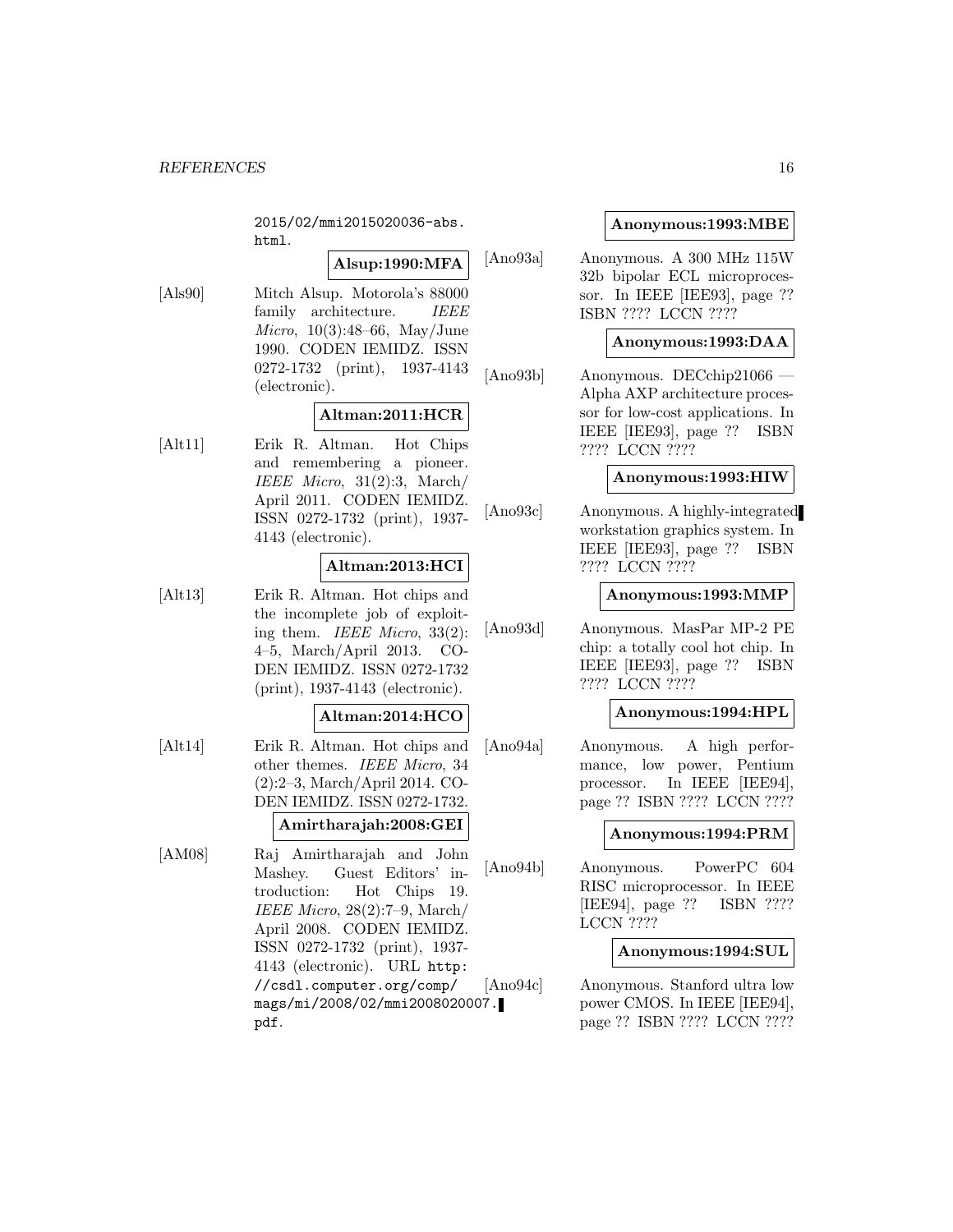#### **Anonymous:1995:HCT**

[Ano95] Anonymous. Hot chips, tough choices — A new wave of multimedia processors will rely heavily on software support. BYTE  $Magazine, 20(8):25-??, August$ 1995. CODEN BYTEDJ. ISSN 0360-5280.

# **Anonymous:2000:NHI**

[Ano00] Anonymous. News: Hot interconnects, hot chips, Infini-Band standard, semiconductor milestones. IEEE Micro, 20 (6):2–3, November/December 2000. CODEN IEMIDZ. ISSN 0272-1732 (print), 1937- 4143 (electronic). URL http://dlib.computer.org/ mi/books/mi2000/pdf/m6002. pdf.

# **Anonymous:2003:NSC**

[Ano03] Anonymous. News 2.0: Sugar cubes rock; can a personal server really save your day?; hot chips run cool. ACM Queue: Tomorrow's Computing Today, 1(7):6, October 2003. CO-DEN AQCUAE. ISSN 1542- 7730 (print), 1542-7749 (electronic).

# **Anonymous:2018:OPP**

[Ano18] Anonymous. Outsider pathways to prominence. IEEE Micro, 38(2):81–84, March/April 2018. CODEN IEMIDZ. ISSN 0272- 1732 (print), 1937-4143 (electronic). URL https://www. computer.org/csdl/mags/mi/ 2018/02/mmi2018020081.html.

# **Arakawa:1997:SRM**

[ANUN97] Fumio Arakawa, Osamu Nishii, Kunio Uchiyama, and Norio Nakagawa. SH4 RISC microprocessor for multimedia. In IEEE [IEE97], page ?? ISBN ???? LCCN ????

# **Arakawa:1998:SRM**

[ANUN98] Fumio Arakawa, Osamu Nishii, Kunio Uchiyama, and Norio Nakagawa. SH4 RISC multimedia microprocessor. IEEE Micro, 18(2):26–34, March/ April 1998. CODEN IEMIDZ. ISSN 0272-1732 (print), 1937- 4143 (electronic). URL hf= 0?target=if(eq(query(%27% 3CFNO%3E+cont+m2026%27),0) ,1,ancestor(ARTICLE,query( %27%3CFNO%3E+cont+m2026%27) )); http://dlib.computer. org/dynaweb/mi/mi1998/@ebtlink; http://dlib.computer. org/mi/books/mi1998/pdf/m2026. pdf; http://www.computer. org/micro/mi1998/m2026abs. htm. Presented at Hot Chips IX, Stanford University, Stanford, California, August 24–26, 1997.

# **Amirtharajah:2016:HC**

[AR16a] Rajeevan Amirtharajah and Behnam Robatmili. Hot Chips 27. IEEE Micro, 36(2):6– 7, March/April 2016. CO-DEN IEMIDZ. ISSN 0272- 1732 (print), 1937-4143 (electronic). URL http://www. computer.org/csdl/mags/mi/ 2016/02/mmi2016020006-abs. html.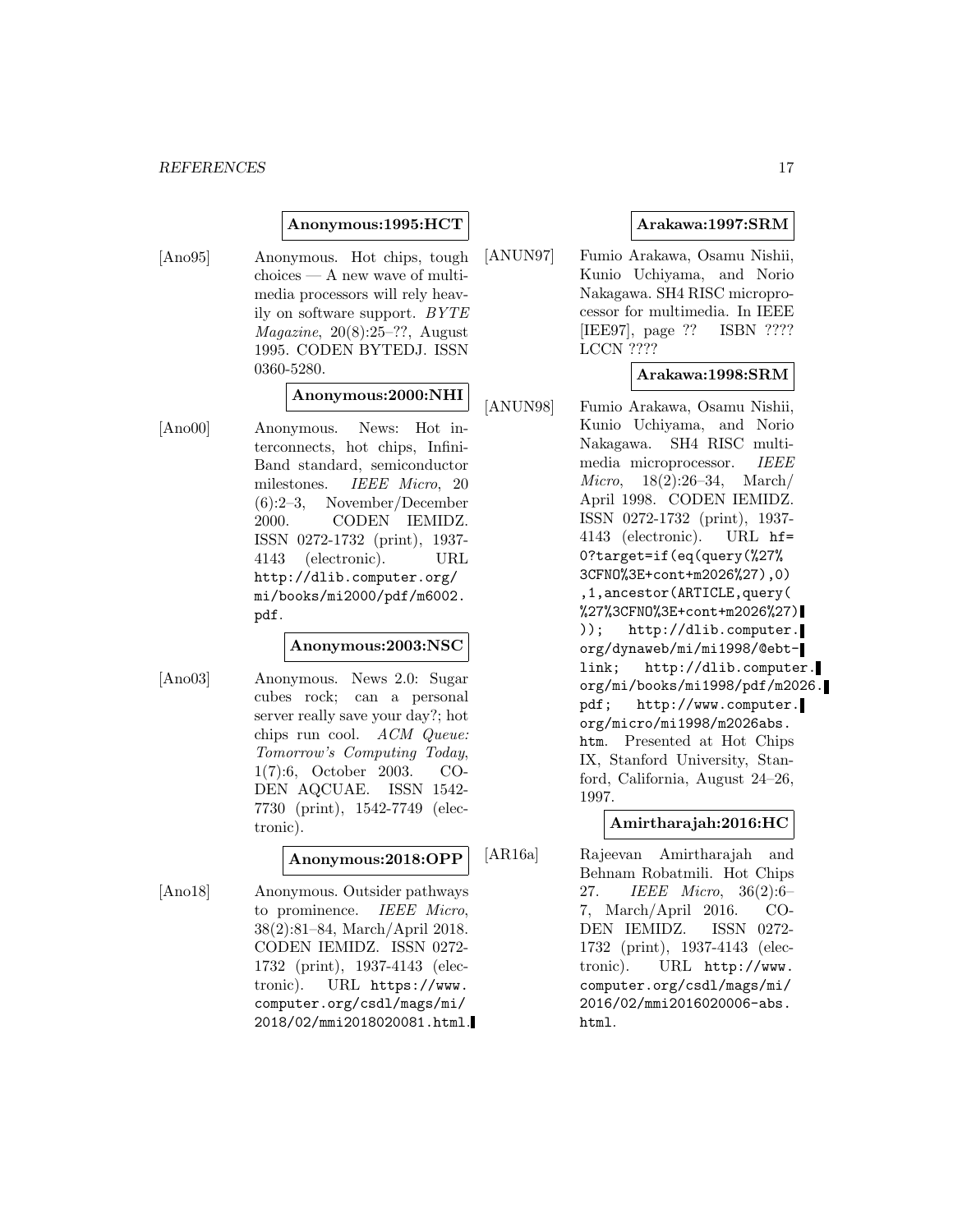#### **Amirtharajah:2016:HCH**

[AR16b] Rajeevan Amirtharajah and Behnam Robatmili. Hot chips 27 highlights. IEEE Micro, 36 (2):64–69, March/April 2016. CODEN IEMIDZ. ISSN 0272- 1732 (print), 1937-4143 (electronic). URL http://www. computer.org/csdl/mags/mi/ 2016/02/mmi2016020064.html.

# **Arimilli:1996:OCH**

[Ari96] Ravi Arimilli. The Orca chip ... heart of IBM's RISC System/ 6000 "Value" servers. In IEEE [IEE96], pages 35–46. ISBN ???? LCCN ????

#### **Alpert:1995:GEI**

[AS95] Donald Alpert and Alan Jay Smith. Guest Editors' introduction: Hot Chips VI. IEEE Micro, 15(2):8–9, March/April 1995. CODEN IEMIDZ. ISSN 0272-1732 (print), 1937-4143 (electronic).

# **Arai:1997:VAE**

[ASK97] Tomohisa Arai, Kazumasa Suzuki, and Ichiro Kuroda. V830R/AV embedded multimedia superscalar RISC processor with Rambus interface. In IEEE [IEE97], page ?? ISBN ???? LCCN ????

# **Azuma:1999:HPS**

[ASN<sup>+</sup>99] Shinsuke Azuma, Takao Sakuma, Takashi Nakano, Takaaki Ando, and Kenji Shirai. Highperformance sort chip. In IEEE [IEE99], page ?? ISBN ????

LCCN ???? URL http://www. hotchips.org/hotc11\_index. html.

#### **Asanovic:2010:GEI**

[AW10] Krste Asanović and Ralph Wittig. Guest Editors' introduction: Hot Chips 21. IEEE Micro, 30(2):5–6, March/April 2010. CODEN IEMIDZ. ISSN 0272-1732 (print), 1937-4143 (electronic).

# **Awaga:1995:GPC**

[Awa95] M. Awaga. 3D graphics processor chip set. In IEEE [IEE95], pages 121–134. ISBN ???? LCCN ????

#### **Brown:1990:ISE**

[BAC<sup>+</sup>90] Emil W. Brown, Anant Agrawal, Trevor Creary, Michael F. Klein, David Murata, and Joseph Petolino. Implementing Sparc in ECL. IEEE Micro,  $10(1):10-22$ , January/February 1990. CODEN IEMIDZ. ISSN 0272-1732 (print), 1937-4143 (electronic).

#### **Balser:1995:SFC**

[Bal95] D. Balser. Smaller, faster, cooler ... evolving the PowerPC family. In IEEE [IEE95], pages 217–226. ISBN ???? LCCN ????

#### **Barthel:1997:PPV**

[Bar97] Dominique Barthel. PVP: a Parallel Video coProcessor. In IEEE [IEE97], page ?? ISBN ???? LCCN ????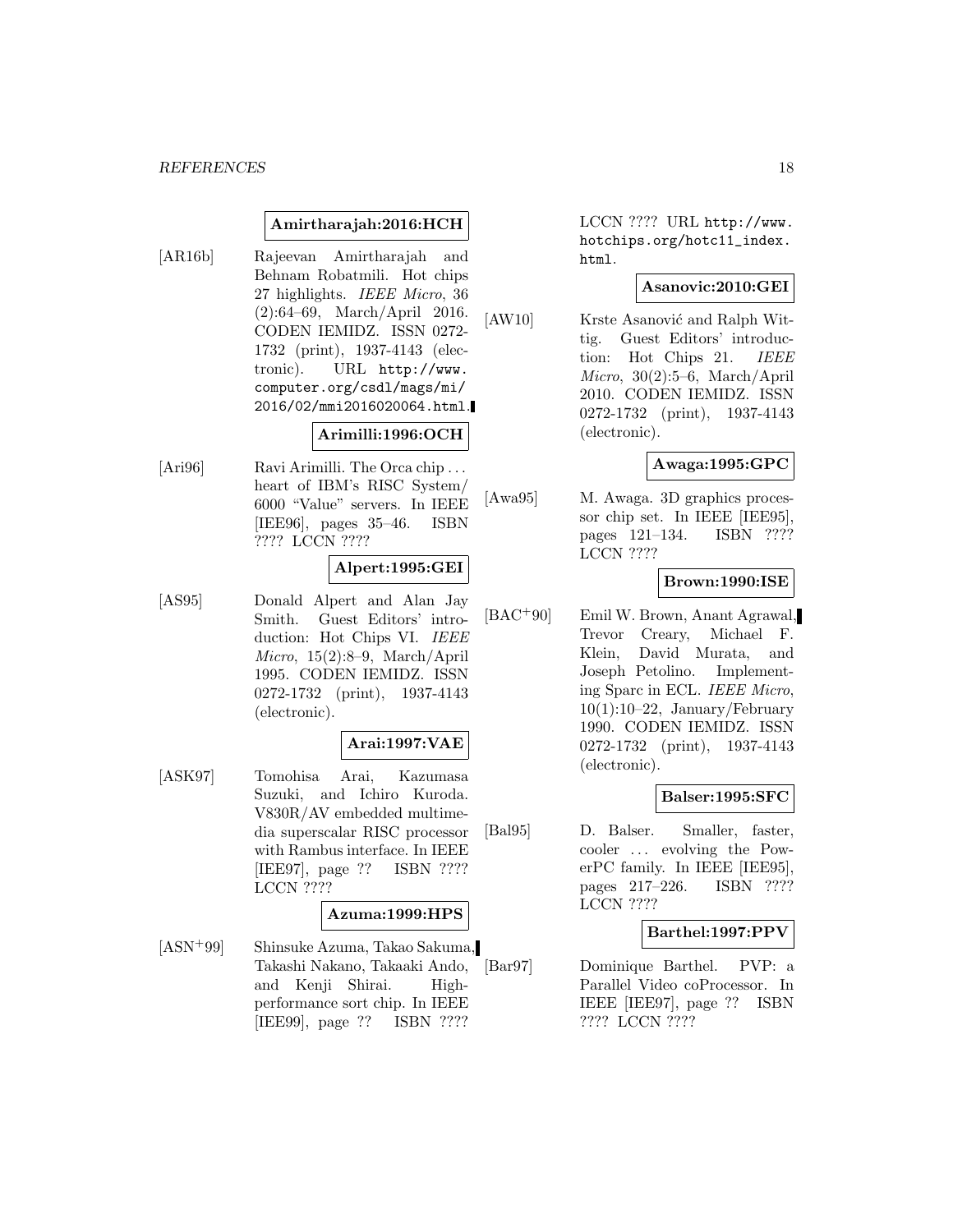### **Barroso:2021:BHW**

[Bar21] L. A. Barroso. A brief history of warehouse-scale computing. IEEE Micro, 41(2):78– 83, March/April 2021. CO-DEN IEMIDZ. ISSN 0272-1732 (print), 1937-4143 (electronic).

### **Baskett:2000:PSU**

[Bas00] Forest Baskett. Panel: Startups versus established companies: The best way to innovate? In IEEE [IEE00], page ?? ISBN ???? LCCN ???? URL http://www. hotchips.org/index12.html.

#### **Battle:1997:EHP**

[Bat97] Jim Battle. Efficient high performance 3D pipeline implementation on a media processor. In IEEE [IEE97], page ?? ISBN ???? LCCN ????

# **Bouchard:1996:DOM**

[BB96] Gregg Bouchard and Pete Bannon. Design objective of the 0.35-micron Alpha 21164 microprocessor. In IEEE [IEE96], pages 21–34. ISBN ???? LCCN ???? URL ftp://www.hotchips. org/pub/hotc7to11cd/hc96/ hc8\_pdf/1.2.pdf.

#### **Baum:2012:HC**

[BB12] Allen Baum and Bevan Bass. Hot Chips 23. IEEE Micro, 32 (2):6–7, March/April 2012. CO-DEN IEMIDZ. ISSN 0272-1732 (print), 1937-4143 (electronic).

# **Barry:2015:AVP**

[BBC<sup>+</sup>15] Brendan Barry, Cormac Brick, Fergal Connor, David Donohoe, David Moloney, Richard Richmond, Martin O'Riordan, and Vasile Toma. Always-on vision processing unit for mobile applications. IEEE Mi $cro, 35(2):56–66, March/April$ 2015. CODEN IEMIDZ. ISSN 0272-1732 (print), 1937-4143 (electronic). URL http://www. computer.org/csdl/mags/mi/ 2015/02/mmi2015020056-abs. html.

# **Blasgen:1999:WOR**

[BBL99] Michael Blasgen, Forest Baskett, and Monica Lam. Welcome, opening remarks. In IEEE [IEE99], page ?? ISBN ???? LCCN ???? URL http: //www.hotchips.org/hotc11\_ index.html.

# **Butler:2011:BAM**

[BBSG11] Michael Butler, Leslie Barnes, Debjit Das Sarma, and Bob Gelinas. Bulldozer: An approach to multithreaded compute performance. IEEE Micro, 31(2):6–15, March/April 2011. CODEN IEMIDZ. ISSN 0272- 1732 (print), 1937-4143 (electronic).

# **Boggs:2015:DNF**

[BBTV15] Darrell Boggs, Gary Brown, Nathan Tuck, and K S Venkatraman. Denver: Nvidia's first 64-bit ARM processor. IEEE Micro, 35(2):46– 55, March/April 2015. CO-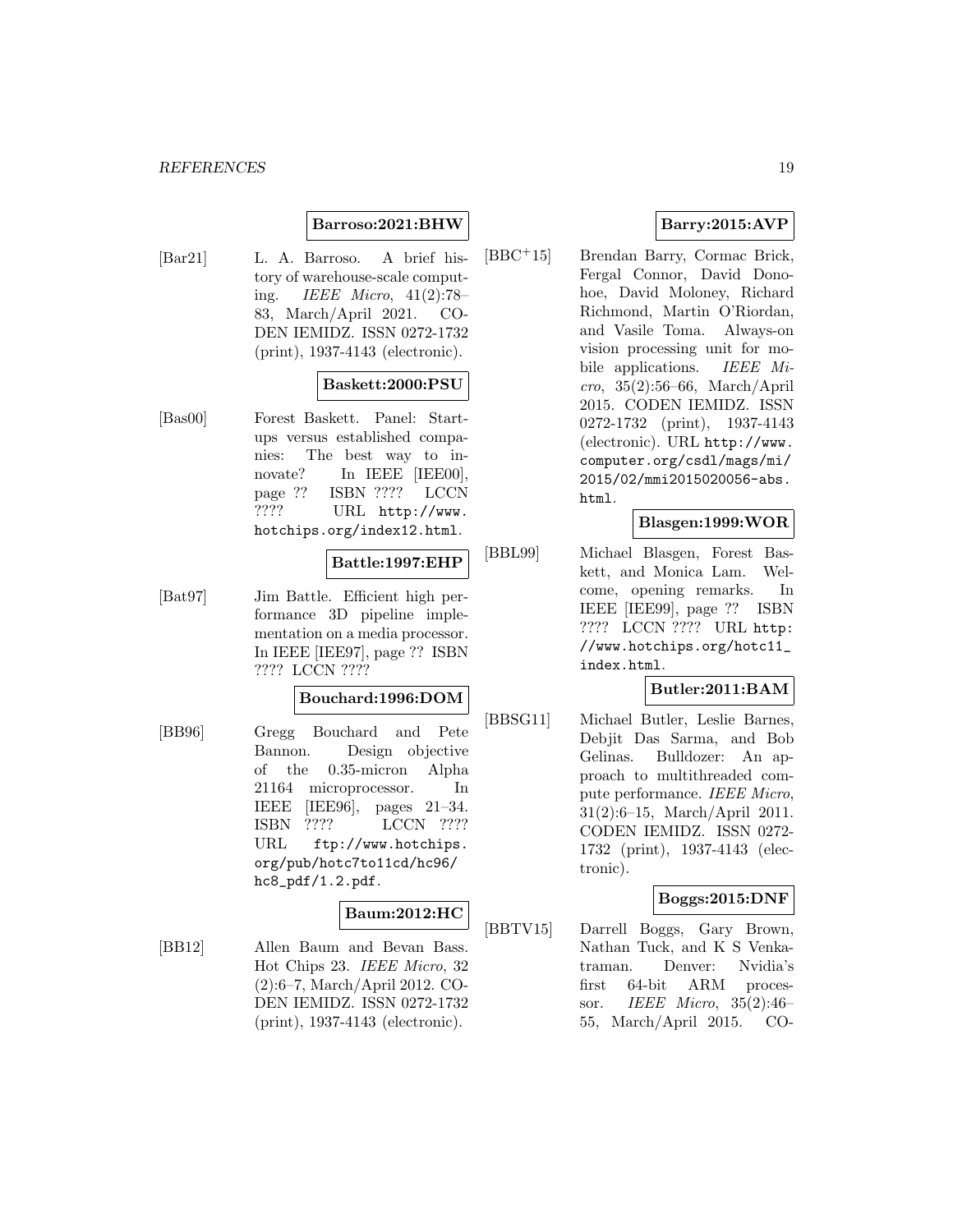DEN IEMIDZ. ISSN 0272- 1732 (print), 1937-4143 (electronic). URL http://www. computer.org/csdl/mags/mi/ 2015/02/mmi2015020046-abs. html.

# **Briggs:2002:IBB**

[BCC<sup>+</sup>02] Fayé Briggs, Michel Cekleov, Ken Creta, Manoj Khare, Steve Kulick, Akhilesh Kumar, Lily Pao Looi, Chitra Natarajan, Sivakumar Radhakrishnan, and Linda Rankin. Intel 870: A building block for costeffective, scalable servers. IEEE Micro, 22(2):36–47, March/ April 2002. CODEN IEMIDZ. ISSN 0272-1732 (print), 1937- 4143 (electronic). URL http://dlib.computer.org/ mi/books/mi2002/pdf/m2036. pdf; http://www.computer. org/micro/mi2002/m2036abs. htm.

#### **Burgess:2011:BAL**

[BCD<sup>+</sup>11] Brad Burgess, Brad Cohen, Marvin Denman, Jim Dundas, David Kaplan, and Jeff Rupley. Bobcat: AMD's low-power x86 processor. IEEE Micro, 31(2): 16–25, March/April 2011. CO-DEN IEMIDZ. ISSN 0272-1732 (print), 1937-4143 (electronic).

#### **Bouvier:2014:KAa**

[BCF<sup>+</sup>14] Dan Bouvier, Brad Cohen, Walter Fry, Sreekanth Godey, and Michael Mantor. Kabini: An AMD accelerated processing unit system on a chip. IEEE Micro, 34(2):22–33, March/April

2014. CODEN IEMIDZ. ISSN 0272-1732.

### **Bolotski:1999:FSC**

[BD99] Michael Bolotski and Jean-Jacques Drolet. A fieldsequential color 1040 by 768 liquid-crystal-on-silicon display. In IEEE [IEE99], page ?? ISBN ???? LCCN ???? URL http: //www.hotchips.org/hotc11\_ index.html.

#### **Barroso:2003:WSP**

[BDH03] Luiz André Barroso, Jeffrey Dean, and Urs Hölzle. Web search for a planet: The Google Cluster Architecture. IEEE Micro, 23(2):22–28, March/ April 2003. CODEN IEMIDZ. ISSN 0272-1732 (print), 1937- 4143 (electronic). URL http://dlib.computer.org/ mi/books/mi2003/pdf/m2022. pdf; http://www.computer. org/micro/mi2003/m2022abs. htm.

# **Berkowitz:1998:FCG**

[Ber98] Fred Berkowitz. Fast CPUs are good  $\ldots$  but fast I/O is better. In IEEE [IEE98], page ?? ISBN ???? LCCN ????

# **Branover:2012:AFA**

[BFS12] Alexander Branover, Denis Foley, and Maurice Steinman. AMD Fusion APU: Llano. IEEE Micro, 32(2):28– 37, March/April 2012. CO-DEN IEMIDZ. ISSN 0272-1732 (print), 1937-4143 (electronic).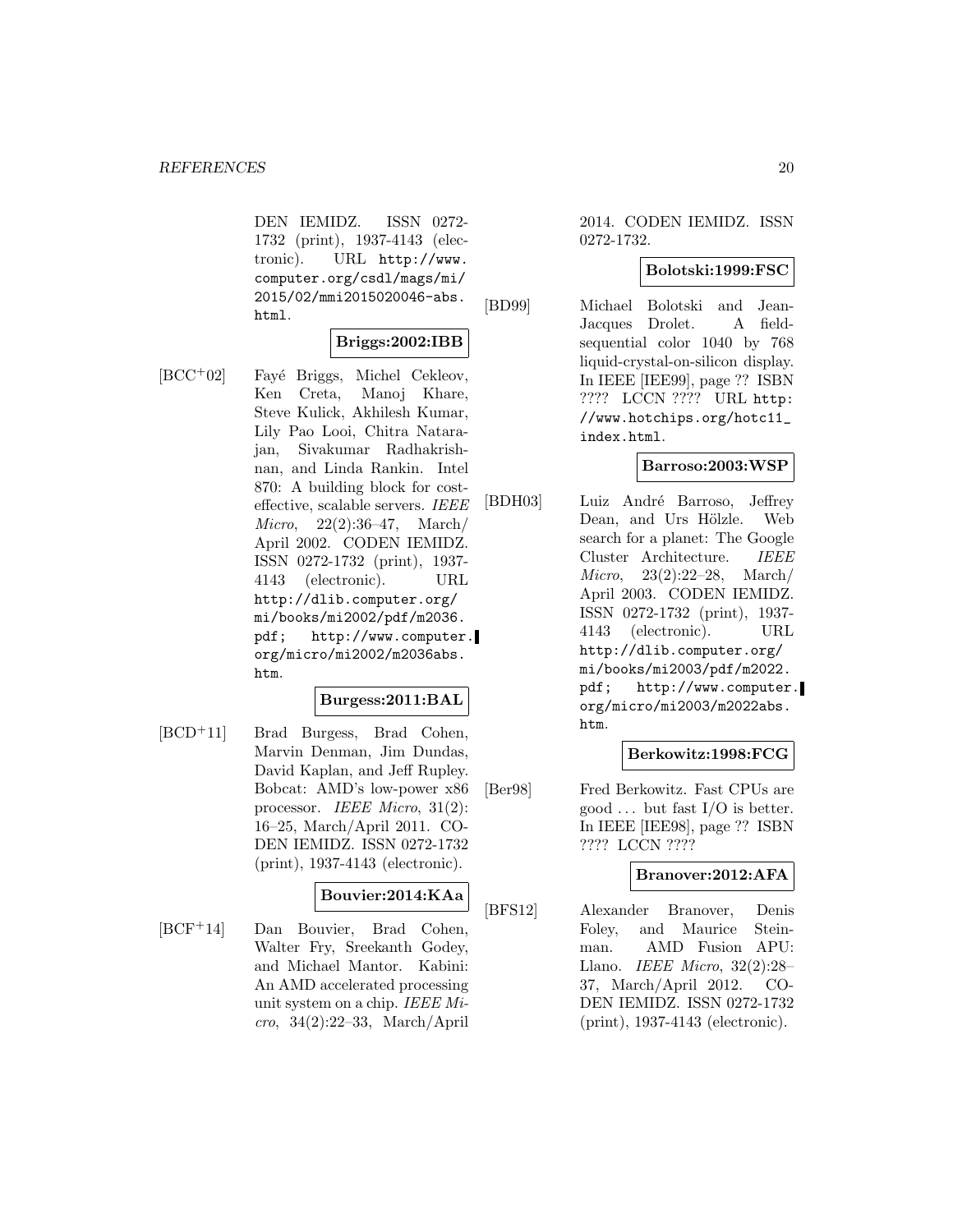# **Barkatullah:2015:GCF**

[BH15] Javed Barkatullah and Timo Hanke. Goldstrike 1: Coin-Terra's first-generation cryptocurrency mining processor for Bitcoin. IEEE Micro, 35(2): 68–76, March/April 2015. CO-DEN IEMIDZ. ISSN 0272- 1732 (print), 1937-4143 (electronic). URL http://www. computer.org/csdl/mags/mi/ 2015/02/mmi2015020068-abs. html.

### **Birman:1998:ACH**

[Bir98] Mark Birman. Accelerating cryptography in hardware: Public key, random number generation, symmetric key. In IEEE [IEE98], page ?? ISBN ???? LCCN ????

#### **Butts:2006:THS**

[BJ06] Mike Butts and Anthony Mark Jones. TeraOPS hardware & software: A new massivelyparallel, MIMD computing fabric IC. Web document., 2006. URL http://www.hotchips. org/archives/hc18/2\_Mon/HC18. S5/HC18.S5T1.pdf.

#### **Basoglu:2000:MVM**

[BLO00] Chris Basoglu, Woobin Lee, and John Setel O'Donnell. The Map1000A VLIW mediaprocessor. IEEE Micro, 20(2):48–59, March/April 2000. CODEN IEMIDZ. ISSN 0272-1732 (print), 1937- 4143 (electronic). URL http://dlib.computer.org/ mi/books/mi2000/pdf/m2048.

pdf; http://www.computer. org/micro/mi2000/m2048abs. htm. Presented at Hot Chips 11 Conference, Stanford University, Stanford, California, August 15–17, 1999.

#### **Boser:1996:SMI**

[Bos96] Bernhard E. Boser. Surface micromachining: An IC compatible sensor technology. In IEEE [IEE96], pages 241–256. ISBN ???? LCCN ????

#### **Brewer:2010:ISI**

[Bre10] Tony M. Brewer. Instruction set innovations for the Convey HC-1 computer. IEEE Micro,  $30(2)$ : 70–79, March/April 2010. CO-DEN IEMIDZ. ISSN 0272-1732 (print), 1937-4143 (electronic).

### **Brown:2000:CPC**

[Bro00] Andy Brown. The C-Port C-5 network processor: An architectural overview. In IEEE [IEE00], page ?? ISBN ???? LCCN ???? URL http://www. hotchips.org/index12.html.

# **Baum:1998:GEI**

[BS98] Allen J. Baum and Alan Jay Smith. Guest Editors' introduction: Hot chips—hot stuff. IEEE Micro,  $18(2):11-$ 13, March/April 1998. CO-DEN IEMIDZ. ISSN 0272- 1732 (print), 1937-4143 (electronic). URL hf=0?target= if(eq(query(%27%3CFNO%3E+ cont+m2011%27),0),1,ancestor( ARTICLE,query(%27%3CFNO%3E+ cont+m2011%27))); http:/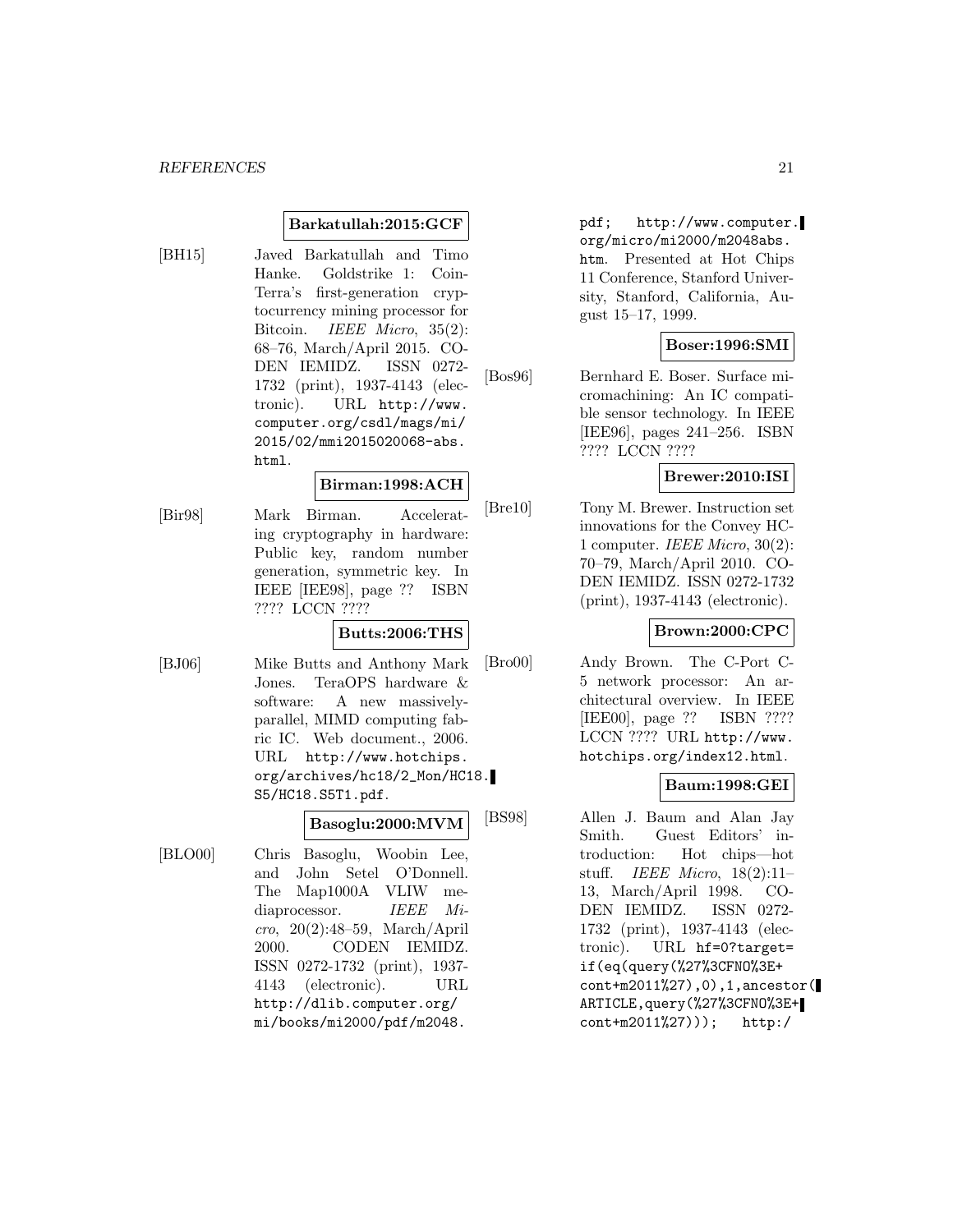/dlib.computer.org/dynaweb/ mi/mi1998/@ebt-link; http: //dlib.computer.org/mi/books/ mi1998/pdf/m2011.pdf.

# **Birman:1990:DWS**

[BSC<sup>+</sup>90] Mark Birman, Allen Samuels, George Chu, Ting Chuk, Larry Hu, John McLeod, and John Barnes. Developing the WTL3170/3171 Sparc floatingpoint coprocessors. IEEE *Micro*,  $10(1):55-64$ , January/ February 1990. CODEN IEMIDZ. ISSN 0272-1732 (print), 1937-4143 (electronic).

# **Bohnenstiehl:2017:KFG**

[BSP<sup>+</sup>17] Brent Bohnenstiehl, Aaron Stillmaker, Jon Pimentel, Timothy Andreas, Bin Liu, Anh Tran, Emmanuel Adeagbo, and Bevan Baas. KiloCore: A fine-grained 1,000-processor array for task-parallel applications. IEEE Micro, 37(2):63– 69, March/April 2017. CO-DEN IEMIDZ. ISSN 0272- 1732 (print), 1937-4143 (electronic). URL https://www. computer.org/csdl/mags/mi/ 2017/02/mmi2017020063-abs. html.

# **Bossen:2002:PSD**

[BTR02] Douglas C. Bossen, Joel M. Tendler, and Kevin Reick. Power4 system design for high reliability. IEEE Micro, 22(2):16–24, March/April 2002. CODEN IEMIDZ. ISSN 0272-1732 (print), 1937- 4143 (electronic). URL http://dlib.computer.org/ mi/books/mi2002/pdf/m2016. pdf; http://www.computer. org/micro/mi2002/m2016abs. htm.

#### **Buchanan:1997:OLI**

[Buc97] Mike Buchanan. Overview of the Laguna II Rambus multimedia accelerator. In IEEE [IEE97], page ?? ISBN ???? LCCN ????

#### **Burgess:1997:MPM**

[Bur97] Brad Burgess. A 250 MHz 5W PowerPC microprocessor with on-chip L2 cache controller. In IEEE [IEE97], page ?? ISBN ???? LCCN ????

# **Burdass:1999:AAS**

[Bur99] A. Burdass. The ARM9TDMI and ARM9ESP synthesizable families. In IEEE [IEE99], page ?? ISBN ???? LCCN ???? URL http://www.hotchips. org/hotc11\_index.html.

#### **Burgess:2020:RNT**

[Bur20] J. Burgess. RTX on the NVIDIA Turing GPU. IEEE Micro, 40(2):36–44, March/ April 2020. CODEN IEMIDZ. ISSN 0272-1732 (print), 1937- 4143 (electronic).

# **Berc:1999:HSO**

[BVD<sup>+</sup>99] Lance Berc, Mark Vandevoorde, J. Dean, S. Ghemawat, S. Leung, M. Litchenberg, M. Vandevoorde, G. Verns, C. Waldspurger, W. Weihl, and J. White. Hardware support for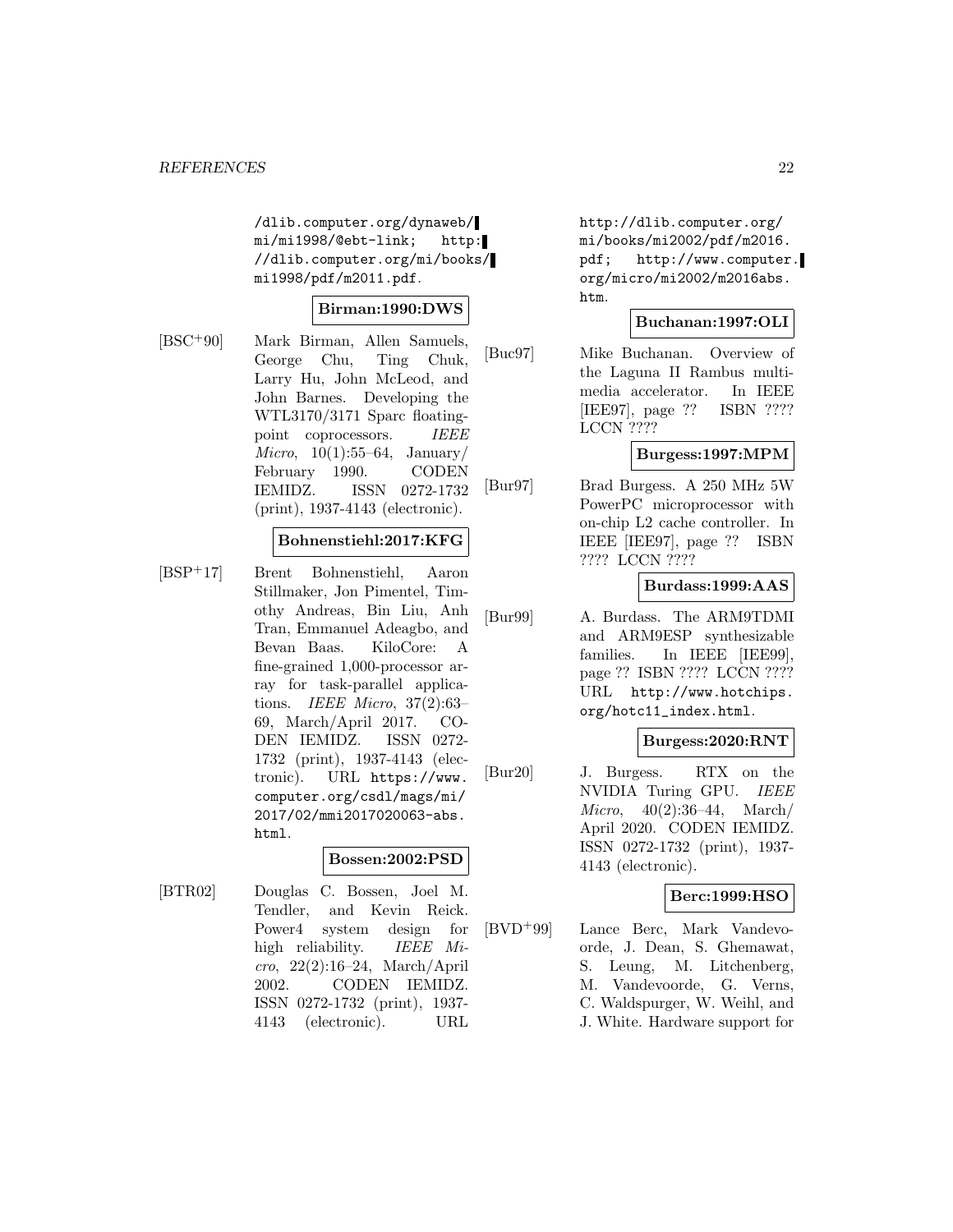out-of-order instruction profiling on Alpha 21264a. In IEEE [IEE99], page ?? ISBN ???? LCCN ???? URL http://www. hotchips.org/hotc11\_index. html.

# **Burres:2015:IAC**

[BvdGM<sup>+</sup>15] Bradley Burres, Johan van de Groenendaal, Praveen Mosur, Jonathan Robinson, Ian Steiner, Yi-Feng Liu, Sin S. Tan, Erik McShane, Belliappa Kuttanna, and Sridhar Lakshmanamurthy. Intel Atom C2000 processor family: Powerefficient datacenter processing. IEEE Micro, 35(2):26– 34, March/April 2015. CO-DEN IEMIDZ. ISSN 0272- 1732 (print), 1937-4143 (electronic). URL http://www. computer.org/csdl/mags/mi/ 2015/02/mmi2015020026-abs. html.

# **Brown:2011:IPE**

[BWBJ11] Jeffrey D. Brown, Sandra Woodward, Brian M. Bass, and Charles L. Johnson. IBM Power Edge of Network processor: A wire-speed system on a chip. *IEEE Micro*,  $31(2)$ : 76–85, March/April 2011. CO-DEN IEMIDZ. ISSN 0272-1732 (print), 1937-4143 (electronic).

#### **Baum:1998:WOR**

[BWJ98] Allen Baum, John Wawrzynek, and Norm Jouppi. Welcome and opening remarks. In IEEE [IEE98], page ?? ISBN ???? LCCN ????

# **Baas:2006:HAA**

[BYM<sup>+</sup>06] Bevan Baas, Zhiyi Yu, Michael Meeuwsen, Omar Sattari, Ryan Apperson, Eric Work, Jeremy Webb, Michael Lai, Daniel Gurman, Chi Chen, Jason Cheung, Dean Truong, and Tinoosh Mohsenin. Hardware and applications of AsAP: An asynchronous array of simple processors. Web document., 2006. URL http:// www.hotchips.org/archives/ hc18/2\_Mon/HC18.S5/HC18.S5T3. pdf.

#### **Cassiday:2000:IAT**

[Cas00] Daniel Cassiday. InfinBand architecture tutorial. In IEEE [IEE00], page ?? ISBN ???? LCCN ???? URL http:// www.hotchips.org/docs/iba\_ tutorial\_hot\_chips.pdf.

# **Codrescu:2014:HDA**

[CAV<sup>+</sup>14] Lucian Codrescu, Willie Anderson, Suresh Venkumanhanti, Mao Zeng, Erich Plondke, Chris Koob, Ajay Ingle, Charles Tabony, and Rick Maule. Hexagon DSP: An architecture optimized for mobile multimedia and communications. IEEE Micro, 34(2):34–43, March/ April 2014. CODEN IEMIDZ. ISSN 0272-1732.

#### **Cobb:1995:MCS**

[CC95] P. Cobb and J. Cesana. The MiniRISC CW4010: A superscalar MIPS processor ASIC core. In IEEE [IEE95], pages 19–30. ISBN ???? LCCN ????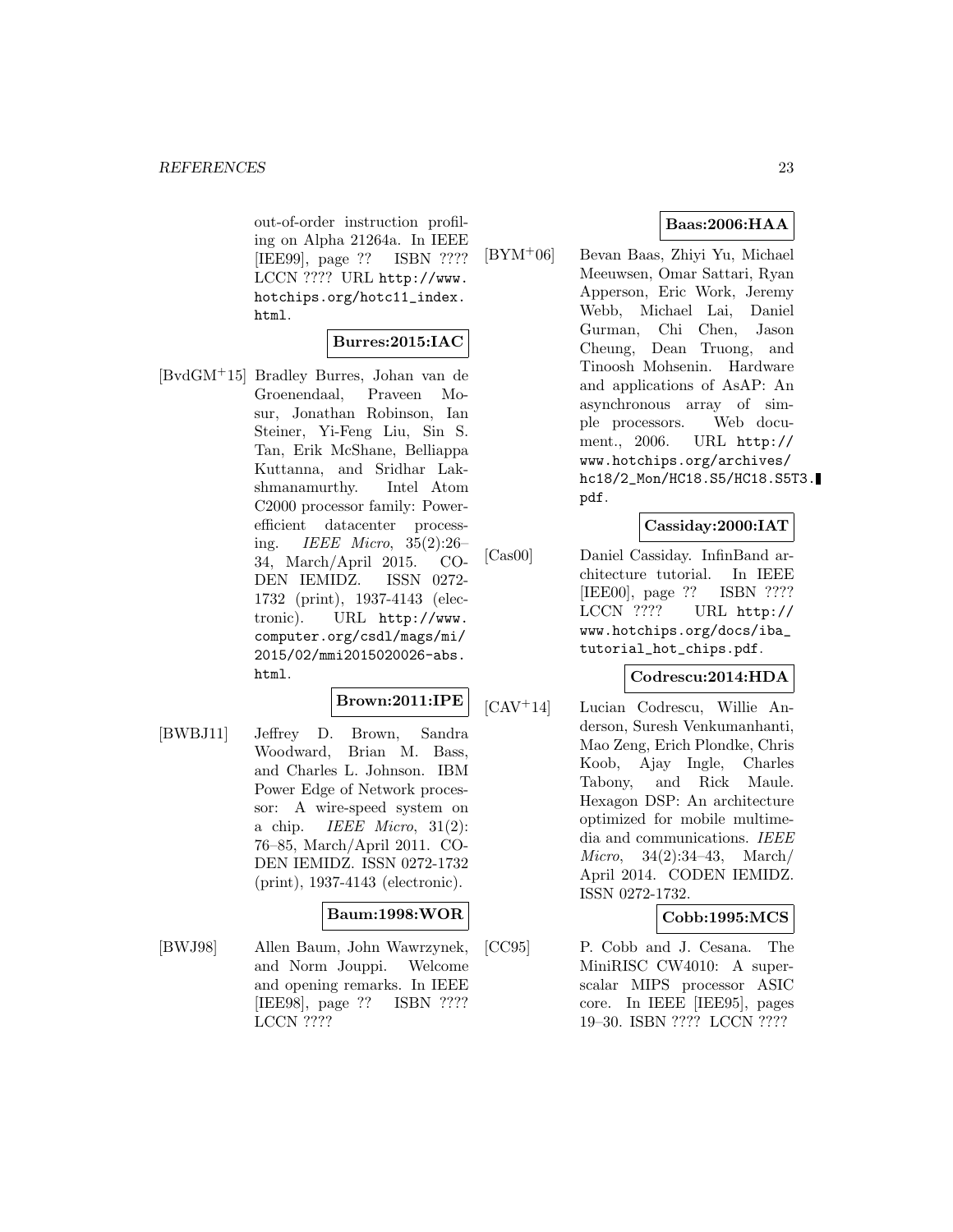#### **Celio:2019:BOS**

[CCA<sup>+</sup>19] C. Celio, P. Chiu, K. Asanovic, B. Nikolic, and D. Patterson. BROOM: An open-source outof-order processor with resilient low-voltage operation in 28-nm CMOS. IEEE Micro, 39(2): 52–60, March/April 2019. CO-DEN IEMIDZ. ISSN 0272-1732 (print), 1937-4143 (electronic).

# **Chaudhry:2009:RHP**

[CCE<sup>+</sup>09] Shailender Chaudhry, Robert Cypher, Magnus Ekman, Martin Karlsson, Anders Landin, Sherman Yip, Håkan Zeffer, and Marc Tremblay. Rock: A highperformance SPARC CMT processor. IEEE Micro,  $29(2):6$ 16, March/April 2009. CO-DEN IEMIDZ. ISSN 0272-1732 (print), 1937-4143 (electronic).

#### **Cheng:1995:FHR**

[CD95] J. M. Cheng and L. M. Duyanovich. Fast and highly reliable IBMLZ1 compression chip and algorithm for storage. In IEEE [IEE95], pages 143–154. ISBN ???? LCCN ????

# **Corry:1999:EEE**

[CEF<sup>+</sup>99] A. Corry, G. Efland, E. Frank, N. Ferrario, H. Garlapati, R. Hayes, J. Holloway, H. Kuo, J. Laudon, T. Mallory, W. Morton, G. Loyola, N. Nucklos, J. Pattin, H. Ptasinski, K. Peterson, E. Ojard, D. Snow, W. Stafford, T. Robinson, J. Trachewsky, L. Yamano, C. Young, C. Warth, R. Alva,

B. Bunch, D. Fifield, N. Castagnoli, M. Dove, M. Kobayashi, R. McCauley, S. Mohapatra, T. Moorti, A. Siddeqee, W. Shieh, and S. Siener. The Epigram EPI41210/EPI41100 16bps home phoneline networking chipset. In IEEE [IEE99], page ?? ISBN ???? LCCN ???? URL http://www.hotchips. org/hotc11\_index.html.

#### **Circello:1995:SAM**

[CEM<sup>+</sup>95] Joe Circello, Greg Edgington, Dan McCarthy, James Gay, David Schimke, Steven Sullivan, Richard Duerden, Chris Hinds, Danny Marquette, Lal Sood, Al Crouch, and Daniel Chow. The superscalar architecture of the MC68060. IEEE Micro, 15(2):10–21, March/April 1995. CODEN IEMIDZ. ISSN 0272- 1732 (print), 1937-4143 (electronic). Presented at Hot Chips VI, Stanford University, CA, August 14–16, 1994.

# **Curran:2011:ZSM**

[CES<sup>+</sup>11] Brian W. Curran, Lee E. Eisen, Eric M. Schwarz, Pak kin Mak, James Warnock, Patrick J. Meaney, and Michael Fee. The zEnterprise 196 system and microprocessor. IEEE Micro, 31 (2):26–40, March/April 2011. CODEN IEMIDZ. ISSN 0272- 1732 (print), 1937-4143 (electronic).

# **Catanzaro:2010:UPC**

[CFK<sup>+</sup>10] Bryan Catanzaro, Armando Fox, Kurt Keutzer, David Pat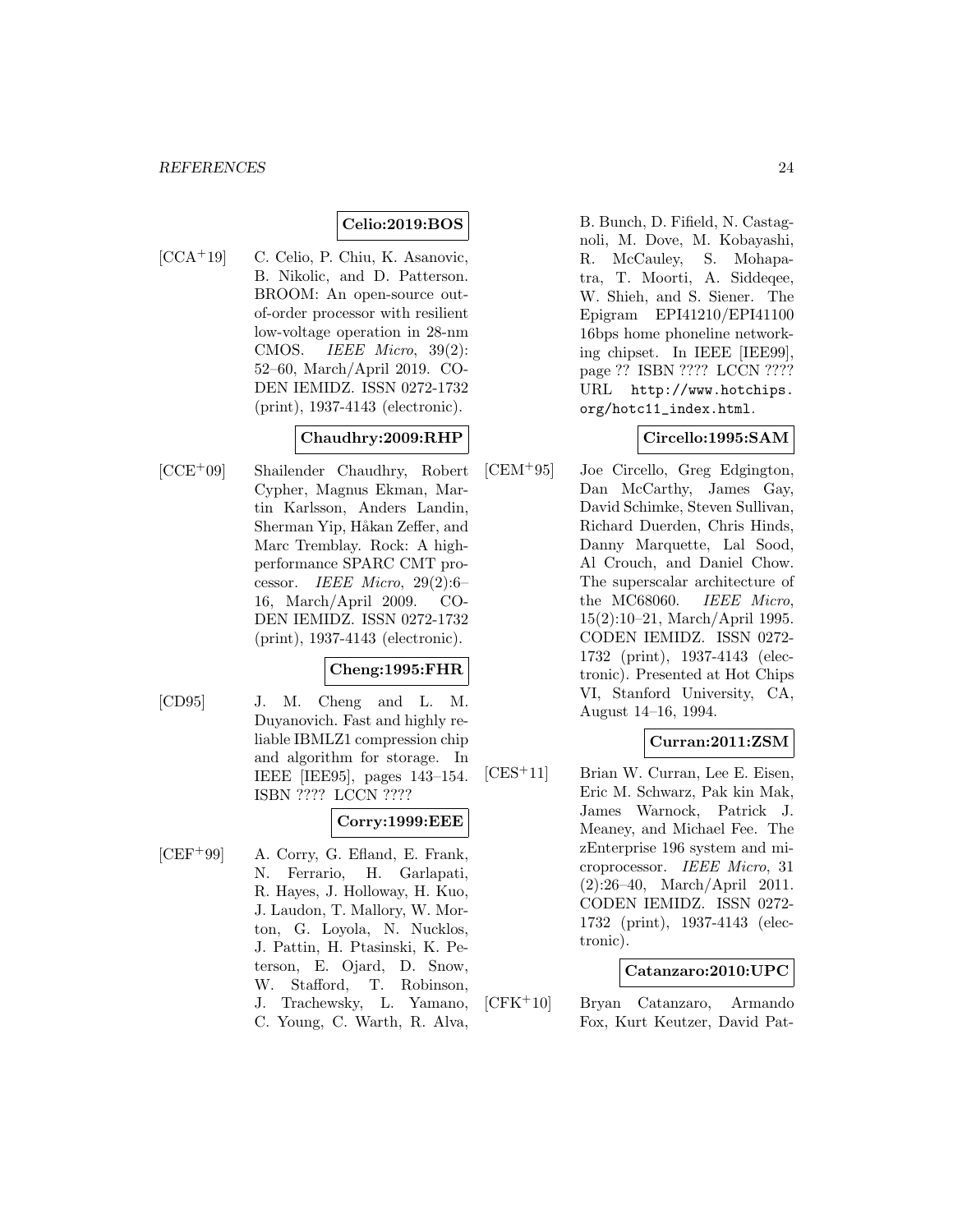terson, Bor-Yiing Su, Marc Snir, Kunle Olukotun, Pat Hanrahan, and Hassan Chafi. Ubiquitous parallel computing from Berkeley, Illinois, and Stanford. IEEE Micro, 30(2):41– 55, March/April 2010. CO-DEN IEMIDZ. ISSN 0272-1732 (print), 1937-4143 (electronic).

# **Chung:2018:SDR**

[CFO<sup>+</sup>18] Eric Chung, Jeremy Fowers, Kalin Ovtcharov, Michael Papamichael, Adrian Caulfield, Todd Massengill, Ming Liu, Daniel Lo, Shlomi Alkalay, Michael Haselman, Maleen Abeydeera, Logan Adams, Hari Angepat, Christian Boehn, Derek Chiou, Oren Firestein, Alessandro Forin, Kang Su Gatlin, Mahdi Ghandi, Stephen Heil, Kyle Holohan, Ahmad El Husseini, Tamas Juhasz, Kara Kagi, Ratna Kovvuri, Sitaram Lanka, Friedel van Megen, Dima Mukhortov, Prerak Patel, Brandon Perez, Amanda Rapsang, Steven Reinhardt, Bita Rouhani, Adam Sapek, Raja Seera, Sangeetha Shekar, Balaji Sridharan, Gabriel Weisz, Lisa Woods, Phillip Yi Xiao, Dan Zhang, Ritchie Zhao, and Doug Burger. Serving DNNs in real time at datacenter scale with Project Brainwave. IEEE Micro,  $38(2):8$ 20, March/April 2018. CO-DEN IEMIDZ. ISSN 0272- 1732 (print), 1937-4143 (electronic). URL https://www. computer.org/csdl/mags/mi/

2018/02/mmi2018020008-abs. html.

### **Choquette:2018:VPP**

[CGF18] Jack Choquette, Olivier Giroux, and Denis Foley. Volta: Performance and programmability. IEEE Micro, 38(2):42– 52, March/April 2018. CO-DEN IEMIDZ. ISSN 0272- 1732 (print), 1937-4143 (electronic). URL https://www. computer.org/csdl/mags/mi/ 2018/02/mmi2018020042-abs. html.

# **Choquette:2021:NAT**

[CGG<sup>+</sup>21] J. Choquette, W. Gandhi, O. Giroux, N. Stam, and R. Krashinsky. NVIDIA A100 Tensor Core GPU: Performance and innovation. IEEE Micro, 41(2):29–35, March/April 2021. CODEN IEMIDZ. ISSN 0272- 1732 (print), 1937-4143 (electronic).

### **Conway:2006:OCN**

[CH06] Pat Conway and Bill Hughes. The Opteron CMP North-Bridge architecture, now and in the future. Web document., 2006. URL http:// www.hotchips.org/archives/ hc18/2\_Mon/HC18.S2/HC18.S2T2. pdf.

# **Chapman:1996:HPC**

[Cha96] David Chapman. High performance caches: The quiet revolution. In IEEE [IEE96], pages 95–108. ISBN ???? LCCN ????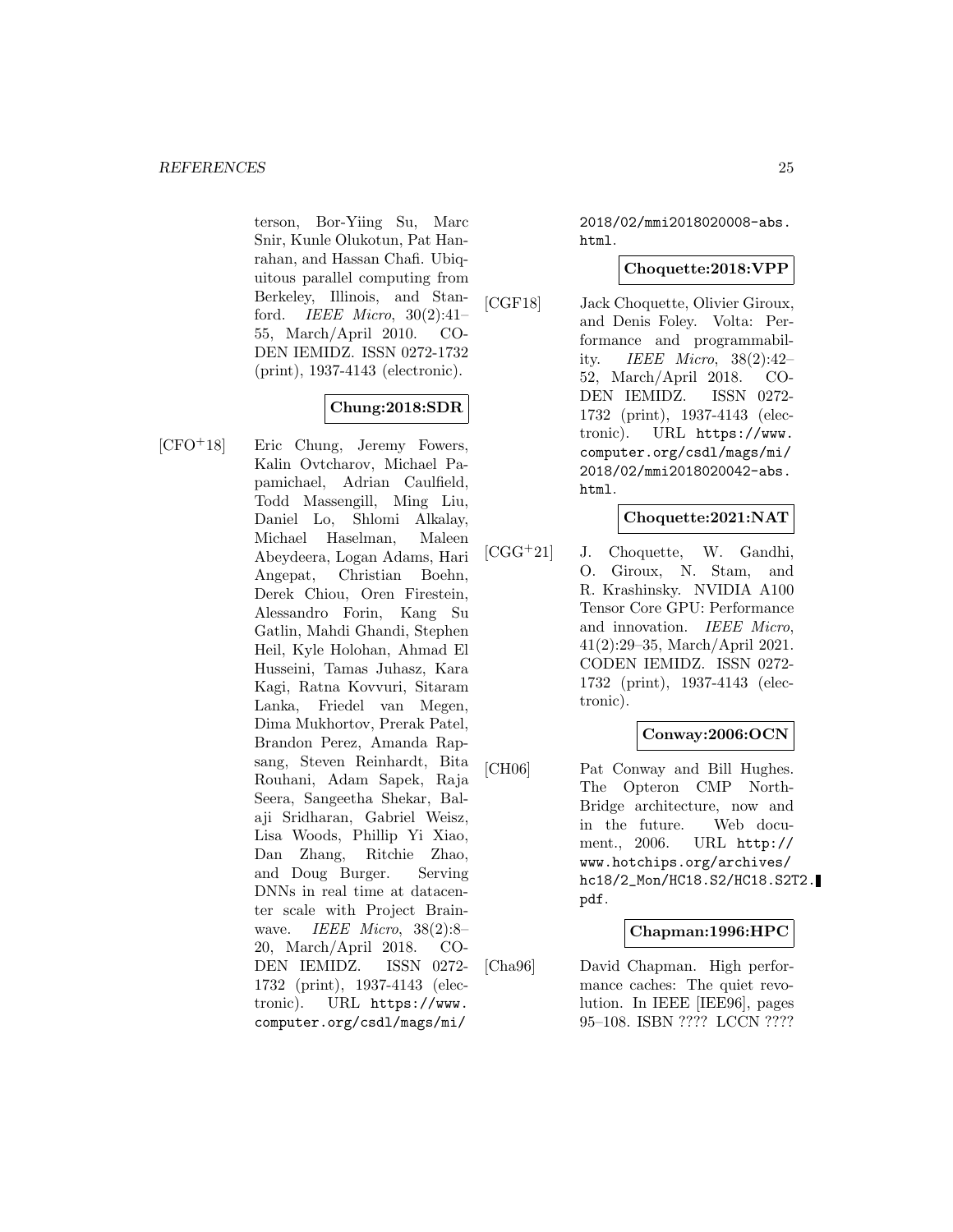# **Chernoff:1998:FPD**

[CHH<sup>+</sup>98] Anton Chernoff, Mark Herdeg, Ray Hookway, Chris Reeve, Norman Rubin, Tony Tye, S. Bharadwaj Yadavalli, and John Yates. FX!32: A profile-directed binary translator. IEEE Micro, 18(2):56– 64, March/April 1998. CO-DEN IEMIDZ. ISSN 0272- 1732 (print), 1937-4143 (electronic). URL hf=0?target= if(eq(query(%27%3CFNO%3E+ cont+m2056%27),0),1,ancestor( ARTICLE,query(%27%3CFNO%3E+ cont+m2056%27))); http:/ /dlib.computer.org/dynaweb/ mi/mi1998/@ebt-link; http: //dlib.computer.org/mi/books/ mi1998/pdf/m2056.pdf; http: //www.computer.org/micro/  $mi1998/m2056abs.html$ . Presented at Hot Chips IX, Stanford University, Stanford, California, August 24–26, 1997.

#### **Choquette:1998:GM**

[Cho98] Jack Choquette. Genesis microprocessor. In IEEE [IEE98], page ?? ISBN ???? LCCN ????

#### **Christie:1995:AKM**

[Chr95] D. Christie. AMD-K5 microprocessor. In IEEE [IEE95], pages 41–48. ISBN ???? LCCN ????

#### **Christie:1996:DAK**

[Chr96] Dave Christie. Developing the AMD-K5 architecture: Flying without instruments: the independent development on the x86 processor. IEEE Micro, 16(2):16–26, March/April 1996.

CODEN IEMIDZ. ISSN 0272- 1732 (print), 1937-4143 (electronic). Presented at Hot Chips VII, Stanford University, Stanford, California, August 1995.

#### **Conway:2010:CHM**

[CKD<sup>+</sup>10] Pat Conway, Nathan Kalyanasundharam, Gregg Donley, Kevin Lepak, and Bill Hughes. Cache hierarchy and memory subsystem of the AMD Opteron processor. IEEE Micro, 30(2): 16–29, March/April 2010. CO-DEN IEMIDZ. ISSN 0272-1732 (print), 1937-4143 (electronic).

# **Cismas:2000:AHP**

[CM00] Sorin C. Cismas and Kristan J. Monsen. Architecting highperformance SoC video processors. In IEEE [IEE00], page ?? ISBN ???? LCCN ???? URL http://www. hotchips.org/index12.html.

# **Chin:2017:HC**

[CM17] Bryan Chin and Subhasish Mitra. Hot Chips 28. IEEE Micro, 37(2):5–6, March/April 2017. CODEN IEMIDZ. ISSN 0272- 1732 (print), 1937-4143 (electronic). URL https://www. computer.org/csdl/mags/mi/ 2017/02/mmi2017020005.html.

#### **Crawford:1990:ICE**

[Cra90] John H. Crawford. The i486 CPU: executing instructions in one clock cycle. IEEE Micro,  $10(1):27-36$ , January/February 1990. CODEN IEMIDZ. ISSN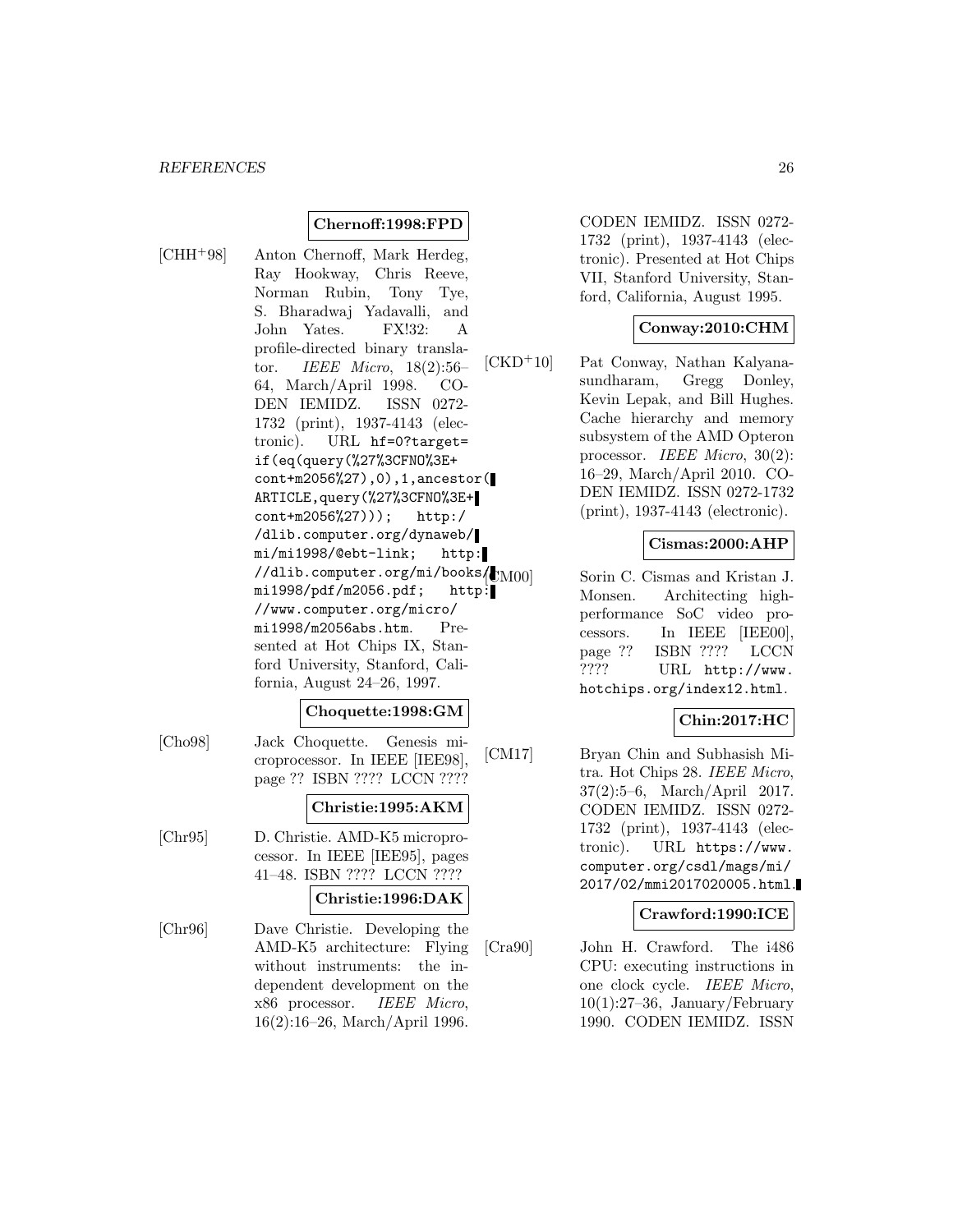0272-1732 (print), 1937-4143 (electronic).

# **Chang:2000:MME**

[CRTI00] David C. W. Chang, Jayan Ramankutty, Gary Tsztoo, and Sridhar Sharma Isukapalli.  $MxP$  — media express processor for VoIP networks. In IEEE [IEE00], page ?? ISBN ???? LCCN ???? URL http://www. hotchips.org/index12.html.

# **Cheikh:2021:KDV**

[CSM<sup>+</sup>21] A. Cheikh, S. Sordillo, A. Mastrandrea, F. Menichelli, G. Scotti, and M. Olivieri. Klessydra-T: Designing vector coprocessors for multithreaded edgecomputing cores. IEEE Micro, 41(2):64–71, March/April 2021. CODEN IEMIDZ. ISSN 0272- 1732 (print), 1937-4143 (electronic).

# **Cummings:2004:PCC**

[Cum04] Uri Cummings. PivotPoint: Clockless crossbar switch for high-performance embedded systems. *IEEE Micro*, 24 (2):48–59, March/April 2004. CODEN IEMIDZ. ISSN 0272-1732 (print), 1937-4143 (electronic). URL http: //csdl.computer.org/comp/ mags/mi/2004/02/m2048abs. htm; http://csdl.computer. org/dl/mags/mi/2004/02/m2048. htm; http://csdl.computer. org/dl/mags/mi/2004/02/m2048. pdf.

# **Chuang:2000:TQC**

[CVS<sup>+</sup>00] Isaac Chuang, Lieven Vandersypen, Matthias Steffan, Gregory Breyta, Costantino Yannoni, and Richard Cleve. Towards quantum computation: a 215hz 5-qubit quantum processor. In IEEE [IEE00], page ?? ISBN ???? LCCN ???? URL http://www. hotchips.org/index12.html.

# **Davies:2002:DMI**

[Dav02] David H. Davies. DataPlay's mobile information distribution and storage technology. IEEE Micro, 22(2):8–15, March/ April 2002. CODEN IEMIDZ. ISSN 0272-1732 (print), 1937- 4143 (electronic). URL http://dlib.computer.org/ mi/books/mi2002/pdf/m2008. pdf; http://www.computer. org/micro/mi2002/m2008abs. htm.

#### **Douglass:2006:VNG**

[DAV06] Steve Douglass, Peter Alfke, and Kees Vissers. Virtex5, the next generation 65nm FPGA. Web document., 2006. URL http:// www.hotchips.org/archives/ hc18/2\_Mon/HC18.S4/HC18.S4T1. pdf.

# **Dally:2005:HCP**

[DD05] Bill Dally and Keith Diefendorff. Hot Chips 16: Power, parallelism, and memory performance. IEEE Micro, 25(2): 8–9, March/April 2005. CO-DEN IEMIDZ. ISSN 0272-1732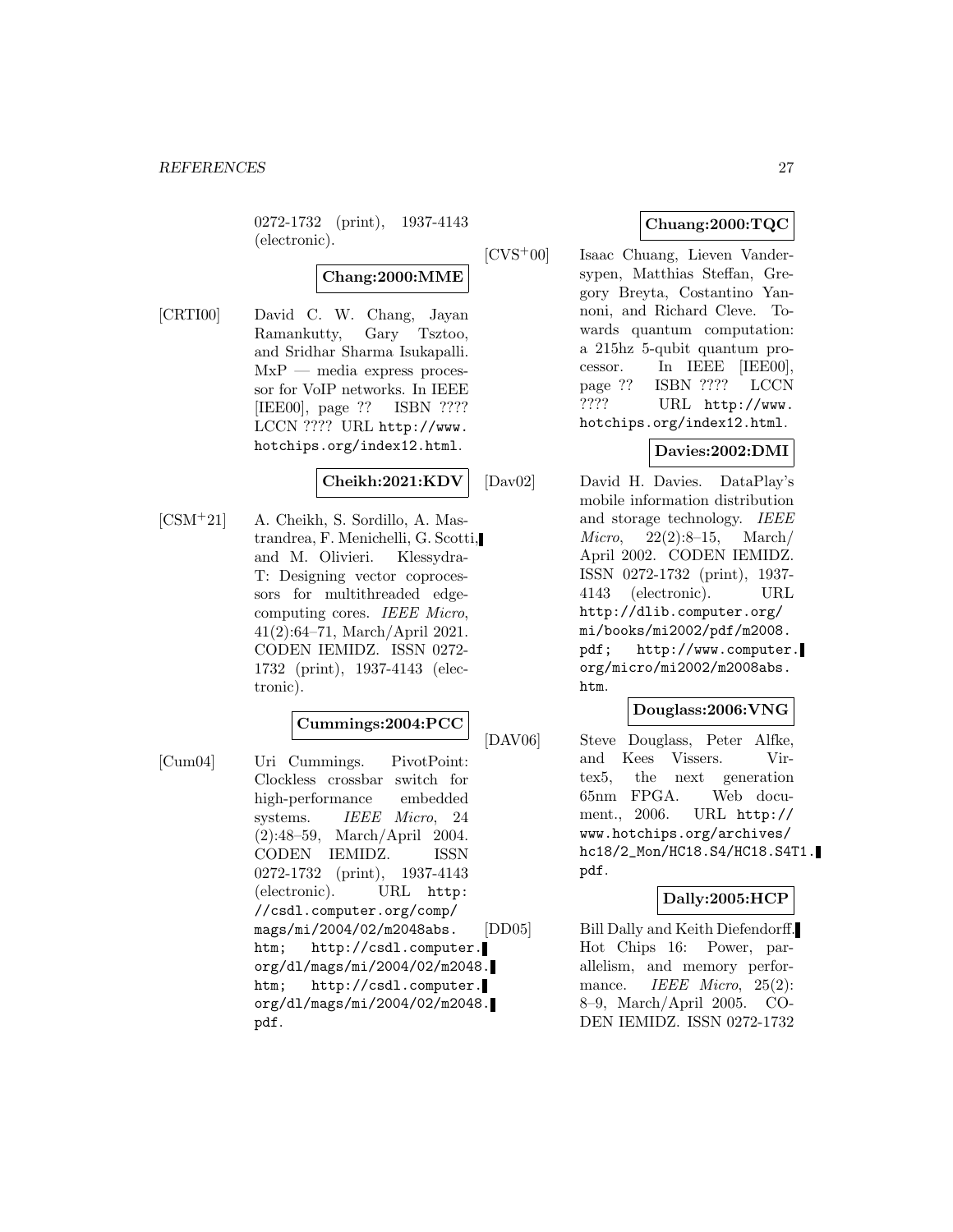(print), 1937-4143 (electronic). URL http://csdl.computer. org/comp/mags/mi/2005/02/ m2008.pdf; http://csdl. computer.org/comp/mags/mi/ 2005/02/m2008abs.htm.

# **Diefendorff:1998:ATA**

[DDC<sup>+</sup>98] K. Diefendorff, P. Dubey, R. Chochsprung, et al. AltiVec technology: Accelerating media processing across the spectrum. In IEEE [IEE98], page ?? ISBN ???? LCCN ????

# **Dreslinski:2013:CCS**

[DFG<sup>+</sup>13] Ronald G. Dreslinski, David Fick, Bharan Giridhar, Gyouho Kim, Sangwon Seo, Matthew Fojtik, Sudhir Satpathy, Yoonmyung Lee, Daeyeon Kim, Nurrachman Liu, Michael Wieckowski, Gregory Chen, Dennis Sylvester, David Blaauw, and Trevor Mudge. Centip3De: A 64-core, 3D stacked nearthreshold system. IEEE Micro, 33(2):8–16, March/April 2013. CODEN IEMIDZ. ISSN 0272- 1732 (print), 1937-4143 (electronic).

#### **Deaver:1999:WRL**

[DGR99] Dean Deaver, Rick Gorton, and Norm Rubin. Wiggins/ Redstone: An on-line program specializer. In IEEE [IEE99], page ?? ISBN ???? LCCN ???? URL http://www.hotchips. org/hotc11\_index.html.

#### **DeHon:1997:MRC**

[DHM97] André DeHon, Dan Harman, and Ethan Mirsky. MATRIX: A reconfigurable computing device with configurable instruction distribution. In IEEE [IEE97], page ?? ISBN ???? LCCN ????

# **Ditzel:2000:TCC**

[Dit00] David R. Ditzel. Transmeta's Crusoe: Cool chips for mobile computing. In IEEE [IEE00], page ?? ISBN ???? LCCN ???? URL http://www. hotchips.org/index12.html.

# **Djabbari:1996:CVC**

[Dja96] Ali Djabbari. Custom VLSI for the compositing DAC of the Touchstone Multimedia Accelerator. In IEEE [IEE96], pages 227–240. ISBN ???? LCCN ????

#### **Darley:1990:TFP**

[DKB<sup>+</sup>90] Merrick Darley, Bill Kronlage, David Bural, Bob Churchill, David Pulling, Paul Wang, Rick Iwamoto, and Larry Yang. The TMS390C602A floatingpoint coprocessor for Sparc systems. *IEEE Micro*,  $10(3)$ : 36–47, May/June 1990. CO-DEN IEMIDZ. ISSN 0272-1732 (print), 1937-4143 (electronic).

#### **Doweck:2017:IGI**

[DKyL<sup>+</sup>17] Jack Doweck, Wen-Fu Kao, Allen Kuan yu Lu, Julius Mandelblat, Anirudha Rahatekar, Lihu Rappoport, Efraim Rotem, Ahmad Yasin, and Adi Yoaz. Inside 6thgeneration Intel core: New microarchitecture code-named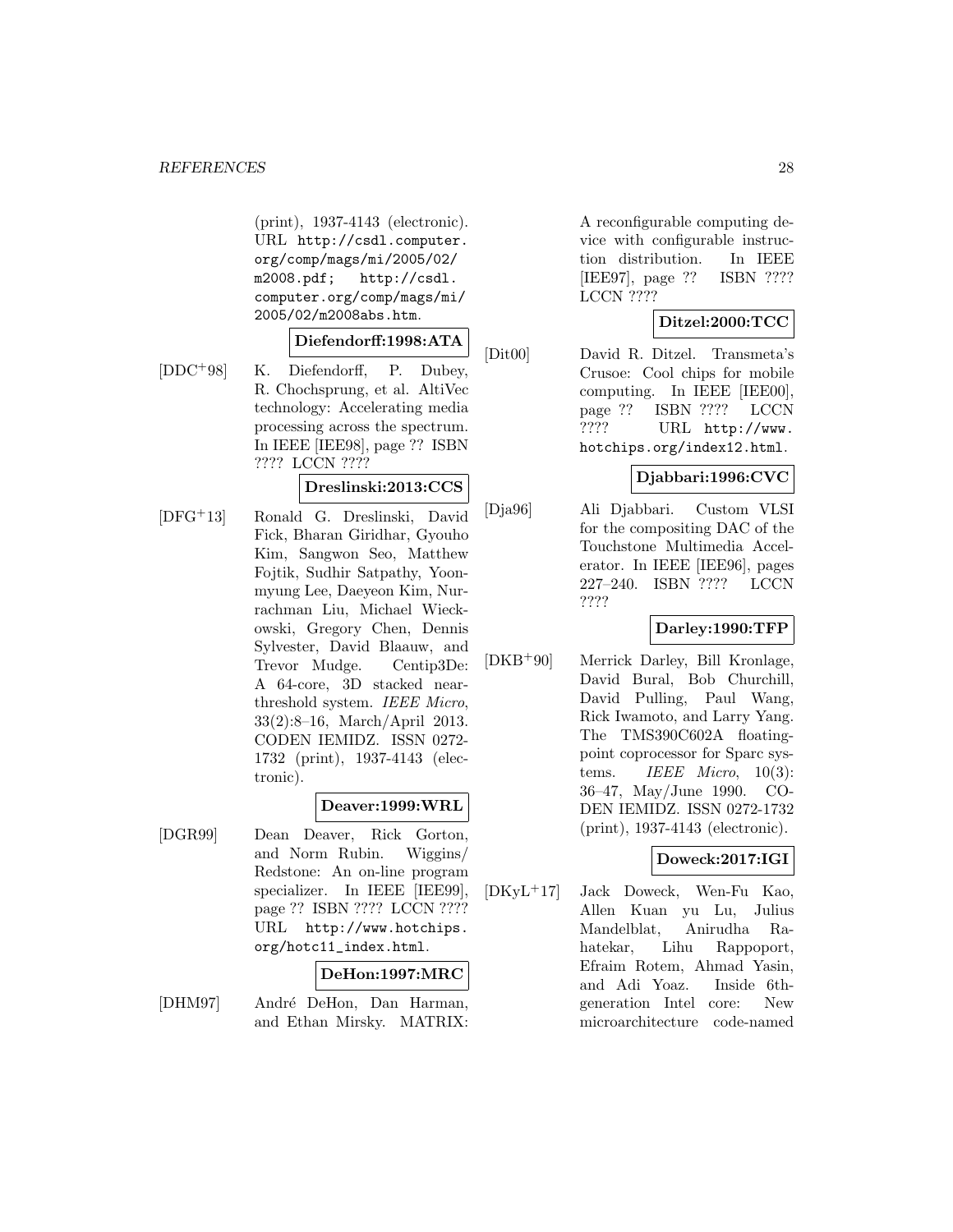Skylake. IEEE Micro, 37(2): 52–62, March/April 2017. CO-DEN IEMIDZ. ISSN 0272- 1732 (print), 1937-4143 (electronic). URL https://www. computer.org/csdl/mags/mi/ 2017/02/mmi2017020052-abs. html.

# **Dean:2018:NGA**

[DPY18] Jeff Dean, David Patterson, and Cliff Young. A new golden age in computer architecture: Empowering the machine-learning revolution. IEEE Micro, 38 (2):21–29, March/April 2018. CODEN IEMIDZ. ISSN 0272- 1732 (print), 1937-4143 (electronic). URL https://www. computer.org/csdl/mags/mi/ 2018/02/mmi2018020021-abs. html.

# **Dally:1992:MDP**

[DSK<sup>+</sup>92] William J. Dally, J. A. Stuart Fiske, John S. Keen, Richard A. Lethin, Michael D. Noakes, Peter R. Nuth, Roy E. Davison, and Gregory A. Fyler. The message-driven processor — A multicomputer processing node with efficient mechanisms. IEEE Micro, 12(2):23– 39, March/April 1992. CO-DEN IEMIDZ. ISSN 0272- 1732 (print), 1937-4143 (electronic). Presented at Hot Chips III, Stanford University, 1992.

# **Dally:2001:GEI**

[DTB01] William J. Dally, Marc Tremblay, and Allen J. Baum. Guest Editors' introduction:

Hot Chips 12. IEEE Micro, 21(2):13–15, March/April 2001. CODEN IEMIDZ. ISSN 0272-1732 (print), 1937- 4143 (electronic). URL http://dlib.computer.org/ mi/books/mi2001/pdf/m2013. pdf.

# **Dubey:1997:ATA**

[Dub97] Pradeep Dubey. Afternoon tutorial: Architectural and design implications of mediaprocessing. In IEEE [IEE97], page ?? ISBN ???? LCCN ????

# **Davidson:2018:COS**

[DXT<sup>+</sup>18] Scott Davidson, Shaolin Xie, Christopher Torng, Khalid Al-Hawai, Austin Rovinski, Tutu Ajayi, Luis Vega, Chun Zhao, Ritchie Zhao, Steve Dai, Aporva Amarnath, Bandhav Veluri, Paul Gao, Anuj Rao, Gai Liu, Rajesh K. Gupta, Zhiru Zhang, Ronald Dreslinski, Christopher Batten, and Michael Bedford Taylor. The Celerity open-source 511-core RISC-V tiered accelerator fabric: Fast architectures and design methodologies for fast chips. IEEE Micro,  $38(2):30-$ 41, March/April 2018. CO-DEN IEMIDZ. ISSN 0272- 1732 (print), 1937-4143 (electronic). URL https://www. computer.org/csdl/mags/mi/ 2018/02/mmi2018020030-abs. html.

# **Eddington:2002:IIC**

[Edd02] Chris Eddington. InfiniBridge: An InfiniBand channel adapter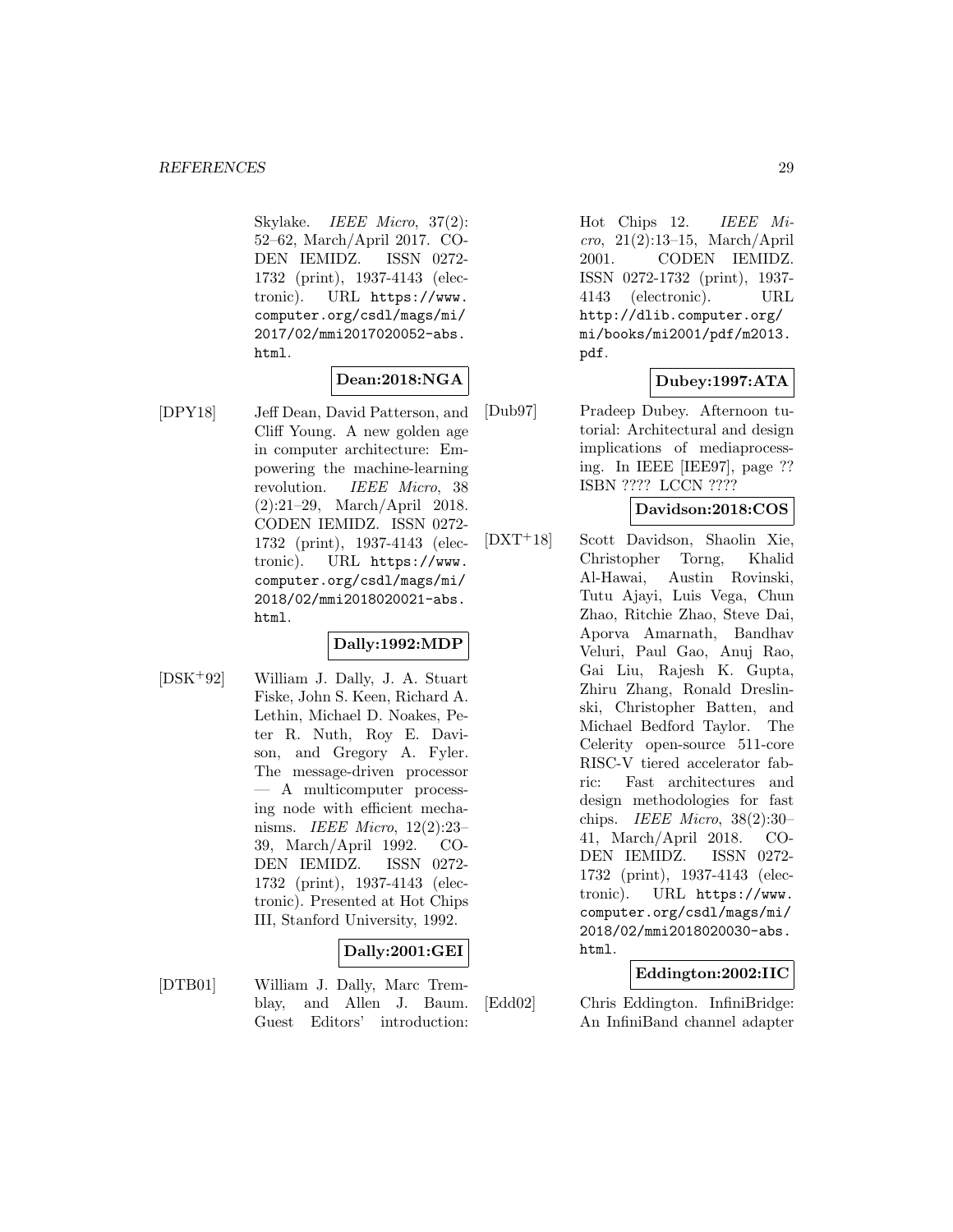with integrated switch. IEEE Micro, 22(2):48–56, March/ April 2002. CODEN IEMIDZ. ISSN 0272-1732 (print), 1937- 4143 (electronic). URL http://dlib.computer.org/ mi/books/mi2002/pdf/m2048. pdf; http://www.computer. org/micro/mi2002/m2048abs. htm.

# **Eeckhout:2015:HCI**

[Eec15] Lieven Eeckhout. Hot chips in an increasingly diverse microprocessor landscape. IEEE Micro, 35(2):2–3, March/April 2015. CODEN IEMIDZ. ISSN 0272-1732 (print), 1937-4143 (electronic). URL http://www. computer.org/csdl/mags/mi/ 2015/02/mmi2015020002-abs. html.

### **Eeckhout:2016:HCA**

[Eec16] Lieven Eeckhout. Hot chips: The annual feast of riches. IEEE Micro, 36(2):4, March/April 2016. CODEN IEMIDZ. ISSN 0272-1732 (print), 1937-4143 (electronic). URL http://www. computer.org/csdl/mags/mi/ 2016/02/mmi2016020004-abs. html.

# **Eeckhout:2017:HCI**

[Eec17] Lieven Eeckhout. Hot chips: Industry and academia cuttingedge microprocessors. IEEE Micro, 37(2):4, March/April 2017. CODEN IEMIDZ. ISSN 0272-1732 (print), 1937- 4143 (electronic). URL https://www.computer.org/

csdl/mags/mi/2017/02/mmi2017020004. html.

# **Eeckhout:2018:HC**

[Eec18] Lieven Eeckhout. Hot Chips 29. IEEE Micro, 38(2):6– 7, March/April 2018. CO-DEN IEMIDZ. ISSN 0272-1732 (print), 1937-4143 (electronic). URL https://www.computer. org/csdl/mags/mi/2018/02/ mmi2018020006.html.

# **Eerola:1997:PRT**

[Eer97] Ville Eerola. Pyramid3D: Realtime graphics processor. In IEEE [IEE97], page ?? ISBN ???? LCCN ????

# **Essen:1995:PES**

[EG95] A. Essen and S. Goldstein. Performance evaluation of the superscalar speculative execution HaL SPARC64 processor. In IEEE [IEE95], pages 59–74. ISBN ???? LCCN ????

# **Edenfield:1990:PPM**

[EGL<sup>+</sup>90a] Robin W. Edenfield, Michael G. Gallup, William B. Ledbetter, Jr., Ralph C. McGarity, Eric E. Quintana, and Russel A. Reininger. The 68040 processor: Part 2, memory design and chip verification. IEEE Micro, 10(3): 22–35, May/June 1990. CO-DEN IEMIDZ. ISSN 0272-1732 (print), 1937-4143 (electronic).

# **Edenfield:1990:PPD**

[EGL<sup>+</sup>90b] Robin W. Edenfield, Michael G. Gallup, William B. Ledbetter, Jr., Ralph C. McGarity,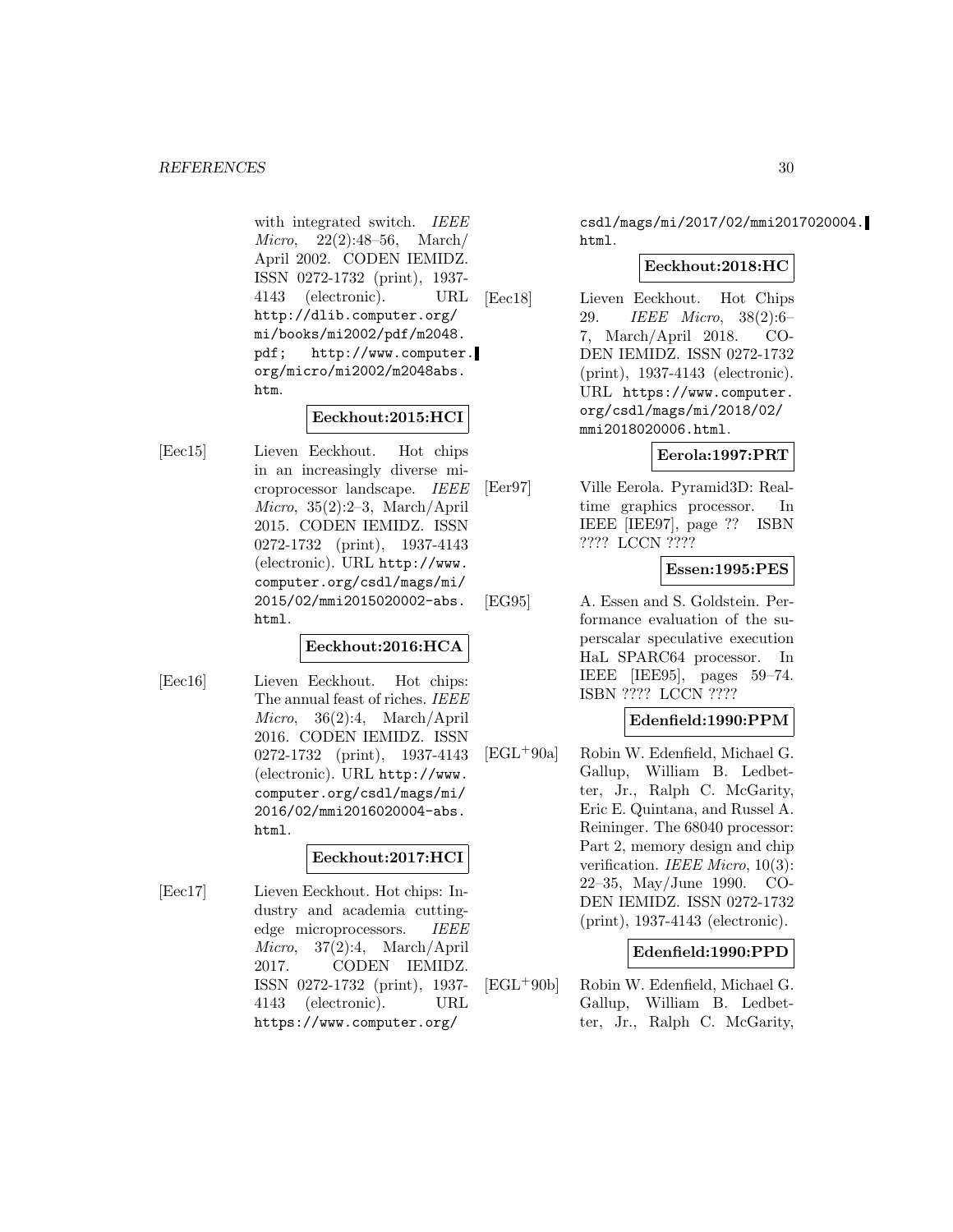Eric E. Quintana, and Russell A. Reininger. The 68040 processor: Part I, design and implementation. IEEE Micro,  $10(1):66-78$ , January/February 1990. CODEN IEMIDZ. ISSN 0272-1732 (print), 1937-4143 (electronic).

# **Essen:1999:BBS**

[EM99] Andrew Essen and James Mannos. Broadcom BCM5600 StrataSwitch: A highly integrated Ethernet switch on A chip. In IEEE [IEE99], page ?? ISBN ???? LCCN ???? URL http://www.hotchips. org/hotc11\_index.html.

### **Edmondson:1995:SIE**

[ERPR95] John H. Edmondson, Paul Rubinfeld, Ronald Preston, and Vidya Rajagopalan. Superscalar instruction execution in the 21164 Alpha microprocessor. IEEE Micro, 15(2):33– 43, March/April 1995. CO-DEN IEMIDZ. ISSN 0272- 1732 (print), 1937-4143 (electronic). Presented at Hot Chips VI, Stanford University, CA, August 14–16, 1994.

#### **Einstein:1999:TFI**

[ES99] Dan Einstein and Jon Swartz. TechPress forum: Introduction. In IEEE [IEE99], page ?? ISBN ???? LCCN ???? URL http: //www.hotchips.org/hotc11\_ index.html.

### **Eberle:2005:ANG**

[ESG<sup>+</sup>05] Hans Eberle, Sheueling Shantz, Vipul Gupta, Nils Gura,

Leonard Rarick, and Lawrence Spracklen. Accelerating nextgeneration public-key cryptosystems on general-purpose CPUs. IEEE Micro, 25 (2):52–59, March/April 2005. CODEN IEMIDZ. ISSN 0272-1732 (print), 1937-4143 (electronic). URL http: //csdl.computer.org/comp/ mags/mi/2005/02/m2052abs. htm; http://csdl.computer. org/dl/mags/mi/2005/02/m2052. pdf.

# **Faanes:1998:CVP**

[Faa98] Greg Faanes. A CMOS vector processor with a custom streaming cache. In IEEE [IEE98], page ?? ISBN ???? LCCN ????

#### **Fang:1999:CTI**

[Fan99a] Jesse Fang. Compiler technology on IA-64. In IEEE [IEE99], page ?? ISBN ???? LCCN ???? URL http://www.hotchips. org/hotc11\_index.html.

### **Fang:1999:DCT**

[Fan99b] Jesse Fang. Dynamic compilation technology on IA-64. In IEEE [IEE99], page ?? ISBN ???? LCCN ???? URL http: //www.hotchips.org/hotc11\_ index.html.

# **Floyd:2011:IAE**

[FAWR<sup>+</sup>11] Michael Floyd, Malcolm Allen-Ware, Karthick Rajamani, Bishop Brock, Charles Lefurgy, Alan J. Drake, Lorena Pesantez, Tilman Gloekler, Jose A. Tierno, Pradip Bose, and Alper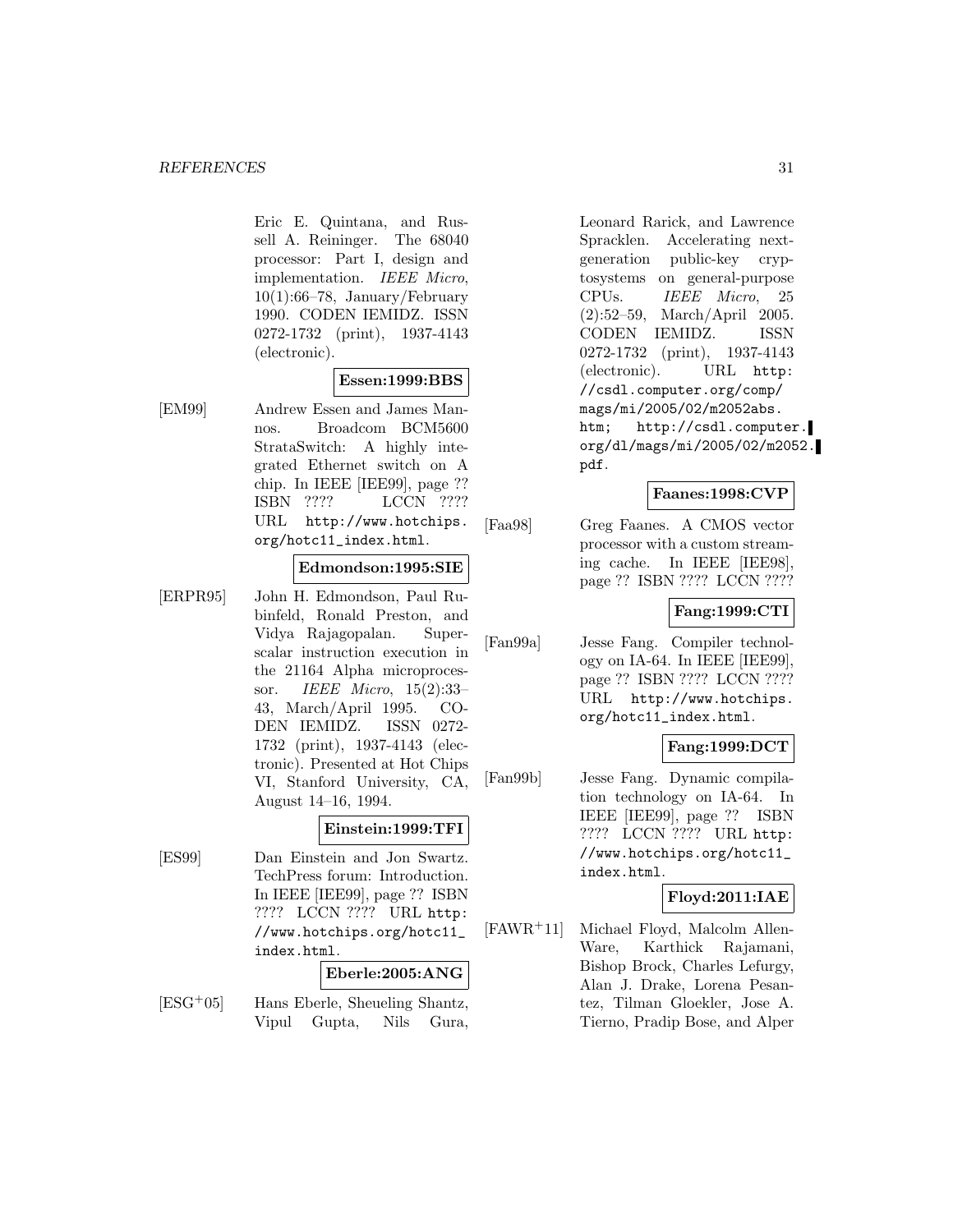Buyuktosunoglu. Introducing the adaptive energy management features of the Power7 chip. IEEE Micro, 31(2):60– 75, March/April 2011. CO-DEN IEMIDZ. ISSN 0272-1732 (print), 1937-4143 (electronic).

### **Cordero:1999:SWP**

[FCD<sup>+</sup>99] Frank Ferraiolo, Edgar Cordero, Daniel Dreps, Michael Floyd, Kevin Gower, and Bradley Mc-Credie. A synchronous wavepipeline interface for POWER4. In IEEE [IEE99], page ?? ISBN ???? LCCN ???? URL http: //www.hotchips.org/hotc11\_ index.html.

#### **Flynn:2004:GEI**

[FD04] Michael Flynn and Pradeep Dubey. Guest Editors' introduction: Hot Chips 15 scaling the silicon mountain. IEEE Micro, 24(2):7–9, March/ April 2004. CODEN IEMIDZ. ISSN 0272-1732 (print), 1937- 4143 (electronic). URL http: //csdl.computer.org/comp/ mags/mi/2004/02/m2007.pdf; http://csdl.computer.org/ dl/mags/mi/2004/02/m2007. htm.

# **Foley:2017:UPP**

[FD17] Denis Foley and John Danskin. Ultra-performance Pascal GPU and NVLink interconnect. IEEE Micro, 37(2): 7–17, March/April 2017. CO-DEN IEMIDZ. ISSN 0272- 1732 (print), 1937-4143 (electronic). URL https://www. computer.org/csdl/mags/mi/

2017/02/mmi2017020007-abs. html.

### **Frank:1999:BBC**

[FH99] Ed Frank and Jack Holloway. BCM4100/BCM4210: A chipset for 16 Mbps phoneline networking. In IEEE [IEE99], page ?? ISBN ???? LCCN ???? URL http://www.hotchips. org/hotc11\_index.html.

#### **Frank:2000:CHP**

[FH00] Edward H. Frank and Jack Holloway. Connecting the home with a phone line network chip set. IEEE Micro, 20(2):27–38, March/April 2000. CODEN IEMIDZ. ISSN 0272-1732 (print), 1937- 4143 (electronic). URL http://dlib.computer.org/ mi/books/mi2000/pdf/m2027. pdf; http://www.computer. org/micro/mi2000/m2027abs. htm. Presented at Hot Chips 11 Conference, Stanford University, Stanford, California, August 15–17, 1999.

# **Feehrer:2013:OST**

[FJL<sup>+</sup>13] John Feehrer, Sumti Jairath, Paul Loewenstein, Ram Sivaramakrishnan, David Smentek, Sebastian Turullols, and Ali Vahidsafa. The Oracle Sparc T5 16-core processor scales to eight sockets. IEEE Micro, 33(2): 48–57, March/April 2013. CO-DEN IEMIDZ. ISSN 0272-1732 (print), 1937-4143 (electronic).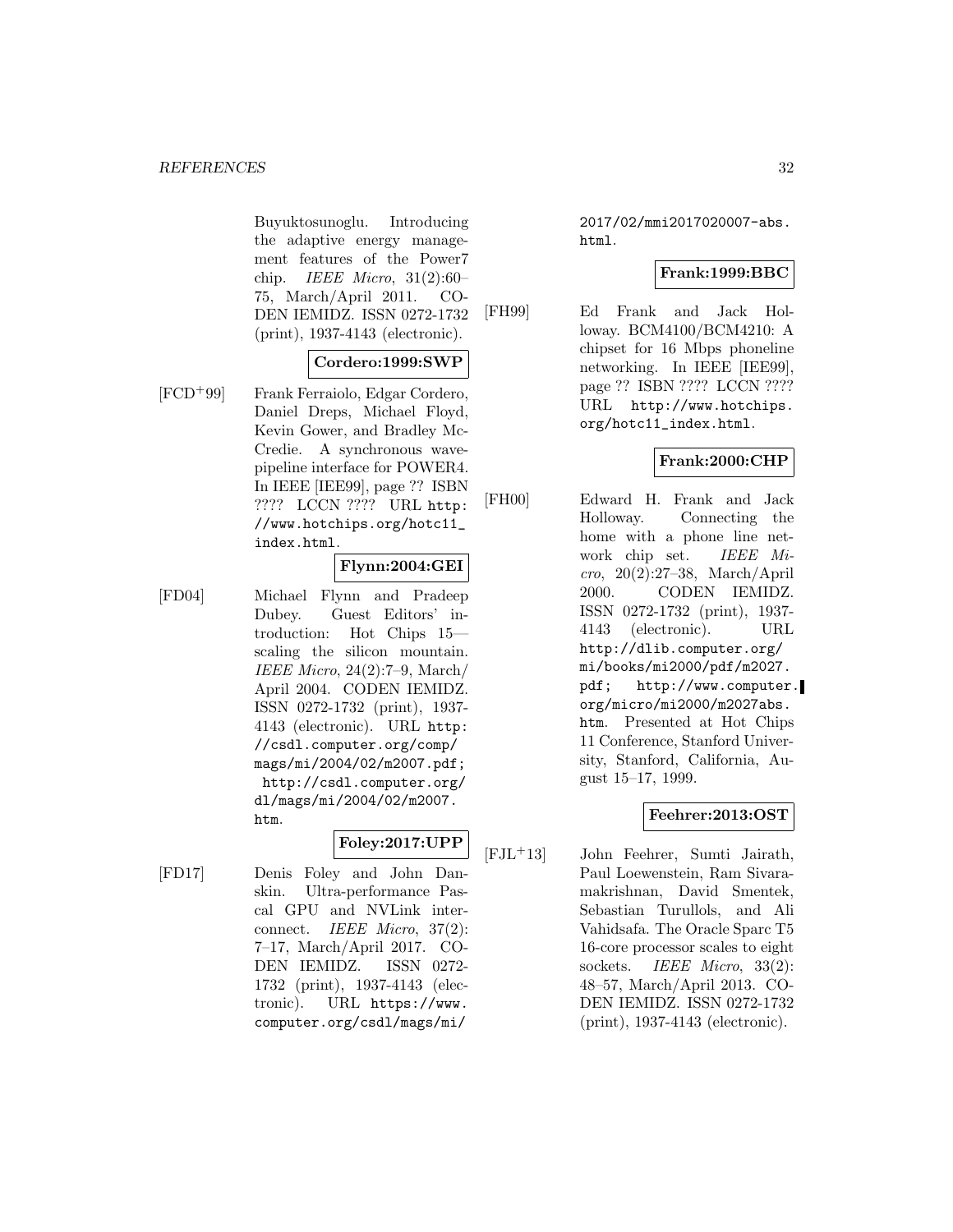#### **Fleischmann:2000:CPM**

[Fle00] Marc Fleischmann. Crusoe power management: Cutting x86 operating power through LongRun. In IEEE [IEE00], page ?? ISBN ???? LCCN ???? URL http://www.hotchips. org/index12.html. Best presentation award.

### **Fandrianto:1995:SCV**

[FM95] J. Fandrianto and B. Martin. A single chip video CD with hifi audio for consumer applications. In IEEE [IEE95], pages 135–142. ISBN ???? LCCN ????

#### **Farley:2018:APN**

[FME18] Brendan Farley, John McGrath, and Christophe Erdmann. An all-programmable 16-nm RF-SoC for digital-RF communications. IEEE Micro, 38(2): 61–71, March/April 2018. CO-DEN IEMIDZ. ISSN 0272- 1732 (print), 1937-4143 (electronic). URL https://www. computer.org/csdl/mags/mi/ 2018/02/mmi2018020061-abs. html.

#### **Fossum:1998:DCS**

[Fos98] Eric R. Fossum. Digital camera system on a chip. IEEE *Micro*, 18(3):8–15, May/June 1998. CODEN IEMIDZ. ISSN 0272-1732 (print), 1937- 4143 (electronic). URL hf= 0?target=if(eq(query(%27% 3CFNO%3E+cont+m3008%27),0) ,1,ancestor(ARTICLE,query(  $\frac{\%27\%3CFN0\%3E+cont+m3008\%27}{\text{Gan}98}$ 

)); http://dlib.computer. org/dynaweb/mi/mi1998/@ebtlink; http://dlib.computer. org/mi/books/mi1998/pdf/m3008. pdf; http://www.computer. org/micro/mi1998/m3008abs. htm. Presented at Hot Chips IX, Stanford University, Stanford, California, August 24–26, 1997.

### **Fisch:2006:ZRU**

[FSP06] David Fisch, Anant Singh, and Greg Popov. Z-RAM ultra-dense memory for 90nm and below. Web document., 2006. URL http:// www.hotchips.org/archives/ hc18/2\_Mon/HC18.S3/HC18.S3T1. pdf.

#### **Fan:2012:GEM**

[FZW<sup>+</sup>12] Dongrui Fan, Hao Zhang, Da Wang, Xiaochun Ye, Fenglong Song, Guojie Li, and Ninghui Sun. Godson-T: An efficient many-core processor exploring thread-level parallelism. IEEE Micro, 32(2):38– 47, March/April 2012. CO-DEN IEMIDZ. ISSN 0272-1732 (print), 1937-4143 (electronic).

#### **Grossman:2021:XSX**

[GA21] M. Grossman and J. Andrews. The Xbox Series X system architecture. IEEE Micro, 41(2): 22–28, March/April 2021. CO-DEN IEMIDZ. ISSN 0272-1732 (print), 1937-4143 (electronic).

#### **Gandhi:1998:SMR**

Prashant P. Gandhi. SA-1500: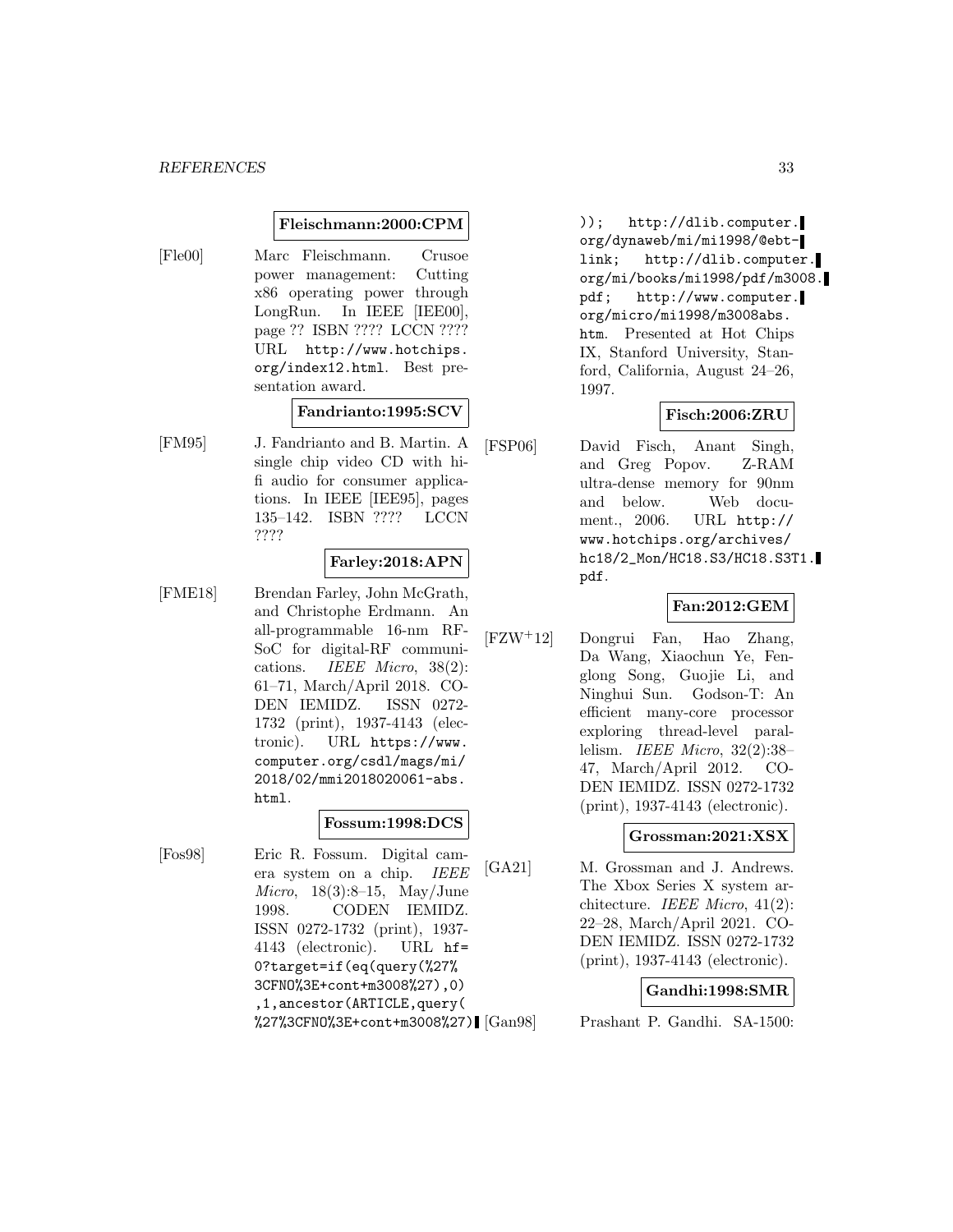A 300 MHz RISC CPU with attached media processor. In IEEE [IEE98], page ?? ISBN ???? LCCN ????

# **Garibay:1995:BBB**

[Gar95] T. Garibay. Building a better beast: Native vs. RISC-like vs. VLIW methods of implementing x86 microprocessors. In IEEE [IEE95], pages 49–58. ISBN ???? LCCN ????

# **Garside:1996:A**

[Gar96] Jim Garside. AMULET2e. In IEEE [IEE96], pages 257–274. ISBN ???? LCCN ????

#### **Garside:2000:AAS**

[Gar00] Jim Garside. AMULET3i: An asynchronous system-on-chip. In IEEE [IEE00], page ?? ISBN ???? LCCN ???? URL http:/ /www.hotchips.org/index12. html.

#### **Gilbert:2008:GUW**

[GDES08] Jeffrey M. Gilbert, Chinh H. Doan, Sohrab Emami, and C. Bernard Shung. A 4-Gbps uncompressed wireless HD A/V transceiver chipset. IEEE Micro, 28(2):56–64, March/April 2008. CODEN IEMIDZ. ISSN 0272-1732 (print), 1937-4143 (electronic).

**Goulding-Hotta:2011:GMA**

[GHSV<sup>+</sup>11] Nathan Goulding-Hotta, Jack Sampson, Ganesh Venkatesh, Saturnino Garcia, Joe Auricchio, Po-Chao Huang, Manish Arora, Siddhartha Nath, Vikram Bhatt, Jonathan Babb,

Steven Swanson, and Michael Bedford Taylor. The GreenDroid Mobile Application Processor: An architecture for silicon's dark future. IEEE Micro, 31(2): 86–95, March/April 2011. CO-DEN IEMIDZ. ISSN 0272-1732 (print), 1937-4143 (electronic).

# **Guo:2017:SHC**

[GHY<sup>+</sup>17] Kaiyuan Guo, Song Han, Song Yao, Yu Wang, Yuan Xie, and Huazhong Yang. Softwarehardware codesign for efficient neural network acceleration. IEEE Micro, 37(2):18– 25, March/April 2017. CO-DEN IEMIDZ. ISSN 0272- 1732 (print), 1937-4143 (electronic). URL https://www. computer.org/csdl/mags/mi/ 2017/02/mmi2017020018-abs. html.

# **Galles:2021:PDS**

[GM21] M. Galles and F. Matus. Pensando distributed services architecture. IEEE Micro, 41(2): 43–49, March/April 2021. CO-DEN IEMIDZ. ISSN 0272-1732 (print), 1937-4143 (electronic).

# **Golston:2000:TAE**

[Gol00] Jeremiah Golston. TMS320 C64x architecture extensions boost performance for broadband communications and imaging. In IEEE [IEE00], page ?? ISBN ???? LCCN ???? URL http://www.hotchips. org/index12.html.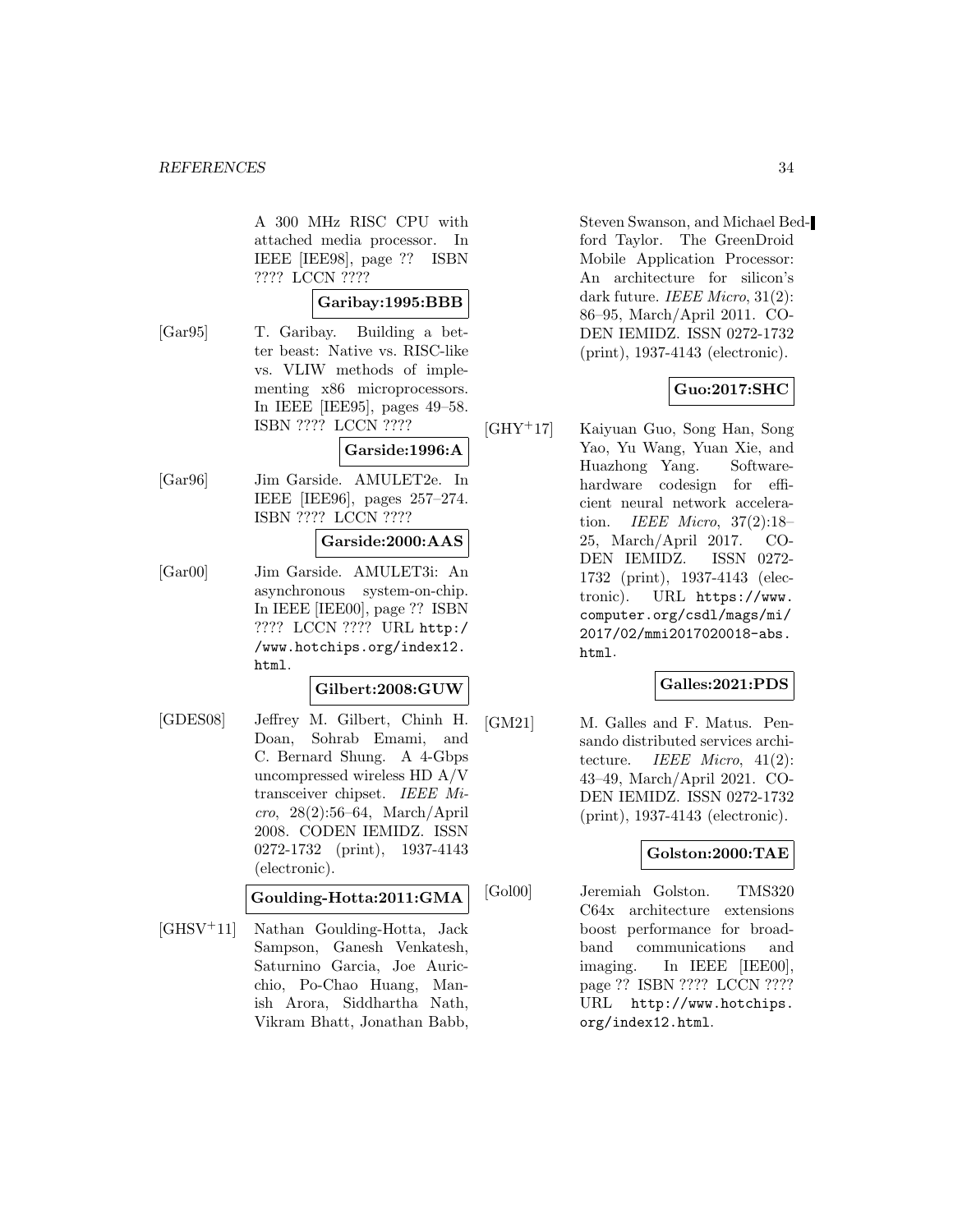# **Gonzalez:1999:CEP**

[Gon99] Ricardo E. Gonzalez. Configurable and extensible processors change system design. In IEEE [IEE99], page ?? ISBN ???? LCCN ???? URL http://www. hotchips.org/hotc11\_index. html.

# **Gonzalez:2000:XCE**

[Gon00] Ricardo E. Gonzalez. Xtensa — A configurable and extensible processor. IEEE Mi $cro, 20(2):60–70, March/April$ 2000. CODEN IEMIDZ. ISSN 0272-1732 (print), 1937- 4143 (electronic). URL http://dlib.computer.org/ mi/books/mi2000/pdf/m2060. pdf; http://www.computer. org/micro/mi2000/m2060abs. htm. Presented at Hot Chips 11 Conference, Stanford University, Stanford, California, August 15–17, 1999.

# **Greenstein:2011:DBS**

[Gre11] Shane Greenstein. The direction of broadband spillovers. IEEE Micro, 31(2):104, 103, March/April 2011. CODEN IEMIDZ. ISSN 0272-1732 (print), 1937-4143 (electronic).

#### **Gillmore:1999:TFP**

[GTB99] Dan Gillmore, Dean Takahasi, and Matt Beers. TechPress forum: Panel discussion: For the media. In IEEE [IEE99], page ?? ISBN ???? LCCN ???? URL http://www.hotchips. org/hotc11\_index.html.

# **Hayes:1997:RCP**

[Hay97] Ken Hayes. Reality co-processor — the power in Nintendo64. In IEEE [IEE97], page ?? ISBN ???? LCCN ????

# **Holzle:1997:JSS**

[HBG<sup>+</sup>97] Urs Hölzle, Lars Bak, Steffen Grarup, Robert Griesemer, and Srdjan Mitrovic. Java on steroids: Sun's highperformance Java implementation. In IEEE [IEE97], page ?? ISBN ???? LCCN ????

#### **Heddes:2000:PNP**

[Hed00] Marco Heddes. Power network processor architecture. In IEEE [IEE00], page ?? ISBN ???? LCCN ???? URL http://www. hotchips.org/index12.html.

#### **Hester:2007:KIM**

[Hes07] Phil Hester. Keynote II: Multicore and beyond: Evolving the x86 architecture. Web document., July/August 21, 2007. URL http://www.hotchips. org/hc19/docs/keynote2.pdf.

# **Hsu:1998:DSC**

[hH98] Feng hsiung Hsu. Designing a single chip chess grandmaster while knowing nothing about chess [well, I did know close to nothing about chess... ]. In IEEE [IEE98], page ?? ISBN ???? LCCN ????

# **Hammond:1999:SHC**

[HHS<sup>+</sup>99] Lance Hammond, Ben Hubbert, Michael Siu, Manohar Prabhu, Mark Willey, Michael Chen,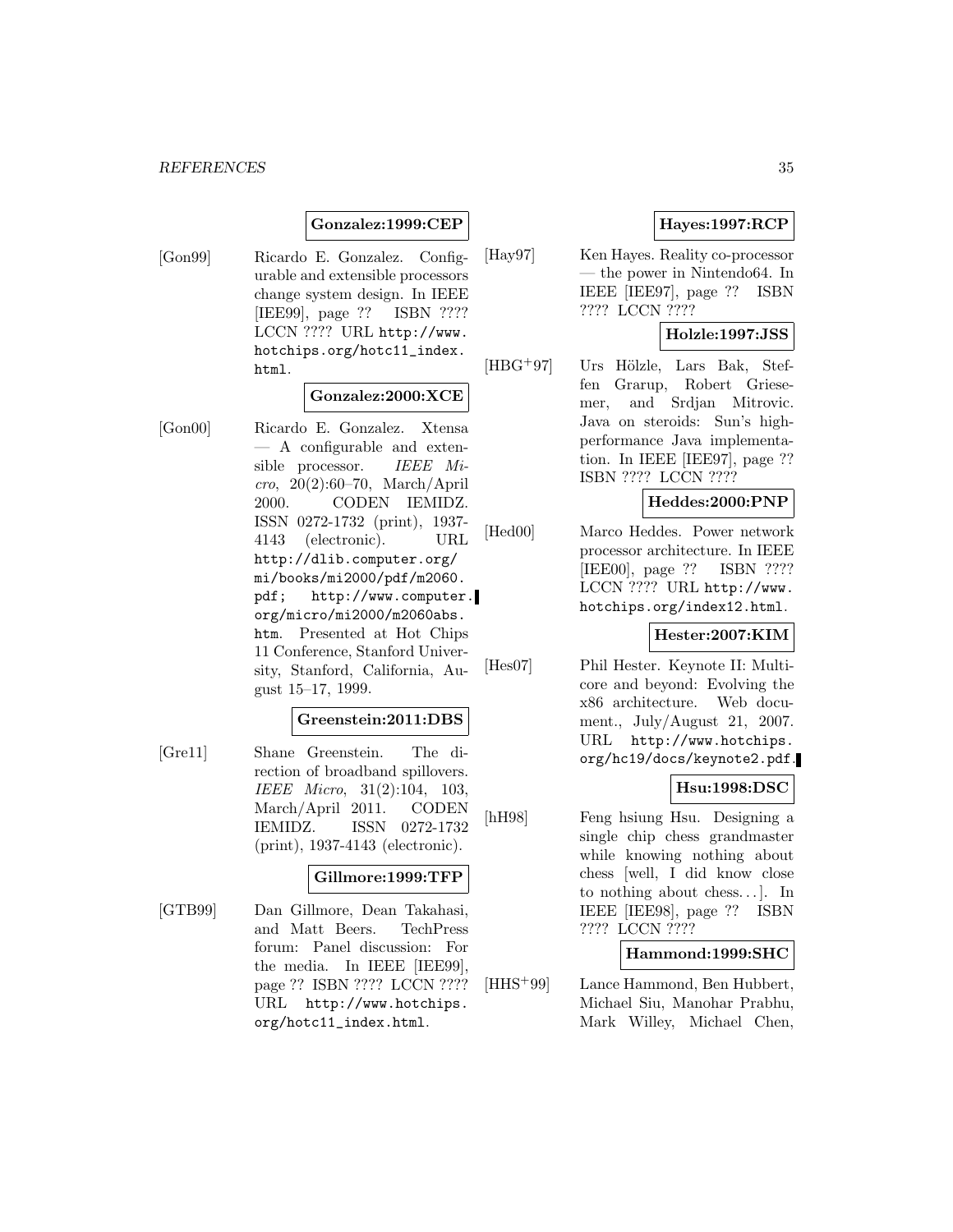Maciek Kozyrczak, and Kunle Olukotun. The Stanford Hydra CMP. In IEEE [IEE99], page ?? ISBN ???? LCCN ???? URL http://www.hotchips. org/hotc11\_index.html.

#### **Hammond:2000:SHC**

[HHS<sup>+</sup>00] Lance Hammond, Benedict A. Hubbert, Michael Siu, Manohar K. Prabhu, Michael Chen, and Kunle Olukotun. The Stanford Hydra CMP. IEEE Micro, 20(2):71–84, March/ April 2000. CODEN IEMIDZ. ISSN 0272-1732 (print), 1937- 4143 (electronic). URL http://dlib.computer.org/ mi/books/mi2000/pdf/m2071. pdf; http://www.computer. org/micro/mi2000/m2071abs. htm. Presented at Hot Chips 11 Conference, Stanford University, Stanford, California, August 15–17, 1999.

#### **Hammarlund:2014:HFG**

[HMB<sup>+</sup>14] Per Hammarlund, Alberto J. Martinez, Atiq A. Bajwa, David L. Hill, Erik Hallnor, Hong Jiang, Martin Dixon, Michael Derr, Mikal Hunsaker, Rajesh Kumar, Randy B. Osborne, Ravi Rajwar, Ronak Singhal, Reynold D'Sa, Robert Chappell, Shiv Kaushik, Srinivas Chennupaty, Stephan Jourdan, Steve Gunther, Tom Piazza, and Ted Burton. Haswell: The fourth-generation Intel core processor. IEEE Micro, 34(2): 6–20, March/April 2014. CO-DEN IEMIDZ. ISSN 0272-1732.

#### **Hohensee:1996:WCE**

[HMR96] Paul Hohensee, Mat Myszewski, and David Reese. The Wabi CPU emulator technology. In IEEE [IEE96], pages 47–66. ISBN ???? LCCN ????

# **Haring:2012:IBG**

[HOF<sup>+</sup>12] Ruud A. Haring, Martin Ohmacht, Thomas W. Fox, Michael K. Gschwind, David L. Satterfield, Krishnan Sugavanam, Paul W. Coteus, Philip Heidelberger, Matthias A. Blumrich, Robert W. Wisniewski, Alan Gara, George Liang-Tai Chiu, Peter A. Boyle, Norman H. Chist, and Changhoan Kim. The IBM Blue Gene/Q compute chip. IEEE Micro, 32(2):48–60, March/ April 2012. CODEN IEMIDZ. ISSN 0272-1732 (print), 1937- 4143 (electronic).

### **Hootman:1990:HC**

[Hoo90] J. Hootman. Hot Chips. 2. IEEE Micro,  $10(3):3-4$ , May June 1990. CODEN IEMIDZ. ISSN 0272-1732 (print), 1937- 4143 (electronic).

# **Hundt:1997:HOA**

[Hun97] Reed Hundt. HDTV and other advances in communications and broadcasting. In IEEE [IEE97], page ?? ISBN ???? LCCN ????

# **Hill:1991:GEI**

[HW91] Mark D. Hill and David A. Wood. Guest Editors' introduction: Hot chips II symposium.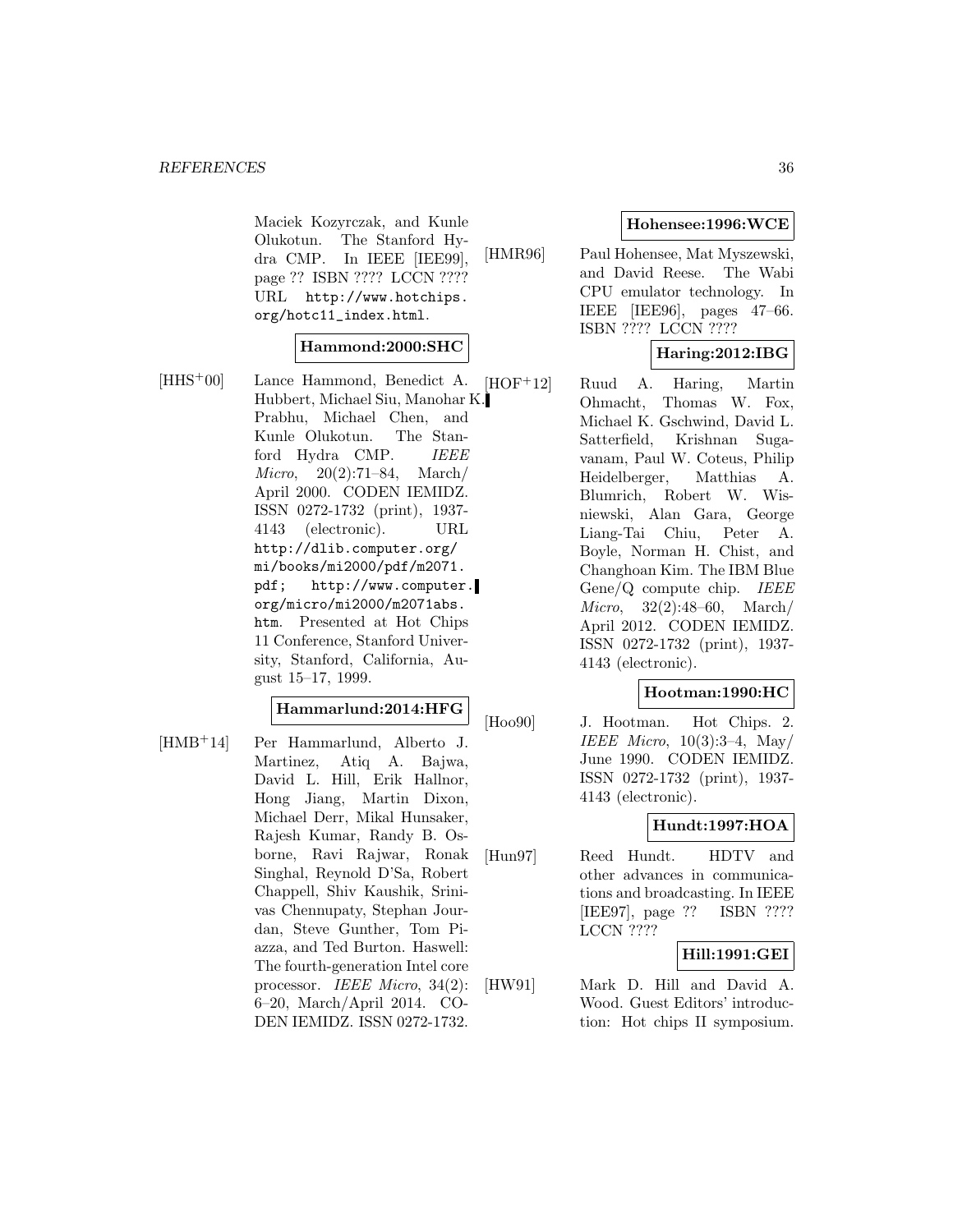IEEE Micro, 11(3):8–9, May/ June 1991. CODEN IEMIDZ. ISSN 0272-1732 (print), 1937- 4143 (electronic).

### **Hu:2009:GSM**

[HWG<sup>+</sup>09] Weiwu Hu, Jian Wang, Xiang Gao, Yunji Chen, Qi Liu, and Guojie Li. Godson-3: A scalable multicore RISC processor with x86 emulation. IEEE Micro, 29(2):17–29, March/April 2009. CODEN IEMIDZ. ISSN 0272- 1732 (print), 1937-4143 (electronic).

#### **Holmann:1996:VPM**

[HYYS96] Edgar Holmann, Toyohiko Yoshida, Akira Yamada, and Yukihiko Shimazu. A VLIW processor for multimedia applications. In IEEE [IEE96], pages 193–202. ISBN ???? LCCN ????

#### **Iyer:2000:CCN**

[IDTS00] Sundar Iyer, Ajay Desai, Ajay Tambe, and Ajit Shelat. ClassiPI: A classifier for next generation content and policy based switches. In IEEE [IEE00], page ?? ISBN ???? LCCN ???? URL http://www. hotchips.org/index12.html.

# **IEEE:1993:HCV**

[IEE93] IEEE, editor. Hot chips V, a symposium on highperformance chips: Stanford University, CA, August 8–10, 1993. IEEE Computer Society Press, 1109 Spring Street, Suite 300, Silver Spring, MD 20910,

# USA, 1993. ISBN ???? LCCN ????

# **IEEE:1994:HCV**

[IEE94] IEEE, editor. Hot Chips VI, a symposium on high performance chips: Stanford University, CA, August 14–16, 1994. IEEE Computer Society Press, 1109 Spring Street, Suite 300, Silver Spring, MD 20910, USA, 1994. ISBN ???? LCCN ????

# **IEEE:1995:HCV**

[IEE95] IEEE, editor. Hot chips VII: symposium record: Stanford University, Stanford, California, August 1995. IEEE Computer Society Press, 1109 Spring Street, Suite 300, Silver Spring, MD 20910, USA, 1995. ISBN ???? LCCN ????

# **IEEE:1996:HCV**

[IEE96] IEEE, editor. Hot chips VIII: symposium record: Stanford University, Stanford, California, August 18–20, 1996. IEEE Computer Society Press, 1109 Spring Street, Suite 300, Silver Spring, MD 20910, USA, 1996. ISBN ???? LCCN ????

# **IEEE:1997:HCI**

[IEE97] IEEE, editor. Hot Chips IX: Stanford University, Stanford, California, August 24–26, 1997. IEEE Computer Society Press, 1109 Spring Street, Suite 300, Silver Spring, MD 20910, USA, 1997. ISBN ???? LCCN ????

# **IEEE:1998:HCC**

[IEE98] IEEE, editor. Hot chips 10: conference record: August 16–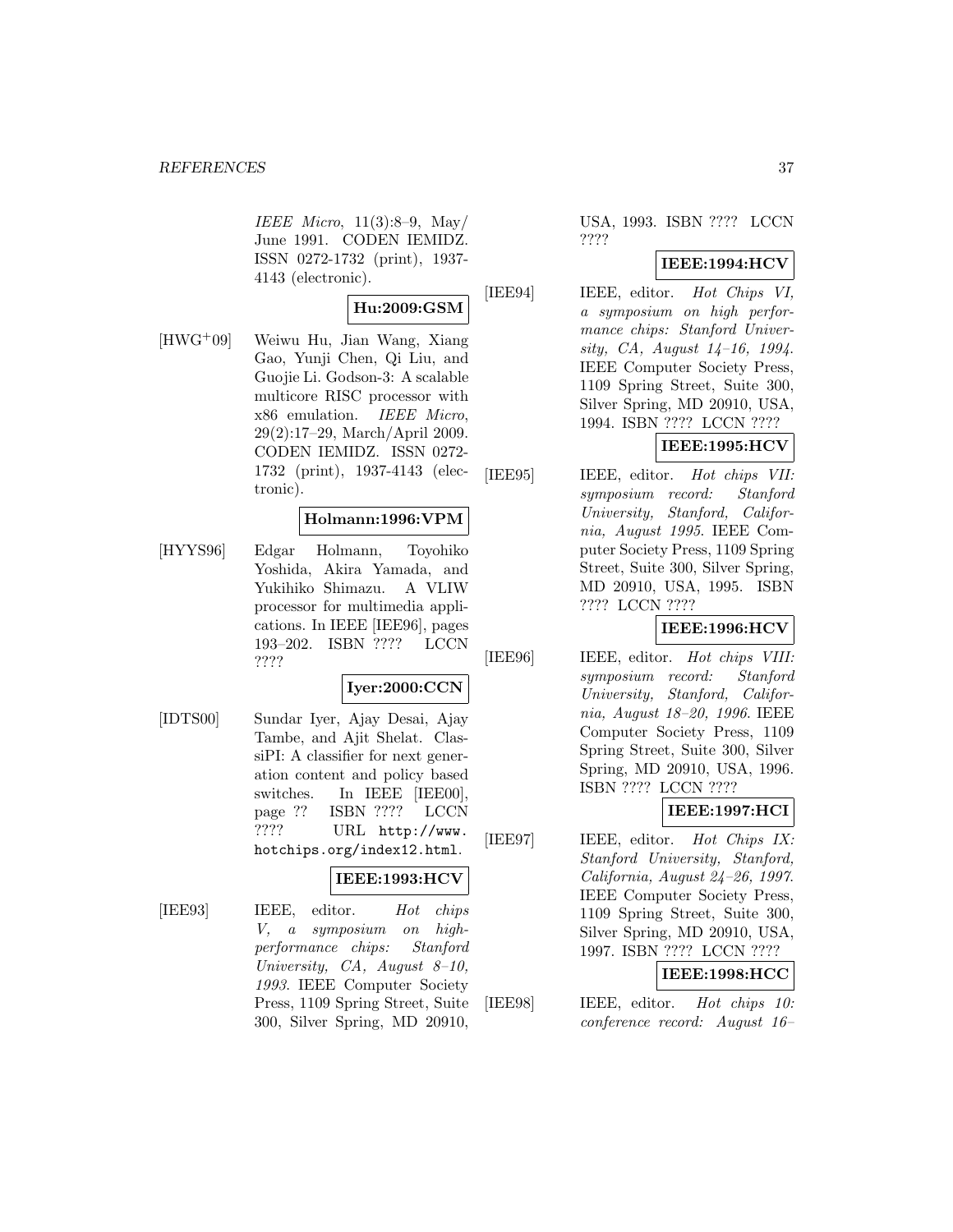18, 1998, Memorial Auditorium, Stanford University, Palo Alto, California. IEEE Computer Society Press, 1109 Spring Street, Suite 300, Silver Spring, MD 20910, USA, 1998. ISBN ???? LCCN ????

# **IEEE:1999:HCS**

[IEE99] IEEE, editor. Hot Chips 11: Stanford University, Stanford, California, August 15–17, 1999. IEEE Computer Society Press, 1109 Spring Street, Suite 300, Silver Spring, MD 20910, USA, 1999. ISBN ???? LCCN ???? URL http://www.hotchips. org/hotc11\_index.html.

### **IEEE:2000:HCS**

[IEE00] IEEE, editor. Hot Chips 12: Stanford University, Stanford, California, August 13–15, 2000. IEEE Computer Society Press, 1109 Spring Street, Suite 300, Silver Spring, MD 20910, USA, 2000. ISBN ???? LCCN ???? URL http://www. hotchips.org/index12.html.

# **IEEE:2001:HCS**

[IEE01] IEEE, editor. Hot Chips 13: Stanford University, Stanford, California, August 19–21, 2001, volume 22(2) of IEEE Micro. IEEE Computer Society Press, 1109 Spring Street, Suite 300, Silver Spring, MD 20910, USA, 2001. ISBN ???? LCCN ???? URL http://www. hotchips.org/hc13/.

# **IEEE:2002:HCS**

[IEE02] IEEE, editor. Hot Chips 14: Stanford University, Stanford, California, August 18–20, 2002. IEEE Computer Society Press, 1109 Spring Street, Suite 300, Silver Spring, MD 20910, USA, 2002. ISBN ???? LCCN ???? URL http://www. hotchips.org/hc14/.

# **IEEE:2003:HCS**

[IEE03] IEEE, editor. Hot Chips 15: Stanford University, Stanford, California, August 17–19, 2003. IEEE Computer Society Press, 1109 Spring Street, Suite 300, Silver Spring, MD 20910, USA, 2003. ISBN ???? LCCN ???? URL http://www. hotchips.org/hc15/.

# **IEEE:2004:HCS**

[IEE04] IEEE, editor. Hot Chips 16: Stanford University, Stanford, California, August 22–24, 2004. IEEE Computer Society Press, 1109 Spring Street, Suite 300, Silver Spring, MD 20910, USA, 2004. ISBN ???? LCCN ???? URL http://www. hotchips.org/hc16/.

# **IEEE:2005:HCS**

[IEE05] IEEE, editor. Hot Chips 17: Stanford University, Stanford, California, August 14–16, 2005. IEEE Computer Society Press, 1109 Spring Street, Suite 300, Silver Spring, MD 20910, USA, 2005. ISBN ???? LCCN ???? URL http://www. hotchips.org/hc17/.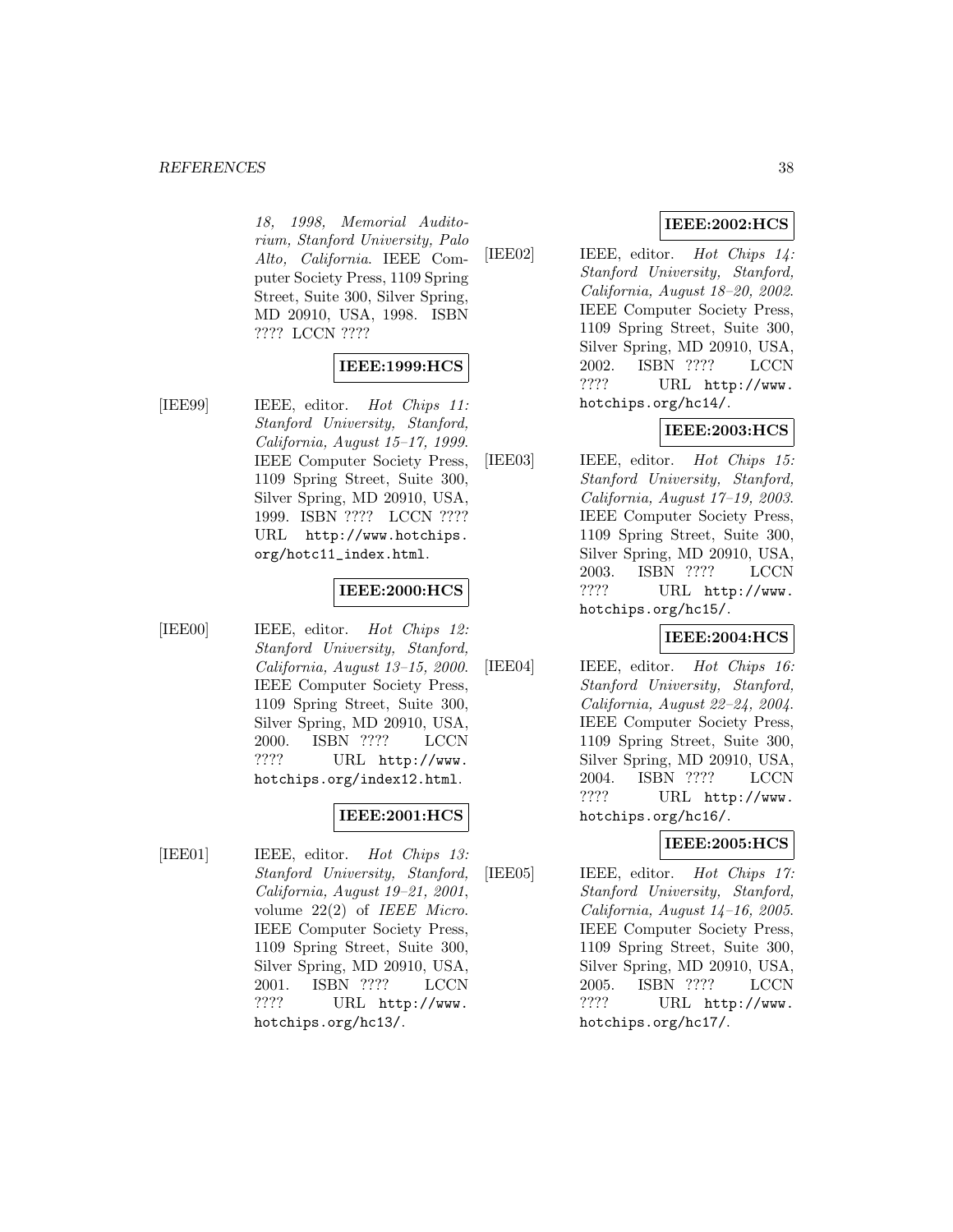# **IEEE:2006:HCS**

[IEE06] IEEE, editor. Hot Chips 18: Stanford University, Stanford, California, August 20–22, 2006. IEEE Computer Society Press, 1109 Spring Street, Suite 300, Silver Spring, MD 20910, USA, 2006. ISBN ???? LCCN ???? URL http://www. hotchips.org/hc18/.

# **IEEE:2007:HCS**

[IEE07] IEEE, editor. Hot Chips 19: Stanford University, Stanford, California, August 19–21, 2007. IEEE Computer Society Press, 1109 Spring Street, Suite 300, Silver Spring, MD 20910, USA, 2007. ISBN ???? LCCN ???? URL http://www. hotchips.org/hc19/.

# **IEEE:2008:HCS**

[IEE08] IEEE, editor. Hot Chips 20: Stanford University, Stanford, California, August 24–26, 2008. IEEE Computer Society Press, 1109 Spring Street, Suite 300, Silver Spring, MD 20910, USA, 2008. ISBN ???? LCCN ???? URL http://www. hotchips.org/hc20/.

#### **IEEE:2009:HCS**

[IEE09] IEEE, editor. Hot Chips 21: Stanford University, Stanford, California, August 23–25, 2009. IEEE Computer Society Press, 1109 Spring Street, Suite 300, Silver Spring, MD 20910, USA, 2009. ISBN ???? LCCN ???? URL http://www. hotchips.org/hc21/.

# **IEEE:2010:HCS**

[IEE10] IEEE, editor. Hot Chips 22: Stanford University, Stanford, California, August 15–17, 2010. IEEE Computer Society Press, 1109 Spring Street, Suite 300, Silver Spring, MD 20910, USA, 2010. ISBN ???? LCCN ???? URL http://www. hotchips.org/hc22/.

# **IEEE:2011:HCS**

[IEE11] IEEE, editor. Hot Chips 23: Stanford University, Stanford, California, August 17–19, 2011. IEEE Computer Society Press, 1109 Spring Street, Suite 300, Silver Spring, MD 20910, USA, 2011. ISBN ???? LCCN ???? URL http://hotchips. org/archives/hot-chips-23.

# **IEEE:2012:HCS**

[IEE12] IEEE, editor. Hot Chips 24: Flint Center, Cupertino, California, August 27–29, 2012. IEEE Computer Society Press, 1109 Spring Street, Suite 300, Silver Spring, MD 20910, USA, 2012. ISBN ???? LCCN ???? URL http://hotchips. org/archives/hot-chips-24.

# **IEEE:2013:HCS**

[IEE13] IEEE, editor. Hot Chips 25: Stanford Memorial Auditorium, Stanford, California, August 25–27, 2013. IEEE Computer Society Press, 1109 Spring Street, Suite 300, Silver Spring, MD 20910, USA, 2013. ISBN ???? LCCN ???? URL http://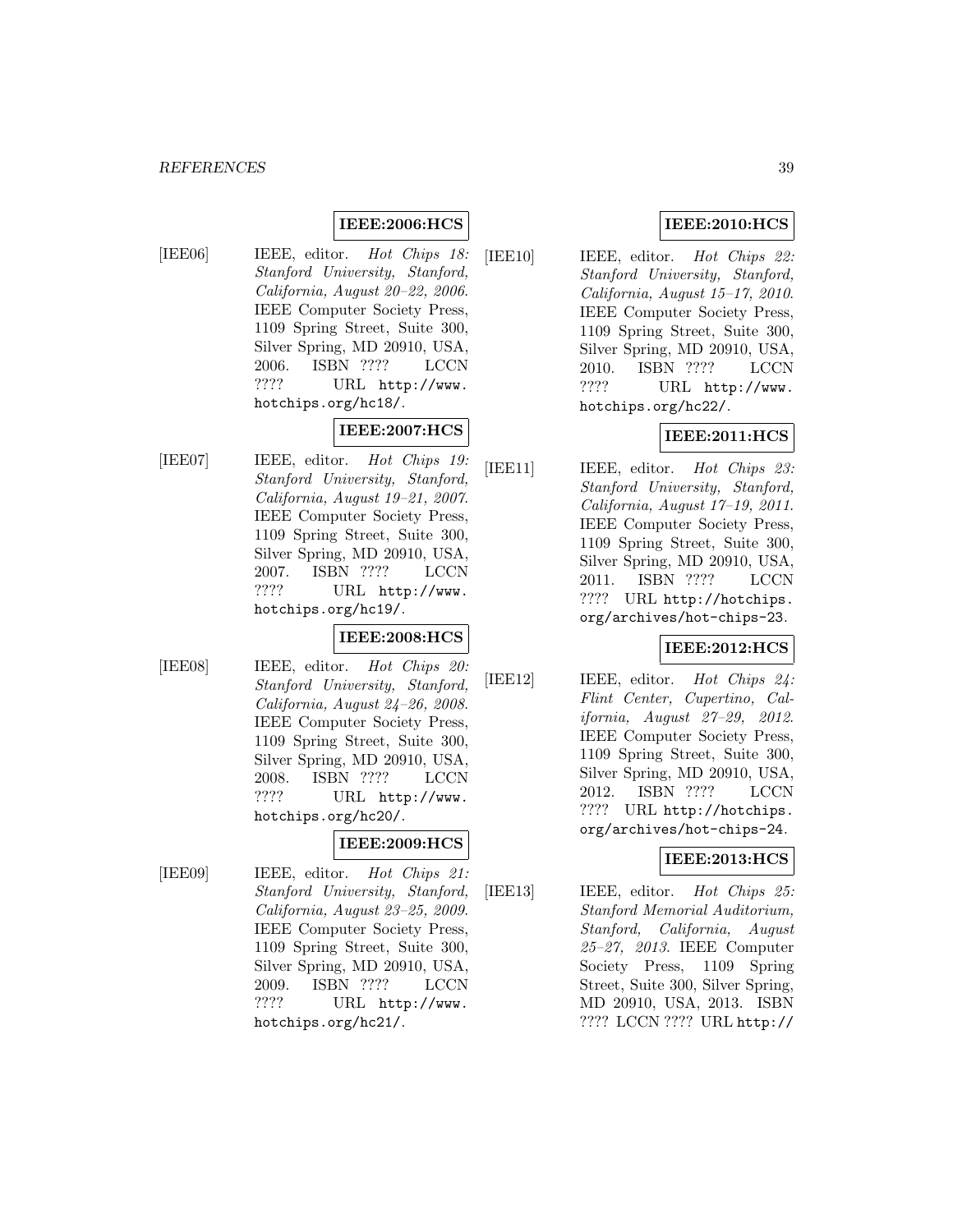hotchips.org/archives/hotchips-24.

# **Jouppi:1996:GEI**

[JA96] Norman P. Jouppi and Hasan S. Alkhatib. Guest Editors' introduction: Hot chips and the microprocessor. IEEE Micro, 16 (2):6–7, March/April 1996. CO-DEN IEMIDZ. ISSN 0272-1732 (print), 1937-4143 (electronic).

# **James:1990:MBE**

[Jam90] David V. James. Multiplexed buses — the endian wars continue. IEEE Micro, 10(3): 9–21, May/June 1990. CO-DEN IEMIDZ. ISSN 0272-1732 (print), 1937-4143 (electronic).

#### **Jayavant:1998:MHP**

[Jay98] Rajeev Jayavant. MXi: A high-performance x86 processor with integrated 3D graphics. In IEEE [IEE98], page ?? ISBN ???? LCCN ????

#### **Johnson:1990:HCS**

[Joh90] Stephen C. Johnson. Hot chips and soggy software: RISC success springs partially from good system design. take note and eliminate the software bottleneck from your new design. IEEE Micro, 10(1):23–26, January/February 1990. CO-DEN IEMIDZ. ISSN 0272-1732 (print), 1937-4143 (electronic).

# **Johnson:1998:TMM**

[Joh98] David Johnson. Techniques for mitigating memory latency effects in the PA-8500 processor.

In IEEE [IEE98], page ?? ISBN ???? LCCN ????

# **John:2019:EHC**

[Joh19] L. John. Emerging hot chips and systems. IEEE Micro, 39 (2):4–5, March/April 2019. CO-DEN IEMIDZ. ISSN 0272-1732 (print), 1937-4143 (electronic).

# **John:2020:DMC**

[Joh20] L. K. John. Did ML chips heat up the chip design arena? IEEE Micro,  $40(2):4-5$ , March/ April 2020. CODEN IEMIDZ. ISSN 0272-1732 (print), 1937- 4143 (electronic).

# **John:2022:HCM**

[Joh22] Lizy Kurian John. Hot Chips 33 and more! IEEE Micro, 42 (3):4–5, May/June 2022. CO-DEN IEMIDZ. ISSN 0272-1732 (print), 1937-4143 (electronic).

#### **Jouppi:1992:HCI**

[Jou92] Norman P. Jouppi. Hot Chips-III — introduction. IEEE Micro, 12(2):8–9, March/April 1992. CODEN IEMIDZ. ISSN 0272-1732 (print), 1937-4143 (electronic).

# **Joy:1996:MAL**

[Joy96] Bill Joy. Microprocessor architecture: Looking forward. In IEEE [IEE96], page ?? ISBN ???? LCCN ????

# **Jouppi:1999:PIA**

[JSR<sup>+</sup>99] Norm Jouppi, Ken Shoemaker, Kathy Richardson, David Armitage, Jim Barton, Natasha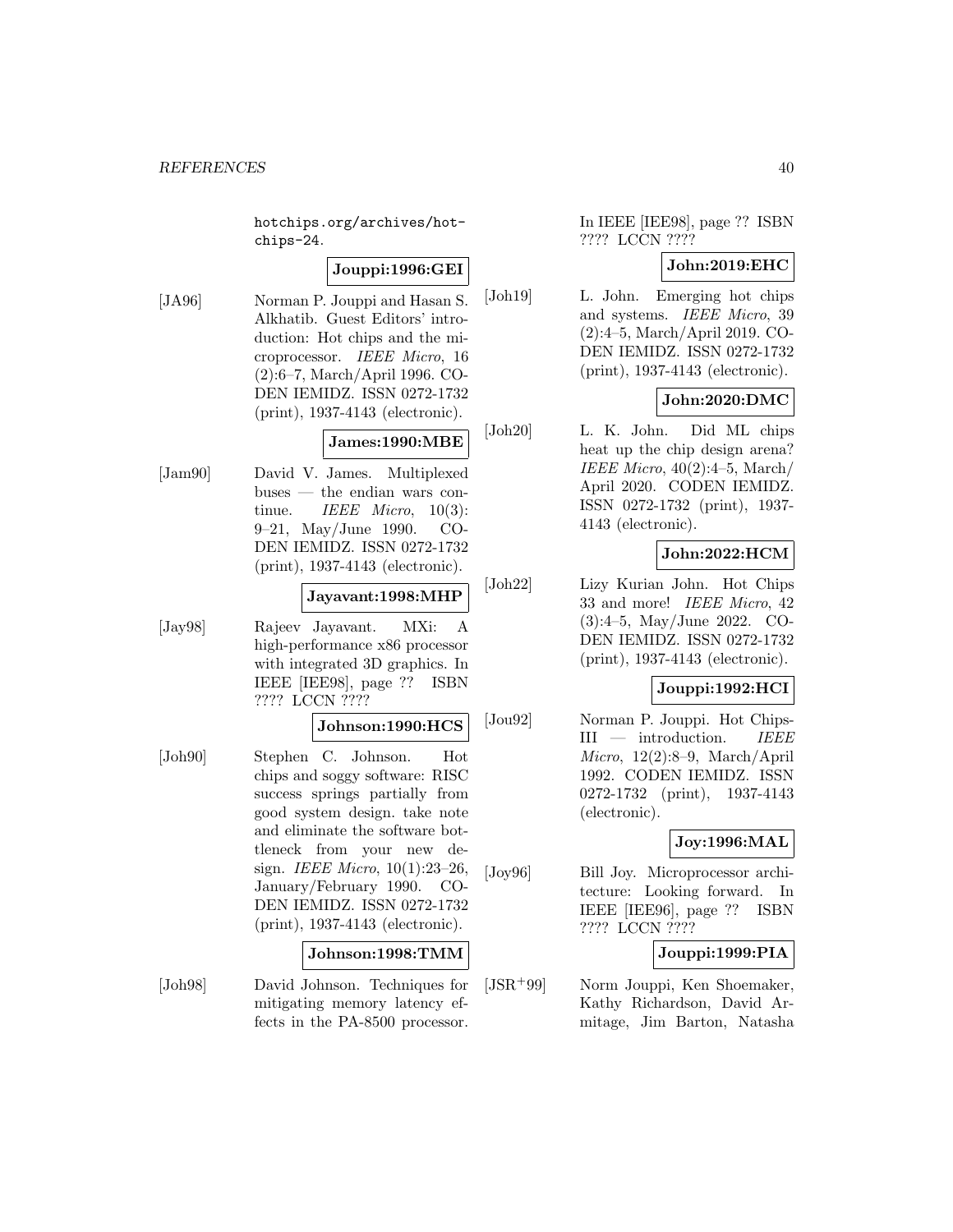#### *REFERENCES* 41

Flaherty, and Elizabeth Houck. Panel: Information appliances in the home. In IEEE [IEE99], page ?? ISBN ???? LCCN ???? URL http://www.hotchips. org/hotc11\_index.html.

#### **Jouppi:1998:MPC**

[JW98] Norman P. Jouppi and John Wawrzynek. Message from the program co-chairs. In IEEE [IEE98], page ?? ISBN ???? LCCN ????

#### **Kagan:1996:PMF**

[Kag96] Michael Kagan. The P55C microarchitecture — the first implementation of MMX technology. In IEEE [IEE96], pages 157–162. ISBN ???? LCCN ????

#### **Kalapathy:1996:HSI**

[Kal96] Paul Kalapathy. Hardware/ software interaction on the Mpact media processor. In IEEE [IEE96], pages 179–192. ISBN ???? LCCN ????

#### **Kongetira:2005:NWM**

[KAO05] Poonacha Kongetira, Kathirgamar Aingaran, and Kunle Olukotun. Niagara: A 32 way multithreaded Sparc processor. IEEE Micro, 25 (2):21–29, March/April 2005. CODEN IEMIDZ. ISSN 0272-1732 (print), 1937-4143 (electronic). URL http: //csdl.computer.org/comp/ mags/mi/2005/02/m2021abs. htm; http://csdl.computer. org/dl/mags/mi/2005/02/m2021. pdf.

# **Kozyrakis:2020:HCR**

[KB20] C. Kozyrakis and I. Bratt. The hot chips renaissance. IEEE  $Micro, 40(2):6-7, March/April$ 2020. CODEN IEMIDZ. ISSN 0272-1732 (print), 1937-4143 (electronic).

# **Krishnan:2016:EEG**

[KBN16] Guhan Krishnan, Dan Bouvier, and Samuel Naffziger. Energyefficient graphics and multimedia in 28-nm Carrizo accelerated processing unit. IEEE Micro, 36(2):22–33, March/April 2016. CODEN IEMIDZ. ISSN 0272-1732 (print), 1937-4143 (electronic). URL http://www. computer.org/csdl/mags/mi/ 2016/02/mmi2016020022-abs. html.

### **Khailany:2001:IMP**

[KDK<sup>+</sup>01] Brucek Khailany, William J. Dally, Ujval J. Kapasi, Peter Mattson, Jinyung Namkoong, John D. Owens, Brian Towles, Andrew Chang, and Scott Rixner. Imagine: Media processing with streams. IEEE Micro, 21(2):35–46, March/ April 2001. CODEN IEMIDZ. ISSN 0272-1732 (print), 1937- 4143 (electronic). URL http://dlib.computer.org/ mi/books/mi2001/pdf/m2035. pdf; http://www.computer. org/micro/mi2001/m2035abs. htm. Presented at Hot Chips 12 Conference, Stanford University, Stanford, California, August 13–15, 2000.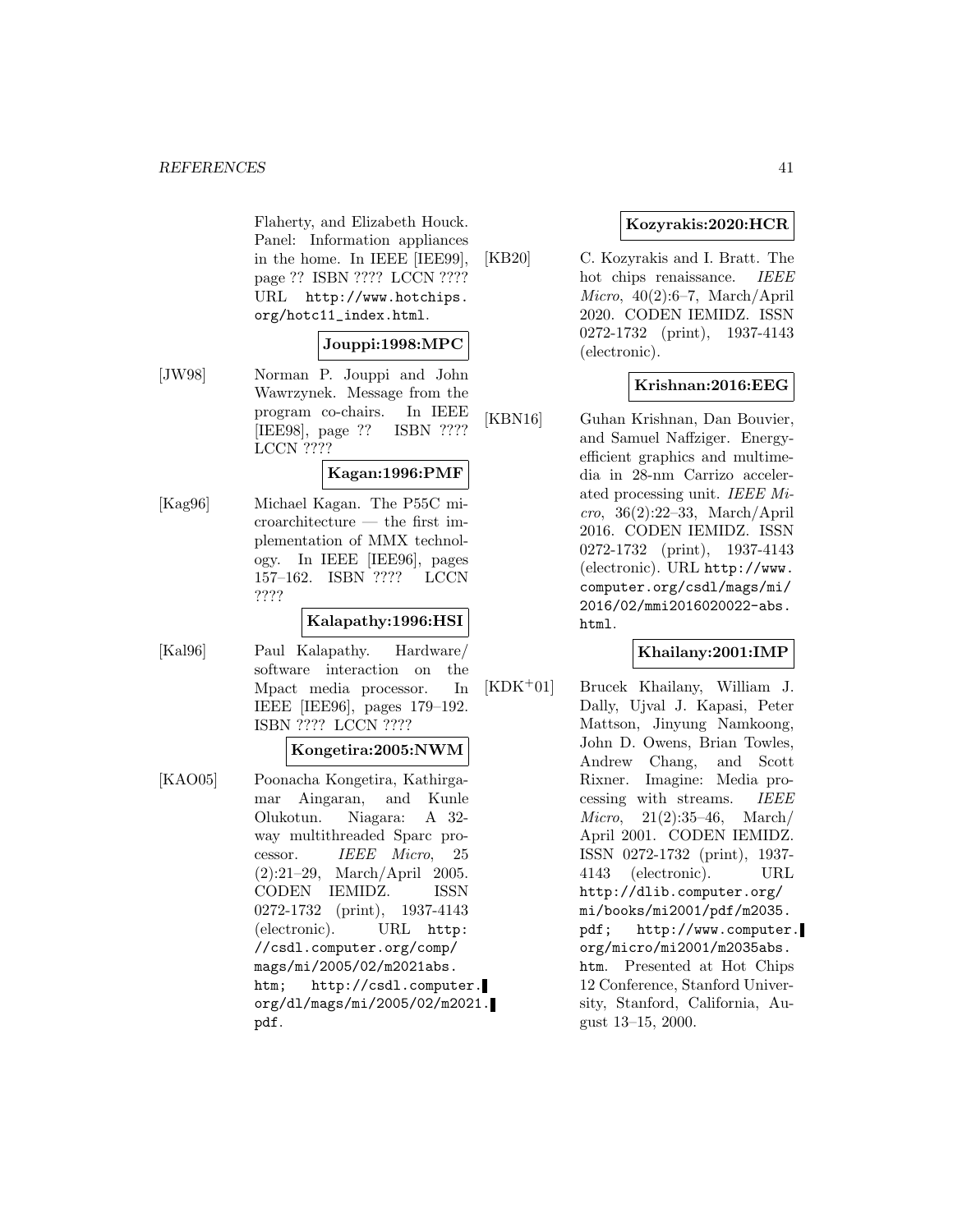# **Khailany:2000:ISI**

[KDR<sup>+</sup>00] Brucek Khailany, William J. Dally, Scott Rixner, Ujval J. Kapasi, Peter Mattson, Jinyung Namkoong, John D. Owens, and Brian Towles. IMAGINE: Signal and image processing using streams. In IEEE [IEE00], page ?? ISBN ???? LCCN ???? URL http://cva. stanford.edu/imagine.

# **Keckler:1997:MC**

[Kec97] Steve Keckler. The MIT MAP chip. In IEEE [IEE97], page ?? ISBN ???? LCCN ????

#### **Kessler:1998:AMO**

[Kes98] Richard E. Kessler. The Alpha 21264 microprocessor: Out-oforder execution at 600 MHz. In IEEE [IEE98], page ?? ISBN ???? LCCN ????

### **Knies:1999:TIA**

[KFL99] Allan Knies, Jesse Fang, and Wei Li. Tutorial: IA64 architecture and compilers. In IEEE [IEE99], page ?? ISBN ???? LCCN ???? URL http://www. hotchips.org/hotc11\_index. html.

# **Kozyrakis:2000:VIM**

[KGM<sup>+</sup>00] Christoforos Kozyrakis, Joseph Gebis, David Martin, Samuel Williams, Ioannis Mavroidis, Steven Pope, Darren Jones, and David Patterson. Vector IRAM: A media-enhanced vector processor with embedded DRAM. In IEEE [IEE00], page ?? ISBN ???? LCCN

???? URL http://www. hotchips.org/index12.html.

#### **Khurana:1996:BWG**

[Khu96] A. Khurana. Bringing workstation graphics performance to a desktop near you: ViRGE VX. In IEEE [IEE96], pages 289– 298. ISBN ???? LCCN ????

# **Kidd:2014:PCO**

[Kid14] David Kidd. Process and circuit optimization for power reduction using DDC transistors. IEEE Micro, 34(2):54– 62, March/April 2014. CODEN IEMIDZ. ISSN 0272-1732.

#### **Kunimatsu:1999:GVU**

[KIS<sup>+</sup>99] A. Kunimatsu, N. Ide, T. Sato, Y. Endo, H. Murakami, T. Kamei, M. Hirano, M. Oka, A. Ophba, T. Yutaka, T. Okada, and M. Suzuoki. 5.5 GFLOPS vector units for "emotion synthesis". In IEEE [IEE99], page ?? ISBN ???? LCCN ???? URL http://www.hotchips. org/hotc11\_index.html.

#### **Kunimatsu:2000:VUA**

[KIS<sup>+</sup>00] Atsushi Kunimatsu, Nobuhiro Ide, Toshinori Sato, Yukio Endo, Hiroaki Murakami, Takayuki Kamei, Masashi Hirano, Fujio Ishihara, Haruyuki Tago, Masaaki Oka, Akio Ohba, Teiji Yutaka, Toyoshi Okada, and Masakazu Suzuoki. Vector unit architecture for emotion synthesis. IEEE Micro, 20(2):40–47, March/April 2000. CODEN IEMIDZ.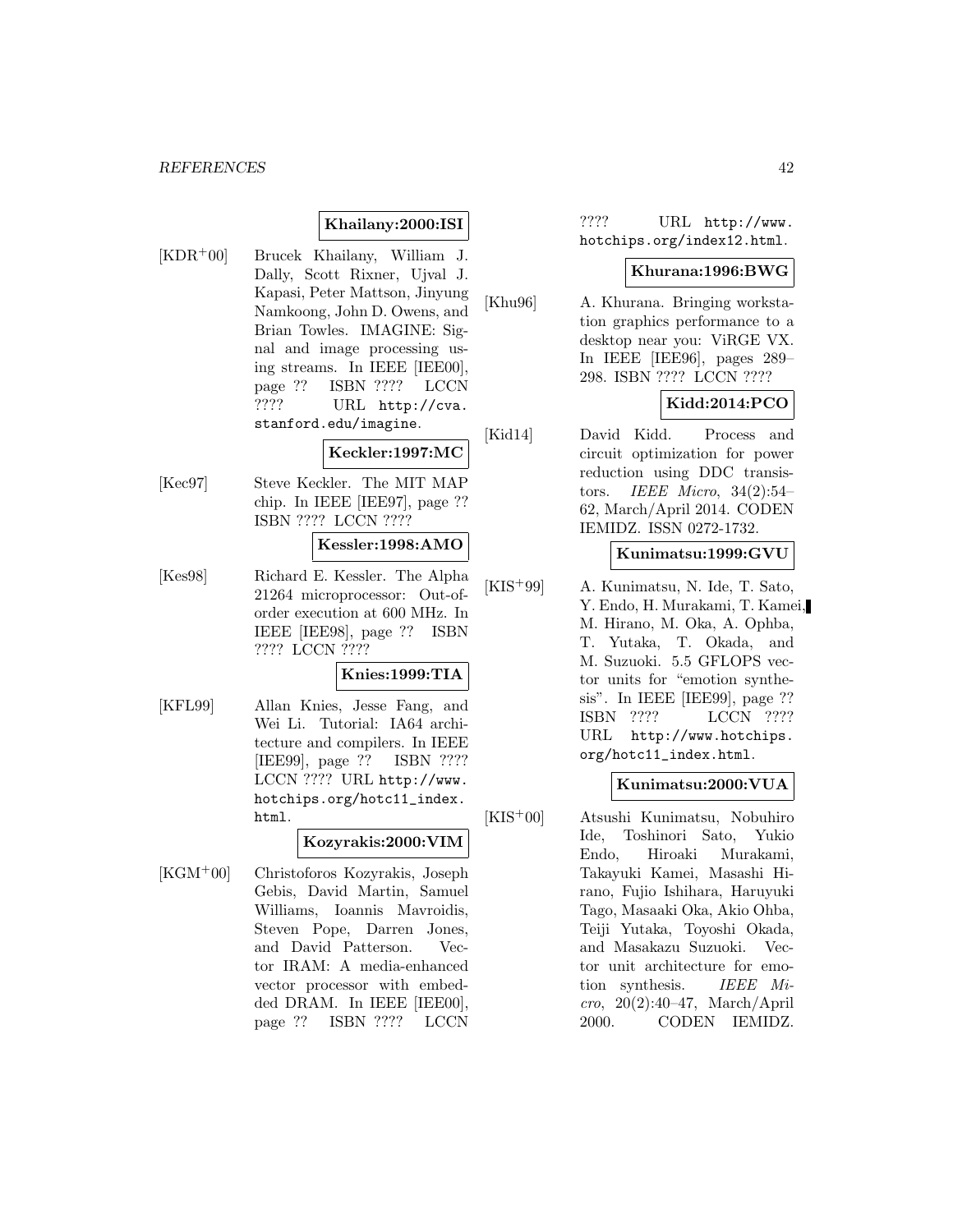ISSN 0272-1732 (print), 1937- 4143 (electronic). URL http://dlib.computer.org/ mi/books/mi2000/pdf/m2040. pdf; http://www.computer. org/micro/mi2000/m2040abs. htm. Presented at Hot Chips 11 Conference, Stanford University, Stanford, California, August 15–17, 1999.

# **Keltcher:1999:AAN**

[KKK<sup>+</sup>99] Chetana Keltcher, Jim Kelly, Ramani Krishnan, John Peck, Steve Polzin, Sr.idhar Subramanian, and Fred Weber. AMD Athlon Northbridge with 4x AGP and next generation memory subsystem. In IEEE [IEE99], page ?? ISBN ???? LCCN ???? URL http://www. hotchips.org/hotc11\_index. html.

# **Klecha:2006:HEQ**

[KKO06] Marcin Klecha, Ralf Karge, and Richard O'Connor. Home entertainment-quality multimedia experience whilst on the move — Philips Nexperia Mobile Multimedia Co-Processor PNX4103. Web document., 2006. URL http:// www.hotchips.org/archives/ hc18/2\_Mon/HC18.S1/HC18.S1T3. pdf.

# **Kurihara:1999:RPS**

puting with SMP. In IEEE

[KKSS99] Toshihiko Kurihara, Eiki Kamada, Kentaro Shimada, and Teruhisa Shimizu. A RISC processor for SR8000: Accelerating large scale scientific com-

[IEE99], page ?? ISBN ???? LCCN ???? URL http://www. hotchips.org/hotc11\_index. html.

# **Koufaty:2003:HTN**

[KM03] David Koufaty and Deborah T. Marr. Hyperthreading technology in the netburst microarchitecture. IEEE Micro, 23(2):56–65, March/ April 2003. CODEN IEMIDZ. ISSN 0272-1732 (print), 1937- 4143 (electronic). URL http://dlib.computer.org/ mi/books/mi2003/pdf/m2056. pdf; http://www.computer. org/micro/mi2003/m2056abs. htm.

# **Keltcher:2003:AOP**

[KMAC03] Chetana N. Keltcher, Kevin J. McGrath, Ardsher Ahmed, and Pat Conway. The AMD Opteron processor for multiprocessor servers. IEEE Micro, 23(2):66–76, March/ April 2003. CODEN IEMIDZ. ISSN 0272-1732 (print), 1937- 4143 (electronic). URL http://dlib.computer.org/ mi/books/mi2003/pdf/m2066. pdf; http://www.computer. org/micro/mi2003/m2066abs. htm.

# **Kapil:2004:CMP**

[KML04] Sanjiv Kapil, Harlan McGhan, and Jesse Lawrendra. A chip multithreaded processor for network-facing workloads. IEEE Micro, 24 (2):20–30, March/April 2004. CODEN IEMIDZ. ISSN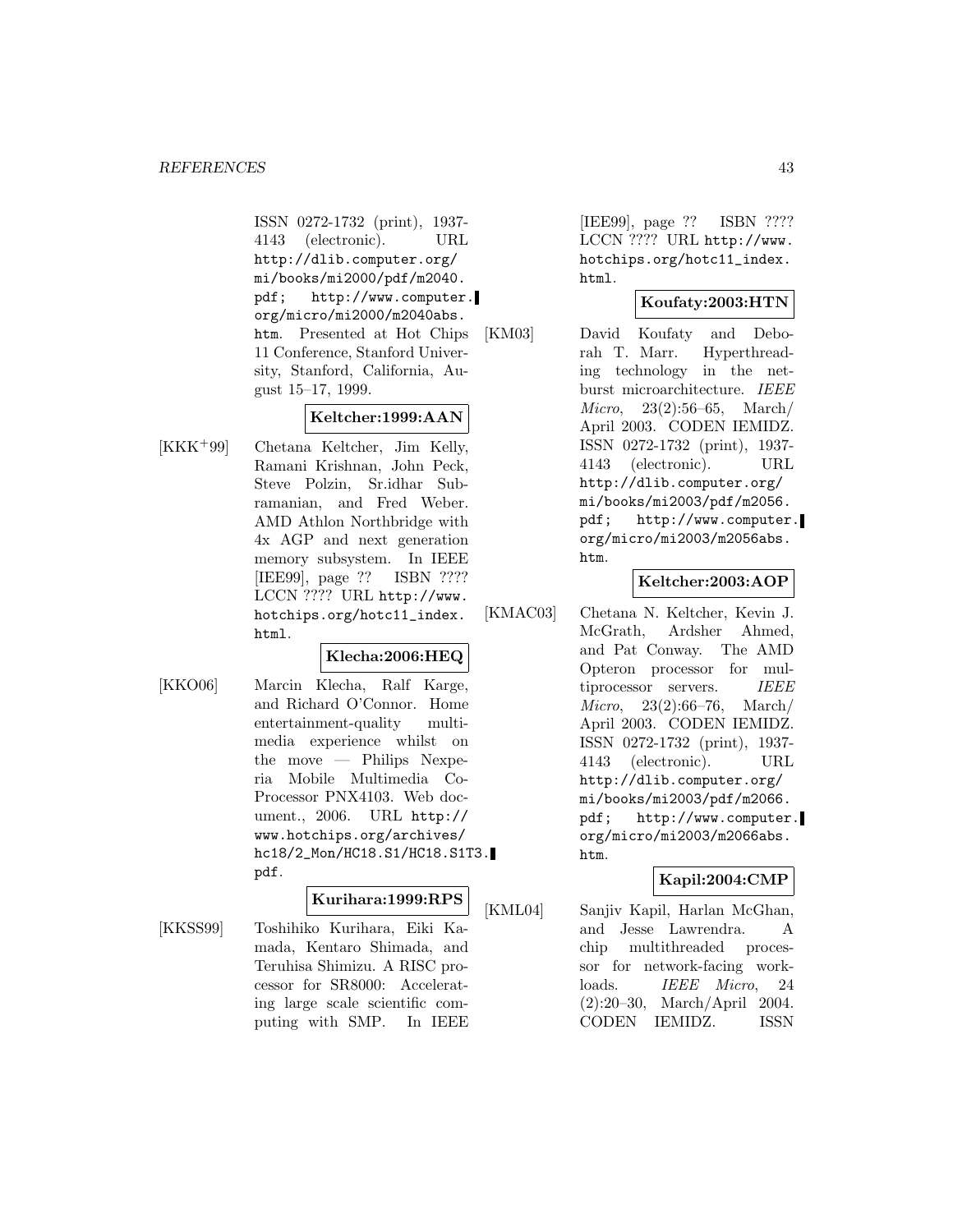0272-1732 (print), 1937-4143 (electronic). URL http: //csdl.computer.org/comp/ mags/mi/2004/02/m2020abs. htm; http://csdl.computer. org/dl/mags/mi/2004/02/m2020. htm; http://csdl.computer.<sup>[KR19]</sup> org/dl/mags/mi/2004/02/m2020. pdf.

# **Knies:1999:IAB**

[Kni99a] Allan Knies. IA-64 architecture basics/introduction. In IEEE [IEE99], page ?? ISBN ???? LCCN ???? URL http://www. hotchips.org/hotc11\_index. html.

# **Knies:1999:OTU**

[Kni99b] Allan Knies. Optimization techniques/using IA-64 features. In IEEE [IEE99], page ?? ISBN ???? LCCN ???? URL http: //www.hotchips.org/hotc11\_ index.html.

### **Kota:2005:HLS**

[KO05] Rajesh Kota and Rich Oehler. Horus: Large-scale symmetric multiprocessing for Opteron systems. IEEE Micro, 25 (2):30–40, March/April 2005. CODEN IEMIDZ. ISSN 0272-1732 (print), 1937-4143 (electronic). URL http: //csdl.computer.org/comp/ mags/mi/2005/02/m2030abs. htm; http://csdl.computer. KS07 org/dl/mags/mi/2005/02/m2030. pdf.

# **Kilgariff:1996:TFA**

[KR96] Emmett Kilgariff and Martin Randall. Touchstone — A fresh approach to multimedia for the PC. In IEEE [IEE96], pages 203–216. ISBN ???? LCCN ????

#### **Kubiatowicz:2019:HC**

J. Kubiatowicz and S. Rusu. Hot Chips 30. IEEE Micro, 39 (2):6–8, March/April 2019. CO-DEN IEMIDZ. ISSN 0272-1732 (print), 1937-4143 (electronic).

#### **Krech:1998:BLS**

[Kre98] Alan Krech. Blitzen: Lightning speed 3D geometry accelerator. In IEEE [IEE98], page ?? ISBN ???? LCCN ????

#### **Kruckemyer:2000:SCH**

[Kru00] David Kruckemyer. The SB-1 core: A high-performance, low-power MIPS64 implementation. In IEEE [IEE00], page ?? ISBN ???? LCCN ???? URL http://www. hotchips.org/index12.html.

# **Kitahara:1990:GBM**

[KS90] Takeshi Kitahara and Taizo Satoh. The Gmicro/300 32-Bit microprocessor. IEEE Micro, 10 (3):68–75, May/June 1990. CO-DEN IEMIDZ. ISSN 0272-1732 (print), 1937-4143 (electronic).

### **Kubiatowicz:2007:GEI**

John Kubiatowicz and Howard Sachs. Guest Editors' introduction: Hot Chips 18. IEEE Micro, 27(2):7–9, March/ April 2007. CODEN IEMIDZ. ISSN 0272-1732 (print), 1937- 4143 (electronic). URL http: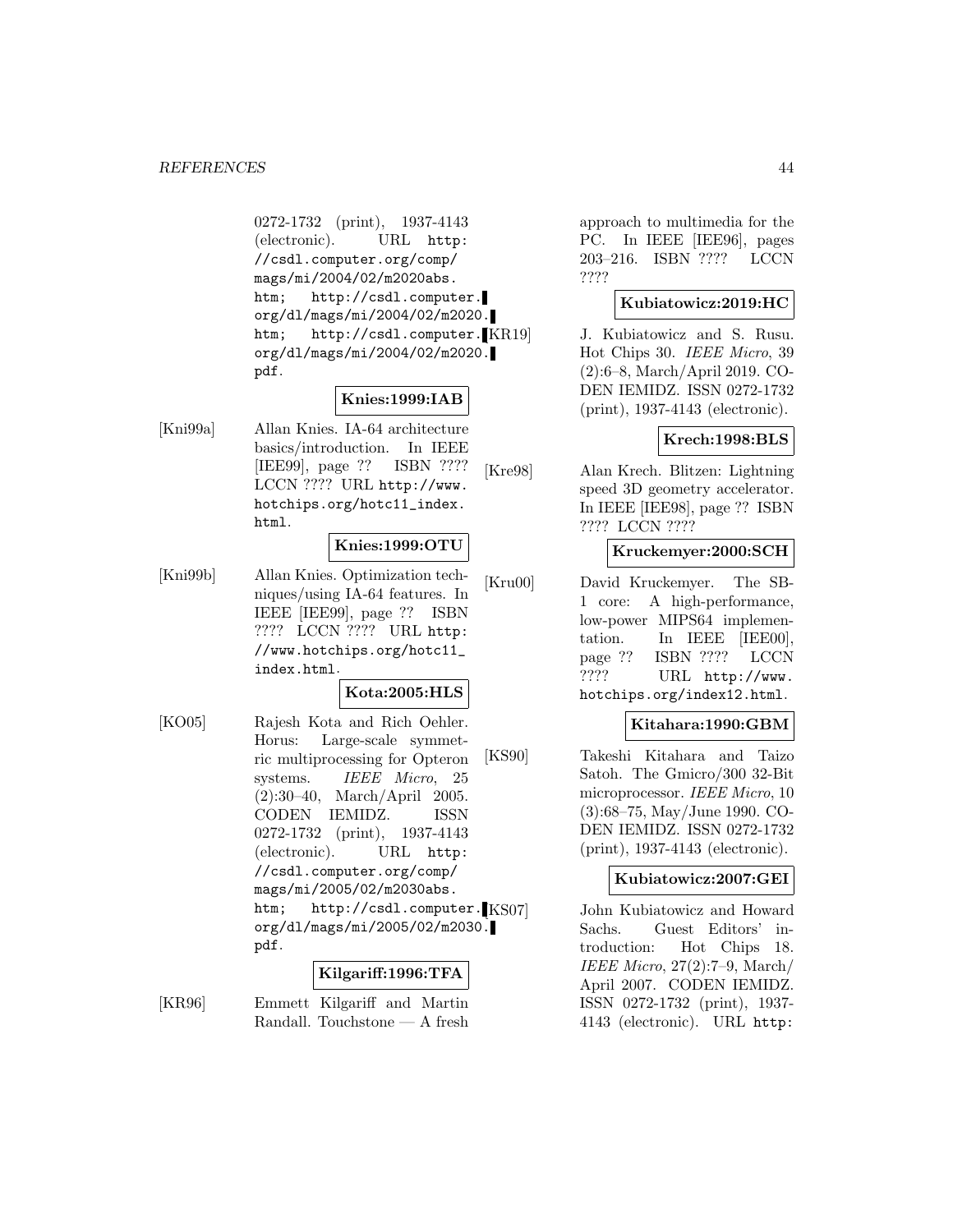//csdl.computer.org/comp/ mags/mi/2007/02/m2007.pdf.

# **Kondo:1996:TCM**

[KSI<sup>+</sup>96] Toshio Kondo, Kazuhito Suguri, Mitsuo Ikeda, Tetsuya Abe, Hiroaki Matsuda, Tsuneo Okubo, Kenji Ogura, Yutaka Tashiro, Naoki Ono, Toshihiro Minami, Ritsu Kusaba, Takeshi Ikenaga, Nobutaro Shibata, Ryota Kasai, Koji Otsu, Fumiaki Nakagawa, and Yasuhiko Sato. Two-chip MPEG-2 video encoder: Switching to simple profile at main level for a costeffective encoder. IEEE Micro, 16(2):51–58, March/April 1996. CODEN IEMIDZ. ISSN 0272- 1732 (print), 1937-4143 (electronic). Presented at Hot Chips VII, Stanford University, Stanford, California, August 1995.

# **Kondo:1995:TCR**

[KSIA95] T. Kondo, K. Suguri, M. Ikeda, and T. Abe. A two-chip real-time MPEG2 video encoder with wide range motion estimation. In IEEE [IEE95], pages 95–102. ISBN ???? LCCN ????

# **Kalla:2010:PIN**

[KSSF10] Ron Kalla, Balaram Sinharoy, William J. Starke, and Michael Floyd. Power7: IBM's next-generation server processor. IEEE Micro, 30(2):7– 15, March/April 2010. CO-DEN IEMIDZ. ISSN 0272-1732 (print), 1937-4143 (electronic).

# **Kalla:2004:IPC**

[KST04] Ron Kalla, Balaram Sinharoy, and Joel M. Tendler. IBM Power5 chip: A dual-core multithreaded processor. IEEE Micro, 24(2):40–47, March/ April 2004. CODEN IEMIDZ. ISSN 0272-1732 (print), 1937- 4143 (electronic). URL http: //csdl.computer.org/comp/ mags/mi/2004/02/m2040abs. htm; http://csdl.computer. org/dl/mags/mi/2004/02/m2040. htm; http://csdl.computer. org/dl/mags/mi/2004/02/m2040. pdf.

#### **Knight:1999:SIA**

[KTP<sup>+</sup>99] J. Knight, R. Tso, L. Peng, A. Pande, and G. Turetzky. SiRFstar II architecture: A powerful system platform for consumer GPS applications. In IEEE [IEE99], page ?? ISBN ???? LCCN ???? URL http: //www.hotchips.org/hotc11\_ index.html.

#### **Kumar:1996:HPR**

[Kum96] Ashok Kumar. The HP PA-8000 RISC CPU: A high performance out-of-order processor. In IEEE [IEE96], pages 9–20. ISBN ???? LCCN ????

### **KurianJohn:2021:CGM**

[Kur21] L. Kurian John. CPUs, GPUs, and more from Hot Chips 32. IEEE Micro, 41(2):4–5, March/ April 2021. CODEN IEMIDZ. ISSN 0272-1732 (print), 1937- 4143 (electronic).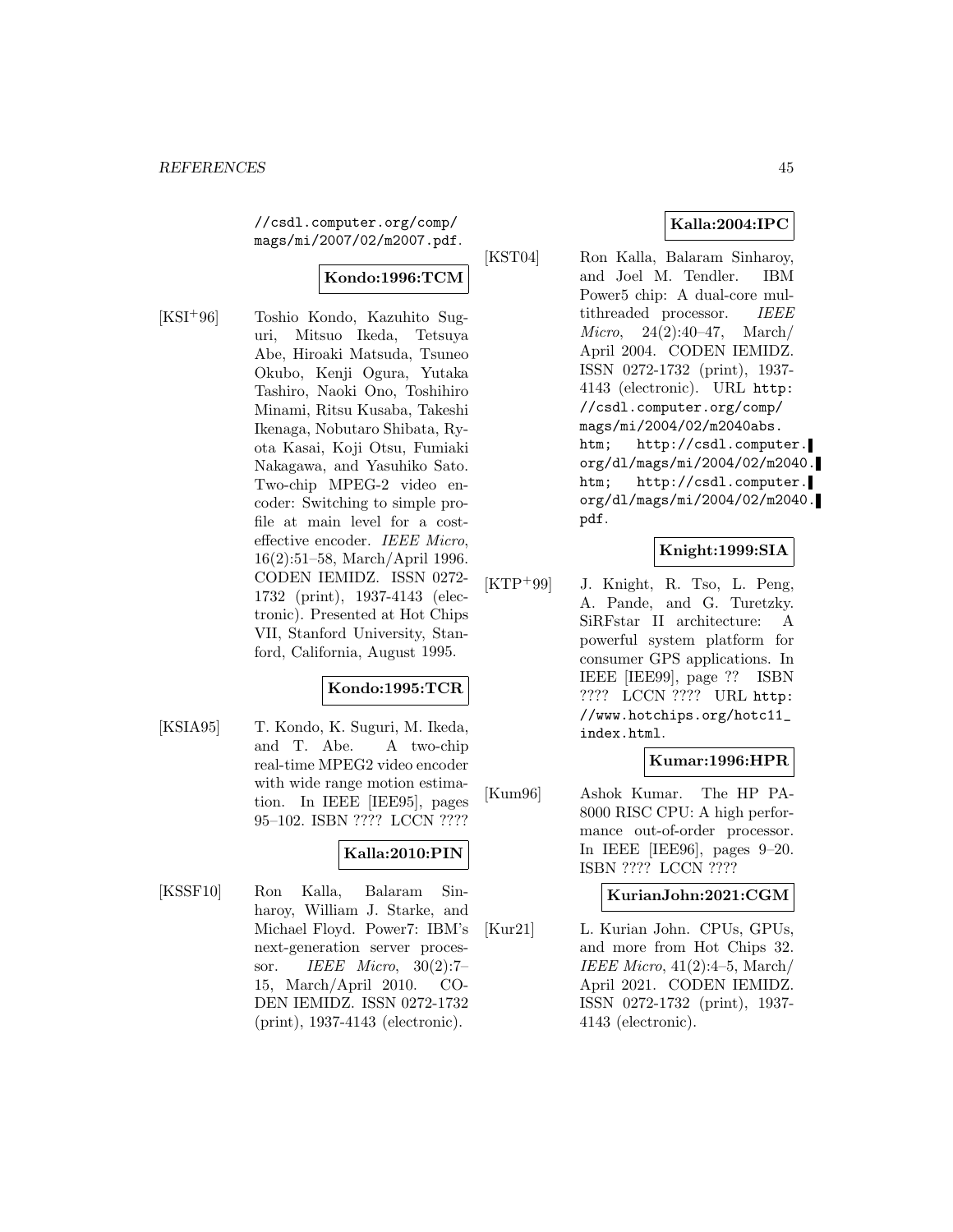# **Kutaragi:1999:KAN**

[Kut99] Ken Kutaragi. Keynote address: New millenium for computer entertainment. In IEEE [IEE99], page ?? ISBN ???? LCCN ???? URL http://www. hotchips.org/hotc11\_index. html.

#### **Kozyrakis:2009:HCT**

[KvdW09] Christos Kozyrakis and Jan-Willem van de Waerdt. Hot Chips turns 20. IEEE Micro, 29 (2):4–5, March/April 2009. CO-DEN IEMIDZ. ISSN 0272-1732 (print), 1937-4143 (electronic).

#### **Kubiatowicz:2002:GEI**

[KW02] John Kubiatowicz and Andrew Wolfe. Guest Editors' introduction: Hot Chips 13. IEEE Micro, 22(2):6–7, March/ April 2002. CODEN IEMIDZ. ISSN 0272-1732 (print), 1937- 4143 (electronic). URL http://dlib.computer.org/ mi/books/mi2002/pdf/m2006. pdf; http://www.computer. org/micro/mi2002/m2006abs. htm.

#### **Kozyrakis:2013:SRH**

[KZ13] Christos Kozyrakis and Rumi Zahir. Selected research from Hot Chips 24. IEEE Micro, 33 (2):6–7, March/April 2013. CO-DEN IEMIDZ. ISSN 0272-1732 (print), 1937-4143 (electronic).

#### **Larri:1996:ADB**

[Lar96] Guy Larri. ARM810: Dancing to the beat of a different drum. In IEEE [IEE96], pages 109–118. ISBN ???? LCCN ????

#### **Lin:2006:MPT**

[LATSK06] Yuan Lin, Ali-Reza Adl-Tabatabai, Bratin Saha, and Christos Kozyrakis. Multicore programming: From threads to transactional memory. Web document., 2006. URL http:// www.hotchips.org/archives/ hc18/1\_Sun/HC18.T1P1.pdf; http://www.hotchips.org/ archives/hc18/1\_Sun/HC18. T1P2.pdf; http://www.hotchips. org/archives/hc18/1\_Sun/HC18. T1P3.pdf; http://www.hotchips. org/archives/hc18/1\_Sun/HC18. T1P4.pdf.

# **Lam:2000:GEI**

[LB00] Monica Lam and Forest Baskett. Guest Editors' introduction: Cutting-edge designs. IEEE Micro,  $20(2):14-$ 15, March/April 2000. CO-DEN IEMIDZ. ISSN 0272-1732 (print), 1937-4143 (electronic). URL http://dlib.computer. org/mi/books/mi2000/pdf/m2014. pdf. Presented at Hot Chips 11 Conference, Stanford University, Stanford, California, August 15–17, 1999.

### **Lindtjorn:2011:BTM**

[LCP<sup>+</sup>11] Olav Lindtjorn, Robert Clapp, Oliver Pell, Haohuan Fu, Michael Flynn, and Oskar Mencer. Beyond traditional microprocessors for geoscience high-performance computing applications. IEEE Micro, 31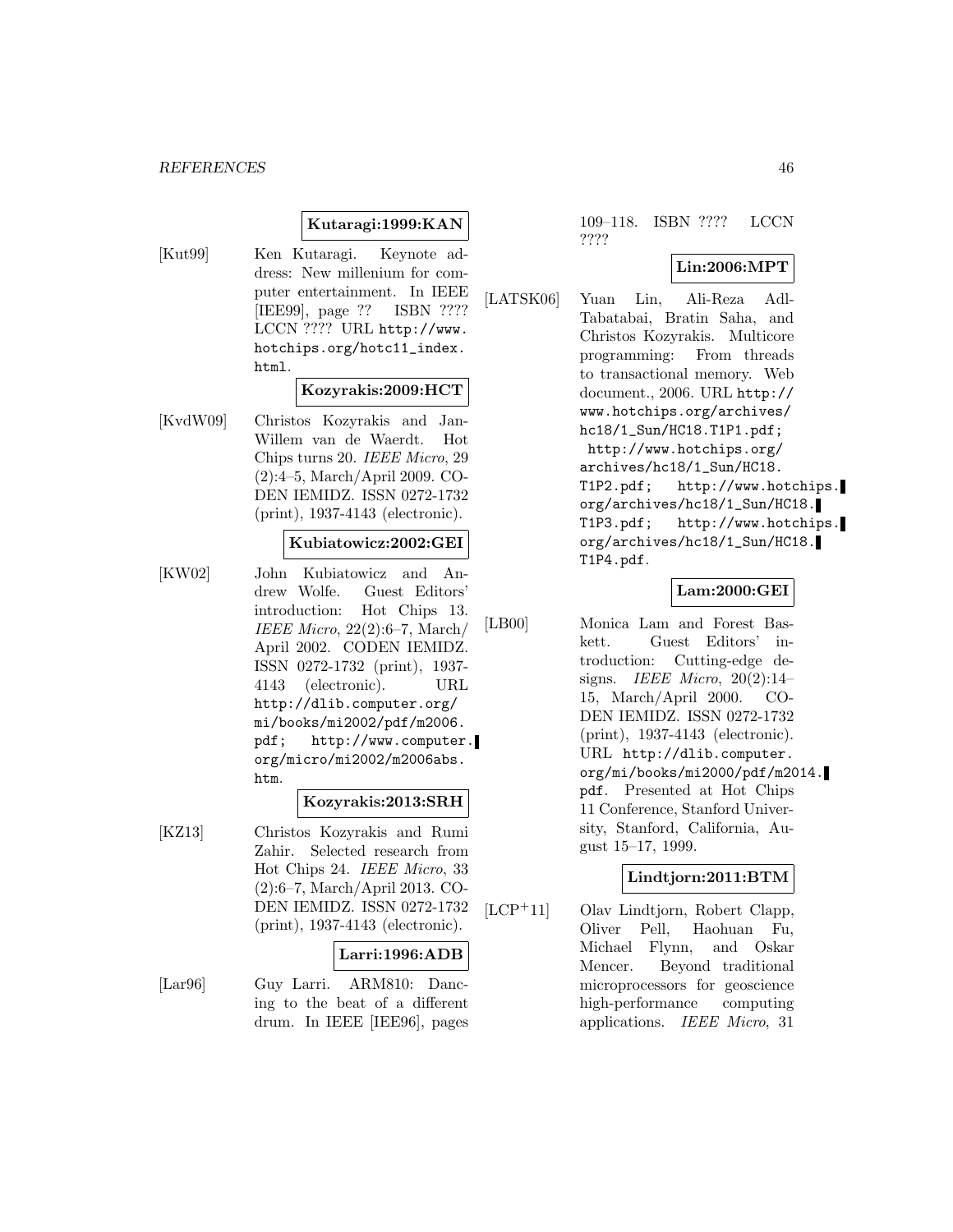(2):41–49, March/April 2011. CODEN IEMIDZ. ISSN 0272- 1732 (print), 1937-4143 (electronic).

#### **Lewis:1998:VIA**

[LD98] Michael C. Lewis and Joseph C. Del Rio. VelaTX: Innovative 3D architecture coupled with embedded DRAM architecture. In IEEE [IEE98], page ?? ISBN ???? LCCN ????

# **Lee:1995:AME**

[Lee95] Ruby B. Lee. Accelerating multimedia with enhanced microprocessors. IEEE Micro, 15(2): 22–32, March/April 1995. CO-DEN IEMIDZ. ISSN 0272- 1732 (print), 1937-4143 (electronic). Presented at Hot Chips VI, Stanford University, CA, August 14–16, 1994.

#### **Lee:1997:EMM**

[Lee97] Ruby Lee. Effectiveness of the MAX-2 multimedia extensions for PA-RISC 2.0 processors. In IEEE [IEE97], page ?? ISBN ???? LCCN ????

# **Lynch:1998:UIM**

[LL98] Bill Lynch and Gary Lauterbach. UltraSPARC III: A 600 MHz 64-bit superscalar processor for 1000-way scalable systems. In IEEE [IEE98], page ?? ISBN ???? LCCN ????

# **Lindholm:2008:NTU**

[LNOM08] Erik Lindholm, John Nickolls, Stuart Oberman, and John Montrym. NVIDIA Tesla: A

unified graphics and computing architecture. IEEE Micro, 28(2):39–55, March/April 2008. CODEN IEMIDZ. ISSN 0272- 1732 (print), 1937-4143 (electronic).

# **Litch:1998:SPC**

[LS98] Tim Litch and Jeff Slaton. StrongARMing portable communications. IEEE Mi $cro, 18(2):48-55, March/April$ 1998. CODEN IEMIDZ. ISSN 0272-1732 (print), 1937- 4143 (electronic). URL hf= 0?target=if(eq(query(%27% 3CFNO%3E+cont+m2048%27),0) ,1,ancestor(ARTICLE,query( %27%3CFNO%3E+cont+m2048%27) )); http://dlib.computer. org/dynaweb/mi/mi1998/@ebtlink; http://dlib.computer. org/mi/books/mi1998/pdf/m2048. pdf; http://www.computer. org/micro/mi1998/m2048abs. htm. Presented at Hot Chips IX, Stanford University, Stanford, California, August 24–26, 1997.

# **Lucas:1999:HSL**

[Luc99] L. Lucas. High speed low cost TM1300 Trimedia enhanced PCI VLIW mediaprocessor. In IEEE [IEE99], page ?? ISBN ???? LCCN ???? URL http: //www.hotchips.org/hotc11\_ index.html.

#### **Lee:2016:AAB**

[LWC<sup>+</sup>16] Yunsup Lee, Andrew Waterman, Henry Cook, Brian Zimmer, Ben Keller, Alberto Puggelli, Jaehwa Kwak, Ruzica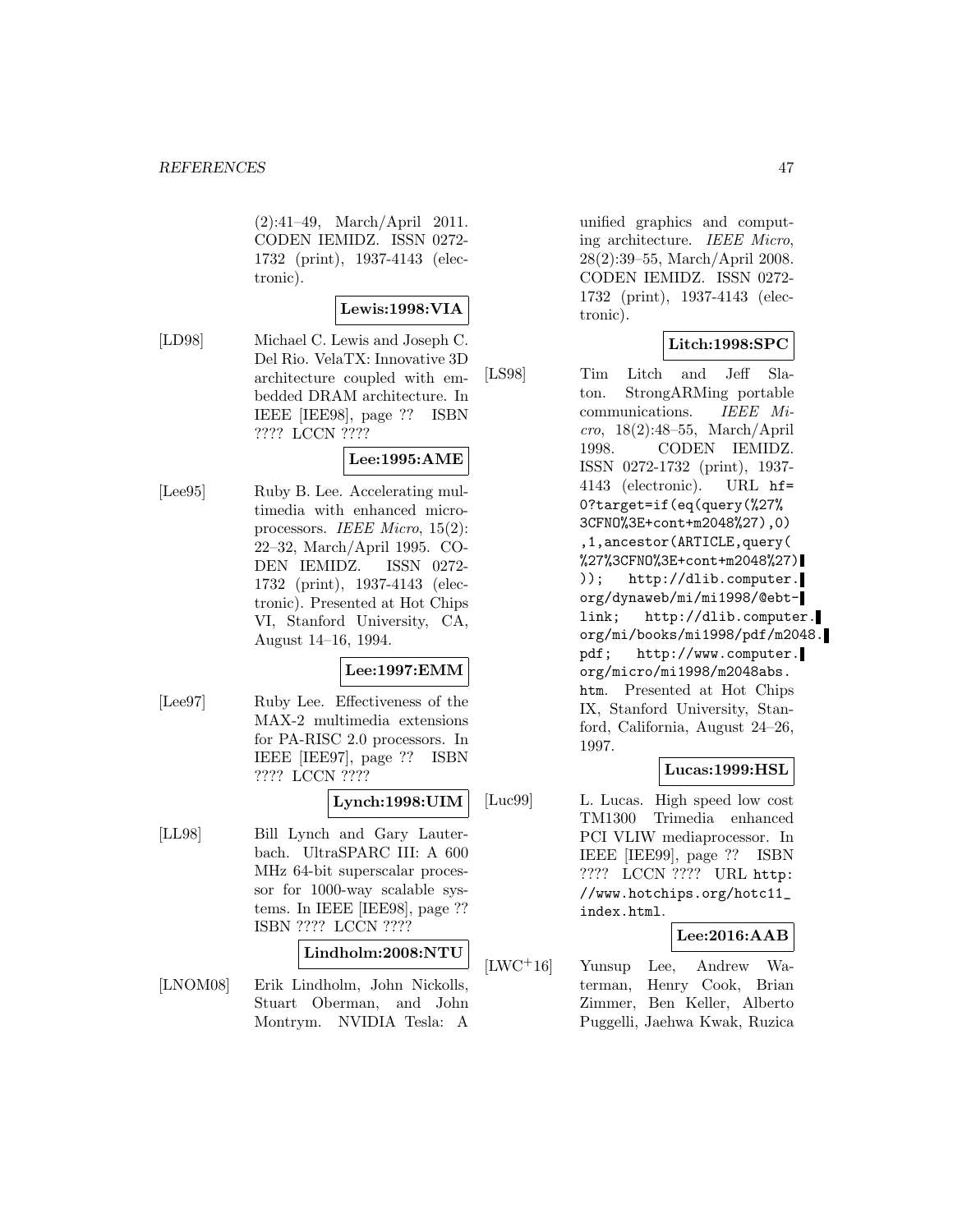Jevtic, Stevo Bailey, Milovan Blagojevic, Pi-Feng Chiu, Rimas Avizienis, Brian Richards, Jonathan Bachrach, David Patterson, Elad Alon, Bora Nikolic, and Krste Asanovic. An agile approach to building RISC-V microprocessors. IEEE Micro, 36(2):8–20, March/April 2016. CODEN IEMIDZ. ISSN 0272- 1732 (print), 1937-4143 (electronic). URL http://www. computer.org/csdl/mags/mi/ 2016/02/mmi2016020008-abs. html.

#### **Maher:1996:MIS**

[Mah96] Robert Maher. Multimedia instruction set extensions for a sixth-generation x86 processor. In IEEE [IEE96], pages 163– 170. ISBN ???? LCCN ????

# **Malinowski:1997:TCA**

[Mal97] Richard Malinowski. Technical challenges associated with the development of the Intel 440LX AGPset. In IEEE [IEE97], page ?? ISBN ???? LCCN ????

# **Mansur:2009:NNF**

[Man09] Dan Mansur. A new 40-nm FPGA and ASIC common platform. IEEE Micro, 29(2):46– 53, March/April 2009. CO-DEN IEMIDZ. ISSN 0272-1732 (print), 1937-4143 (electronic).

#### **Mateosian:1997:MNV**

[Mat97] R. M. Mateosian. Micro news: Visiting Hot Chips IX. IEEE Micro, 17(5):5, September/October 1997. CO-

DEN IEMIDZ. ISSN 0272- 1732 (print), 1937-4143 (electronic). URL hf=0?target= if(eq(query(%27%3CFNO%3E+ cont+m5005%27),0),1,ancestor( ARTICLE,query(%27%3CFNO%3E+ cont+m5005%27))); http:/ /dlib.computer.org/dynaweb/ mi/mi1997/@ebt-link; http: //dlib.computer.org/mi/books/ mi1997/pdf/m5005.pdf.

# **Mateosian:2011:T**

[Mat11] Richard Mateosian. Technology. IEEE Micro, 31(2):100– 102, March/April 2011. CO-DEN IEMIDZ. ISSN 0272-1732 (print), 1937-4143 (electronic).

# **McNairy:2005:MDC**

[MB05] Cameron McNairy and Rohit Bhatia. Montecito: A dual-core, dual-thread Itanium processor. IEEE Micro, 25 (2):10–20, March/April 2005. CODEN IEMIDZ. ISSN 0272-1732 (print), 1937-4143 (electronic). URL http: //csdl.computer.org/comp/ mags/mi/2005/02/m2010abs. htm; http://csdl.computer. org/dl/mags/mi/2005/02/m2010. pdf.

# **McCredie:1999:PTD**

[MBB<sup>+</sup>99] B. McCredie, J. Badar, R. Bailey, P. Chou, C. Carter, D. Dreps, J. Eckhardt, D. Ervin, M. Floyd, A. Haridass, D. Heidel, M. Immediato, J. Keaty, B. Krauter, J. LeBlanc, L. Leitner, D. Malone, D. Mikan, Jr., M. Nealon, J. Petrovick,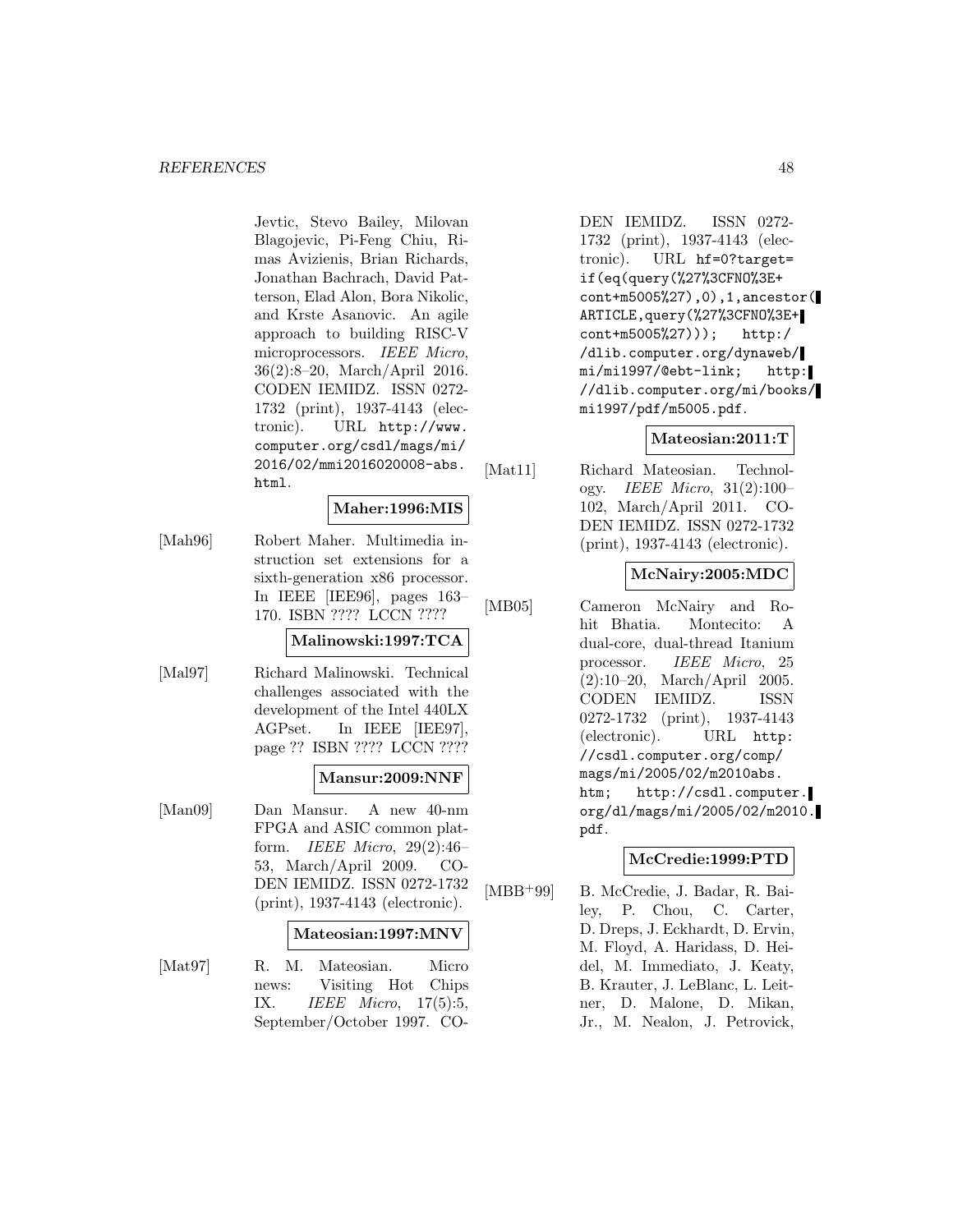D. Plass, K. Reick, P. Restle, R. Robertazzi, T. Skergan, K. Stawiasz, H. Stigdon, J. Vargus, and J. D. Warnock. A 1GHz POWER4 testchip design. In IEEE [IEE99], page ?? ISBN ???? LCCN ???? URL http://www.hotchips. org/hotc11\_index.html.

# **McConnell:1999:MPS**

[McC99] Ray McConnell. Massively parallel SIMD computing on the FUZION chip. In IEEE [IEE99], page ?? ISBN ???? LCCN ???? URL http://www.hotchips. org/hotc11\_index.html.

### **McMinn:1995:FSF**

[McM95] B. McMinn. The first superscalar 29K family member. In IEEE [IEE95], pages 1–10. ISBN ???? LCCN ????

# **Mutz:2006:HME**

[MD06] Stephane Mutz and Philippe Durieux. Heterogeneous multiprocessing for efficient multistandard high definition video decoding. Web document., 2006. URL http://www. hotchips.org/archives/hc18/ 2\_Mon/HC18.S1/HC18.S1T2.pdf.

#### **Medina:2020:HLP**

[MD20] E. Medina and E. Dagan. Habana Labs purpose-built AI inference and training processor architectures: Scaling AI training systems using standard Ethernet with Gaudi processor. IEEE Micro, 40(2):17– 24, March/April 2020. CO- DEN IEMIDZ. ISSN 0272-1732 (print), 1937-4143 (electronic).

#### **Meindl:1997:GIS**

[Mei97] James Meindl. Gigascale integration: Is the sky the limit? In IEEE [IEE97], page ?? ISBN ???? LCCN ????

#### **Meyerson:2006:CIN**

[Mey06] Bernard Meyerson. Collaborative innovation and a new lever in information technology development. Web document., July/August 2006. URL http://www.hotchips. org/hc18/docs/keynote2\_hc18. pdf.

# **McKeown:2017:PMP**

[MFN<sup>+</sup>17] Michael McKeown, Yaosheng Fu, Tri Nguyen, Yanqi Zhou, Jonathan Balkind, Alexey Lavrov, Mohammad Shahrad, Samuel Payne, and David Wentzlaff. Piton: A manycore processor for multitenant clouds. IEEE Micro, 37(2):70– 80, March/April 2017. CO-DEN IEMIDZ. ISSN 0272- 1732 (print), 1937-4143 (electronic). URL https://www. computer.org/csdl/mags/mi/ 2017/02/mmi2017020070-abs. html.

#### **Minami:1998:SCM**

[MKN<sup>+</sup>98] Toshihiro Minami, T. Kondo, K. Nitta, K. Suguri, M. Ikeda, T. Yoshitome, H. Watanabe, H. Iwasaki, K. Ochiai, J. Naganuma, M. Endo, E. Yamagishi, T. Takahashi, K. Tadaishi,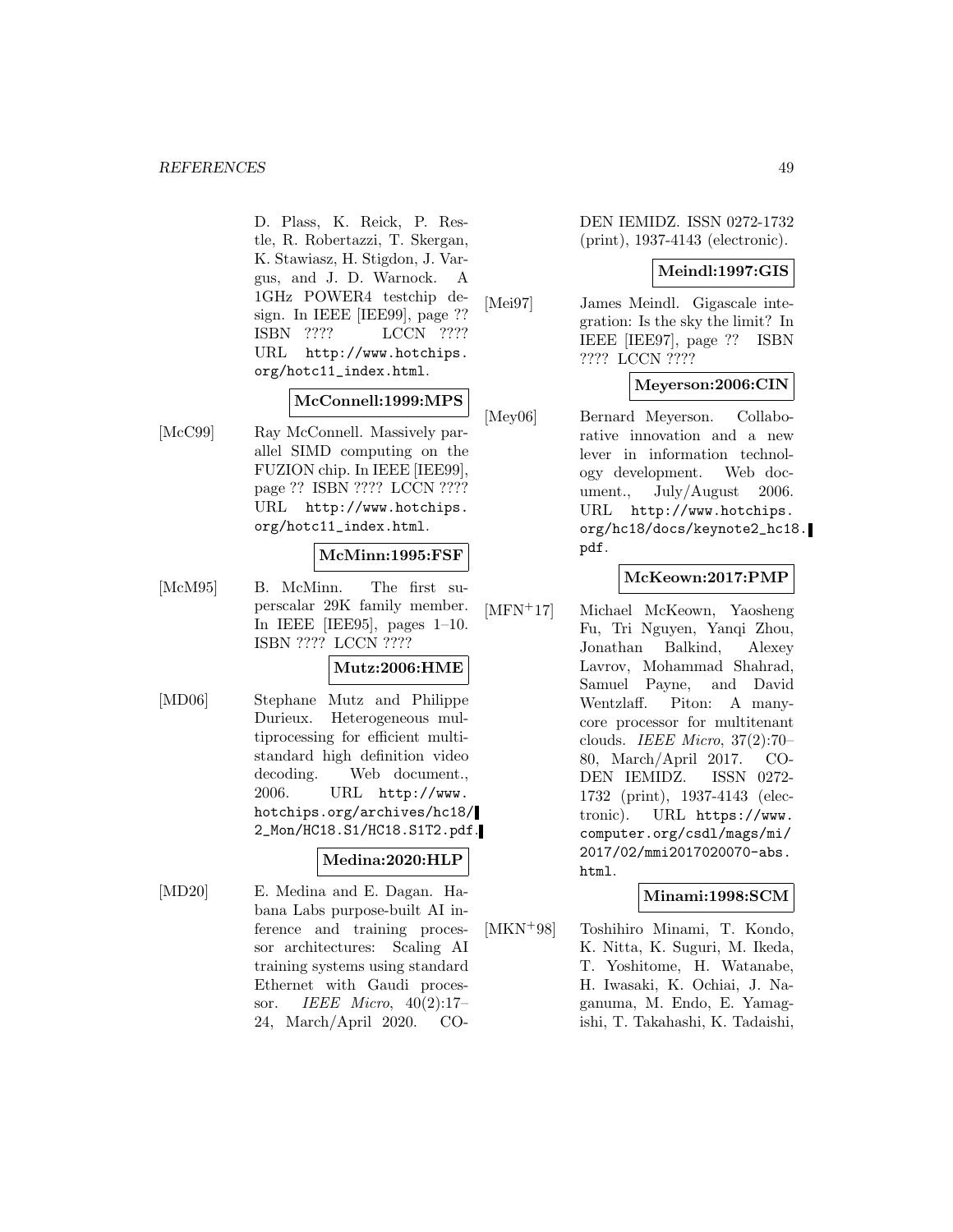Y. Tashiro, N. Kobayashi, T. Okubo, T. Ogura, and R. Kasai. A single-chip MPEG2 MP@ML video encoder LSI with multi-chip configuration for a single-board MP@HL encoder. In IEEE [IEE98], page ?? ISBN ???? LCCN ????

# **Mattioli:2021:HPW**

[ML21] M. Mattioli and A. Lahtiranta. Hidden potential within video game consoles. IEEE Micro, 41(2):72–77, March/April 2021. CODEN IEMIDZ. ISSN 0272- 1732 (print), 1937-4143 (electronic).

# **Montrym:1996:IGP**

[MM96] John Montrym and Brian Mc-Clendon. InfiniteReality Graphics — power through complexity. In IEEE [IEE96], pages 299– 308. ISBN ???? LCCN ????

#### **Montrym:2005:G**

[MM05] John Montrym and Henry Moreton. The GeForce 6800. IEEE Micro, 25 (2):41–51, March/April 2005. CODEN IEMIDZ. ISSN 0272-1732 (print), 1937-4143 (electronic). URL http: //csdl.computer.org/comp/ mags/mi/2005/02/m2041abs. htm; http://csdl.computer. org/dl/mags/mi/2005/02/m2041. pdf.

#### **McCormack:1998:NBF**

[MMG<sup>+</sup>98] Joel McCormack, Bob Mc-Namara, Chris Gianos, Larry Seiler, Norm Jouppi, and Ken Correll. Neon: A big, fast, 3D workstation graphics accelerator. In IEEE [IEE98], page ?? ISBN ???? LCCN ????

# **Modi:1997:PIC**

[Mod97] Nimish Modi. The PentiumAE II CPU: A high performance dynamic execution processor with MMX technology. In IEEE [IEE97], page ?? ISBN ???? LCCN ????

#### **Mattson:2020:MIS**

[MRC<sup>+</sup>20] P. Mattson, V. J. Reddi, C. Cheng, C. Coleman, G. Diamos, D. Kanter, P. Micikevicius, D. Patterson, G. Schmuelling, H. Tang, G. Wei, and C. Wu. MLPerf: An industry standard benchmark suite for machine learning performance. *IEEE*  $Micro, 40(2):8–16, March/April$ 2020. CODEN IEMIDZ. ISSN 0272-1732 (print), 1937-4143 (electronic).

#### **McNairy:2003:IPM**

[MS03] Cameron McNairy and Don Soltis. Itanium 2 processor microarchitecture. IEEE Micro, 23(2):44–55, March/ April 2003. CODEN IEMIDZ. ISSN 0272-1732 (print), 1937- 4143 (electronic). URL http://dlib.computer.org/ mi/books/mi2003/pdf/m2044. pdf; http://www.computer. org/micro/mi2003/m2044abs. htm.

# **Mirapuri:1992:MRP**

[MWV92] Sunil Mirapuri, Michael Woodacre, and Nader Vasseghi. The MIPS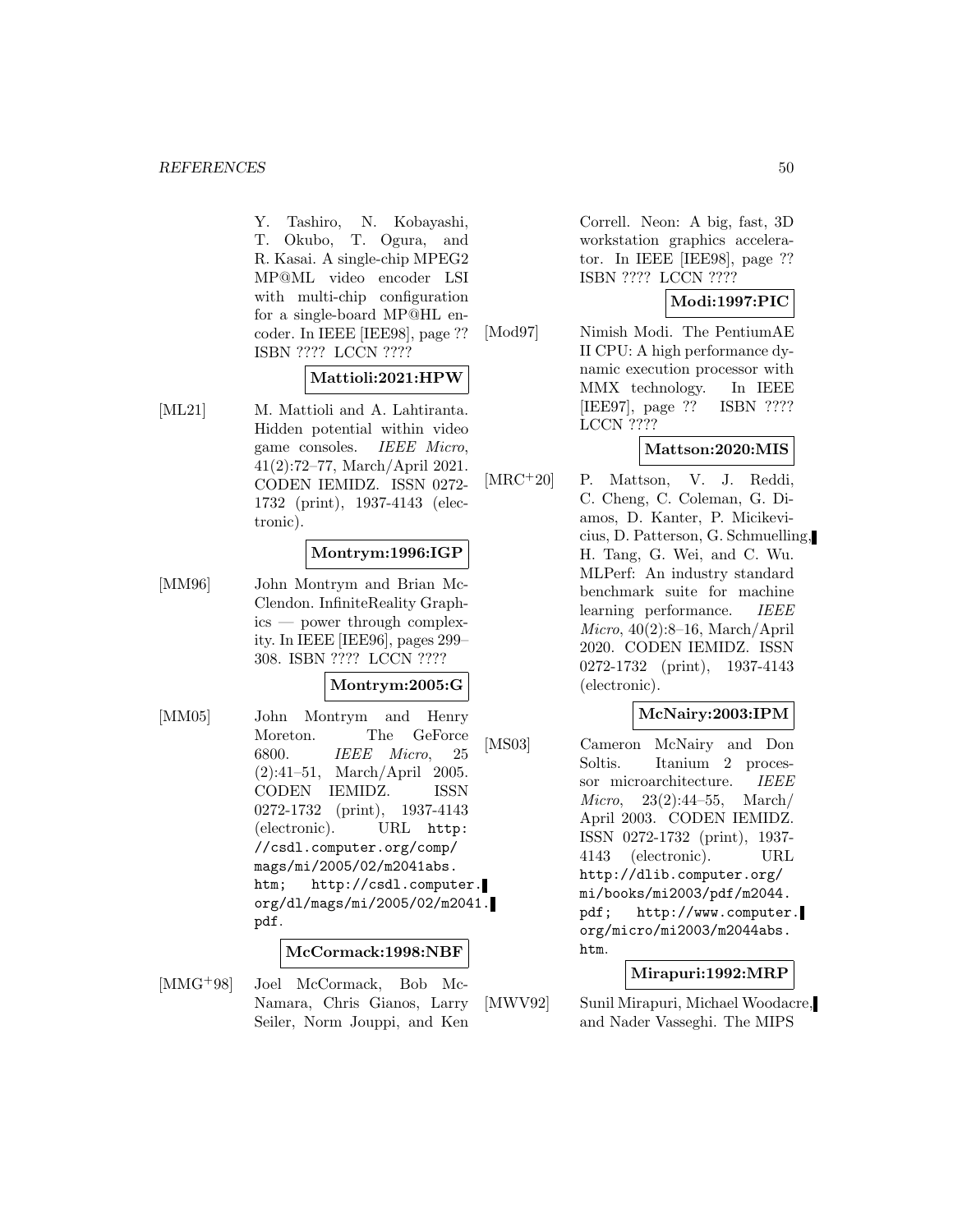R4000 processor. IEEE Micro, 12(2):10–22, March/April 1992. CODEN IEMIDZ. ISSN 0272- 1732 (print), 1937-4143 (electronic). Presented at Hot Chips III, Stanford University, 1992.

#### **Maruyama:2010:SVN**

[MYK<sup>+</sup>10] Takumi Maruyama, Toshio Yoshida, Ryuji Kan, Iwao Yamazaki, Shuji Yamamura, Noriyuki Takahashi, Mikio Hondou, and Hiroshi Okano. Sparc64 VIIIfx: A newgeneration octocore processor for petascale computing. IEEE Micro, 30(2):30–40, March/ April 2010. CODEN IEMIDZ. ISSN 0272-1732 (print), 1937- 4143 (electronic).

# **Naas:1995:MPF**

[Naa95] B. Naas. Memory performance features of the 64-bit PA-8000. In IEEE [IEE95], pages 87–94. ISBN ???? LCCN ????

#### **Nowatzyk:1995:SMC**

[NABR95] A. Nowatzyk, G. Aybay, M. Browne, and B. Radke. Scylla: A memory controller with integrated protocol engines for distributed shared memory support. In IEEE [IEE95], pages 179–186. ISBN ???? LCCN ????

#### **Normoyle:1998:UIE**

[NCT<sup>+</sup>98] Kevin B. Normoyle, Michael A. Csoppenszky, Allan Tzeng, Timothy P. Johnson, Christopher D. Furman, and Jamshid Mostoufi. UltraSPARC-IIi:

Expanding the boundaries of a system on a chip. IEEE Micro, 18(2):14–24, March/ April 1998. CODEN IEMIDZ. ISSN 0272-1732 (print), 1937- 4143 (electronic). URL hf= 0?target=if(eq(query(%27% 3CFNO%3E+cont+m2014%27),0) ,1,ancestor(ARTICLE,query( %27%3CFNO%3E+cont+m2014%27) )); http://dlib.computer. org/dynaweb/mi/mi1998/@ebtlink; http://dlib.computer. org/mi/books/mi1998/pdf/m2014. pdf; http://www.computer. org/micro/mi1998/m2014abs. htm. Presented at Hot Chips IX, Stanford University, Stanford, California, August 24–26, 1997.

#### **Nickolls:2010:GCE**

[ND10] John Nickolls and William J. Dally. The GPU computing era. *IEEE Micro*,  $30(2):56-$ 69, March/April 2010. CO-DEN IEMIDZ. ISSN 0272-1732 (print), 1937-4143 (electronic).

### **Nemirovsky:1995:ANI**

[Nem95] M. D. Nemirovsky. The architecture of the NS486 integrated processor. In IEEE [IEE95], pages 11–18. ISBN ???? LCCN ????

#### **Ngai:1995:VAF**

[Nga95] A. Ngai. VLSI architecture of the I-frame encoder for the MPEG-2 video compression. In IEEE [IEE95], pages 103–110. ISBN ???? LCCN ????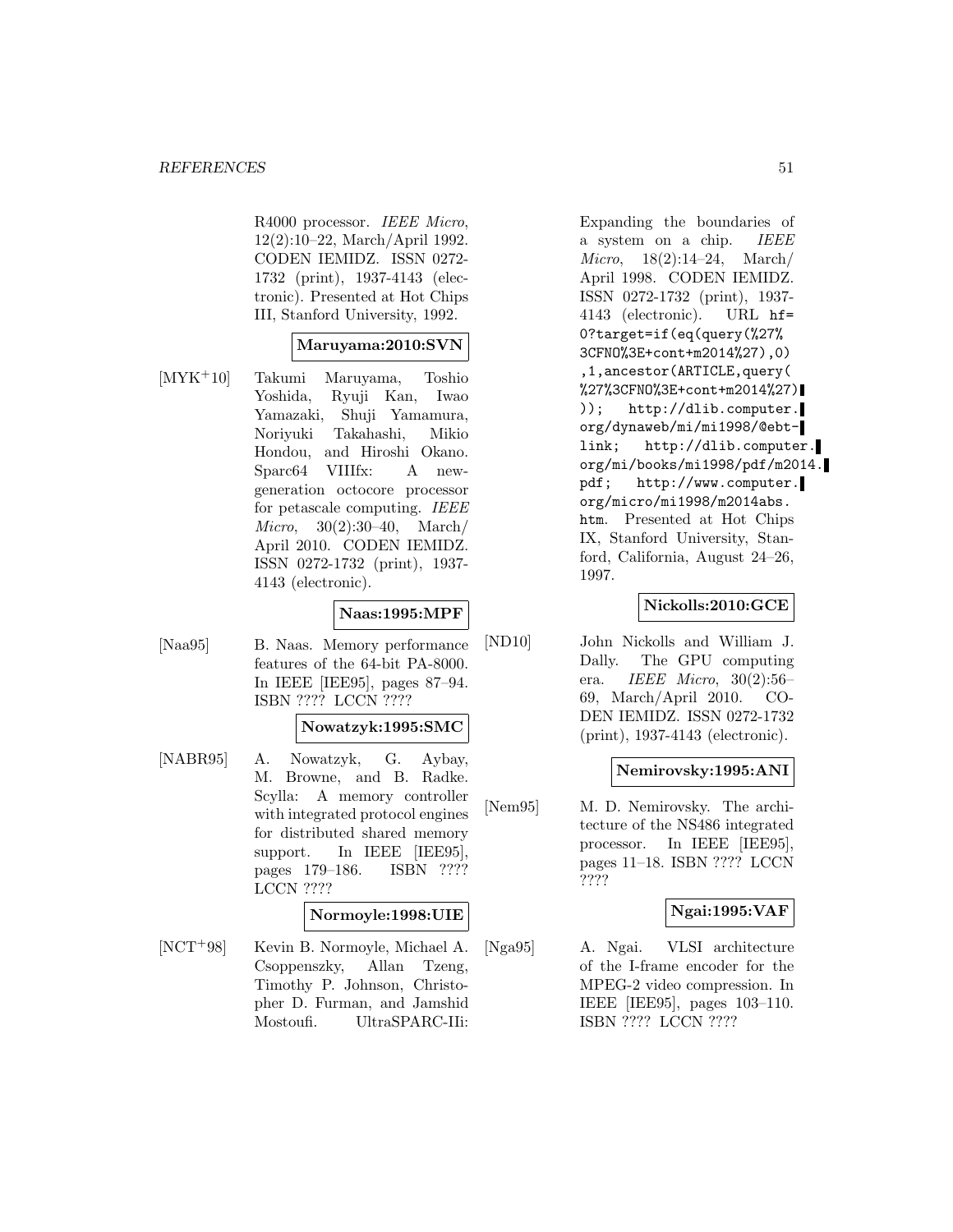# **Narad:2000:TNP**

[NH00] Chuck Narad and Larry Huston. Tutorial: Network processors. In IEEE [IEE00], page ?? ISBN ???? LCCN ???? URL http://www. hotchips.org/index12.html.

### **Nickolls:2003:CLP**

[NIJ<sup>+</sup>03] John Nickolls, L. J. Madar III, Scott Johnson, Viresh Rustagi, Ken Unger, and Mustafiz Choudhury. Calisto: A low-power singlechip multiprocessor communications platform. IEEE Micro, 23(2):29–43, March/ April 2003. CODEN IEMIDZ. ISSN 0272-1732 (print), 1937- 4143 (electronic). URL http://dlib.computer.org/ mi/books/mi2003/pdf/m2029. pdf; http://www.computer. org/micro/mi2003/m2029abs. htm.

#### **Nguyen:1996:EMS**

[NMP<sup>+</sup>96] L. T. Nguyen, M. Mohamed, H. Park, Y. Pai, R. Wong, A. Qureshi, P. Song, H. D. Truong, and C. Reader. Establish MSP as the standard for media processing. In IEEE [IEE96], pages 217–226. ISBN ???? LCCN ????

# **Naffziger:2014:HC**

[NN14] Samuel Naffziger and Donald Newell. Hot Chips 25. IEEE Micro, 34(2):4–5, March/April 2014. CODEN IEMIDZ. ISSN 0272-1732.

# **Norrie:2021:DPG**

[NPY<sup>+</sup>21] T. Norrie, N. Patil, D. H. Yoon, G. Kurian, S. Li, J. Laudon, C. Young, N. Jouppi, and D. Patterson. The design process for Google's training chips: TPUv2 and TPUv3. IEEE Micro, 41(2):56–63, March/April 2021. CODEN IEMIDZ. ISSN 0272-1732 (print), 1937-4143 (electronic).

# **Naffziger:2015:HC**

[NS15] Samuel Naffziger and Guri Sohi. Hot Chips 26. IEEE Micro, 35(2):4–5, March/April 2015. CODEN IEMIDZ. ISSN 0272- 1732 (print), 1937-4143 (electronic). URL http://www. computer.org/csdl/mags/mi/ 2015/02/mmi2015020004-abs. html.

### **Normoyle:1997:UI**

[Nt97] Kevin Normoyle and the Sabre cats. UltraSparc IIi — A highly integrated 300 MHz 64 bit SPARC V9 CPU. In IEEE [IEE97], page ?? ISBN ???? LCCN ????

### **Nanya:1997:TBS**

[NTK<sup>+</sup>97] Takashi Nanya, Akihiro Takamura, Masashi Kuwako, Masashi Imai, Taro Fujii, Motokazu Ozawa, Izumi Fukasaku, Yoichiro Ueno, Fuyuki Okamoto, Hiroki Fujimoto, Osamu Fujita, Masakazu Yamashina, and Masao Fukuma. TITAC-2: A 32-bit scalable-delay-insensitive microprocessor. In IEEE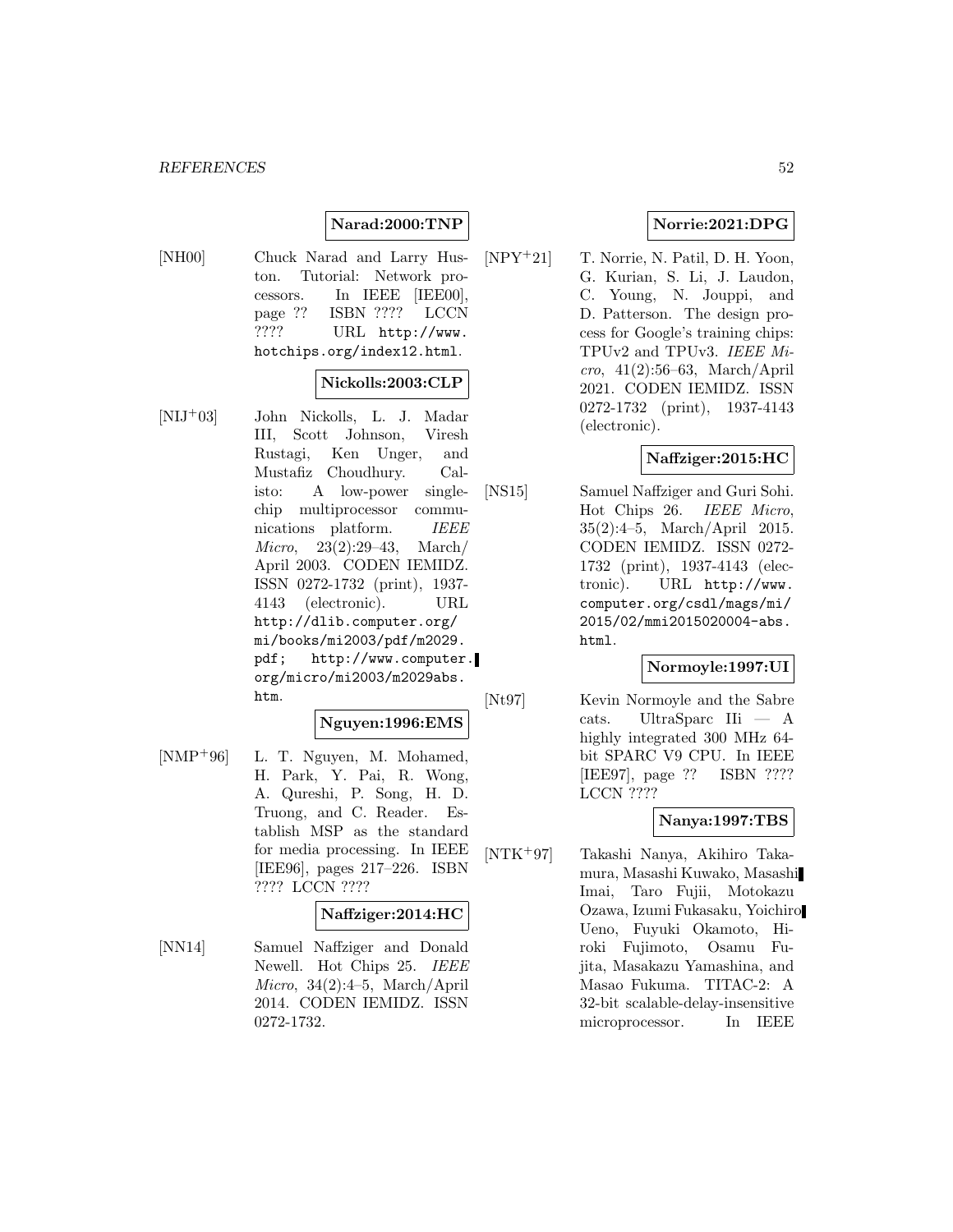[IEE97], pages 19–32. ISBN ???? LCCN ????

# **Oehler:1991:IRS**

[OB91] Richard R. Oehler and Michael W. Blasgen. IBM RISC System/ 6000: architecture and performance. IEEE Micro,  $11(3):14-$ 17, 56–62, May/June 1991. CO-DEN IEMIDZ. ISSN 0272-1732 (print), 1937-4143 (electronic).

# **OConnor:2000:NAP**

[O'C00a] Mike O'Connor. he network address processor from silicon access: Using wide, high-speed embedded DRAM for fast forwarding table lookup. In IEEE [IEE00], page ?? ISBN ???? LCCN ???? URL http://www. hotchips.org/index12.html.

# **OConnor:2000:IAP**

[O'C00b] Mike O'Connor. The iFlow address processor: Forwarding table lookups using fast, wide embedded DRAM. In IEEE [IEE00], page ?? ISBN ???? LCCN ???? URL http://www. hotchips.org/index12.html.

# **ODonnell:1999:MVM**

[O'D99] John Setel O'Donnell. MAP1000A: a 5W, 230MHz VLIW mediaprocessor. In IEEE [IEE99], page ?? ISBN ???? LCCN ???? URL http://www.hotchips. org/hotc11\_index.html.

#### **OConnor:2001:IAP**

[OG01] Mike O'Connor and Christopher A. Gomez. The iFlow

address processor. IEEE Micro, 21(2):16–23, March/April 2001. CODEN IEMIDZ. ISSN 0272-1732 (print), 1937- 4143 (electronic). URL http://dlib.computer.org/ mi/books/mi2001/pdf/m2016. pdf; http://www.computer. org/micro/mi2001/m2016abs. htm. Presented at Hot Chips 12 Conference, Stanford University, Stanford, California, August 13–15, 2000.

# **Opris:2000:BAF**

[OKN<sup>+</sup>00] Ion Opris, Jonathan Kleks, Yasunori Noguchi, James Castillo, Shiyin Siou, Murty Bhavana, Youichi Nakasone, Shingo Kokudo, and Seiichiro Watanabe. A 12-bit 50Mpixel/s analog front end processor for digital imaging systems. In IEEE [IEE00], page ?? ISBN ???? LCCN ???? URL http://www. hotchips.org/index12.html.

# **Orup:1994:SCM**

[Oru94] Holger Orup. A 100Kbit/s single chip modular exponentiation processor. In IEEE [IEE94], pages 53–59. ISBN ???? LCCN ????

#### **Owen:2008:NAA**

[OS08] Jonathan Owen and Maurice Steinman. Northbridge architecture of AMD's Griffin microprocessor family. IEEE Micro, 28(2):10–18, March/April 2008. CODEN IEMIDZ. ISSN 0272- 1732 (print), 1937-4143 (electronic).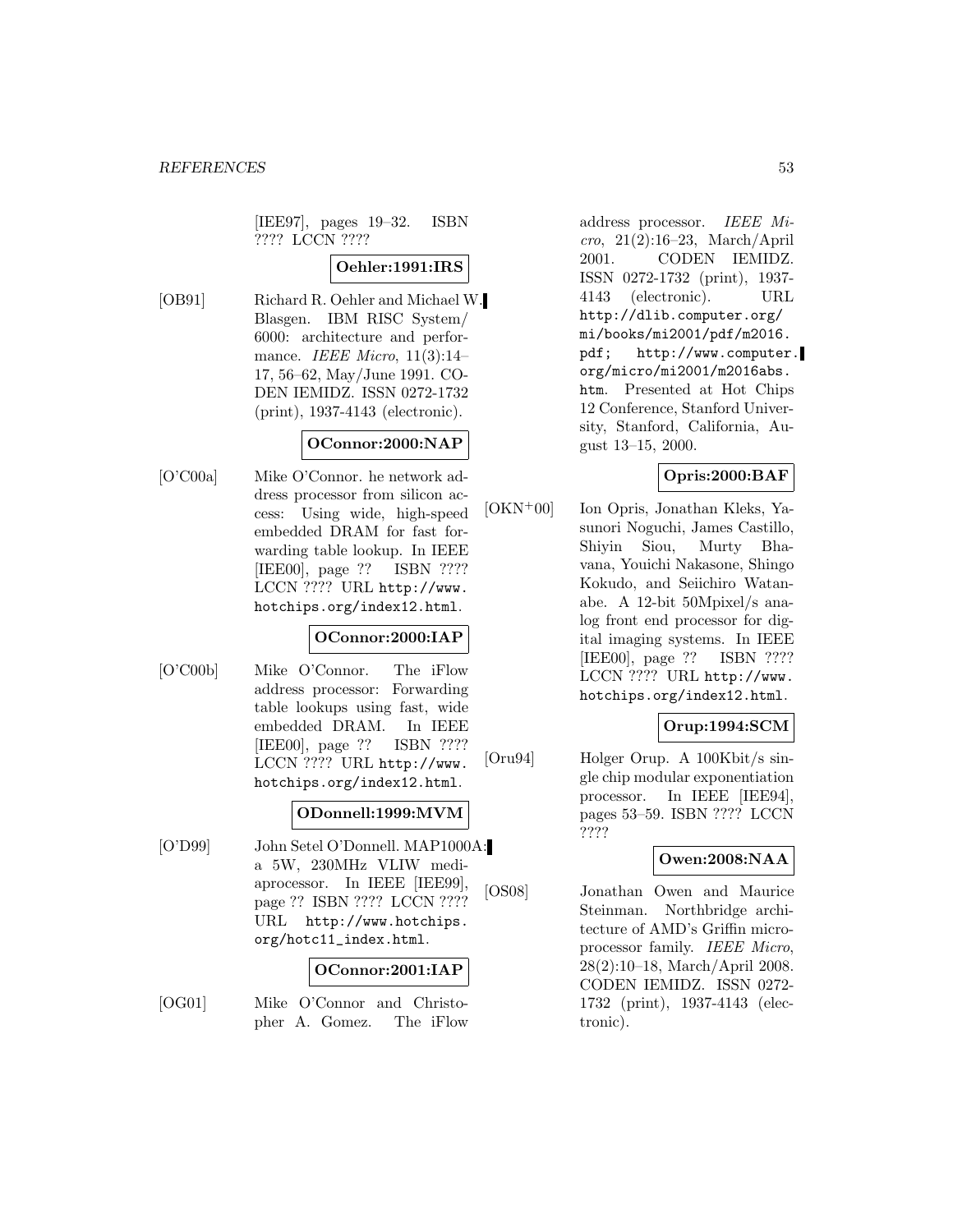### **Opris:2001:FAF**

[OW01] Ion E. Opris and Seiichiro Watanabe. A fast analog front-end processor for digital imaging systems. IEEE Micro, 21(2):48–54, March/ April 2001. CODEN IEMIDZ. ISSN 0272-1732 (print), 1937- 4143 (electronic). URL http://dlib.computer.org/ mi/books/mi2001/pdf/m2048. pdf; http://www.computer. org/micro/mi2001/m2048abs. htm. Presented at Hot Chips 12 Conference, Stanford University, Stanford, California, August 13–15, 2000.

#### **Oberman:1998:ATK**

[OWJF98] Stuart Oberman, Fred Weber, Norbert Juffa, and Greg Favor. AMD 3DNow! technology and the K6-2 microprocessor. In IEEE [IEE98], pages 245–254. ISBN ???? LCCN ????

#### **Patterson:2006:RRA**

[PAA<sup>+</sup>06] David Patterson, Arvind, Krste Asanovic, Derek Chiou, James C. Hoe, Christoforos Kozyrakis, Shih-Lien Lu, Mark Oskin, Jan Rabaey, and John Wawrzynek. RAMP: Research Accelerator for Multiple Processors. Web document., 2006. URL http:// www.hotchips.org/archives/ hc18/2\_Mon/HC18.S4/HC18.S4T2. pdf.

### **Panicacci:1997:ICA**

[PAGC<sup>+</sup>97] R. Panicacci, J. Alphonso-Gibbs, A. Cho, A. Krymski, N. Doudoumopoulos, R. Nixon,

S. E. Kemeny, and E. R. Fossum. 1/4-inch CMOS active pixel sensor with smart on-chip functions and full digital interface. In IEEE [IEE97], page ?? ISBN ???? LCCN ????

#### **Papworth:1995:OPP**

[Pap95] D. Papworth. Optimizing the P6 pipeline. In IEEE [IEE95], pages 31–40. ISBN ???? LCCN ????

# **Papworth:1996:TPP**

[Pap96] David B. Papworth. Tuning the Pentium Pro microarchitecture: Refining a design from the initial goals, performance simulations, trade-offs, and dies to the final product. IEEE Micro, 16(2):8–15, March/April 1996. CODEN IEMIDZ. ISSN 0272- 1732 (print), 1937-4143 (electronic). Presented at Hot Chips VII, Stanford University, Stanford, California, August 1995.

#### **Papadopoulos:1998:KSX**

[Pap98] Greg Papadopoulos. Keynote speaker: XXX. In IEEE [IEE98], page ?? ISBN ???? LCCN ????

#### **Park:1998:TCD**

[Par98] Hee-Bok Park. Two chipsets for DTV: Compliant with ATSC standard. In IEEE [IEE98], page ?? ISBN ???? LCCN ????

### **Patterson:1996:CID**

[PAY96] David Patterson, Tom Anderson, and Kathy Yelick. The case for Intelligent DRAM: IRAM.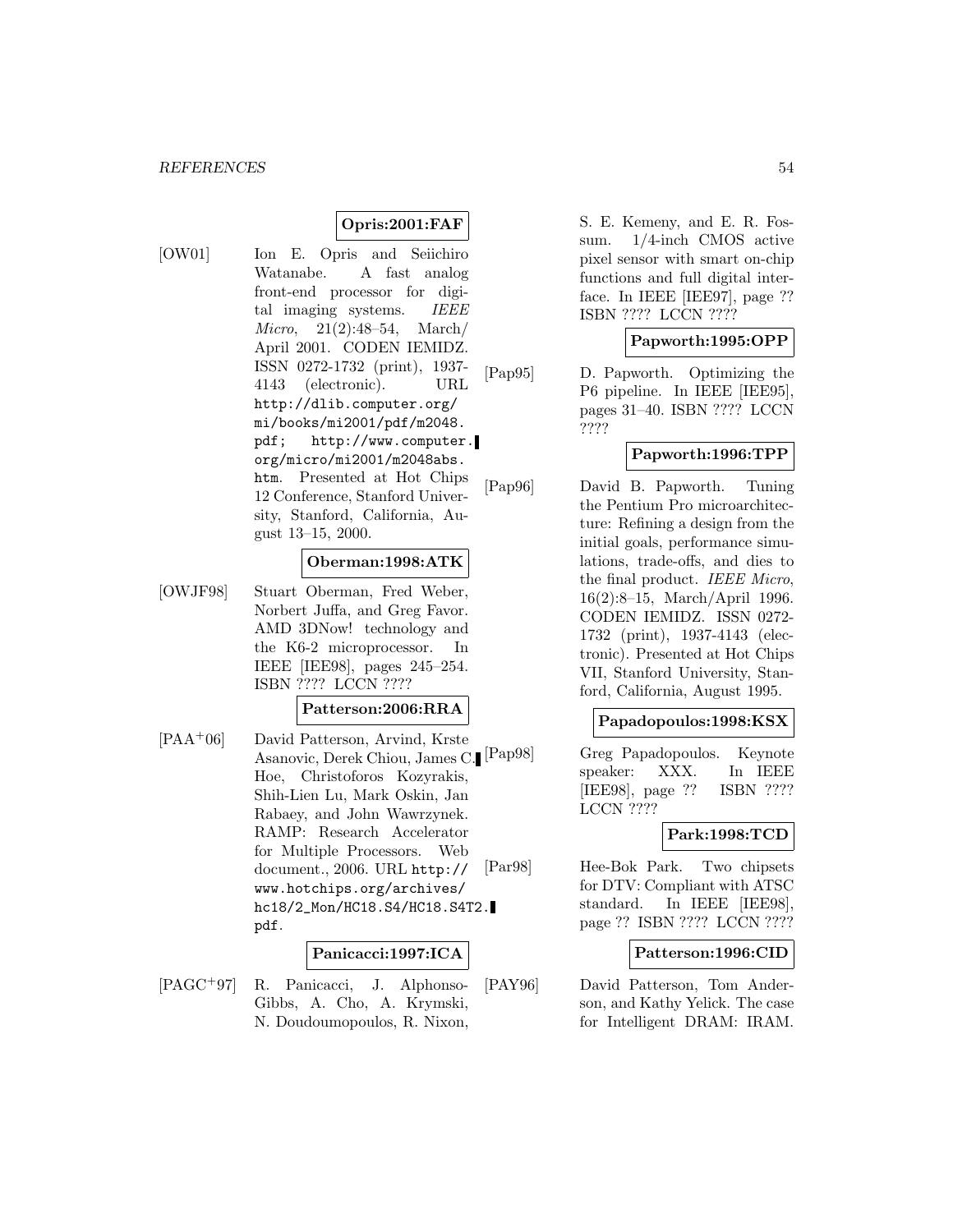In IEEE [IEE96], pages 75–94. ISBN ???? LCCN ????

# **Pennello:1990:CCR**

[Pen90] Thomas J. Pennello. Compiler challenges with RISCs. IEEE Micro, 10(1):37–43, January/February 1990. CODEN IEMIDZ. ISSN 0272-1732 (print), 1937-4143 (electronic).

# **Petrovick:2000:PCI**

[Pet00] John Petrovick. POWER4 chip integration. In IEEE [IEE00], page ?? ISBN ???? LCCN ???? URL http://www. hotchips.org/index12.html.

# **Pfister:1999:VRT**

[Pfi99] Hanspeter Pfister. The vg500 real-time ray-casting ASIC. In IEEE [IEE99], page ?? ISBN ???? LCCN ???? URL http: //www.hotchips.org/hotc11\_ index.html.

#### **Phillip:1998:ATS**

[Phi98] Mike Phillip. AltiVec technology: A second generation SIMD microprocessor architecture. In IEEE [IEE98], page ?? ISBN ???? LCCN ????

# **Piazza:1998:IIG**

[Pia98] Tom Piazza. Intel i740 graphics accelerator. In IEEE [IEE98], page ?? ISBN ???? LCCN ???? The presentation arrived too late to be included on the Hot Chips 10 CD-ROM.

#### **Papazian:2015:IBS**

[PKB<sup>+</sup>15] Irma Esmer Papazian, Sailesh Kottapalli, Jeff Baxter, Jeff

Chamberlain, Geetha Vedaraman, and Brian Morris. Ivy Bridge server: A converged design. IEEE Micro, 35(2):16– 25, March/April 2015. CO-DEN IEMIDZ. ISSN 0272- 1732 (print), 1937-4143 (electronic). URL http://www. computer.org/csdl/mags/mi/ 2015/02/mmi2015020016-abs. html.

# **Plummer:2000:AIE**

[Plu00a] Suzanne Plummer. The Au1000 Internet Edge Processor: A high performance, low power SOC: The first chip in a family of parts from Alchemy Semiconductor, Inc. In IEEE [IEE00], page ?? ISBN ???? LCCN ???? URL http://www. hotchips.org/index12.html.

### **Plummer:2000:WIH**

[Plu00b] Suzanne Plummer. Wireless Internet: High performance/low power optimization. In IEEE [IEE00], page ?? ISBN ???? LCCN ???? URL http://www. hotchips.org/index12.html. Runner-up for best presentation award.

# **Potter:1997:RHP**

 $[Pot97]$  Jeff Potter.  $R3D/100 - 3D$ high performance chip set. In IEEE [IEE97], page ?? ISBN ???? LCCN ????

# **Pratt:1996:ATT**

[Pra96] Yale Pratt. Afternoon tutorial: Toward 10 instructions/ cycle uniprocessors. In IEEE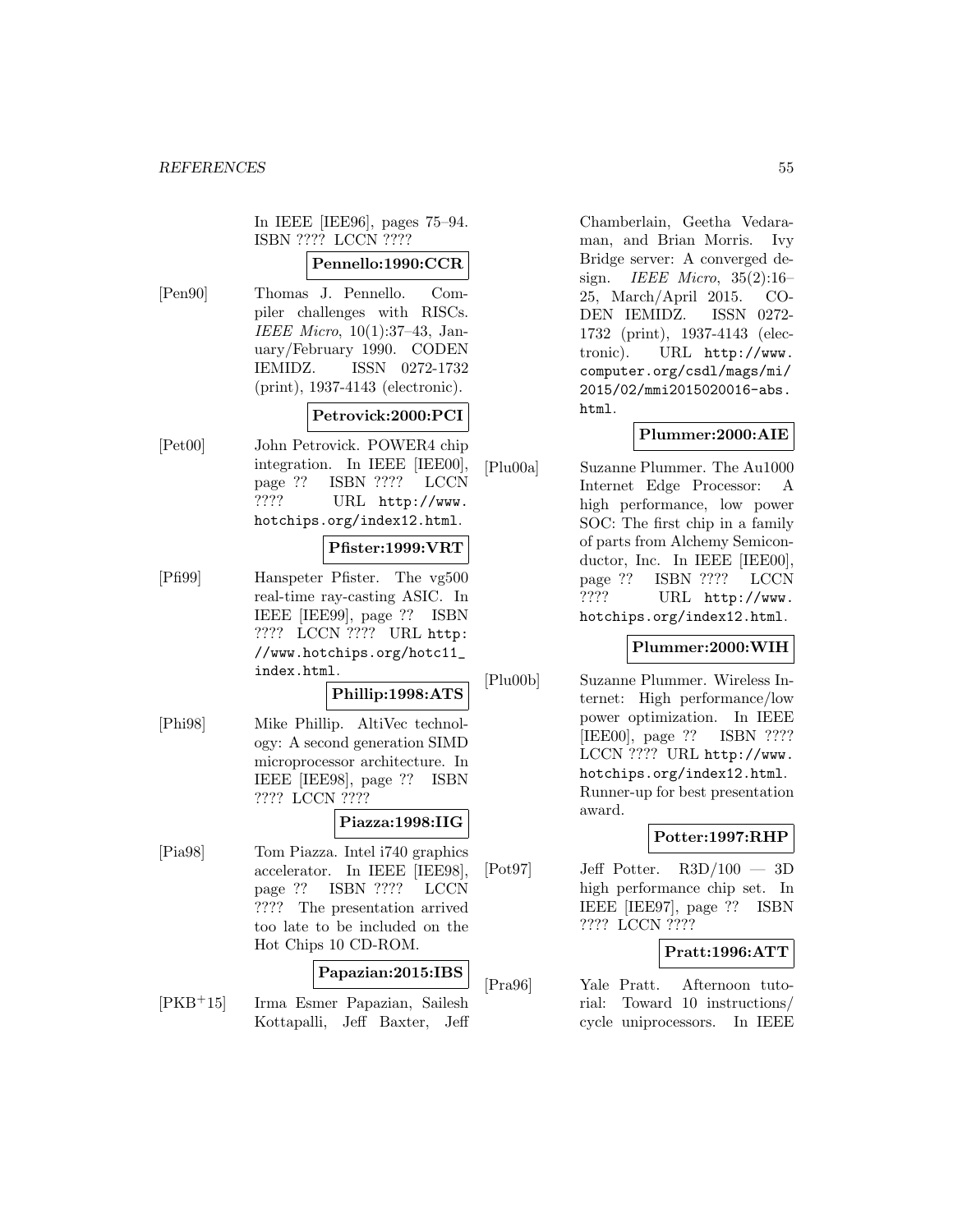[IEE96], page ?? ISBN ???? LCCN ????

**Priem:1990:DGG**

[Pri90] Curtis R. Priem. Developing the GX graphics accelerator architecture. IEEE Micro, 10(1): 44–54, January/February 1990. CODEN IEMIDZ. ISSN 0272- 1732 (print), 1937-4143 (electronic).

# **Pronk:2006:HIN**

[Pro06] Ben Pronk. Highly integrated Nexperia PNX8535 hybrid television processor. Web document., 2006. URL http:// www.hotchips.org/archives/ hc18/2\_Mon/HC17.S1/HC17.S1T1. pdf.

**Przybylski:1997:MTS**

[Prz97] Steven Przybylski. Morning tutorial: Sorting out the new DRAMs. In IEEE [IEE97], page ?? ISBN ???? LCCN ????

### **Pellegrini:2020:ANN**

[PSB<sup>+</sup>20] A. Pellegrini, N. Stephens, M. Bruce, Y. Ishii, J. Pusdesris, A. Raja, C. Abernathy, J. Koppanalil, T. Ringe, A. Tummala, J. Jalal, M. Werkheiser, and A. Kona. The Arm Neoverse N1 platform: Building blocks for the next-gen cloud-to-edge infrastructure SoC. IEEE Micro, 40(2):53–62, March/April 2020. CODEN IEMIDZ. ISSN 0272- 1732 (print), 1937-4143 (electronic).

# **Popescu:1991:MA**

[PSS<sup>+</sup>91] Val Popescu, Merle Schultz, John Spracklen, Gary Gibson, Bruce Lightner, and David Isaman. The Metaflow architecture. IEEE Micro,  $11(3):10-$ 13, 63–73, May/June 1991. CO-DEN IEMIDZ. ISSN 0272-1732 (print), 1937-4143 (electronic).

# **Peterson:1991:IML**

[PSW91] Craig Peterson, James Sutton, and Paul Wiley. Iwarp  $- A$ 100-Mops, LIW microprocessor for multicomputers. IEEE Micro,  $11(3):26-29$ ,  $81-87$ , May/ June 1991. CODEN IEMIDZ. ISSN 0272-1732 (print), 1937- 4143 (electronic).

# **Quach:2000:IPF**

[Qua00] Nhon Quach. The Itanium processor features for high availability and reliability. In IEEE [IEE00], page ?? ISBN ???? LCCN ???? URL http://www. hotchips.org/index12.html.

# **Rabaey:2006:WHC**

[Rab06] Jan M. Rabaey. Wireless in the home: Challenges and opportunities. Web document., 2006. URL http:// www.hotchips.org/archives/ hc18/1\_Sun/HC18.T2.pdf.

# **Rathnam:1998:SCD**

[Rat98] Selliah Rathnam. A single chip DTV media processor programmable architecture. In IEEE [IEE98], page ?? ISBN ???? LCCN ????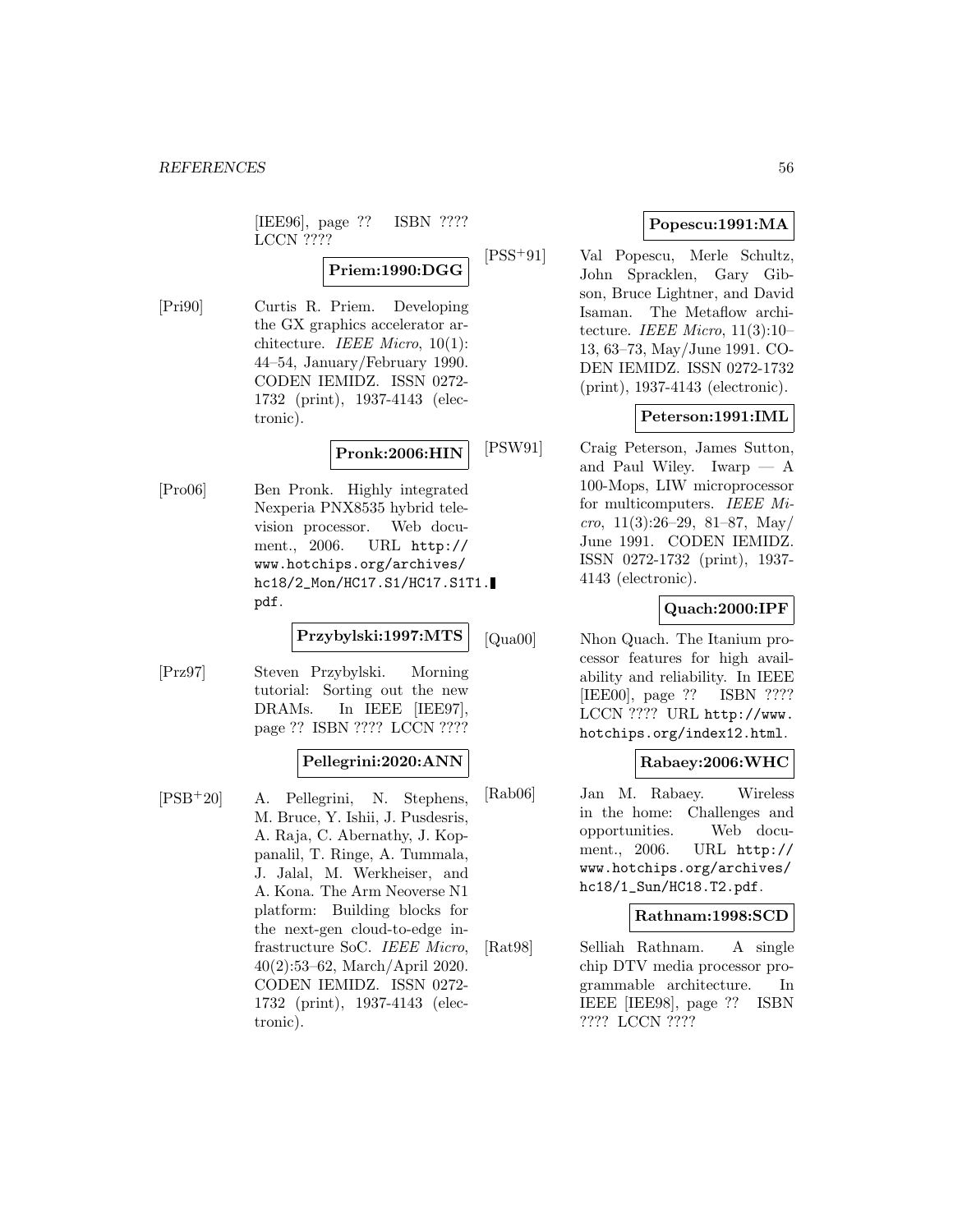# **Rattner:2006:CCH**

[Rat06] Justin Rattner. Cool codes for hot chips. Web document., 2006. URL http:// www.hotchips.org/archives/ hc18/2\_Mon/HC18.Keynote%20One/ HC18.Keynote1.pdf; http:// www.hotchips.org/hc18/docs/ keynote1\_hc18.pdf.

# **Rupley:2019:SMP**

[RBGZ19] J. Rupley, B. Burgess, B. Grayson, RMC04] and G. D. Zuraski. Samsung M3 processor. IEEE Micro, 39(2): 37–44, March/April 2019. CO-DEN IEMIDZ. ISSN 0272-1732 (print), 1937-4143 (electronic).

#### **Rogenmoser:2013:RTV**

[RC13] Robert Rogenmoser and Lawrence T. Clark. Reducing transistor variability for high performance low power chips. IEEE Micro, 33 (2):18–26, March/April 2013. CODEN IEMIDZ. ISSN 0272- 1732 (print), 1937-4143 (electronic).

### **Ruhl:2013:IPW**

[RDJ<sup>+</sup>13] Gregory Ruhl, Saurabh Dighe, Shailendra Jain, Surhud Khare, and Sriram R. Vangal. IA-32 processor with a widevoltage-operating range in 32 nm CMOS. IEEE Micro, 33(2): 28–36, March/April 2013. CO-DEN IEMIDZ. ISSN 0272-1732 (print), 1937-4143 (electronic).

#### **Renau:2011:HC**

[RE11] Jose Renau and Will Eatherton. Hot Chips 22. IEEE Micro, 31

(2):4–5, March/April 2011. CO-DEN IEMIDZ. ISSN 0272-1732 (print), 1937-4143 (electronic).

# **Reinhardt:1996:PNH**

Dennis Reinhardt. Proceedings notebook for Hot Chips VIII, Stanford University, August 19- 20, 1996. In IEEE [IEE96], page ?? ISBN ???? LCCN ????

#### **Rusu:2004:IPH**

Stefan Rusu, Harry Muljono, and Brian Cherkauer. Itanium 2 processor 6M: Higher frequency and larger L3 cache. IEEE Micro, 24(2):10–18, March/ April 2004. CODEN IEMIDZ. ISSN 0272-1732 (print), 1937- 4143 (electronic). URL http: //csdl.computer.org/comp/ mags/mi/2004/02/m2010abs. htm; http://csdl.computer. org/dl/mags/mi/2004/02/m2010. htm; http://csdl.computer. org/dl/mags/mi/2004/02/m2010. pdf.

# **Rotem:2012:PMA**

[RNA<sup>+</sup>12] Efraim Rotem, Alon Naveh, Avinash Ananthakrishnan, Eliezer Weissmann, and Doron Rajwan. Power-management architecture of the Intel microarchitecture code-named Sandy Bridge. IEEE Micro, 32(2): 20–27, March/April 2012. CO-DEN IEMIDZ. ISSN 0272-1732 (print), 1937-4143 (electronic).

#### **Rosenblum:1999:VVP**

[Ros99] Mendel Rosenblum. VMware's Virtual Platform: A virtual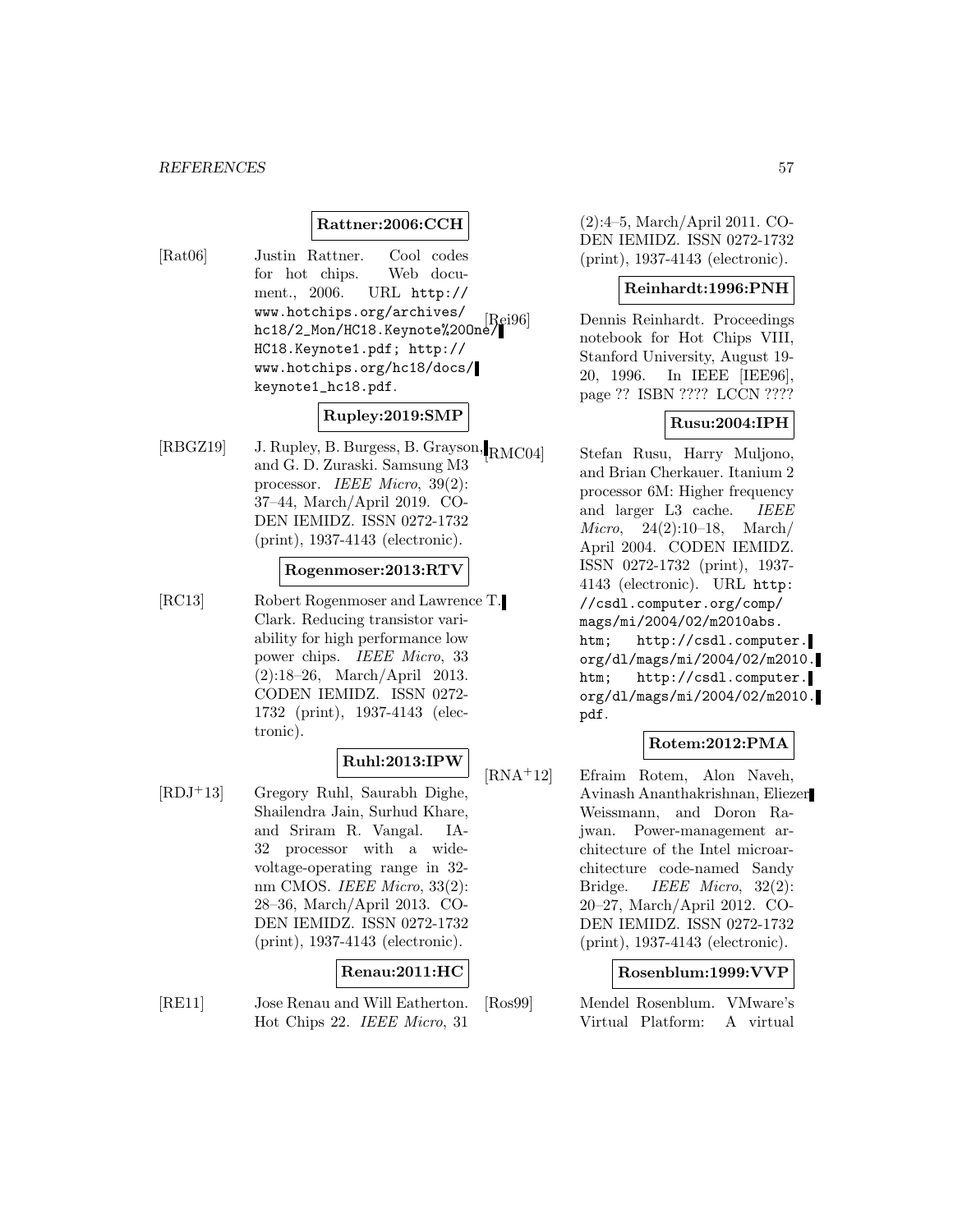machine monitor for commodity PCs. In IEEE [IEE99], page ?? ISBN ???? LCCN ???? URL http://www.hotchips. org/hotc11\_index.html.

# **Radin:1998:IPL**

[RSS98] Margaret Jane Radin, William Benjamin Scott, and Luna M. Scott. Intellectual property law as applied to the computer and electronics industries. In IEEE [IEE98], page ?? ISBN ???? LCCN ????

# **Reick:2008:FTD**

[RSS<sup>+</sup>08] Kevin Reick, Pia N. Sanda, Scott Swaney, Jeffrey W. Kellington, Michael Mack, Michael Floyd, and Daniel Henderson. Fault-tolerant design of the IBM Power6 microprocessor. IEEE Micro, 28(2):30– 38, March/April 2008. CO-DEN IEMIDZ. ISSN 0272-1732 (print), 1937-4143 (electronic).

#### **Rubin:1997:DFU**

[Rub97] Norm Rubin. Digital FX!32: A utility for fast transparent execution of Win32 x86 applications on Alpha NT. In IEEE [IEE97], page ?? ISBN ???? LCCN ????

# **Raina:2021:BPH**

[RY21] P. Raina and C. Young. Best papers from Hot Chips 32. IEEE Micro,  $41(2):6$ , March/ April 2021. CODEN IEMIDZ. ISSN 0272-1732 (print), 1937- 4143 (electronic).

# **Slegel:1998:IGM**

[SAC<sup>+</sup>98] Timothy Slegel, Robert M. Averill III, Mark A. Check, Bruce C. Giamei, Barry W. Krumm, Christopher A. Krygowski, Wen H. Li, John S. Liptay, John D. MacDougall, Thomas A. McPherson, Jennifer A. Navarro, Eric M. Schwarz, Kevin Shum, and Charles F. Webb. IBM S/390 G5 microprocessor. In IEEE [IEE98], page ?? ISBN ???? LCCN ????

# **Samueli:1999:KBC**

[Sam99] Henry Samueli. Keynote: Broadband communications IC's: Enabling the connected world of the 21st century. In IEEE [IEE99], page ?? ISBN ???? LCCN ???? URL ftp://www.hotchips. org//pub/hotc7to11cd/hc99/ hc11\_pdf/hc99.keynote.samueli. txt; http://www.hotchips. org/HotChips\_Talk.pdf.

#### **Samaras:2000:IPC**

[Sam00a] Bill Samaras. The Itanium processor cartridge. In IEEE [IEE00], page ?? ISBN ???? LCCN ???? URL http://www. hotchips.org/index12.html.

#### **Samueli:2000:BR**

[Sam00b] Henry Samueli. The broadband revolution. IEEE Micro, 20(2):16–26, March/April 2000. CODEN IEMIDZ. ISSN 0272-1732 (print), 1937- 4143 (electronic). URL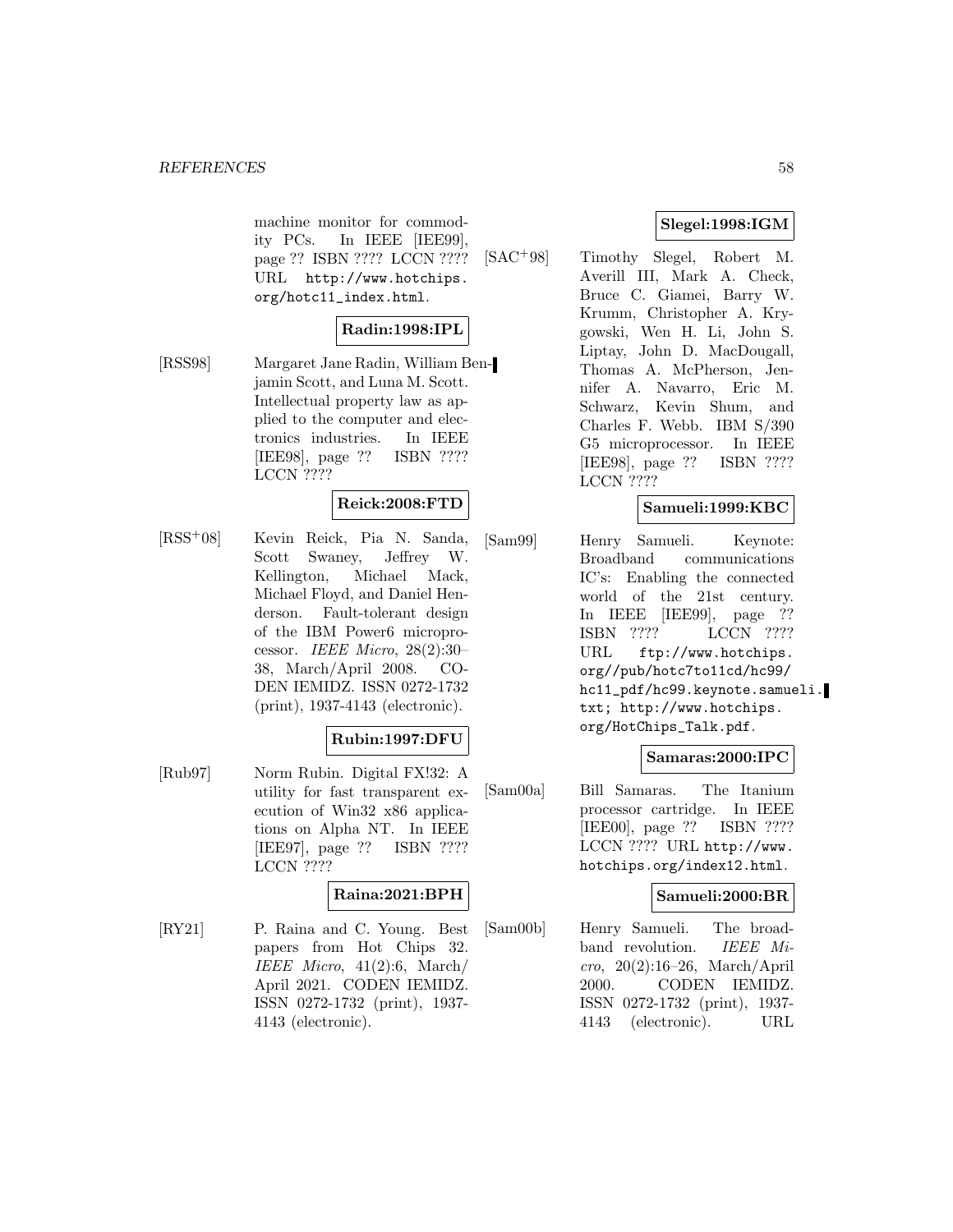http://dlib.computer.org/ mi/books/mi2000/pdf/m2016. pdf; http://www.computer. org/micro/mi2000/m2016abs. htm. Presented at Hot Chips 11 Conference, Stanford University, Stanford, California, August 15–17, 1999.

#### **Santhanam:1996:SCA**

[San96] Sribalan Santhanam. StrongArm 110: A 160MHz 32b 0.5W CMOS ARM processor. In IEEE [IEE96], pages 119–130. ISBN ???? LCCN ????

# **Suzuki:1998:VAE**

[SANK98] Kazumasa Suzuki, Tomohisa Arai, Kouhei Nadehara, and Ichiro Kuroda. V830R/AV: An embedded multimedia superscalar RISC processor. IEEE Micro, 18(2):36–47, March/ April 1998. CODEN IEMIDZ. ISSN 0272-1732 (print), 1937- 4143 (electronic). URL hf= 0?target=if(eq(query(%27% 3CFNO%3E+cont+m2036%27),0) ,1,ancestor(ARTICLE,query( %27%3CFNO%3E+cont+m2036%27) )); http://dlib.computer. org/dynaweb/mi/mi1998/@ebtlink; http://dlib.computer. org/mi/books/mi1998/pdf/m2036. pdf; http://www.computer. org/micro/mi1998/m2036abs. htm. Presented at Hot Chips IX, Stanford University, Stanford, California, August 24–26, 1997.

# **Savell:1998:EDA**

[Sav98] Tom Savell. The EMU10K1 digital audio processor. In IEEE [IEE98], page ?? ISBN ???? LCCN ????

### **Stephens:2017:ASV**

[SBB<sup>+</sup>17] Nigel Stephens, Stuart Biles, Matthias Boettcher, Jacob Eapen, Mbou Eyole, Giacomo Gabrielli, Matt Horsnell, Grigorios Magklis, Alejandro Martinez, Nathanael Premillieu, Alastair Reid, Alejandro Rico, and Paul Walker. The ARM scalable vector extension. IEEE Micro, 37(2):26– 39, March/April 2017. CO-DEN IEMIDZ. ISSN 0272- 1732 (print), 1937-4143 (electronic). URL https://www. computer.org/csdl/mags/mi/ 2017/02/mmi2017020026-abs. html.

# **Shum:2013:IZT**

[SBJ13] C. Kevin Shum, Fadi Busaba, and Christian Jacobi. IBM zEC12: The third-generation high-frequency mainframe microprocessor. IEEE Micro, 33 (2):38–47, March/April 2013. CODEN IEMIDZ. ISSN 0272- 1732 (print), 1937-4143 (electronic).

# **Storino:1999:MTB**

[SBKK99] Salvatore Storino, John M. Borkenhagen, Ronald N. Kalla, and Steven R. Kunkel. A multithreaded 64-bit PowerPC commercial RISC processor design. In IEEE [IEE99], page ?? ISBN ???? LCCN ???? URL http: //www.hotchips.org/hotc11\_ index.html.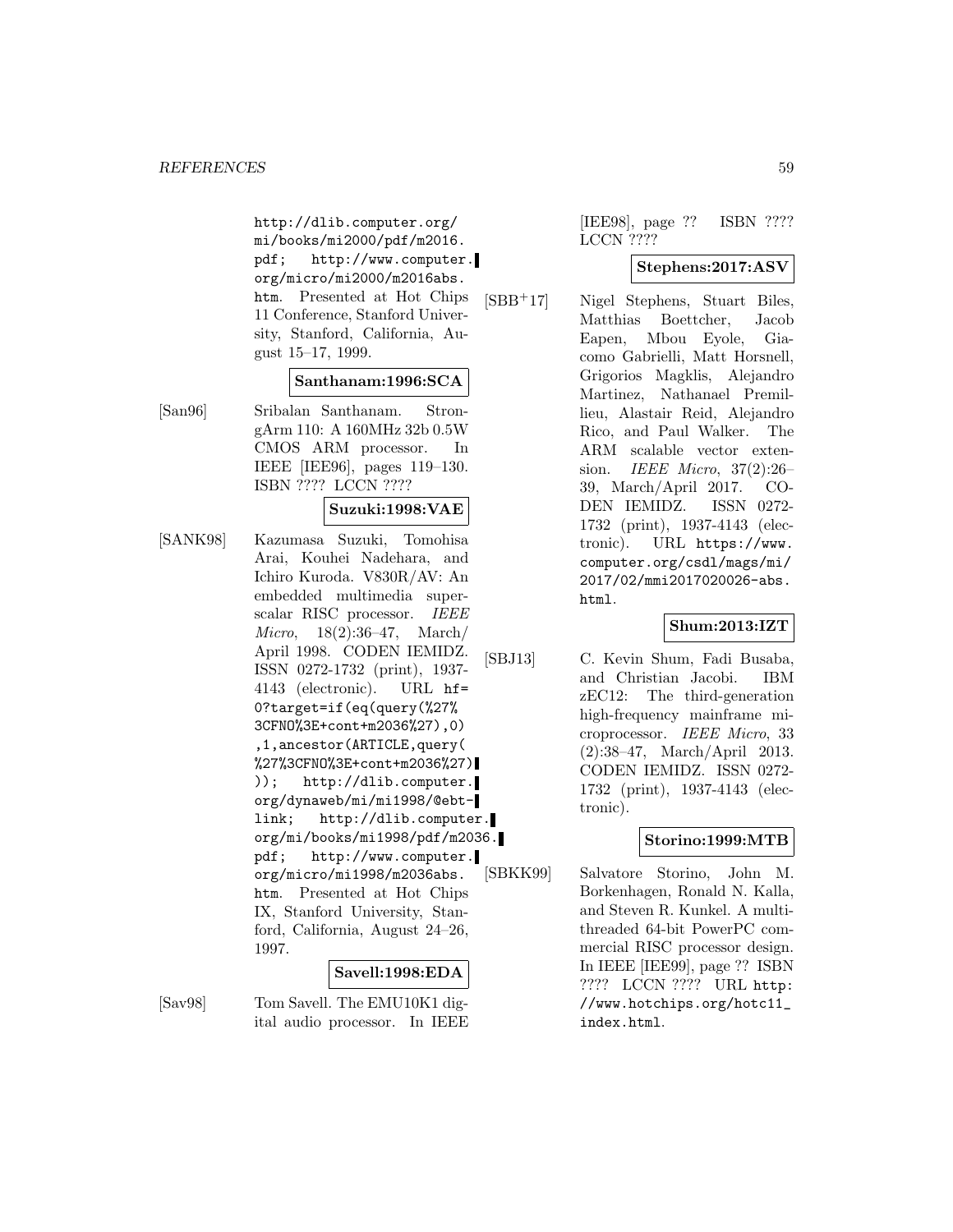# **Smith:1997:WOR**

[SBS97] S. Diane Smith, Allen J. Baum, and Alan Jay Smith. Welcome and opening remarks. In IEEE [IEE97], page ?? ISBN ???? LCCN ????

# **Stefan:2006:CFP**

[SBS<sup>+</sup>06] Gheorghe Stefan, Lazar Bivolarski, Anand Sheel, Bogdan Mitu, Tom Thomson, and Dan Tomescu. The CA1024: A fully programmable system-onchip for cost-effective HDTV media processing. Web document., 2006. URL http:// www.hotchips.org/archives/ hc18/2\_Mon/HC18.S5/HC18.S5T2. pdf.

# **Schmidt:1991:DSC**

- 
- [SC91] Ulrich Schmidt and Knut Caesar. Datawave — A single-chip multiprocessor for video applications. IEEE Micro,  $11(3):22-$ 25, 88–94, May/June 1991. CO-DEN IEMIDZ. ISSN 0272-1732 (print), 1937-4143 (electronic).

# **Segars:1999:EIA**

[Seg99] Simon Segars. Enabling innovation: The ARM9E synthesizable processor family. In IEEE [IEE99], page ?? ISBN ???? LCCN ???? URL http://www. hotchips.org/hotc11\_index. html.

#### **Sell:2018:XOX**

[Sel18] John Sell. The Xbox One X Scorpio Engine. IEEE Micro, 38(2):53–60, March/April 2018.

CODEN IEMIDZ. ISSN 0272- 1732 (print), 1937-4143 (electronic). URL https://www. computer.org/csdl/mags/mi/ 2018/02/mmi2018020053-abs. html.

# **Shreejith:2018:SNI**

[SF18] Shanker Shreejith and Suhaib A. Fahmy. Smart network interfaces for advanced automotive applications. IEEE Micro, 38 (2):72–80, March/April 2018. CODEN IEMIDZ. ISSN 0272- 1732 (print), 1937-4143 (electronic). URL https://www. computer.org/csdl/mags/mi/ 2018/02/mmi2018020072-abs. html.

# **Sodani:2016:KLS**

[SGC<sup>+</sup>16] Avinash Sodani, Roger Gramunt, Jesus Corbal, Ho-Seop Kim, Krishna Vinod, Sundaram Chinthamani, Steven Hutsell, Rajat Agarwal, and Yen-Chen Liu. Knights Landing: Secondgeneration Intel Xeon Phi product. IEEE Micro, 36(2):34– 46, March/April 2016. CO-DEN IEMIDZ. ISSN 0272- 1732 (print), 1937-4143 (electronic). URL http://www. computer.org/csdl/mags/mi/ 2016/02/mmi2016020034-abs. html.

# **Shah:2012:STD**

[SGG<sup>+</sup>12] Manish Shah, Robert Golla, Gregory Grohoski, Paul Jordan, Jama Barreh, Jeff Brooks, Mark Greenberg, Gideon Levinsky, Mark Luttrell, Christopher Olson, Zeid Samoail, Matt Smit-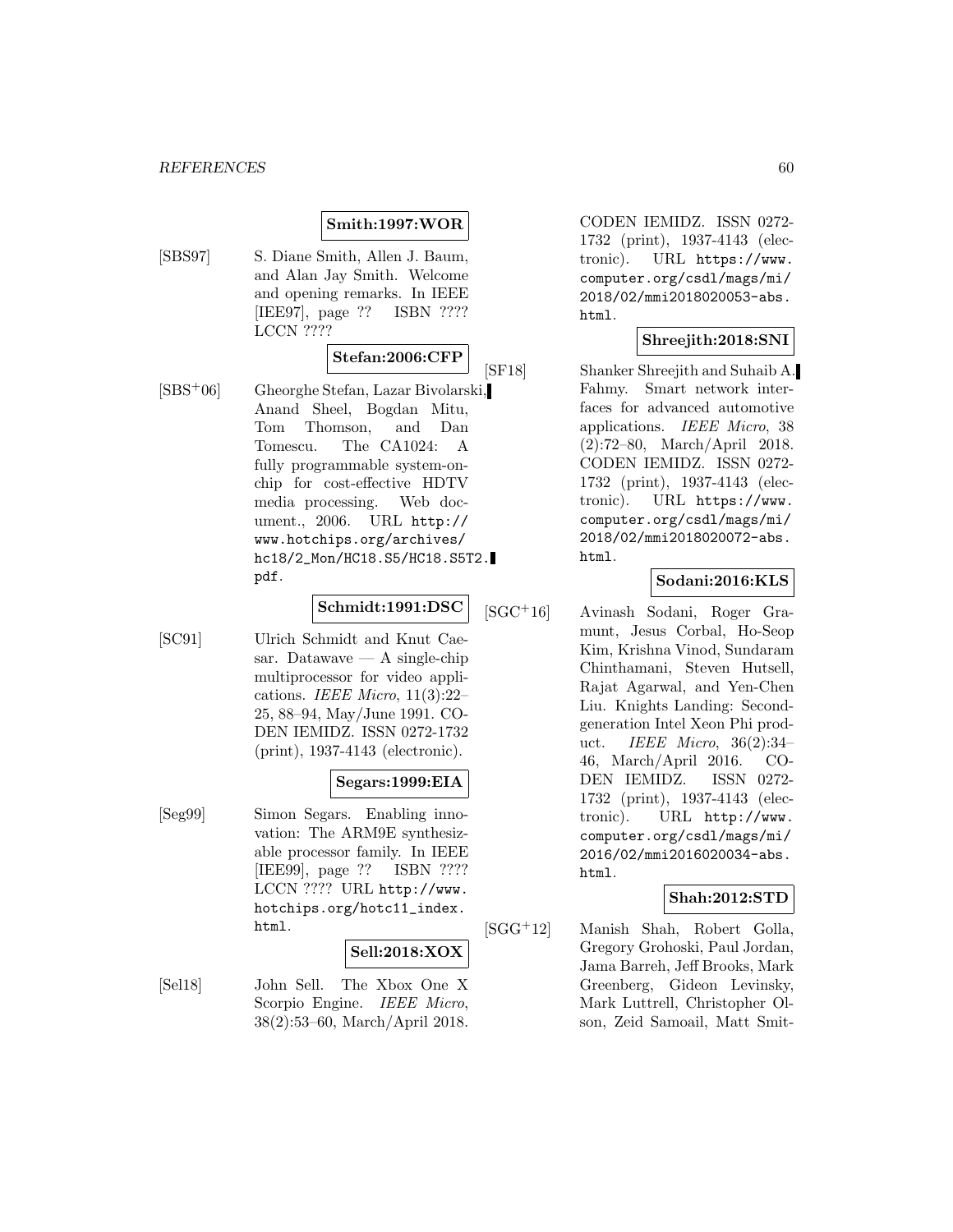#### *REFERENCES* 61

tle, and Tom Ziaja. Sparc T4: a dynamically threaded serveron-a-chip. IEEE Micro, 32(2): 8–19, March/April 2012. CO-DEN IEMIDZ. ISSN 0272-1732 (print), 1937-4143 (electronic).

#### **Shao:1996:MTJ**

[Sha96] Sami Shao. Morning tutorial: Java software secrets. In IEEE [IEE96], page ?? ISBN ???? LCCN ????

#### **Sharangpani:2000:IIP**

[Sha00a] Harsh Sharangpani. Intel Itanium processor core. In IEEE [IEE00], page ?? ISBN ???? LCCN ???? URL http://www. hotchips.org/index12.html.

#### **Sharangpani:2000:IPC**

[Sha00b] Harsh Sharangpani. The Itanium processor core. In IEEE [IEE00], page ?? ISBN ???? LCCN ???? URL http://www. hotchips.org/index12.html. Runner-up for best presentation award.

#### **Shen:1995:SHS**

[She95] G. W. Shen. SPARC64+: HAL's second generation 64-bit SPARC processor. In IEEE [IEE95], pages 75–86. ISBN ???? LCCN ????

# **Sheng:1999:SPCa**

[She99a] Sam Sheng. Signal processing in communications I: xDSL. In IEEE [IEE99], page ?? ISBN ???? LCCN ???? URL http: //www.hotchips.org/hotc11\_ index.html.

# **Sheng:1999:SPCb**

[She99b] Sam Sheng. Signal processing in communications II: CDMA. In IEEE [IEE99], page ?? ISBN ???? LCCN ???? URL http: //www.hotchips.org/hotc11\_ index.html.

# **Shimizu:1998:MDS**

[Shi98] Toru Shimizu. M32Rx/D — A single chip microcontroller with A high capacity 4MB internal DRAM. In IEEE [IEE98], page ?? ISBN ???? LCCN ????

#### **Saito:1995:MSR**

[SHMS95] K. Saito, M. Hashimoto, K. Matsubara, and H. Sawamoto. A 150 MHz superscalar RISC processor with pseudo vector processing feature. In IEEE [IEE95], pages 197–206. ISBN ???? LCCN ????

#### **Sheafor:2000:MCV**

[SL00] Steve Sheafor and Cindy Lindsay. Making connections: Vitesse Network processors (Sitera's PRISM IQ2000 NPU family): Optimizing architecture for bandwidth and flexibility. In IEEE [IEE00], page ?? ISBN ???? LCCN ???? URL http:/ /www.hotchips.org/index12. html.

#### **Slaton:1997:SSP**

[Sla97] Jeff Slaton. The StrongARM SA-1100: A portable communications microprocessor. In IEEE [IEE97], page ?? ISBN ???? LCCN ????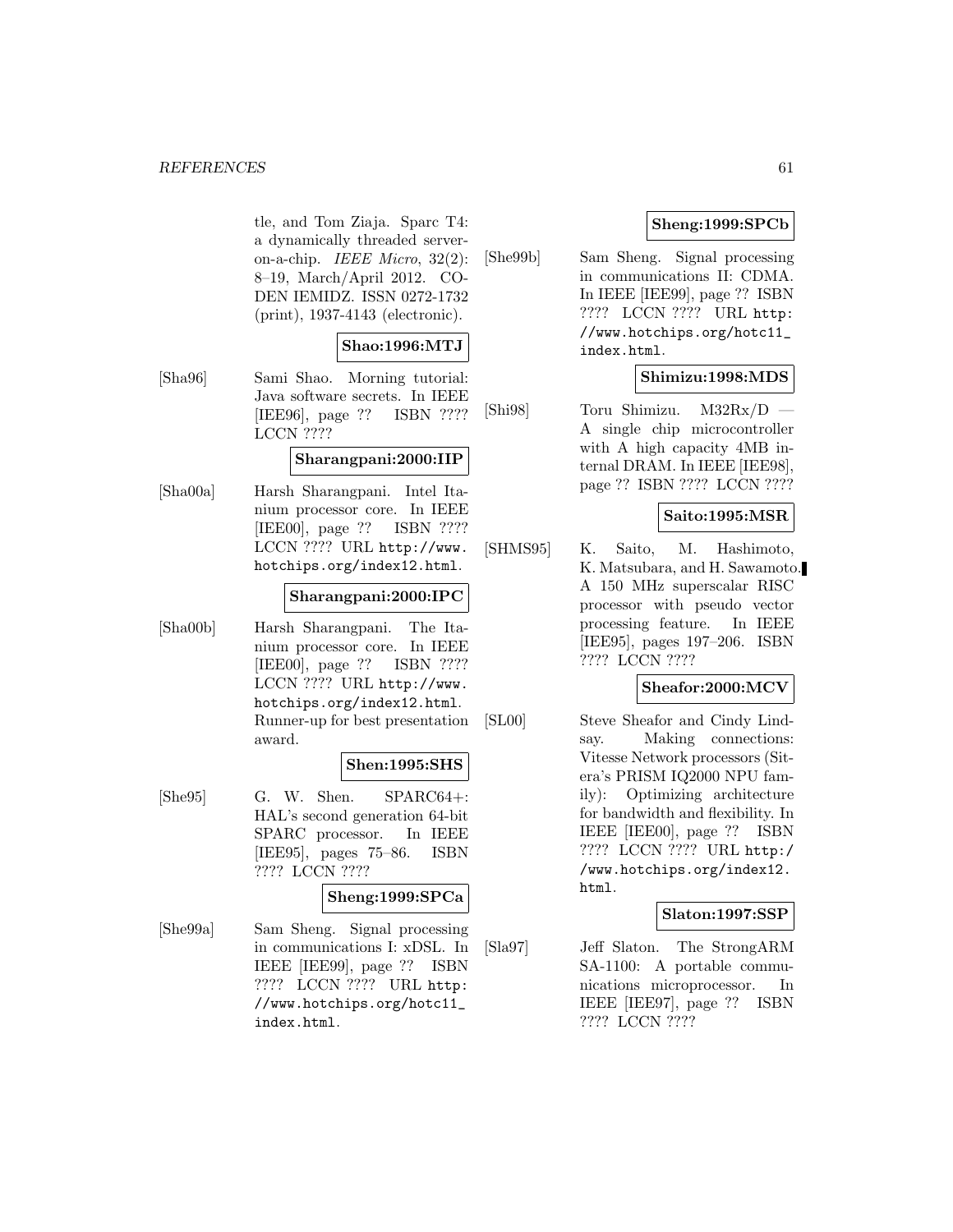### **Slavenburg:1999:THS**

[SLR<sup>+</sup>99] Gerrit Slavenburg, Luis Lucas, Thorwald Rabeler, Naeem Maan, Chang-Ming Yang Hani Salloum, Farah Jubran, Mohammed I. Yousuf, Babu Kandimalla, and Muhammad Hafeez. TM-1300 high-speed, low-cost, enhanced PCI, VLIW media processor. In IEEE [IEE99], page ?? ISBN ???? LCCN ???? URL http://www. hotchips.org/hotc11\_index. html.

#### **Sachs:1991:DIT**

[SMHB91] Howard G. Sachs, Harlan McGhan, Lee F. Hanson, and Nathan A. Brookwood. Design and implementation trade-offs in the Clipper C400 architecture. IEEE Micro, 11(3):18–21, 74–80, May/June 1991. CO-DEN IEMIDZ. ISSN 0272-1732 (print), 1937-4143 (electronic).

#### **Sell:2014:XOS**

[SO14] John Sell and Patrick O'Connor. The Xbox One system on a chip and Kinect sensor. IEEE Micro, 34(2):44–53, March/April 2014. CODEN IEMIDZ. ISSN 0272- 1732.

#### **Selvaggi:2009:BMP**

[SP09] Richard Selvaggi and Larry Pearlstein. Broadcom mediaDSP: A platform for building programmable multicore video processors. IEEE Micro, 29(2): 30–45, March/April 2009. CO-DEN IEMIDZ. ISSN 0272-1732 (print), 1937-4143 (electronic).

#### **Slavenburg:1996:TTP**

[SRD96] Gerrit A. Slavenburg, Selliah Rathnam, and Henk Dijkstra. The Trimedia TM-1 PCI VLIW mediaprocessor. In IEEE [IEE96], pages 171–178. ISBN ???? LCCN ????

# **Sell:2006:GEI**

[SS06] John Sell and Alan Jay Smith. Guest Editors' introduction: Hot Chips 17. IEEE Micro, 26 (2):8–9, March/April 2006. CO-DEN IEMIDZ. ISSN 0272-1732 (print), 1937-4143 (electronic).

#### **Scherer:2022:SIH**

[SS22] Alisa Scherer and Guri Sohi. Special issue on Hot Chips 33. IEEE Micro,  $42(3):6$ , May/ June 2022. CODEN IEMIDZ. ISSN 0272-1732 (print), 1937- 4143 (electronic).

# **Suggs:2020:AZP**

[SSB20] D. Suggs, M. Subramony, and D. Bouvier. The AMD Zen 2 processor. IEEE Micro, 40(2): 45–52, March/April 2020. CO-DEN IEMIDZ. ISSN 0272-1732 (print), 1937-4143 (electronic).

# **Sugumar:2021:MTN**

[SSR21] R. Sugumar, M. Shah, and R. Ramirez. Marvell ThunderX3: Next-generation Armbased server processor. IEEE Micro, 41(2):15–21, March/ April 2021. CODEN IEMIDZ. ISSN 0272-1732 (print), 1937- 4143 (electronic).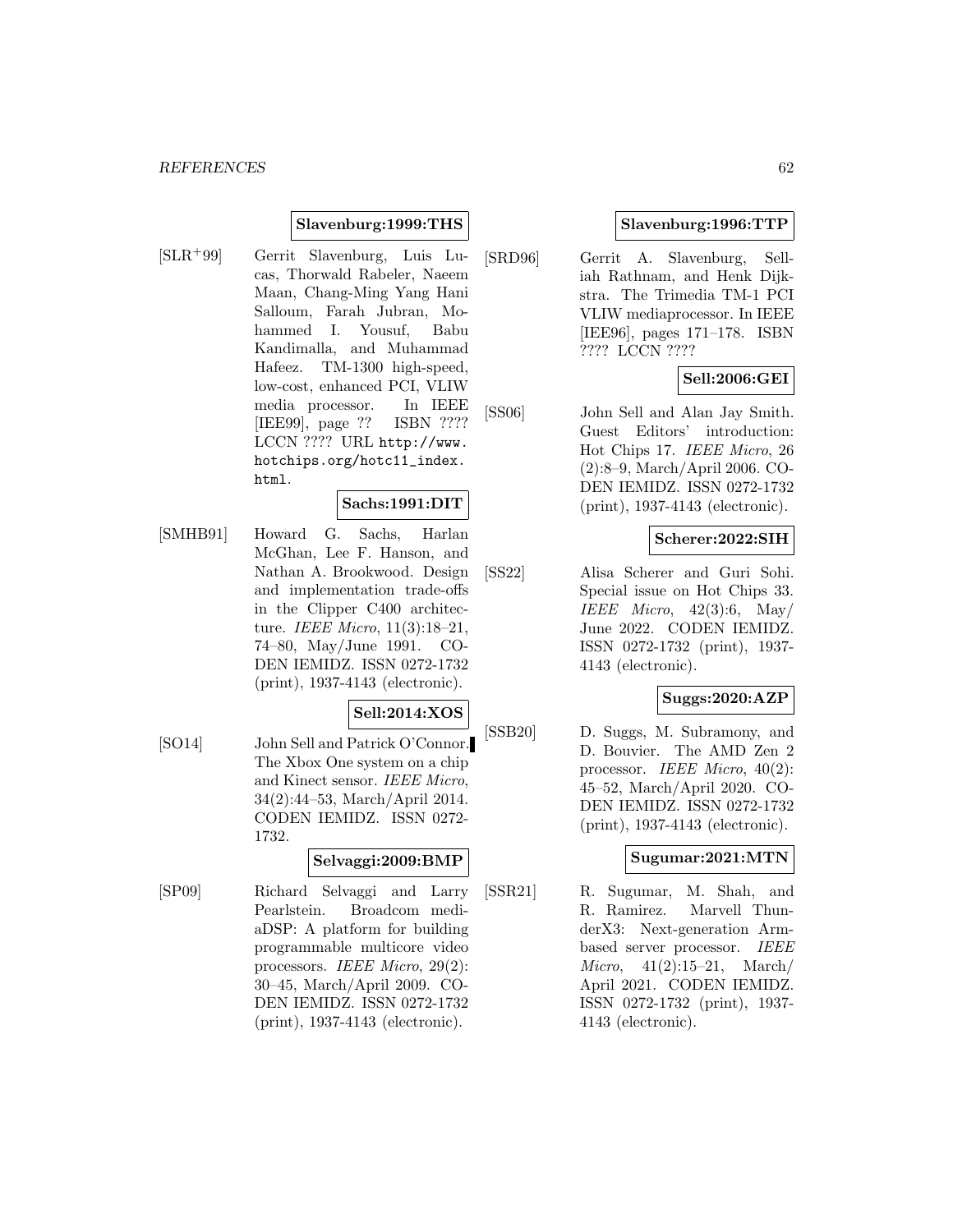### **Stewart:1990:FAHa**

[Ste90a] Bob Stewart, editor. First Annual Hot Chips Symposium, Part 1, volume  $10(1)$  of IEEE Micro. IEEE Computer Society Press, 1109 Spring Street, Suite 300, Silver Spring, MD 20910, USA, February 1990. CO-DEN IEMIDZ. ISSN 0272-1732 (print), 1937-4143 (electronic).

# **Stewart:1990:FAHb**

[Ste90b] Bob Stewart, editor. First Annual Hot Chips Symposium, Part 2, volume  $10(3)$  of IEEE Micro. IEEE Computer Society Press, 1109 Spring Street, Suite 300, Silver Spring, MD 20910, USA, June 1990. CO-DEN IEMIDZ. ISSN 0272-1732 (print), 1937-4143 (electronic).

#### **Stearns:1995:SSC**

[Ste95] C. Stearns. S3 single chip MPEG-1 audio/video decoder. In IEEE [IEE95], pages 111– 120. ISBN ???? LCCN ????

# **Stern:2011:SSR**

[Ste11] Richard H. Stern. Standardization skullduggery revisited. IEEE Micro, 31(2):96– 99, March/April 2011. CO-DEN IEMIDZ. ISSN 0272-1732 (print), 1937-4143 (electronic).

#### **Stiles:2019:HSB**

[Sti19] D. Stiles. The hardware security behind Azure Sphere. IEEE Micro, 39(2):20–28, March/April 2019. CODEN IEMIDZ. ISSN 0272-1732 (print), 1937-4143 (electronic).

# **Sadasivam:2017:IPP**

[STKS17] Satish Kumar Sadasivam, Brian W. Thompto, Ron Kalla, and William J. Starke. IBM Power9 processor architecture. IEEE Micro, 37(2):40– 51, March/April 2017. CO-DEN IEMIDZ. ISSN 0272- 1732 (print), 1937-4143 (electronic). URL https://www. computer.org/csdl/mags/mi/ 2017/02/mmi2017020040-abs. html.

#### **Starke:2021:IPP**

[STSM21] W. J. Starke, B. W. Thompto, J. A. Stuecheli, and J. E. Moreira. IBM's POWER10 processor. IEEE Micro,  $41(2):7$ 14, March/April 2021. CO-DEN IEMIDZ. ISSN 0272-1732 (print), 1937-4143 (electronic).

# **Steffen:2001:TQC**

[SVC01] Matthias Steffen, Lieven M. K. Vandersypen, and Isaac L. Chuang. Toward quantum computation: A five-qubit quantum processor. IEEE Micro, 21(2):24–34, March/April 2001. CODEN IEMIDZ. ISSN 0272-1732 (print), 1937- 4143 (electronic). URL http://dlib.computer.org/ mi/books/mi2001/pdf/m2024. pdf; http://www.computer. org/micro/mi2001/m2024abs. htm. Presented at Hot Chips 12 Conference, Stanford University, Stanford, California, August 13–15, 2000.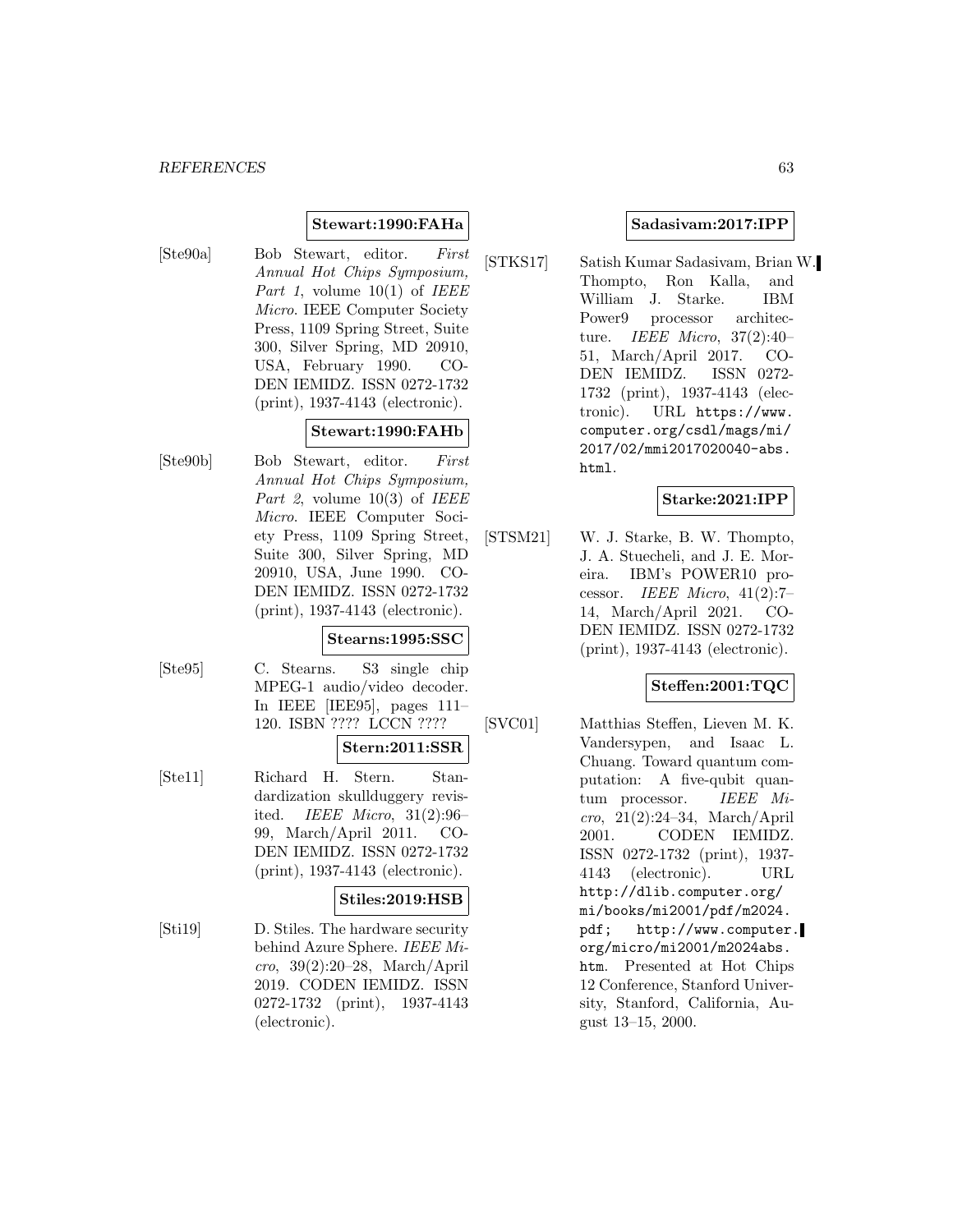#### **Tirumalai:1996:PCU**

[TGK<sup>+</sup>96] Partha Tirumalai, Vinod Grover, Xiangyun Kong, Michael Lai, Jian-Zhong Wang, Kurt Goebel, Chris Aoki, Peter Damron, and Krishna Subramanian. A parallelizing compiler for Ultra-SPARC systems. In IEEE [IEE96], pages 67–74. ISBN ???? LCCN ????

# **Thakkar:1999:ISS**

[Tha99] Shreekant (Ticky) Thakkar. The Internet Streaming SIMD extensions. In IEEE [IEE99], page ?? ISBN ???? LCCN ???? URL http://www.hotchips. org/hotc11\_index.html.

#### **Talla:2004:APD**

[THT<sup>+</sup>04] Deepu Talla, Ching-Yu Hung, Raj Talluri, Frank Brill, David Smith, David Brier, Bruce Xiong, and Derek Huynh. Anatomy of a portable digital mediaprocessor. IEEE Micro, 24(2):32–39, March/ April 2004. CODEN IEMIDZ. ISSN 0272-1732 (print), 1937- 4143 (electronic). URL http: //csdl.computer.org/comp/ mags/mi/2004/02/m2032abs. htm; http://csdl.computer. TO96al org/dl/mags/mi/2004/02/m2032. htm; http://csdl.computer. org/dl/mags/mi/2004/02/m2032. pdf.

#### **Taylor:2002:RMC**

[TKM<sup>+</sup>02] Michael Bedford Taylor, Jason Kim, Jason Miller, David Wentzlaff, Fae Ghodrat, Ben Greenwald, Henry Hoffman, Paul

Johnson, Jae-Wook Lee, Walter Lee, Albert Ma, Arvind Saraf, Mark Seneski, Nathan Shnidman, Volker Strumpen, Matt Frank, Saman Amarasinghe, and Anant Agarwal. The Raw microprocessor: A computational fabric for software circuits and generalpurpose programs. IEEE Micro, 22(2):25–35, March/ April 2002. CODEN IEMIDZ. ISSN 0272-1732 (print), 1937- 4143 (electronic). URL http://dlib.computer.org/ mi/books/mi2002/pdf/m2025. pdf; http://www.computer. org/micro/mi2002/m2025abs. htm.

#### **Tamaki:1999:RPS**

[TKS<sup>+</sup>99] Y. Tamaki, T. Kurihara, K. Shimada, E. Kamada, and T. Shimizu. A RISC processor for SR8000: Accelerating large scale scientific computing with SMP. In IEEE [IEE99], page ?? ISBN ???? LCCN ???? URL http://www.hotchips. org/hotc11\_index.html.

#### **Tremblay:1996:UFI**

Marc Tremblay and J. Michael O'Connor. UltraSparc I: A four-issue processor supporting multimedia: Combining on-chip multimedia instructions with a high-performance, four-issue architecture. IEEE Micro, 16(2): 42–50, March/April 1996. CO-DEN IEMIDZ. ISSN 0272-1732 (print), 1937-4143 (electronic). Presented at Hot Chips VII,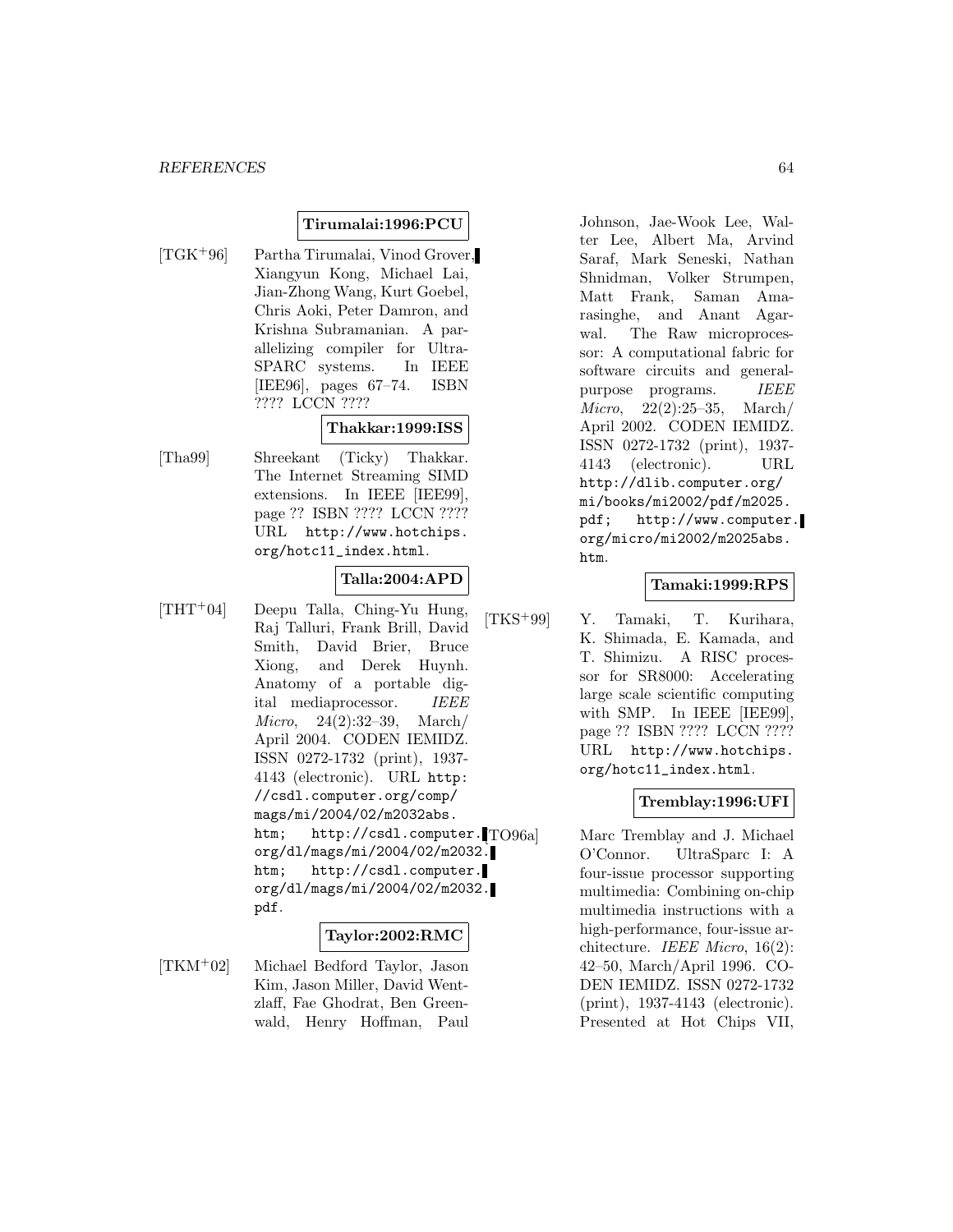Stanford University, Stanford, California, August 1995.

#### **Tremblay:1996:PHI**

[TO96b] Marc Tremblay and Michael O'Connor. PicoJava: A hardware implementation of the Java Virtual Machine. In IEEE [IEE96], pages 131–144. ISBN ???? LCCN ????

# **Tabatabaei:2010:SMO**

[TP10] Sassan Tabatabaei and Aaron Partridge. Silicon MEMS oscillators for high-speed digital systems. IEEE Micro, 30(2): 80–89, March/April 2010. CO-DEN IEMIDZ. ISSN 0272-1732 (print), 1937-4143 (electronic).

#### **Tremblay:1995:UBS**

[Tre95] U. Tremblay. UltraSPARC-I: A 64-bit superscalar processor with multimedia support. In IEEE [IEE95], pages 207–216. ISBN ???? LCCN ????

#### **Trevett:1996:PGD**

[Tre96] Neil Trevett. Permedia and GLINT Delta: New generation silicon for 3D graphics. In IEEE [IEE96], pages 275–288. ISBN ???? LCCN ????

#### **Trevett:1997:GGG**

[Tre97] Neil Trevett. Glint Gamma: A 3D geometry and lighting processor for the PC. In IEEE [IEE97], page ?? ISBN ???? LCCN ????

#### **Trevett:1998:PTG**

[Tre98] Neil Trevett. PERMEDIA 3 A third generation graphics con-

troller for the PC mainstream and DirectX. In IEEE [IEE98], page ?? ISBN ???? LCCN ???? The presentation arrived too late to be included on the Hot Chips 10 CD-ROM.

#### **Tremblay:1999:MAN**

[Tre99] Marc Tremblay. MAJC: An architecture for the new millennium. In IEEE [IEE99], page ?? ISBN ???? LCCN ???? URL http://www.hotchips. org/hotc11\_index.html.

#### **Truong:1997:VAT**

[Tru97] Loc Truong. The VelociTI architecture of the TMS320C6xxx. In IEEE [IEE97], page ?? ISBN ???? LCCN ????

#### **Takeo:2006:USH**

[TSI06] Akihiko Takeo, Kazuhito Shimomura, and Jun Itoh. The ultra small HDD for the mobile applications. Web document., 2006. URL http:// www.hotchips.org/archives/ hc18/2\_Mon/HC18.S3/HC18.S3T2. pdf.

#### **Talpes:2020:CST**

[TSV<sup>+</sup>20] E. Talpes, D. D. Sarma, G. Venkataramanan, P. Bannon, B. McGee, B. Floering, A. Jalote, C. Hsiong, S. Arora, A. Gorti, and G. S. Sachdev. Compute solution for Tesla's full self-driving computer. IEEE Micro, 40(2):25–35, March/ April 2020. CODEN IEMIDZ. ISSN 0272-1732 (print), 1937- 4143 (electronic).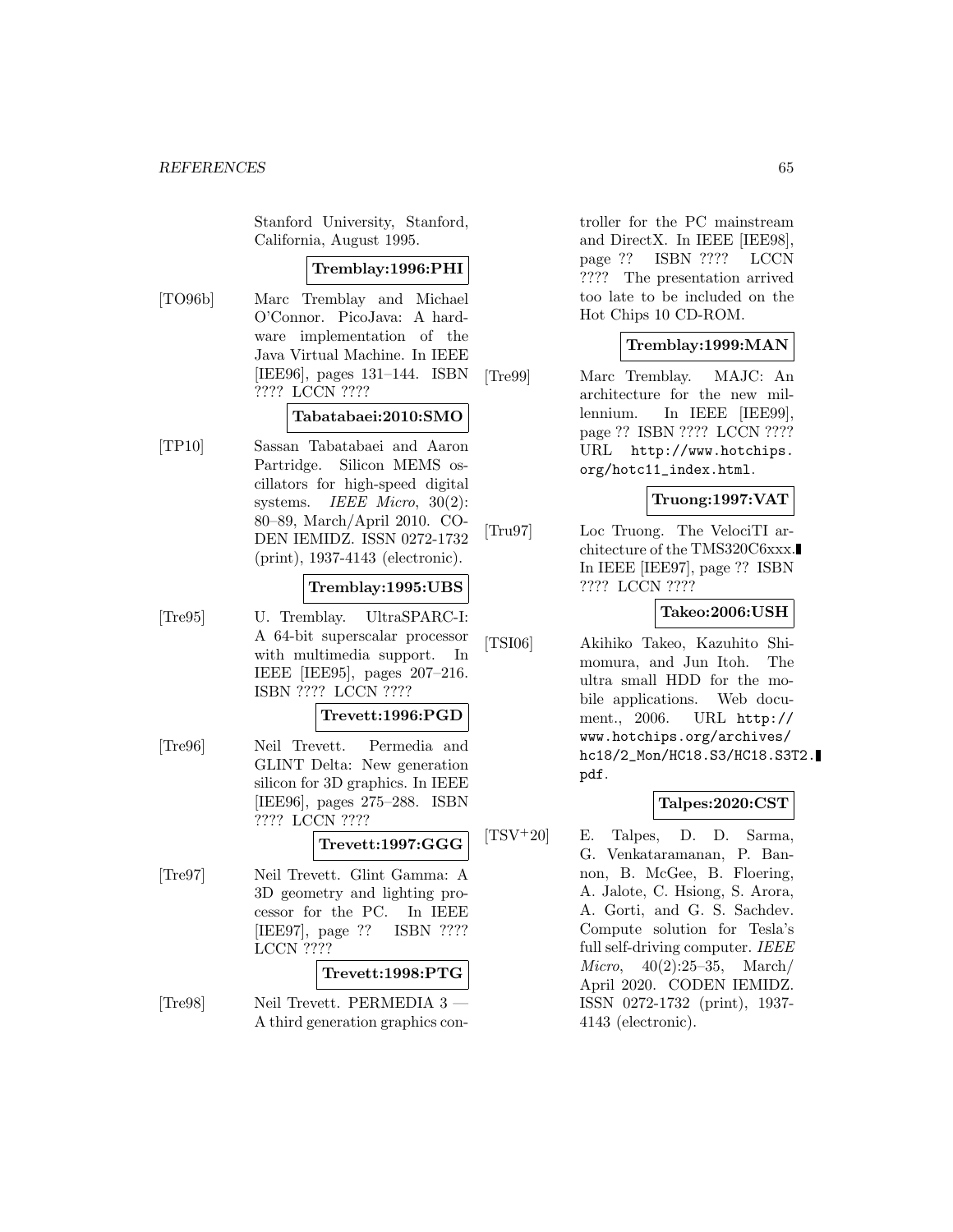#### **Tremaine:2001:PIM**

[TSW<sup>+</sup>01] R. Brett Tremaine, T. Basil Smith, Mike Wazlowski, David Har, Kwok-Ken Mak, and Sujith Arramreddy. Pinnacle: IBM MXT in a memory controller chip. IEEE Micro, 21(2):56–68, March/ April 2001. CODEN IEMIDZ. ISSN 0272-1732 (print), 1937- 4143 (electronic). URL http://dlib.computer.org/ mi/books/mi2001/pdf/m2056. pdf; http://www.computer. org/micro/mi2001/m2056abs. htm. Presented at Hot Chips 12 Conference, Stanford University, Stanford, California, August 13–15, 2000.

# **Thekkath:1999:AEE**

[TUHwH99] Radhika Thekkath, Mike Uhler, Chandlee Harrell, and Ying wai Ho. An architecture extension for efficient geometry processing. In IEEE [IEE99], page ?? ISBN ???? LCCN ???? URL http://www.hotchips. org/hotc11\_index.html.

#### **Varhol:1994:WAH**

[Var94] Peter Varhol. What's Ahead In Hot Chips. Datamation, 40(22): 73–??, November 15, 1994. CO-DEN DTMNAT. ISSN 0011- 6963.

#### **Vasiljevic:2021:CSS**

[VBC<sup>+</sup>21] J. Vasiljevic, L. Bajic, D. Capalija, S. Sokorac, D. Ignjatovic, L. Bajic, M. Trajkovic, I. Hamer, I. Matosevic, A. Cejkov, U. Aydonat, T. Zhou,

S. Z. Gilani, A. Paiva, J. Chu, D. Maksimovic, S. A. Chin, Z. Moudallal, A. Rakhmati, S. Nijjar, A. Bhullar, B. Drazic, C. Lee, J. Sun, K. M. Kwong, J. Connolly, M. Dooley, H. Farooq, J. Y. T. Chen, M. Walker, K. Dabiri, K. Mabee, R. S. Lal, N. Rajatheva, R. Retnamma, S. Karodi, D. Rosen, E. Munoz, A. Lewycky, A. Knezevic, R. Kim, A. Rui, A. Drouillard, and D. Thompson. Compute substrate for Software 2.0. IEEE Micro, 41(2):50– 55, March/April 2021. CO-DEN IEMIDZ. ISSN 0272-1732 (print), 1937-4143 (electronic).

#### **vandeWaerdt:2006:PDW**

[vdWAB<sup>+</sup>06] Jan-Willem van de Waerdt, James Akiyama, Bob Brummer, Bill Curtis, Eugene Shteyn, Glen Stone, and Q. Yamada. Panel discussion: Who owns the living room? Web document., 2006. URL http:// www.hotchips.org/archives/ hc18/2\_Mon/HC18.Panel/HC18. Panel.dell.pdf; http:// www.hotchips.org/archives/ hc18/2\_Mon/HC18.Panel/HC18. Panel.intel.pdf; http:// www.hotchips.org/archives/ hc18/2\_Mon/HC18.Panel/HC18. Panel.microsoft.pdf; http: //www.hotchips.org/archives/ hc18/2\_Mon/HC18.Panel/HC18. Panel.Q@KIT.pdf; http:// www.hotchips.org/archives/ hc18/2\_Mon/HC18.Panel/HC18. Panel.samsung.pdf; http:// www.hotchips.org/archives/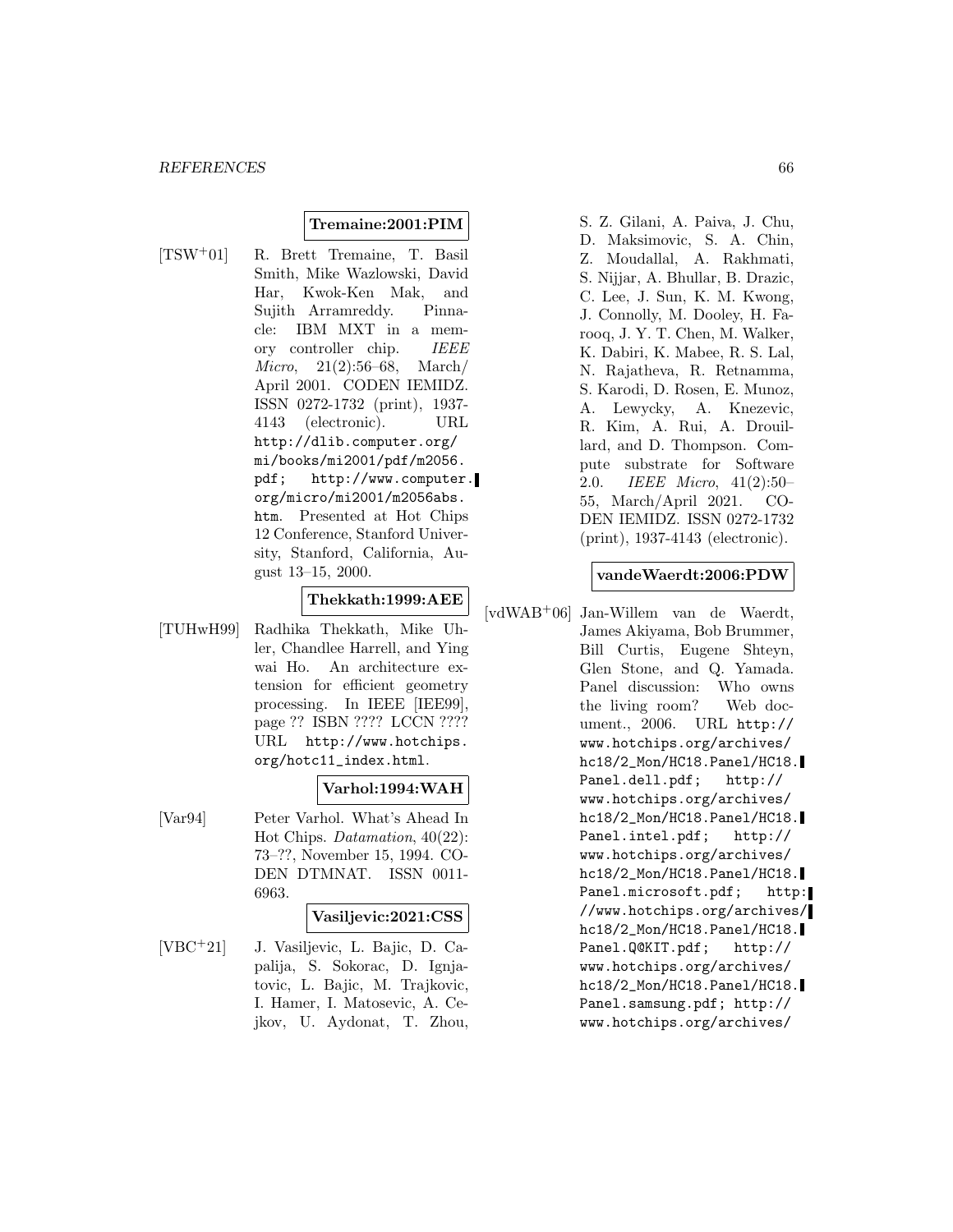hc18/2\_Mon/HC18.Panel/HC18. Panel.sony.pdf.

#### **vanEijndhoven:1998:NMI**

[vES98] J. T. J. van Eijndhoven and F. W. Sijstermans. Novel multimedia instruction capabilities in VLIW media processors. In IEEE [IEE98], page ?? ISBN ???? LCCN ????

# **Vinge:2007:KTN**

[Vin07] Vernor Vinge. Keynote I: True names and rainbows end. Web document., July/August 2007. URL http://www-rohan.sdsu.edu/ faculty/vinge/hotchips/index. htm.

#### **Vissers:1999:VAA**

[Vis99] Kees A. Vissers. Video algorithms and architectures. In IEEE [IEE99], page ?? ISBN ???? LCCN ???? URL http: //www.hotchips.org/hotc11\_ index.html.

### **Viterbi:2000:KAE**

[Vit00] Andrew J. Viterbi. Keynote address: Enabling the next generation of wireless devices. In IEEE [IEE00], page ?? ISBN ???? LCCN ???? URL http:/ /www.hotchips.org/index12. html.

#### **Volos:2017:FCS**

[VJFG17] Stavros Volos, Djordje Jevdjic, Babak Falsafi, and Boris Grot. Fat caches for scaleout servers. IEEE Micro, 37 (2):90–103, March/April 2017.

CODEN IEMIDZ. ISSN 0272- 1732 (print), 1937-4143 (electronic). URL https://www. computer.org/csdl/mags/mi/ 2017/02/mmi2017020090-abs. html.

# **Wade:2020:TCT**

[WAA<sup>+</sup>20] M. Wade, E. Anderson, S. Ardalan, P. Bhargava, S. Buchbinder, M. L.Davenport, J. Fini, H. Lu, C. Li, R. Meade, C. Ramamurthy, M. Rust, F. Sedgwick, V. Stojanovic, D. Van Orden, C. Zhang, C. Sun, S. Y. Shumarayev, C. O'Keeffe, T. T. Hoang, D. Kehlet, R. V. Mahajan, M. T. Guzy, A. Chan, and T. Tran. TeraPHY: A chiplet technology for low-power, highbandwidth in-package optical I/O. IEEE Micro, 40(2):63– 71, March/April 2020. CO-DEN IEMIDZ. ISSN 0272-1732 (print), 1937-4143 (electronic).

#### **Warneke:2000:PSD**

[WAP00] Brett Warneke, Bryan Atwood, and Kristofer S. J. Pister. Preliminary smart dust mote. In IEEE [IEE00], page ?? ISBN ???? LCCN ???? URL http:/ /www.hotchips.org/index12. html.

### **Warton:1997:PSI**

[War97] John Warton. Panel session: If I were defining 'Merced'. In IEEE [IEE97], page ?? ISBN ???? LCCN ????

#### **Wang:1995:DMP**

[WBC<sup>+</sup>95] Karl Wang, Chris Bryant, Mike Carlson, Tom Elmer,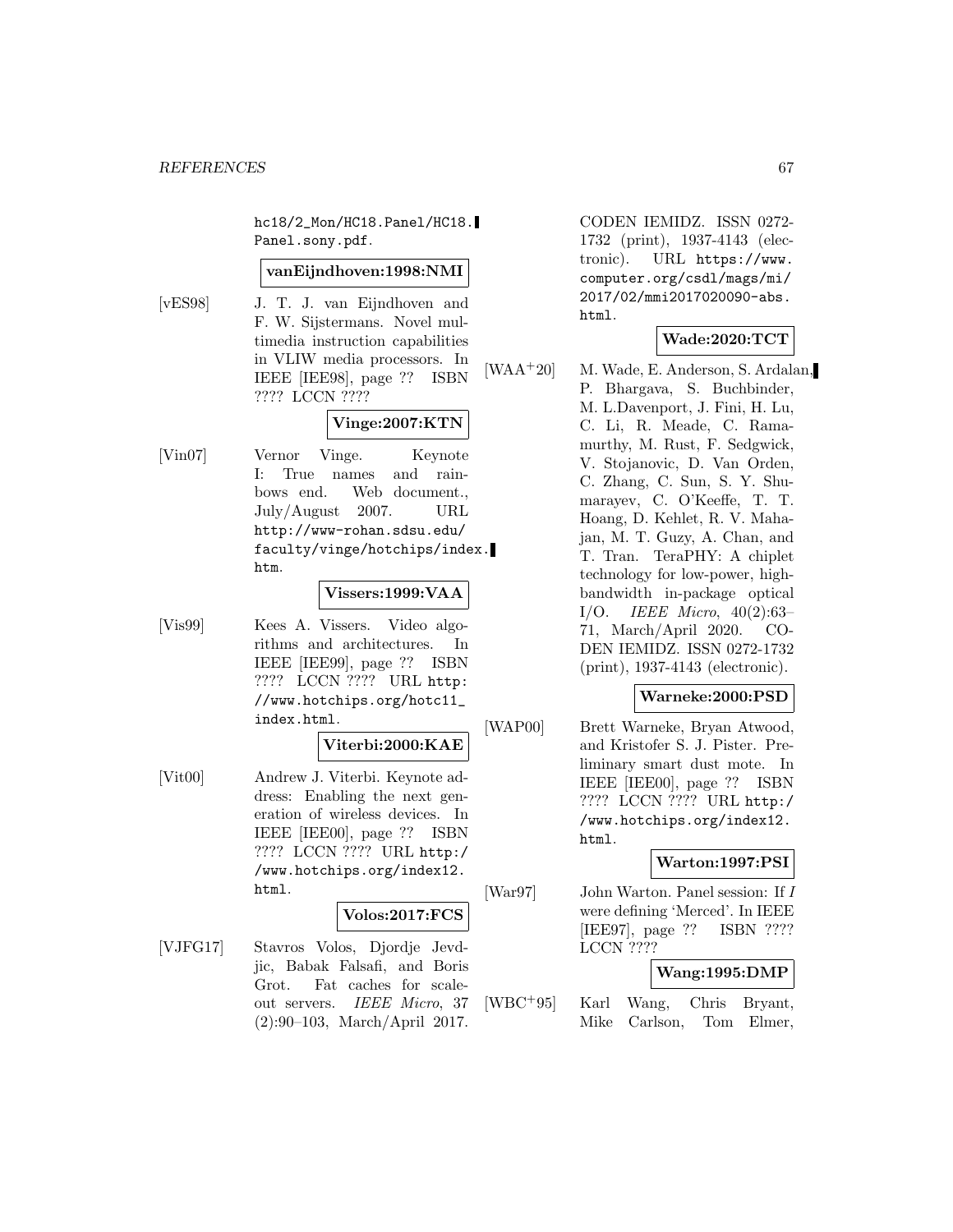Adrian Harris, Michael Garcia, C. S. Hui, C. K. Leung, Brian Reynolds, Raymond Tang, Laura Weber, Jim Wenzel, Glen Wilson, and Mike Becker. Designing the MPC105 PCI bridge/memory controller. IEEE Micro, 15(2): 44–49, March/April 1995. CO-DEN IEMIDZ. ISSN 0272-1732 (print), 1937-4143 (electronic). Presented at Hot Chips VI, Stanford University, CA, August 14–16, 1994.

#### **Wharton:1996:EPS**

[WBC<sup>+</sup>96] John Wharton, John Banning, Brian Case, David S. Hardin, Martin Hopkins, John Novitsky, and Marc Tremblay. Evening panel session, Lagunita Court: Software or silicon: What's the best route to Java? In IEEE [IEE96], pages 145–146. ISBN ???? LCCN ????

### **Wawrzynek:2003:GEI**

[WD03] John Wawrzynek and Keith Diefendorff. Guest Editors' introduction: Hot Chips 14 innovation in the face of uncertain economics. IEEE Micro, 23(2):8–11, March/April 2003. CODEN IEMIDZ. ISSN 0272-1732 (print), 1937- 4143 (electronic). URL http://dlib.computer.org/ mi/books/mi2003/pdf/m2008. pdf.

#### **Webb:2008:IZN**

[Web08] Charles F. Webb. IBM z10: The next-generation mainframe

microprocessor. IEEE Micro, 28(2):19–29, March/April 2008. CODEN IEMIDZ. ISSN 0272- 1732 (print), 1937-4143 (electronic).

# **Weiser:1996:TCP**

[Wei96] Uri Weiser. Trade-off considerations and performance of Intel's MMX technology. In IEEE [IEE96], pages 147–156. ISBN ???? LCCN ????

# **Wei:2000:SSS**

[Wei00] James Y. Wei. A synchronous serial  $64 \times 64$  self routing crossbar chip for multi-terabit switch fabrics. In IEEE [IEE00], page ?? ISBN ???? LCCN ???? URL http://www.hotchips. org/index12.html. Check: was this Hot Chips 11 (1999) or 12 (2000): Web site is confused??

#### **Wharton:1998:SPC**

[Wha98] John Wharton. Session 6 panel: Confronting the Microsoft challenge. In IEEE [IEE98], page ?? ISBN ???? LCCN ????

#### **Wittenbrink:2011:FGG**

[WKP11] Craig M. Wittenbrink, Emmett Kilgariff, and Arjun Prabhu. Fermi GF100 GPU architecture. IEEE Micro, 31(2):50– 59, March/April 2011. CO-DEN IEMIDZ. ISSN 0272-1732 (print), 1937-4143 (electronic).

#### **Watts:2009:VPB**

[WMSH09] Lloyd Watts, Dana Massie, Allen Sansano, and Jim Huey.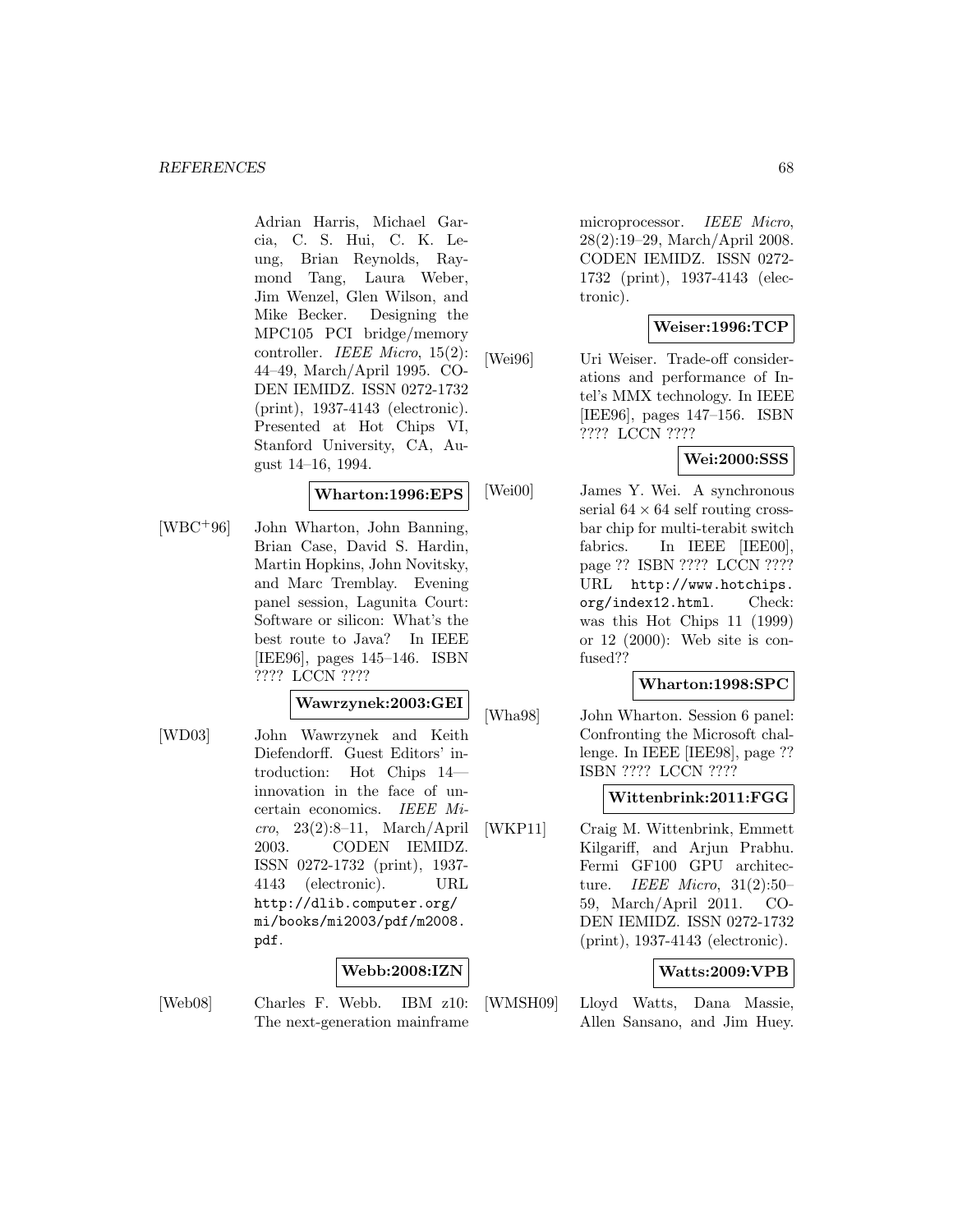Voice processors based on the human hearing system. IEEE Micro, 29(2):54–63, March/ April 2009. CODEN IEMIDZ. ISSN 0272-1732 (print), 1937- 4143 (electronic).

# **Wong:2003:MTC**

[Won03] Alfred K. Wong. Microlithography: Trends, challenges, solutions, and their impact on design. IEEE Micro,  $23(2):12-$ 21, March/April 2003. CO-DEN IEMIDZ. ISSN 0272-1732 (print), 1937-4143 (electronic). URL http://dlib.computer. org/mi/books/mi2003/pdf/m2012. pdf; http://www.computer. org/micro/mi2003/m2012abs. htm.

### **Winterbottom:1997:DIV**

[WP97] Phil Winterbottom and Rob Pike. The design of the Inferno virtual machine. In IEEE [IEE97], page ?? ISBN ???? LCCN ????

# **Yeager:1996:MRS**

[Yea96] Kenneth C. Yeager. The MIPS R10000 superscalar microprocessor: Emphasizing concurrency and latency-hiding techniques to efficiently run large, real-world applications. IEEE Micro, 16(2):28–40, March/ April 1996. CODEN IEMIDZ. ISSN 0272-1732 (print), 1937- 4143 (electronic). Presented at Hot Chips VII, Stanford University, Stanford, California, August 1995.

# **Yeh:2006:LPH**

[Yeh06] Tse-Yu Yeh. The lowpower high-performance architecture of the PWRficient processor family. Web document., 2006. URL http:// www.hotchips.org/archives/ hc18/2\_Mon/HC18.S2/HC18.S2T1. pdf.

# **Yoshida:2015:SXF**

[YHT<sup>+</sup>15] Toshio Yoshida, Mikio Hondou, Takekazu Tabata, Ryuji Kan, Naohiro Kiyota, Hiroyuki Kojima, Koji Hosoe, and Hiroshi Okano. Sparc64 XIfx: Fujitsu's next-generation processor for high-performance computing. *IEEE Micro*, 35(2): 6–14, March/April 2015. CO-DEN IEMIDZ. ISSN 0272- 1732 (print), 1937-4143 (electronic). URL http://www. computer.org/csdl/mags/mi/ 2015/02/mmi2015020006-abs. html.

# **Yoshikawa:2006:IHA**

[YYA06] Takashi Yoshikawa, Yutaka Yamada, and Shigehiro Asano. An implementation of hardware accelerator using dynamically reconfigurable architecture. Web document., 2006. URL http:// www.hotchips.org/archives/ hc18/2\_Mon/HC18.S4/HC18.S4T3. pdf.

### **Zaruba:2021:MCR**

[ZSB21] F. Zaruba, F. Schuiki, and L. Benini. Manticore: A 4096 core RISC-V chiplet architecture for ultraefficient floating-